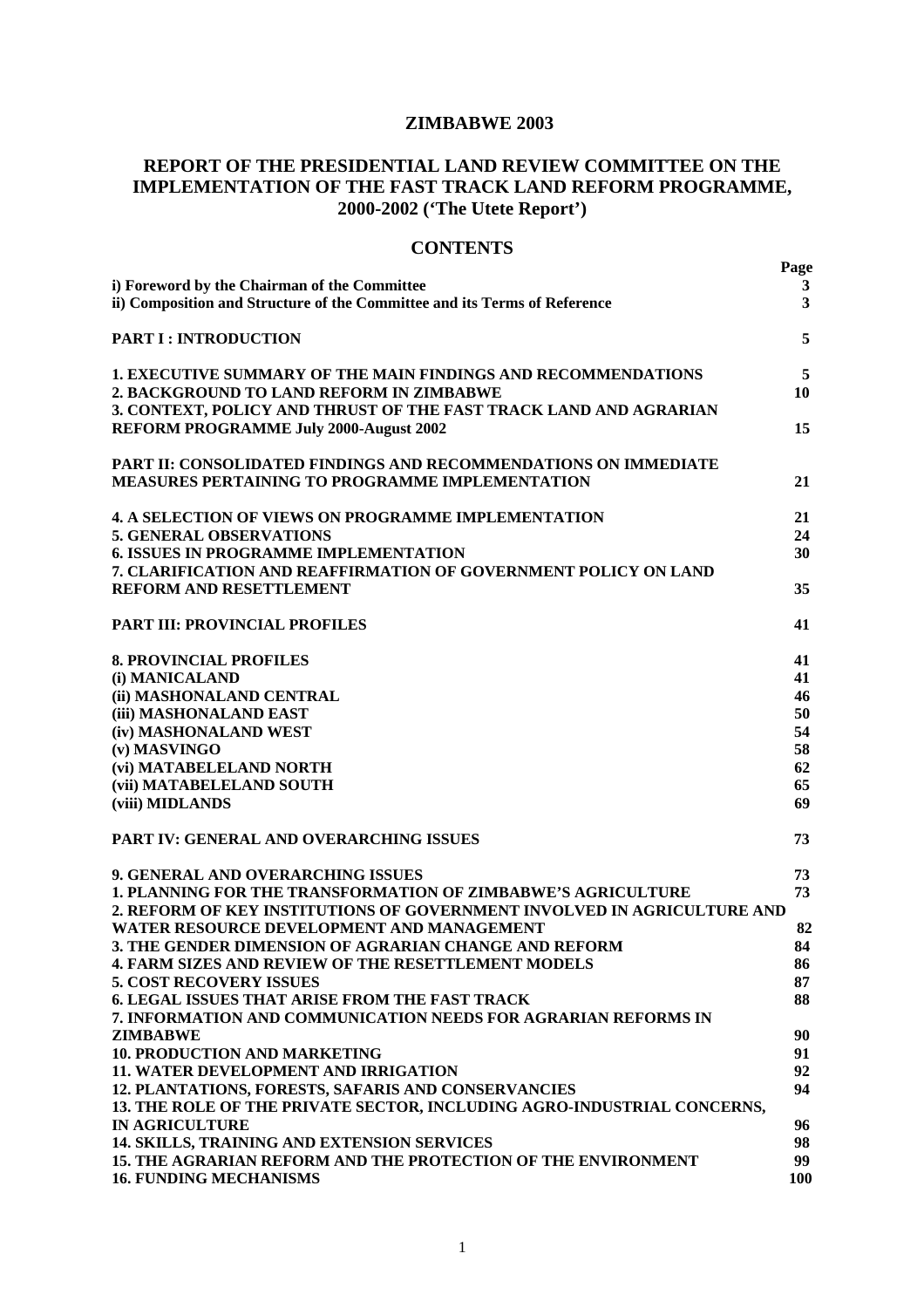| <b>Editor's Note:</b>                                                                                                                         |
|-----------------------------------------------------------------------------------------------------------------------------------------------|
| Extracts from the Utete Report were published electronically in The Herald in these 23 instalments<br>between 23 October and 25 November 2003 |
| http://www.herald.co.zw/index.php?id=25891&pubdate=2003-10-23                                                                                 |
| http://www.herald.co.zw/index.php?id=25916&pubdate=2003-10-24                                                                                 |
| http://www.herald.co.zw/index.php?id=25962&pubdate=2003-10-27                                                                                 |
| http://www.herald.co.zw/index.php?id=26000&pubdate=2003-10-28                                                                                 |
| http://www.herald.co.zw/index.php?id=26060&pubdate=2003-10-29                                                                                 |
| http://www.herald.co.zw/index.php?id=26129&pubdate=2003-10-31                                                                                 |
| http://www.herald.co.zw/index.php?id=26176&pubdate=2003-11-03                                                                                 |
| http://www.herald.co.zw/index.php?id=26214&pubdate=2003-11-04                                                                                 |
| http://www.herald.co.zw/index.php?id=26279&pubdate=2003-11-05                                                                                 |
| http://www.herald.co.zw/index.php?id=26311&pubdate=2003-11-06                                                                                 |
| http://www.herald.co.zw/index.php?id=26322&pubdate=2003-11-07                                                                                 |
| http://www.herald.co.zw/index.php?id=26408&pubdate=2003-11-10                                                                                 |
| http://www.herald.co.zw/index.php?id=26439&pubdate=2003-11-11                                                                                 |
| http://www.herald.co.zw/index.php?id=26480&pubdate=2003-11-12                                                                                 |
| http://www.herald.co.zw/index.php?id=26503&pubdate=2003-11-13                                                                                 |
| http://www.herald.co.zw/index.php?id=26546&pubdate=2003-11-14                                                                                 |
| http://www.herald.co.zw/index.php?id=26621&pubdate=2003-11-17                                                                                 |
| http://www.herald.co.zw/index.php?id=26666&pubdate=2003-11-18                                                                                 |
| http://www.herald.co.zw/index.php?id=26711&pubdate=2003-11-19                                                                                 |
| http://www.herald.co.zw/index.php?id=26764&pubdate=2003-11-20                                                                                 |
| http://www.herald.co.zw/index.php?id=26765&pubdate=2003-11-21                                                                                 |
| http://www.herald.co.zw/index.php?id=26825&pubdate=2003-11-23                                                                                 |
| http://www.herald.co.zw/index.php?id=26856&pubdate=2003-11-25                                                                                 |
|                                                                                                                                               |

The above contained a certain amount of overlap and repetition combined with some mistakes in transcription, while some parts of the report (including tables) were not included in the electronic extracts, but have been included here, taken from a paper version of most of the report in the editor's possession.

**Some sections of the Utete Report, dealing with the highly controversial issue of multiple ownership of**  farms by members of the elite, have not been made public. This may (or may not) account for the numbering moving in Part IV from 7 directly to 10.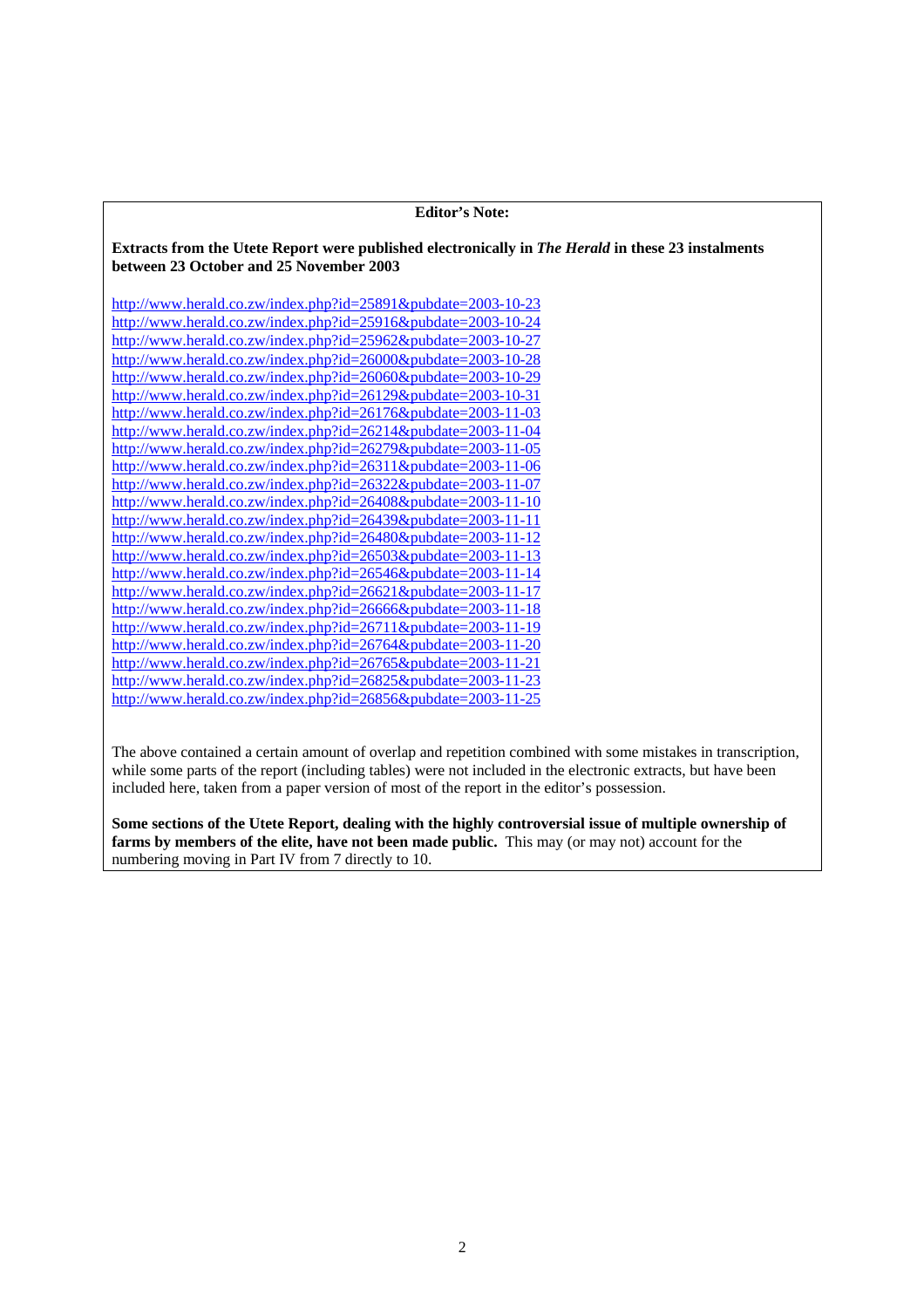### **i) Foreword by the Chairman of the Committee**

### MAY IT PLEASE YOUR EXCELLENCY THE PRESIDENT:

Your Committee, having completed the assignment given to it on the  $14<sup>th</sup>$  May 2003, is honoured after three months of intense effort to present the Report of its findings on the Implementation of the Fast Track Land Reform Programme, 2000-2002.

In its work, the Committee was guided not only by its Terms of Reference but also by a keen awareness of the self-evident truth that Land Reform cannot begin and end with land re-distribution. Whilst – in Zimbabwe and elsewhere – it is animated by legitimate political imperatives deriving from the quest for justice, Land Reform must, importantly, seek to transform positively people's social and economic circumstances and conditions.

Zimbabwe's Land Reform Programme must – as indeed is readily recognised in the relevant policy instruments of Government – power the transformation of the rural economy, raise agricultural production to higher levels, enhance agriculture's contribution to national food security and industrial development and provide a firm platform for more extensive collaborative interaction between the country and its regional development partners.

As it criss-crossed the countryside and interacted with many Zimbabweans, Your Committee was impressed by the people's appreciation of the opportunities already availed them, or prospects for the future under the Land Reform Programme. Precisely because of this broadly shared attitude, there were, and there will probably continue to be, representations concerning various aspects of the Programme including such issues as congestion in some rural communities; certain perceived shortcomings in the manner in which the Programme was implemented in some districts and especially in respect of the A2 model which left many disappointed as they did not immediately benefit as they had expected, and unwelcome and untoward interventions by some elements in land redistribution and administrative processes in some areas.

In its Report, Your Committee sets out its broad findings on the implementation of the Programme and reports in summary fashion on interviews conducted with Government officials, key stakeholders, and beneficiaries of the Programme, at national and sub-national levels. The Committee also identifies certain flaws and shortcomings in Programme implementation and calls for corrective action to be put in train as a matter of urgency.

Equally importantly and consistent with its Terms of Reference, Your Committee proffers suggestions on policy initiatives Government may wish to consider as it grapples with the vital issues pertaining to further refinement of the agrarian reform process coupled with, and in the interest of, enhanced productive performance.

Your Committee has been honoured and privileged to serve.

*Signed*: Dr Charles Utete (Chairman)

### **ii) COMPOSITION AND STRUCTURE OF THE COMMITTEE AND ITS TERMS OF REFERENCE**

1. The Presidential Land Review Committee was officially inaugurated by His Excellency President R.G. Mugabe on 14 May 2003. It comprised the following members:

| Dr. Charles M B Utete       | Chairman  |
|-----------------------------|-----------|
| Dr. Robbie Mupawose         |           |
| Dr. Liberty Mhlanga         |           |
| Dr. Tobias Takarvarasha     |           |
| Dr. Bonoface Ndimande       |           |
| Prof. Rudo Gaidzanwa        |           |
| Dr. Mavis Chidzonga         |           |
| Dr. Misheck J M Sibanda     |           |
| Miss Grace Tsitsi Mutandiro | Secretary |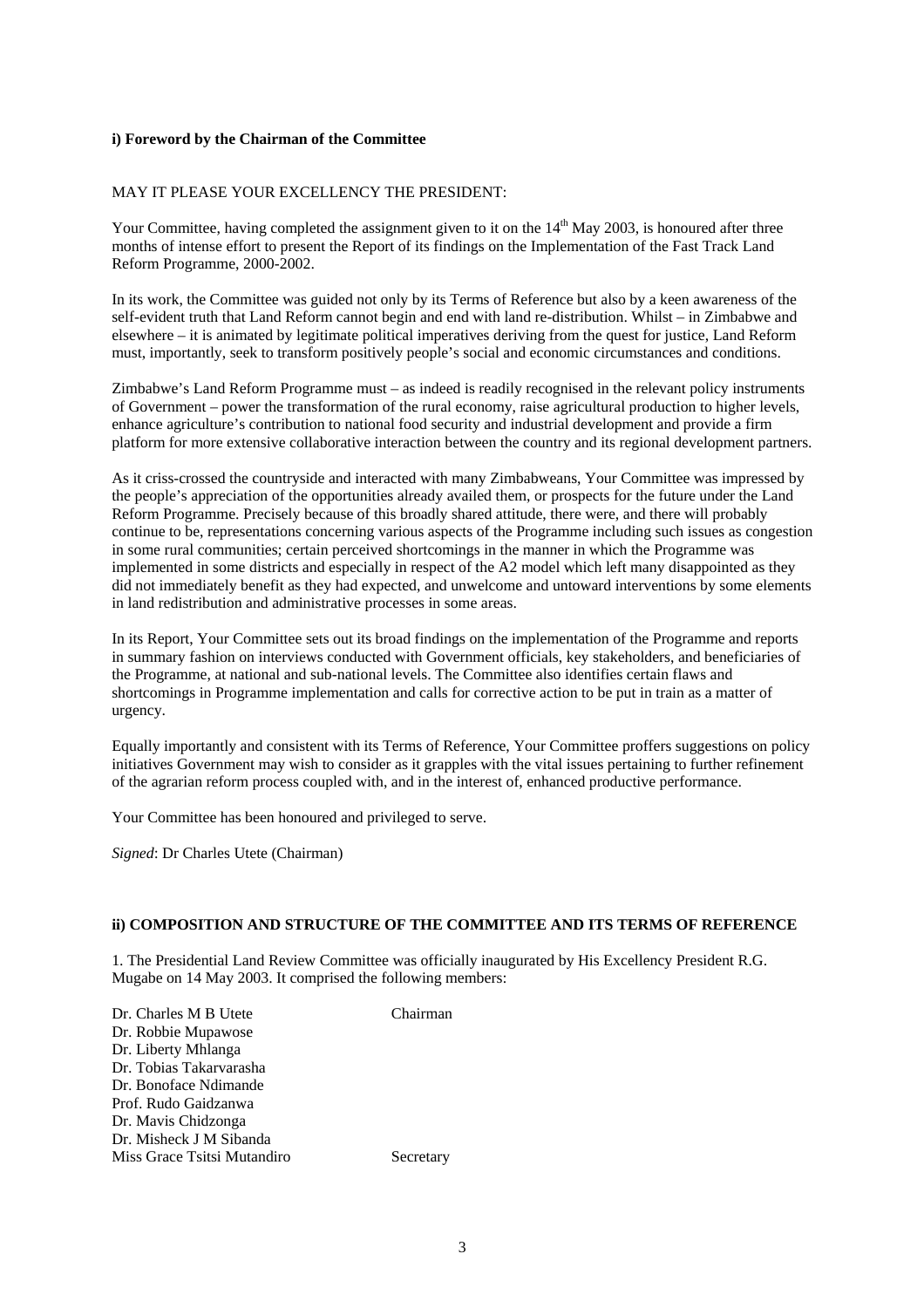*Administrative Secretariat*  Mr Kossam Mupezeni Miss Pauline Mahoya Mr Edward O Mamutse Mrs Ruth M Chikwira Mr Taonga Mushayavanhu Ms Nditwani Muleya Mr Jabulani Japhet Ndebele Mr Alfred Mutiwazuka

### **3. The Terms of Reference** given to the Committee were:

- To assess progress achieved in the implementation of the Land Reform Programme as a whole; the extent to which policy objectives of the Programme and principles underlying it, as contained in the guiding documents were achieved and implemented; and recommended measures necessary to address any of its administrative and material shortcomings.
- To outline any on-going challenges and constraints in the implementation of the Programme in order to successfully address the more fundamental agrarian reform agenda; and
- To recommend policy interventions and other measures necessary for the undertaking of targeted crop and livestock production.

In carrying out its work, the Review Committee will need to pay particular attention to the following pertinent issues and make appropriate recommendations to Government:-

- The verification of both the A1 and A2 resettlement programmes;
- The provision of agricultural inputs and support services for the optimal utilization of land;
- The situation regarding the existing infrastructure in the resettled farms and any additional support required in this regard;
- The productive capacity of the resettled farmers and support required therefrom;
- Measures necessary to ensure targeted production for each province and suggest appropriate hectarage for each type of crop, including livestock production;
- The impact of the Programme on former commercial farmers and farm workers;
- The role of agribusiness (including indigenous companies) in the agrarian reform programme;
- The merits of the demarcation undertaken on on-going agricultural concerns via-a-vis productivity and viability considerations;
- Skills required to enhance agricultural productivity and food security;
- The situation on farms not yet settled or demarcated and how these could be incorporated into future land resettlement programmes; and
- The nature of governance in the resettled areas.

### **Time Frame**

The Committee undertook its work over a period of three months following its commissioning by His Excellency, President R G Mugabe on  $14<sup>th</sup>$  May 2003.

Data collection commenced in all the Provinces on  $2<sup>nd</sup>$  June 2003. Given operational difficulties, data collection took longer, with the last of the Provincial reports being submitted in the last week of July. The Committee was also constrained by the unexpectedly long time that in the result was required for processing the specialist studies undertaken by members of the Technical Unit.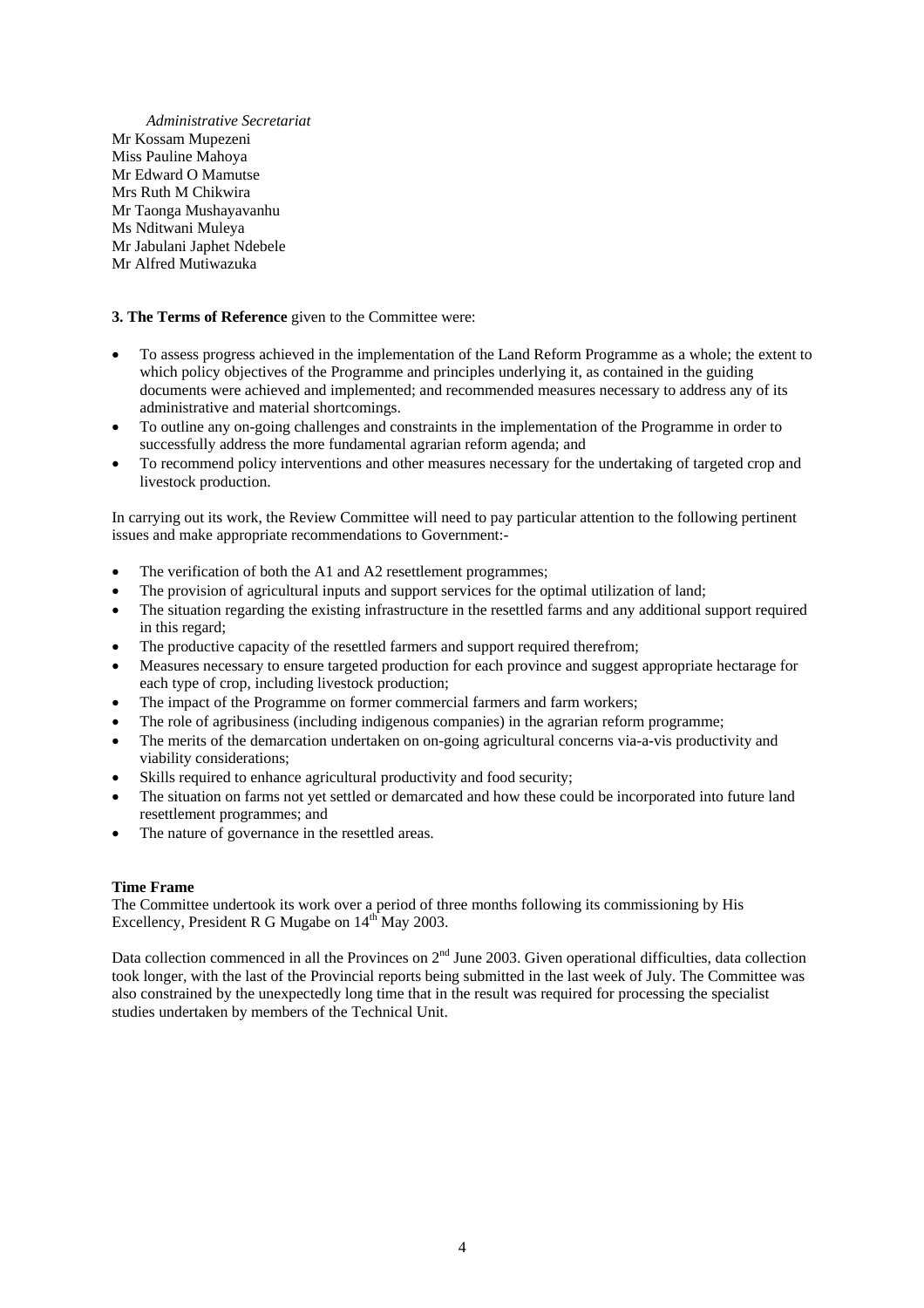### **PART I: INTRODUCTION**

### **1. EXECUTIVE SUMMARY OF THE MAIN FINDINGS AND RECOMMENDATIONS**

1. THE Committee was able to establish, in regard to those who appeared before it at both national and provincial levels, that:

(a) Ministers and other Government officials wholly supported the Programme, stated it to have been successfully implemented in the face of formidable odds, but variously noted numerous obstacles that impinged on the implementation process, including resource constraints, the legal framework, bureaucracy and related operational difficulties.

(b) Beneficiaries of the Programme generally expressed happiness with the outcome of Programme implementation and the manner in which their own lives had begun to be transformed, in some cases reportedly dramatically. Yet complaints were also heard from would-be beneficiaries who were awaiting resettlement as promised by their local leaders, particularly the Chiefs, or who, in the case of applicants for the model A2 plots, had still to be informed as to the fate of their applications or as to whether their plots would be given back to them or replacement allocations made where such plots had been taken over irregularly by other persons or where the farms in question had been "delisted". In addition some former white commercial farmers wrote or telephoned the Committee's Secretariat seeking the latter's intervention to enable them to return to their farms on the basis that they were in compliance with all criteria set by Government in this regard. The Committee referred such cases to Government for review and rectification where deemed warranted.

(c) Representatives of farmers' unions, the financial services sector, and agro-business generally saw land reform as vital for the country's political stability and economic development, while however insisting that agriculture be placed on a properly planned and adequately resourced basis.

2. It should be noted that the process of acquiring and distributing land to the people under the two resettlement models, the Al and A2, was undertaken in a complex legal framework which rendered the process both difficult and cumbersome. As the Committee went about its work it could not fail to be struck by the number and variety of legal issues that still required resolution in respect of the acquisition procedures; the allocation of land to beneficiaries, especially under the A2 model; the assessment of the value of improvements; and ownership and access to moveable assets on the farms. Inevitably, the Governmental machinery for administering these matters was taxed to the limit.

Above all, there was a major contradiction observed as between the 1992 Land Acquisition Act as amended, which provides for the compulsory acquisition of land, and the provision embedded in the Constitution which requires that such acquisition be confirmed by the Administrative Court**. This contradiction ought to be removed.** 

3. (a) The Committee established that nationally a total of 2 652 farms with a combined hectarage of 4 231 080 had been allocated to 127 192 households under the A1 resettlement model as of 31st July 2003. The take up rate by beneficiaries was 97%. As for the A2 resettlement model, the corresponding figures were 1 672 farms amounting to 2 198 814 hectares for 7 260 applicant beneficiaries. The take up rate under this model however ranged from 42% (Manicaland) to 100% (Matabeleland South), with an average take up rate of 66% nationally. This failure by some 34% of applicants to take up their allocations implied a considerable amount of land lying fallow or unused while, ironically, thousands of would-be A2 beneficiaries were pressurising the authorities to be allocated land.

(b) Regarding former farm workers the Committee established that a number had been officially resettled under the Programme, and others had secured employment with the new farmers whilst the remainder opted to either return to their countries of origin or to their rural homes in Zimbabwe. The third category however remained in the farm compounds pending a determination of their fate by the Government.

(c) It was also established that 1 323 white farmers remained with 1 377 farms, amounting to 1 175 607 hectares as at 31st July 2003. The total landholding under this category constitutes about 3% of land in the country, excluding land held by corporate entities. The presence or otherwise of these farmers on the land could not in all cases be verified at the time of the compilation of this Report.

### **(i) The Committee recommends that A2 plots not taken up by applicants already notified of their**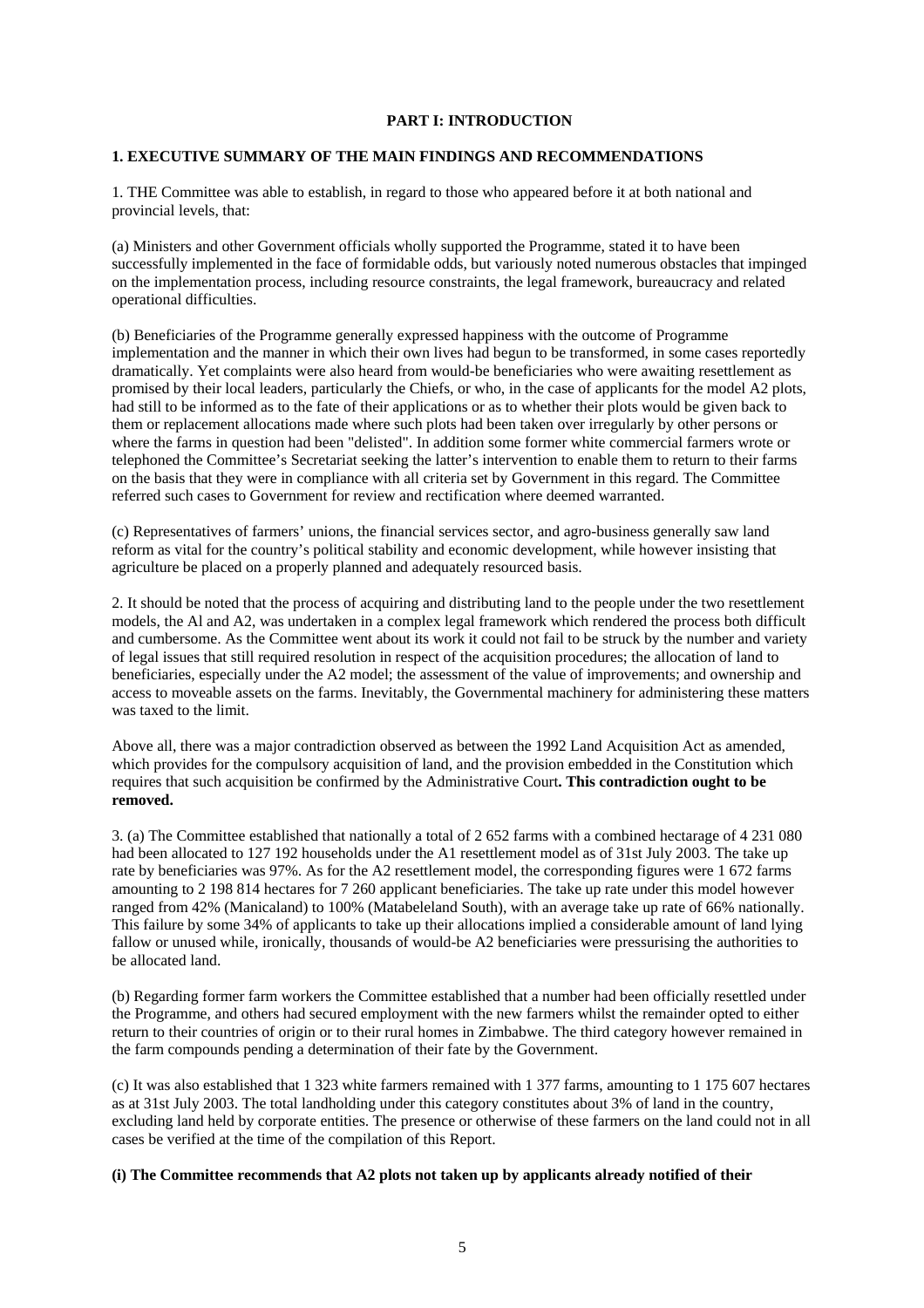**availability be allocated to other A2 applicants still on the waiting list subject to the bulk of the land in question being reassigned to, and re-planned for, the A1 model with a view to further decongesting the communal areas.** 

**(ii) The Committee also recommends that the resettlement models be recast with respect to some parts of the country such that the old three-tier model is restored in parts of Matabeleland South.** 

**(iii) The Committee further recommends that a corporate-type model with a component to provide for local community participation is established in plantations, conservancies, safaris and forest areas with particular reference to the two Matabeleland Provinces, Masvingo and Manicaland. The Committee has noted that development in these areas has up until now occurred in a haphazard or segmented manner. Worse, the Fast Track saw what amounted to an attempt to subdivide these areas into individual plots which would clearly be unviable. The Committee calls for a comprehensive policy and approach that would ensure that returns to the country in both local and foreign currency multiply well beyond what has been realised to date.** 

**(iv) The Committee recommends that the issue of leases or other forms of legal title for the beneficiaries of the A2 model be concluded speedily. Such title is vital for assured productive use of the land. The variability in plot sizes and the state of prior improvements on them (including such assets as houses and other infrastructure, etc) should be properly assessed for purposes of determining the quantum of individual lease rentals and other cost recovery measures as may be determined.** 

**(v) The Committee recommends that Government urgently addresses the situation of former farm workers in the farm compounds. Their continued presence on the farms had created numerous problems arising from illegal gold panning, misuse of farm facilities and resources and general criminal activities.**

**4. Given the historically diverse and pivotal role of women in all aspects of agriculture in the communal lands and the need to strike an overall gender balance in this crucial sector of the economy, measures such as those outlined under the relevant section of Part IV of this Report should be implemented to ensure equity in, and the effectiveness of, the agrarian reform in the country. Moreover, in order to ensure the survival and stability of the growing number of families in rural areas now headed by women and even children as a result of the devastation wreaked on society by the AIDS pandemic, and in the light of the growing phenomenon of the feminisation of poverty among women-headed households, the gender dimension of the agrarian reform needs to be kept uppermost in the transformation of the sector in the context of the Fast Track. The agrarian reform thus constitutes an important vehicle for economically empowering women.**

5. Programme implementation was adversely affected by many factors, among them a hostile external political environment, national macro-economic instability, and adverse weather conditions vis-a-vis a largely rain-fed agricultural sector. Other impediments to Programme implementation included limited financial and other resources and administrative difficulties encountered by an over-stretched bureaucratic apparatus suddenly called upon to implement a complex programme in great haste, and in a context that turned out to be exploitable by some through unauthorised and unilateral interventions in the allocation process.

### **(i) The Committee thus recommends that there be undertaken a major overhaul of the machinery of Government involved in land and agricultural affairs such that these functions are handled by two separate Ministries, a Ministry of Agriculture and a Ministry of Land Affairs.**

**(ii) The Ministry of Agriculture would deal with all agricultural matters including water development and irrigation. It would also house most if not all of the parastatals currently engaged in agricultural activities of one kind or another. These parastatals themselves would need to be reformed in the manner indicated under Part IV hereunder. In addition the proposed Agricultural Marketing Council (see Part IV) would be so structured as to provide a direct link to the Ministry.** 

**(iii) The Ministry of Land Affairs would have responsibility on all land issues including land registration, resolution of boundary disputes, the proffering of advice to Government on matters of tenure, compensation, farm sizes, land taxation, land subdivisions, distribution and allocation.** 

**(iv) To facilitate the effective functioning of the Ministry of Land Affairs, it is recommended that a semiautonomous National Land Board be established. The Board would exercise both executive and advisory**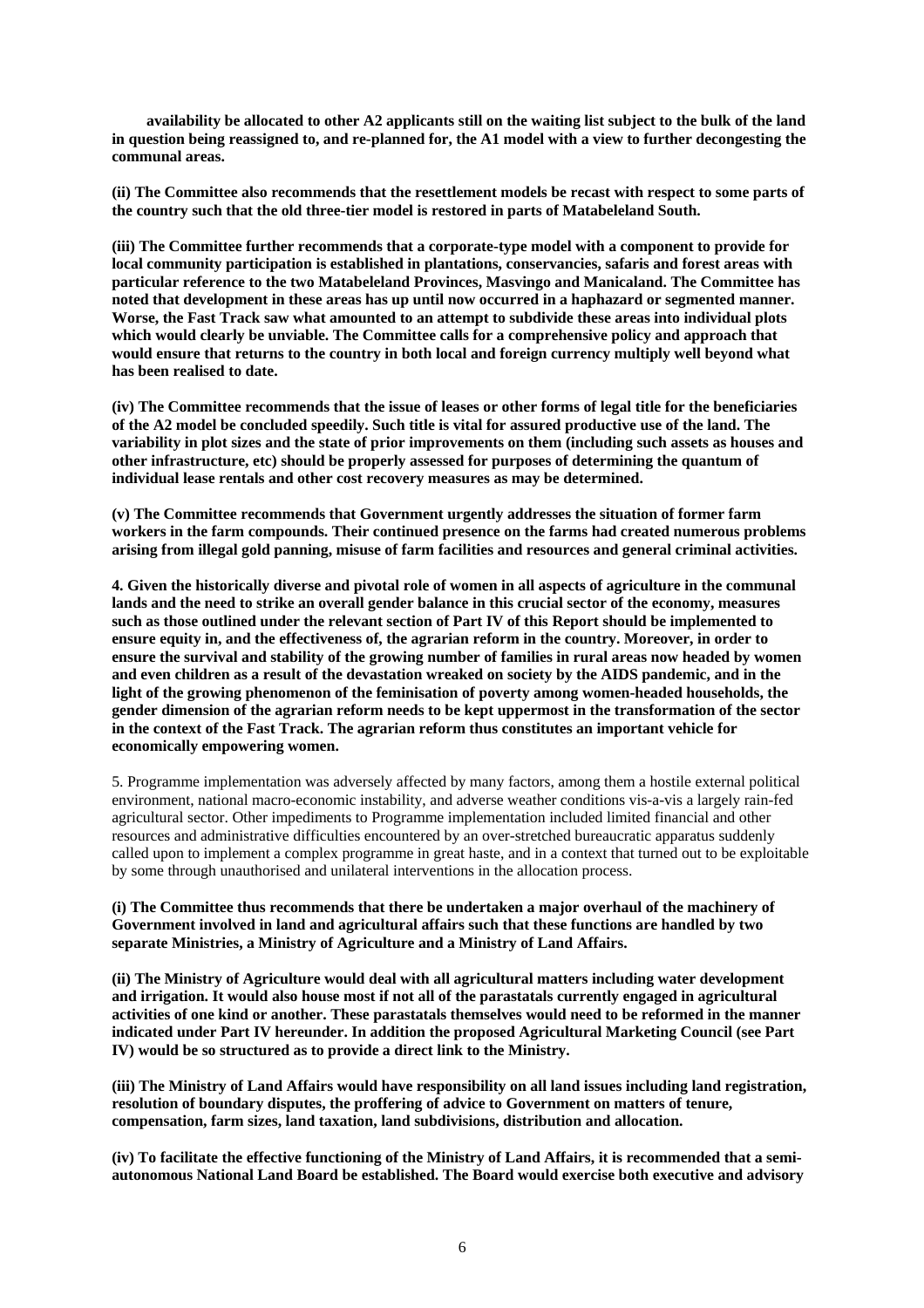**functions vis-a-vis the Ministry.** 

**(v) Further, the Committee recommends that the National Land Board be empowered to ensure that land allocated to the people under the Land Reform Programme is fully utilised. Any demonstrated failure over a defined period to use the land productively especially in regard to the A2 model should result in cancellation of leases, and the re-allocation of the land to those willing and able to make use of it.**

6. Provincial profiles in the Programme implementation process reflect fairly similar problems and opportunities around the country. However, some problems were found to be more severe in some provinces than in others. Land use patterns were a major issue in the two **Matabeleland Provinces** as already noted under paragraph 3(ii) and (iii) above and under Part III of this Report. In addition the pressure for land in certain parts of the two provinces considered desirable was extremely intense as shown by the take up rates under the Al model of 100 percent for Matabeleland South and 120 percent for Matabeleland North. In **Manicaland** while the Provincial authorities cited the problem of land shortage, this Report noted that the province had the lowest take up rate (42 percent as against the national average of 66 percent) under resettlement model A2. More land could be secured for resettlement under the Al model, with any necessary modifications, on such state-owned land as that at Chisumbanje and Middle Save, some of which land is lying fallow. In **Masvingo** the issue of Plantations and Conservancies and even a national Game Park loomed large in relation to the pressure for land among the people in that Province. In the **Midlands Province** the Programme implementation process left intact some properties that exceeded maximum farm sizes. A review of this situation however would have to take into account land use patterns in the affected areas of the Province. It was noted that not much decongestion had taken place in the districts of Mberengwa and Zvishavane and that some people from these districts had had to seek accommodation in the neighbouring provinces of Matabeleland South and Masvingo. Further, a number of people from the two districts of Gokwe in the same province had been resettled, formally or informally, in Mashonaland West Province. In parts of **Mashonaland West** particularly the areas as adjacent to Harare and the western and north-western parts of the province, the resettlement process appeared to have taken place in a haphazard manner. In **Mashonaland East** the delisting of dairy farms gazetted for acquisition remained outstanding at the time of the compilation of this Report, despite request for such delisting by the PLIC. In **Mashonaland Central, Mashonaland East, Mashonaland West** and parts of **Matabeleland North** and **South**  the pressure for land especially as regards the A2 model was particularly intense to the extent that further efforts will have to be put into the review and refinement of land allocations in these areas. **The Committee recommends the following in addition to the recommendations captured under Paragraph 3 above**:

**(i) Measures be taken to decongest areas in a number of provinces including those mentioned above where pressure for land remains acute.** 

**(ii) Action be taken as soon as possible to regularise the situation regarding land which is held under Bilateral Investment Promotion and Protection Agreements.** 

**(iii) A conclusive position be taken on the allocation of land subdivisions to which the LA3 forms were designed to apply. Representations were made by a number of white commercial farmers who had been served with Section 8 but who only had one farm or whose farm was claimed to fall under the agroindustrial category or who surrendered their other farm(s) to Government and had been allowed to make a choice of one farm or sub-division thereof to allow them to continue with farming. Many such persons expressed the view that as they satisfied criteria set by Government in its policy, they should have been allowed to continue farming operations on the property or subdivision in question. A similar view was also expressed by those whose farm or farms were gazetted without an option being given them to retain either one such farm or a subdivision thereof. These matters need to be addressed by Government conclusively and expeditiously to allow for productive use of the land and a sense of certainty about their future for the farmers concerned.** 

**(iv) There is need for a countrywide review of plots sizes allocated under the Al and A2 models to ensure consistency and compliance with policy guidelines.**

**(v) In regard to statutory maximum farm sizes, the Committee, while noting the rationale for these, recommends flexibility in the enforcement of the same taking into account land use patterns viability considerations and the existing infrastructure.** 

**(vi) All self-settled land occupiers in any part of the National 'Parks Estate should be removed and the protective game fences restored without further delay.**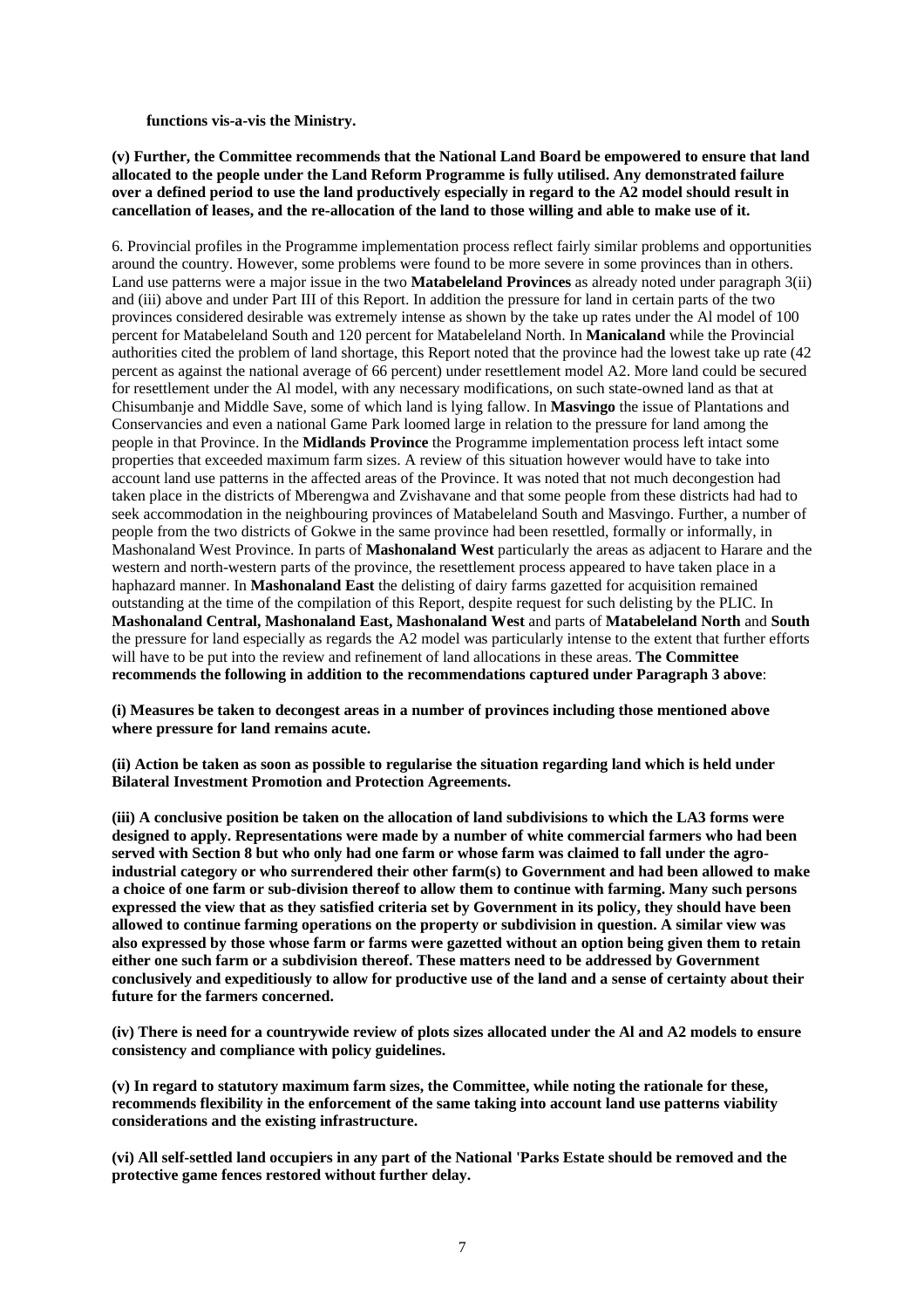**(vii) Efforts be made in Mashonaland East in particular to delist the dairy farms which had been gazetted for acquisition, with a view to restoring viability in this crucial industry.** 

**(viii) The Committee urges deliberate and speedy action by Government to resolve with finality all allocation issues arising out of, or outstanding from, Programme implementation. Particular reference is made to the case of applicants for A2 plots whose names were published in newspapers as confirmation of their successfully meeting the criteria for land allocation. It had been indicated. by the allocating authority that all that remained was the allocation of plots but one and half years later, the applicants were still to be allocated such plots.**

7. Related to the above, the problem of uncertainty as to the place of pen-urban areas in the Land Reform Programme appeared to remain unresolved in the period of the Committee's assignment. **It is urged that this uncertainty be removed as it has partly been responsible for the contests for land that the Committee observed or was informed about as its members visited the areas in question.** 

8. Production in the resettled areas, while not computed statistically by the Committee, reflected appreciable performance especially under model Al. Beneficiaries made full use of the land allocated to them. In some areas yields realised in crops such as maize and tobacco were quite significant if not impressive. This was especially so given the poor rainfall patterns in the summer seasons covered by the Fast Track. However, a recurring theme in the producing areas was the need for timeous provision of adequate tillage services and inputs of all types.

**(i) Inputs availability and affordability are fundamental to enhanced productivity. It is therefore imperative that practical steps be taken before the onset of the 2003-2004 cropping season to address the current shortages and exorbitant prices.** 

**(ii) It is imperative that Government proceed in a co-ordinated manner and with a streamlined implementation machinery cutting across relevant sector Ministries. It is important however that Government should seek to engender the ethos of pride and self reliance amongst the people. In this regard, assistance with inputs should be carefully targeted, such that it is based on definite criteria as to need.** 

**(iii) Apart from seed production and fertiliser manufacturing domestically including the exploitation of coal-bed methane resources for fertiliser production (especially ammonium nitrate), it is also critical that value addition to agricultural produce be undertaken as a matter of deliberate policy For example there is no plausible reason in the country exporting bulky cotton lint instead of weaving it to boost the textiles and clothing industry.** 

**9. Given the fact that the country is drought prone, the need for a water resource development strategy is compelling. As part of such development and having regard to the agricultural sectors needs, irrigation must be viewed as a national priority. Accordingly, it is imperative to evolve a set of policies that accord irrigation its appropriate place in the country's agriculture. It is equally imperative that governmental institutions involved in water resource development and irrigation be harmonised and streamlined to enhance the effectiveness of their overall impact on the transformation of the sector.**

10. The issue of enhanced agricultural production in both the resettled areas and the present communal lands is vital in the interest of both food security and the development of the economy as a whole. In this regard, the Committee has recommended under Part IV of Volume I and Volume II of this Report, a number of measures to be undertaken across the sub-sectors of agriculture which would, it is hoped, lead to such enhanced production. **These recommendations cover in the first instance the need for comprehensive and systematic planning of future agricultural development having regard to the five pillars that appeared to the Committee to be critical for transformation in this regard, namely:** 

**Institutional Framework for Agricultural Service Provision; Human Capacity and Skills Development; Agricultural Research and Technology Transfer; Agricultural Inputs and Financial Services; and Domestic and International Markets for Agricultural Products.**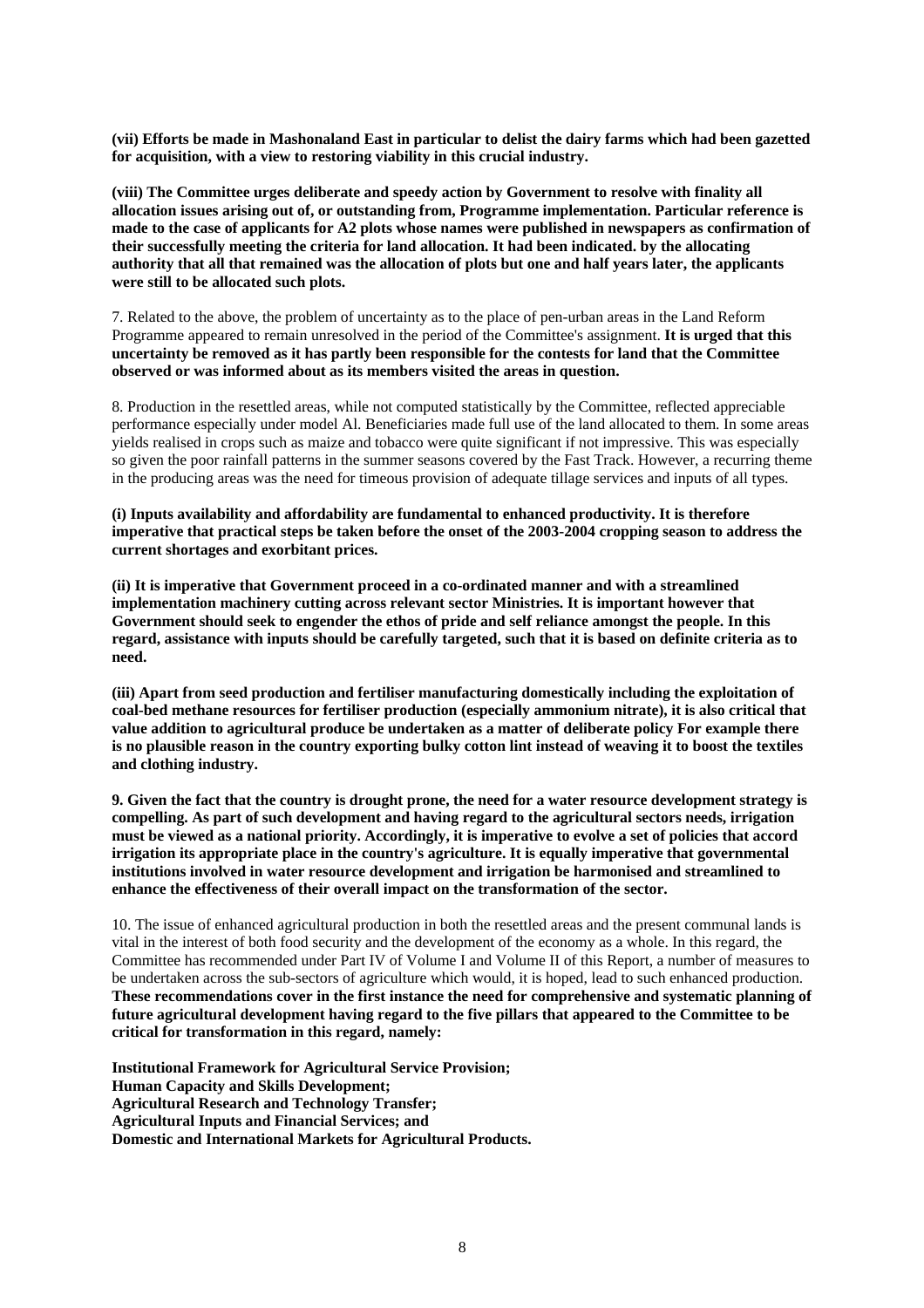Details pertaining to the production of specific crops are also dealt with in the sections of the Report cited above.

**The financial and other resources required to achieve higher levels of production of various crops and other commodities will without doubt amount to massive orders of magnitude. While efforts should be directed to securing and deploying these resources self-reliantly within Government, the collaborative and coordinated participation of the local private sector should be tapped, and the assistance of friendly countries and other development partners sought as a vital complement to national initiatives.** 

**(ii) The setting up of the Agricultural Development Bank (ADB) out of the present AGRIBANK is long overdue. The new entity, namely, the ADB, should be adequately capitalised. Its sole, or at least preeminent, role in financing agriculture should be fully defined in its charter.** 

**(iii) There can be no alternative to the Programme's success. It is not possible to move forward without an investment of energy, imagination and material resources into the Programme. Neither stagnation nor regression can be contemplated. Well-targeted and adequate financing of agrarian transformation is therefore a key aspect of the entire Programme. Hence the issues of financing of the land and agrarian reform are taken up as crucial aspects of this Report under Part IV of Volume I and elsewhere under Volume II.**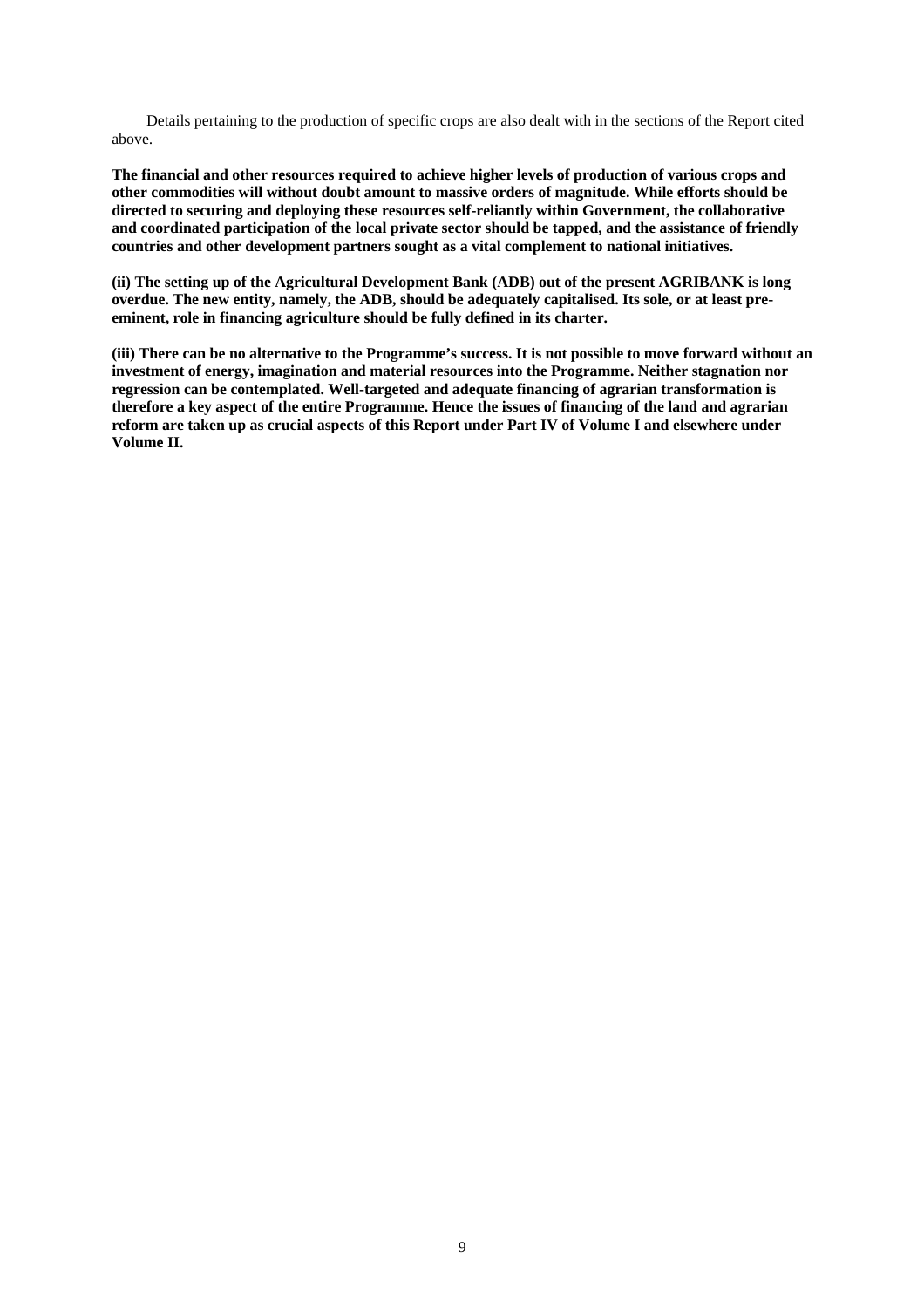### **2. BACKGROUND TO LAND REFORM IN ZIMBABWE**

The land question has always been and remains at the core of Zimbabwe's political, economic and social development. Indeed, now as in the past, it remains the root of the political tension within the country and with the former colonial power, Britain. The advent of European settler occupation of Zimbabwe in September 1890 is the genesis of the dispossession of blacks of their land. The 1893 invasion of the Ndebele Kingdom leading to the creation of the Gwaai and Shangani reserves; the 1896-97 Shona and Ndebele first Chimurenga/Imfazwe (war of liberation); the nationalist struggle in the period before and after the Second World War; the second Chimurenga/Imfazwe which gave birth to the independent Zimbabwe in 1980; the contentious Lancaster House Constitutional negotiations and the Agreement in 1979 and, as already stated, the current internal political developments, all bear testimony to the centrality of the land issue in the country's history.

The systematic dispossession realised largely through violence, war and legislative enactments by successive colonial Governments led to the racially skewed land distribution and ownership pattern that until recently was characteristic of Zimbabwe. Having regard to the political and related problems arising from the Boer controlled Witwatersrand gold fields in the Transvaal, Cecil John Rhodes, then Prime Minister of the Cape, and through his British South Africa Company (BSAC), became fixated with the idea of developing a second Witwatersrand (Second Rand) to the north of the Limpopo river. The Rudd Concession of 1888, fraudulently obtained from King Lobengula, became the vehicle through which colonialists obtained mineral rights in Mashonaland. This Concession provided Rhodes with the impetus to obtain a Royal Charter in 1889, which, among other things, granted the BSAC authority to administer and govern the region that encompasses present day Zimbabwe. The Charter was granted notwithstanding King Lobengula's protestations that he had been deceived. Lobengula repudiated the Rudd Concession stating that he would "not recognise the paper, as it contains neither my words nor the words of those who got it". The response by Queen Victoria to King Lobengula's protestation to this development was that it "would be unwise to exclude white men".

The Rudd Concession was countered by the Lippert Land Concession of April 1889 which reflected competing European interests and German interests and aspirations to acquire territory. This Concession was also deceitfully obtained from Lobengula. With the connivance of the British Government and without Lobengula's knowledge, the Lippert Concession was soon purchased by the BSAC. Even so, by the time the Company bought the Lippert Concession it had already made extensive land awards to the settlers in Mashonaland.

Disillusioned at the non-existence of the "Second Rand" in Mashonaland and on the assumption that there existed more gold reserves in Matabeleland, the BSAC, on a flimsy pretext, invaded Matabeleland in 1893, destroyed Lobengula's Kingdom, seized and plundered cattle and other livestock and property and subdued the populace. Indeed the Company set up a "Loot Committee" which determined that settlers who participated in the war would be rewarded with a free farm measuring 3000 morgen (6 350 acres) anywhere in Matabeleland however with no obligation to occupy the land; each man was also guaranteed 15 reef and 5 alluvial gold claims, while the "loot" — Ndebele cattle — was to be shared with half going to the Company, the remaining half being divided equally among the men and officers. The *Rhodesia Herald* of July 1893, in urging settlers to pursue the land grab now that gold was unavailable, stated that the dispossessed blacks did —

Not use a large portion of their rich and fertile country and the indemnity for expenses incurred could be paid without hardships to the natives in farms and mining ground.

Although the existence of the imagined Matabeleland "Second Rand" was to prove yet another illusion, the acquisition of black land had begun in earnest, both for crop and livestock production as well as for speculative purposes. Henceforth the dispersal of the African populace into mostly marginal lands would be embarked upon with a ruthless determination, following the creation of the Gwaai and Shangani Reserves in Matabeleland in 1894.

Historical records of the period leading to the 1896-97 First Chimurenga/Imfazwe, depict a sorry picture of a systematic violation of the rights and dignity of the indigenous people under white domination. Confirming the official sanctioning of this policy, the *Rhodesia Herald* of 19th April 1895 reported thus:

For the Rhodesian it was absurd to take the untutored savage, accustomed as he is from time immemorial to superstitious and primitive ideas of law and justice, and suddenly try to govern him by the same code of laws that govern a people with many centuries of experience and enlightenment.

The 1896-97 war was therefore fundamentally a struggle for the recovery of lost land and dignity.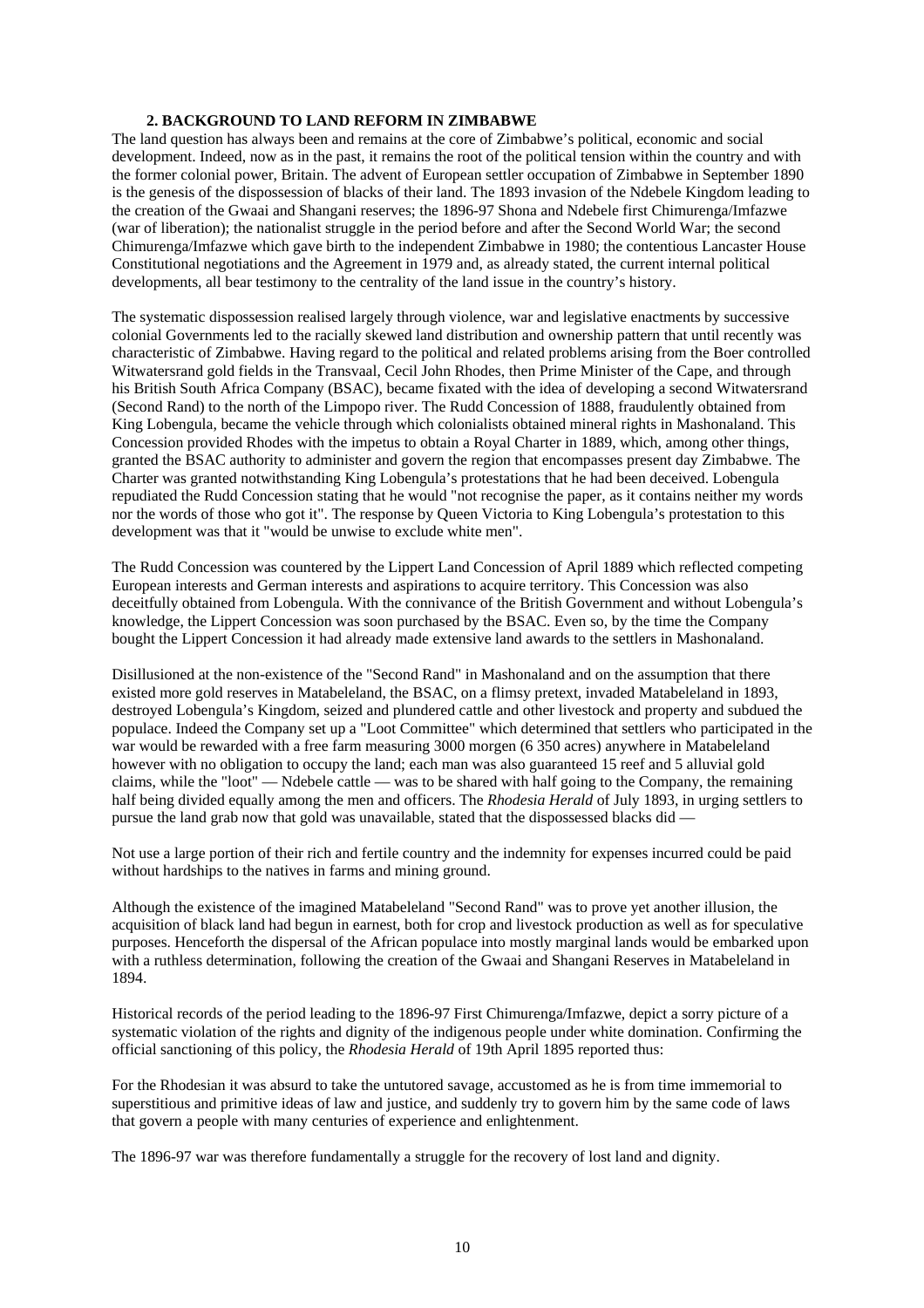On account of the settlers' superior firepower, the African resistance fighters of the Chimurenga/Imfazwe were subdued. The rapidity of the establishment of additional "Native Reserves" throughout the country was given impetus with the codification — in the British Government's Southern Rhodesia Order in Council of 1898 — of the policy of racial segregation. By the same instrument it was provided that:

The Company shall from time to time assign to Natives inhabiting Southern Rhodesia, land sufficient for their occupation and suitable for their agricultural or pastoral requirements.

Invariably, this land was located in marginal and low potential areas.

Land acquisition for speculative purposes was the precursor to land acquisition for agricultural production as an economic activity, its euphemism being "white agricultural policy", which commenced in 1908. However, its successful realisation was predicated on the continued dispossession of the African of his best land and the destruction of his property in the years 1908-14. By 1914, white settlers, numbering 23 730 owned 19 032 320 acres of land while an estimated 752 000 Africans occupied a total of 21 390 080 acres of land. (R. Palmer: *Land and Racial Domination in Rhodesia*: Heinemann 1977). The end of the First World War saw the BSAC embarking on a Land Settlement Policy through the launch of elaborate and extensive campaign of wooing immigrants to Southern Rhodesia. (*British South Africa Company Leaflets* of 1st January 1919). The British Government under pressure to accommodate veterans of the war as well as mitigate the demands on it arising from the post war economic depression, lent support to the campaign. An increase in the settler population necessarily had to be matched with the availability of additional land for the new immigrants.

Prior to the granting of Responsible Government to Rhodesia in 1923, the Rhodesian Legislature had been preoccupied with the question of demarcating land for exclusive use by Africans and Europeans. By 1925, fourteen blacks, half of them of South African origin, had purchased farms in different parts of the country. Nine of the farms were subsequently placed under European area jurisdiction.

This concept of segregation informed the provisions of the Terms of Reference of the Morris Carter Land Commission of 1925 and its findings reaffirmed the need for such a policy. The Land Apportionment Act, embodying the greater part of the Commission's recommendations, was enacted in 1930 and brought into effect the following year. It provided for restricted rights of the African to land ownership, to designated Native Purchase Areas.

The apportionment of land stood thus:

### *Land Apportionment In Southern Rhodesia in 1930*

| <b>CATEGORY</b>          | <b>ACRES</b> | % OF COUNTRY |
|--------------------------|--------------|--------------|
| European Area            | 49,149,174   | 51%          |
| Native Reserves          | 21,127,040   | 22%          |
| <b>Unassigned</b> Area   | 17,793,300   | 18.5%        |
| Native Purchase Area     | 7,464,566    | 7.8%         |
| <b>Forest Area</b>       | 590,500      | 0.6%         |
| <b>Undetermined Area</b> | 88.540       | $0.1\%$      |
| Total                    | 96,213,120   | 100%         |

The land available for African use was now 28 591 606 acres or 29.8 percent for a population estimated at 1 081 000 in 1930. At the same time a European settler population of about 50,000 was allocated 51 percent of the best land. The agricultural economy of the Shona and Ndebele had been reduced to subsistence levels by the late 1930's. A significant reduction in the variety of crops grown was witnessed, accompanied by very low volumes in trade involving the black people. This is in contrast to historical accounts of the pre-colonial and early colonial Zimbabwe, which portray a prosperous region with agriculture as its mainstay.

A further wave of new European settlers escaping from post Second World War economic hardships in Europe resulted in the phenomenal rise in the white population from 80 500 in 1945 to 219 000 by 1960. Although some of the new settlers took up white-collar jobs in the cities, many took up farming. As a result, the numbers of Europeans working or owning farms almost doubled from 4 673 in 1945 to 8 632 in 1960. To make way for these new immigrants, recourse was had to the now entrenched policy of wholesale evictions and forced removals of black communities. In the decade 1945-55 at least 100 000 people were forcibly moved into the Reserves, some of which were located in the inhospitable and tsetse-ridden areas such as Gokwe and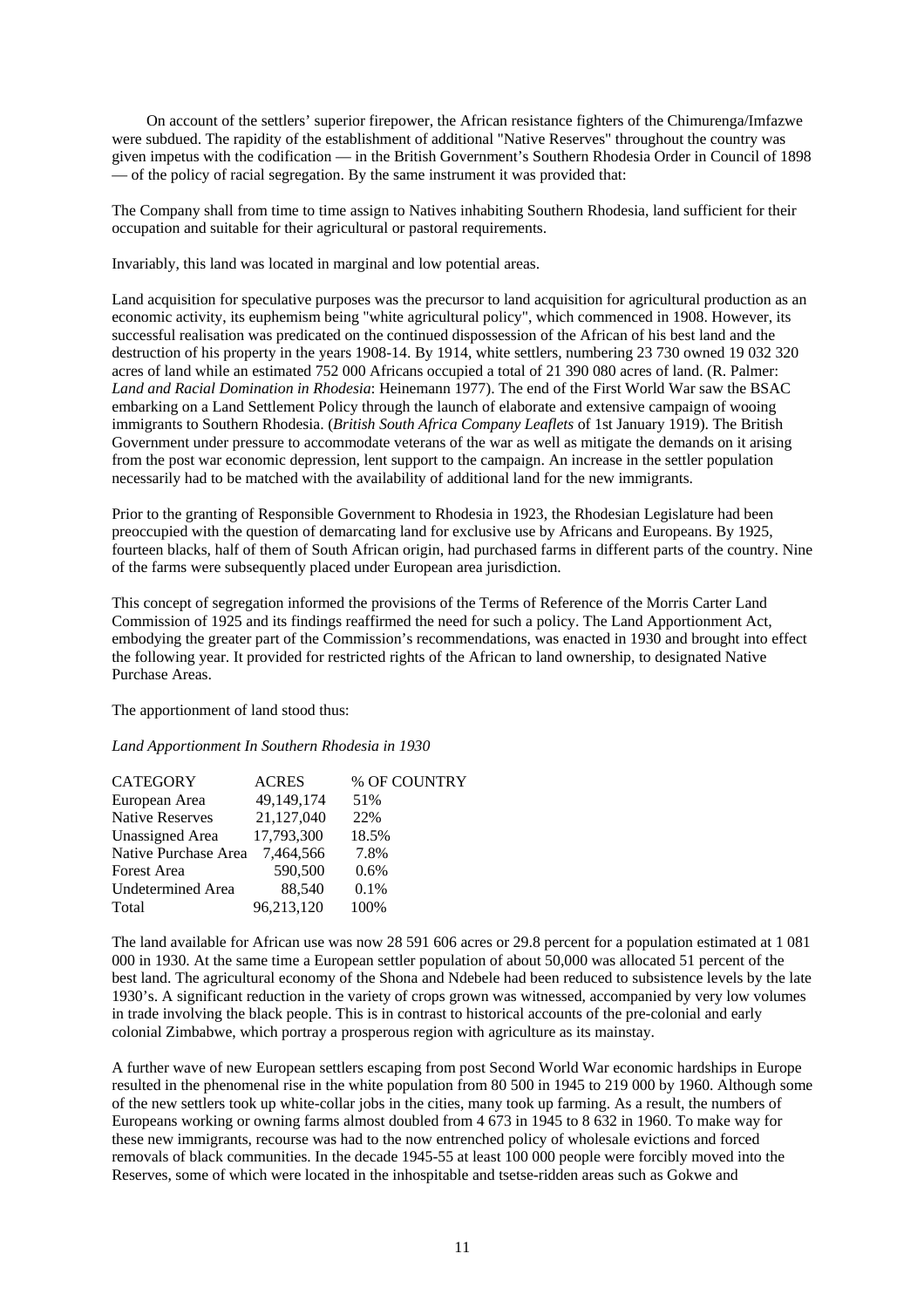### Muzarabani.

Blaming this state of affairs on alleged African malpractices, the colonial Government enacted the Native Land Husbandry Act in 1951. The provisions were primarily aimed at enforcing de-stocking and conservation practices on black held land. The policy of segregation had led to severe overcrowding and land degradation in the Reserves, a situation confirmed by, in 1959, a former Land Development Officer in the Native Agriculture Department, one Ken Brown, in "*Land in Southern Rhodesia''*, that:

The majority of arable areas in reserves are already so eroded and so exhausted of fertility that nothing short of 12 to 15 year rest to grass will restore them to a state of structure and fertility which would enable economic crop production to commence.

The state of the degradation in the so called native Reserves was further confirmed when the then Catholic Bishop of Umtali, Donal Lamont, asked in June 1959 that:

Can you in conscience blame the African, if eking out a tenuous existence from the poor soil in an over-crowded Reserve, he is swayed by subversive propaganda, while close besides him there lie hundreds of thousands of hectares of fertile soil which he may not cultivate, not occupy, not grace, because although it lies unused and unattended, it belongs to some individual or group of individuals who perhaps do not use the land in the hope of profit from speculation.

With the coming into power of the Rhodesian Front in 1962, any pretence at accommodating blacks was abandoned. Segregation would henceforth be pursued with increasing vigour. This process culminated in the 1969 Land Tenure Act, which, while repealing the Land Apportionment Act, re-enacted and strengthened its provisions by dividing the land in half with 44.9 million acres allocated to each race. The policy was entrenched in a new constitution. These measures led to further overstocking, very high population densities, serious environmental damage, reduced agricultural productivity and poverty in the communal areas. Overcrowding led many people to settle in riverbanks, steep slopes, grazing areas and fragile land, posing great environmental risks.

It is therefore against this background that land ranked highest among the grievances that motivated the indigenous black majority to launch the Second Chimurenga/Imfazwe to free the country from colonial oppression. It is worthy of note that in the period preceding the liberation war, "mwana wevhu/umntwana womhlabati'' (child of the soil) became the nationalists' rallying call. Herbert Chitepo, Chairman of the Zimbabwe African National Union (ZANU) party, put it succinctly when he said:

I could go into the whole theories of discrimination, in legislation, in residency, in economic opportunities, in education. I could go into that, but I will restrict myself to the question of land because I think this is very basic. To us the essence of exploitation, the essence of white domination, is domination over land. That is the real issue. (Herbert Chitepo: Speech on a trip to Australia in 1973)

The land issue was inevitably central to any initiatives aimed at resolving the crisis in Rhodesia. It was a major stumbling block in all pre-independence negotiations initiatives, including those held in Geneva (1976), and Malta (1978). In 1977 Lord Owen and Andrew Young, then British Foreign and Commonwealth Secretary and US Ambassador to the United Nations respectively, proposed the "Anglo-American proposals,'' under which their Governments pledged to contribute towards a fund for land reform, including paying compensation to white farmers whose land holdings would be redistributed to landless blacks.

The near collapse of the Lancaster House Conference in 1979 revolved around the land question. The Patriotic Front's position at the Lancaster House negotiations was that the raison d'etre of the liberation struggle in Zimbabwe was the recovery of land of which the people had been dispossessed. It was put to those involved in the talks, that the dispossession without compensation was not a thing of the distant past, but rather an occurrence still within the memories of living people. Further arguing its case, the PF objected to British provisions in the draft Bill of Rights which sought to convert the freedom from deprivation of property into a right to retain privilege and perpetuate injustice whilst upholding the status quo. (Partial record of the Lancaster House negotiations).

The pledge by the British Government, supported by the US Government, to support the new political dispensation by agreeing to the setting up of a fund to finance land reform in a new Zimbabwe broke the impasse at the constitutional talks. Former Commonwealth Secretary General, Sir Shridath Ramphal, in 2002 in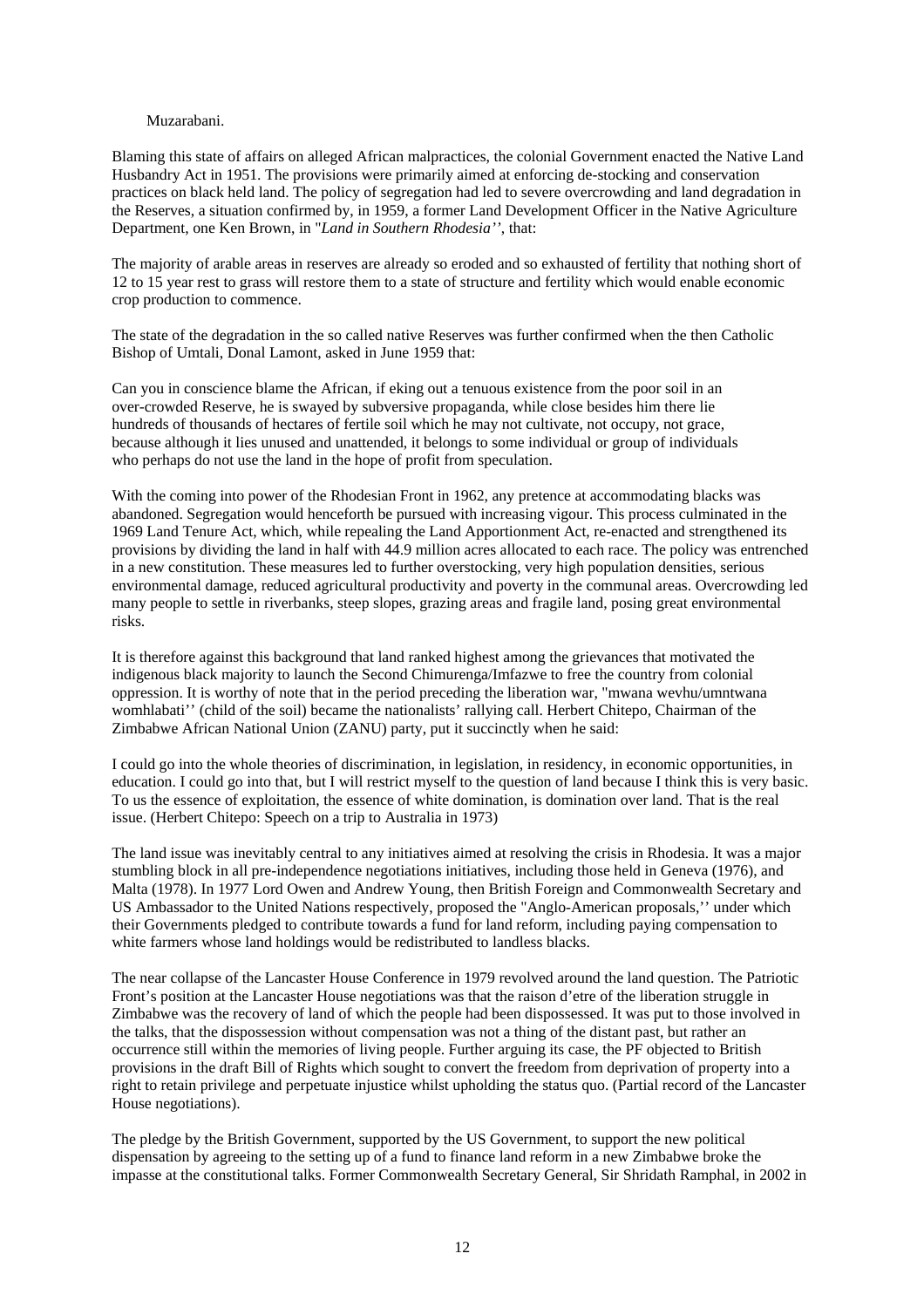an interview on the British Broadcasting Corporation (BBC) "Hard Talk'' programme highlights this fact. In that interview Sir Shridath states that he had "intervened through the American Government.'' That intervention secured assurances for the PF to resume talks and accept the British constitutional proposals. He added, "the American Ambassador, Mr K Brewster, with the support of Cyrus Vance, the Secretary of State, persuaded the President who was Jimmy Carter to make an offer of US assistance in conjunction with other countries including Britain''. In its announcement of the agreement that was finally reached, the PF said:

We have now obtained assurances that . . . Britain, the United States of America and other countries will participate in a multinational donor effort to assist in land, agricultural and economic development programmes. These assurances go a long way in allaying the great concern we have over the whole land question arising from the great need our people have for land and our commitment to satisfy that need when in Government. (Partial record of the Lancaster House negotiations)

Chairman of the Lancaster House Conference, Lord Carrington, acknowledged the centrality of the land issue and the enormity of the resources needed to redress the colonial legacy, in a statement issued on 11th October 1979:

We recognise that the future of Zimbabwe, whatever its political complexion, will wish to extend land ownership. The costs would be very substantial indeed, well beyond the capacity, in our judgement, of any individual donor country, and the British Government cannot commit itself at this stage to a specific share in them. We should however be ready to support the efforts of the Government of Independent Zimbabwe to obtain international assistance for these purposes. (Partial record of the Lancaster House negotiations).

Yet the final agreement did not address the land problem adequately; the PF accepted it on the understanding that the UK, the USA and other donor nations would pay for land needed for resettlement.

The then President of Tanzania, Julius Nyerere, during a Press conference on 16th October 1979, opined over the land issue that it would be impossible for an independent Government in Zimbabwe:

"To tax Zimbabweans in order to compensate people who took it away from them through the gun.

"Really the British cannot have it both ways. They made this an issue and they are now making vague remarks mixing rural development aid with the question of land compensation . . . The two are separate . . . The British paid money to Kenya. That the future Government of Zimbabwe must pay compensation is a British demand and the British must promise in London to make the money available."

As part of the Declaration of Rights, the British inserted Section 16 of the Draft Constitution which sought to prohibit the compulsory acquisition of property of any description except under the authority of law which required the acquiring authority to give reasonable notice of its intention to acquire the property in question.

The property could only be acquired in the interests of defence, public safety, public order, public morality, public health, and town and country planning.

In the event of compulsory acquisition, the acquiring authority would be required to pay prompt and adequate compensation.

As part of the Declaration of Rights, section 16 would be entrenched for a period of 10 years from the date of independence.

During this period any amendment to the Constitution would be on the basis of a 100 percent parliamentary vote (i.e. every Member of Parliament supporting any such amendment).

In response to these attempts to perpetuate the status quo on land ownership, the Patriotic Front (PF) objected vehemently to the restrictions imposed on land acquisition.

It argued that such entrenchment of the Declaration of Rights, was unduly restrictive of the sovereignty of the Parliament of Zimbabwe and that it granted a veto to the minority, contrary to democratic norms and in contradiction to the basic objective of the national liberation struggle itself.

Furthermore, the concept of willing seller-willing buyer precluded the possibility of a planned and systematic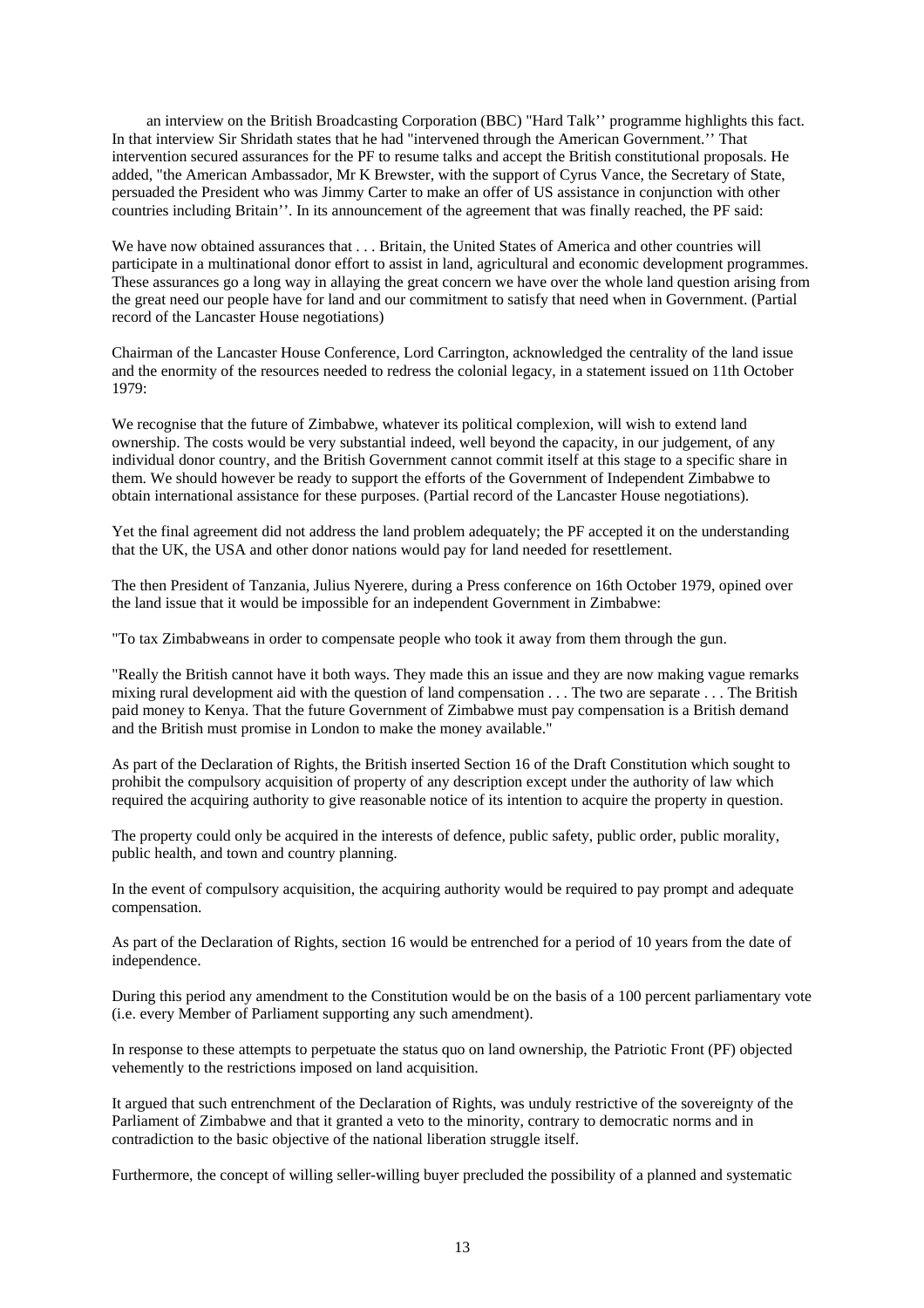process of land reform in the country.

At independence in 1980 the agricultural sector comprised three sub-sectors.

The large-scale commercial farming sub-sector of 6 000 white farmers, owned 15,5 million hectares, more than half of which lay in the high rainfall agro-ecological regions where the potential for agricultural production is greatest.

On the other hand was the small-scale commercial farming sub-sector comprising 8 500 black farmers who held 1,4 million hectares of agricultural land located mostly in the drier agro-ecological regions where the soils are also poor.

White commercial agriculture was typically characterised by a lot of land that was unutilised or underutilised, held by absentee landlords or just left derelict for speculative purposes.

Clearly the history of colonialism in Zimbabwe had been largely a story in which Europeans had used their control over land to secure for themselves a position of economic and political dominance.

No black Government could be expected to uphold this racially skewed land structure.

Addressing the Catholic IMBISA Plenary Assembly in Harare, on 30 July 2001, President R G Mugabe described the situation obtaining in the country, which however was no different to that at pre-independence, thus:

"As in the past, the basic of conflict in contemporary Zimbabwe is the unresolved national question of land.

"It is also the basis of peace and all other rights that we wish for in a democracy. Its solutions would enable us to end the two-nation, two-race model we inherited from colonialism.

"It would create opportunities for everyone and give a stake to the majority of our people; indeed it is the way to the recovery of our economy. This is why Land Reform is at the heart of the current struggle. We cannot relent on this one and we hope the Church will stand with and by us in resolving it."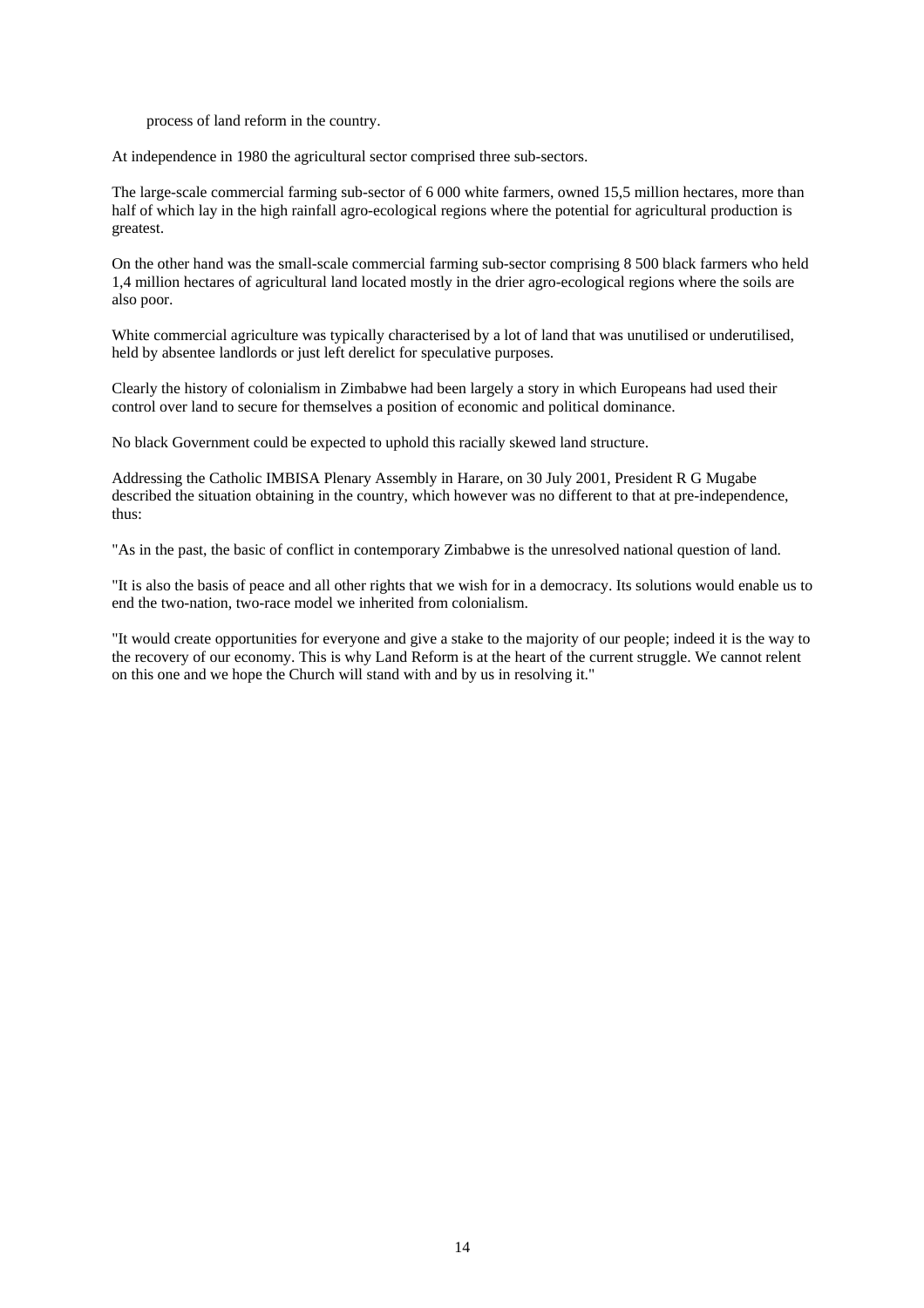### **3. CONTEXT, POLICY AND THRUST OF THE FAST TRACK LAND AND AGRARIAN REFORM PROGRAMME July 2000-August 2002**

At independence, the Government of Zimbabwe sought to redress the inherited colonial legacy of glaring and skewed racial inequalities in land distribution. Yet, between 1980 and 1990 Government managed to acquire only 3,5 million hectares and resettled 71 000 households. The communal areas still remained congested, overstocked and overgrazed. Pressure was mounting on Government to accelerate its land reform programme.

Under the Lancaster House Constitutional provisions, no meaningful land reform programme could take place. The Constitution obligated Government to acquire land on a willing seller-willing buyer basis during the first ten years of independence. Where land was offered to Government, in most cases it was expensive, marginal and occurred in pockets around the country, making it difficult to effect a systematic and managed land reform. Moreover, land supply failed to match the demand for land for resettlement. Added to these complicating factors was the absence of international support to fund land acquisition.

The composition of Parliament at the time of 80 Common Roll seats for blacks and 20 for whites made any constitutional amendment virtually impossible. The diametrically opposed political imperatives for the victorious black Government and the defeated white opposition minority made the possibility of any farreaching amendment an impossible feat.

In a bid to speed up the process of land acquisition and resettlement, Government passed the Land Acquisition Act of 1992, following the introduction in 1990 of Constitutional Amendment Number 11. These legal instruments had the effect of freeing Government from the willing seller-willing buyer clause. The process however, remained slow, cumbersome and expensive largely because of the commercial farmers' resistance. For example, when Government designated 1471 farms for compulsory acquisition in December 1997 a total of 1393 objections were received of which 510 were upheld. The exclusions were farms either owned by indigenous black people, Churches, or plantation farms, or those with the Zimbabwe Investment Centre permits and single owner farms being used productively. For the remaining 883 farms Government had to go through lengthy judicial processes. The Commercial Farmers Union (CFU) representing white farmers was opposed to meaningful land redistribution. Remarks by the late Vice President Cde J M Nkomo to a gathering of the CFU are instructive.

"I don't think we are being reasonable if we say you commercial farmers, who own the best and the bulk of Zimbabwe's land because of history, should share part of it with the indigenous, displaced and landless blacks who are the majority." (Joshua Nkomo addressing Commercial farmers in Matabeleland, *Sunday Mail* 9 July 1989).

The British Conservative Government under John Major had agreed to assist with further funding for land reform, in 1996. However, with the coming to power of Tony Blair's Labour Government in 1997 matters came to a head. The Labour Government refused to advance the process of land reform, in effect revoking Britain's obligations as per the Lancaster House understanding. In a letter to the Zimbabwe Minister of Agriculture, Mr Kumbirai Kangai, then Secretary of State for International Development, Ms Claire Short stated thus:

"I should make it clear that we do not accept that Britain has a special responsibility to meet the costs of land purchase in Zimbabwe. We are a new Government from diverse backgrounds without links to former colonial interests. My own origins are Irish and as you know we were colonised not colonisers."

This unprecedented stance by the British Government marked the beginning of worsening relations between the two Governments. No further funds were made available for Zimbabwe's land reform programme.

Disappointed at the pace of land redistribution, the people responded, bringing pressure to bear on Government by resorting to vigorous protests and land occupations. In an unprecedented move, villagers in Svosve communal areas in June 1998 occupied Igava Farm vowing to stay on until Government had made a written undertaking to resettle them. The villagers cited poor soils and congestion as factors that had compelled them to occupy white farms contiguous to their villages. Similar and widespread occupations of white commercial farms followed at Nyamandhlovu in Matabeleland, Nyamajura in Manicaland and Nemamwa in Masvingo. The villagers reluctantly complied with the Government's order for withdrawal from the occupied farms. The first salvo by a land hungry and increasingly restless peasantry had however been fired. More was to follow.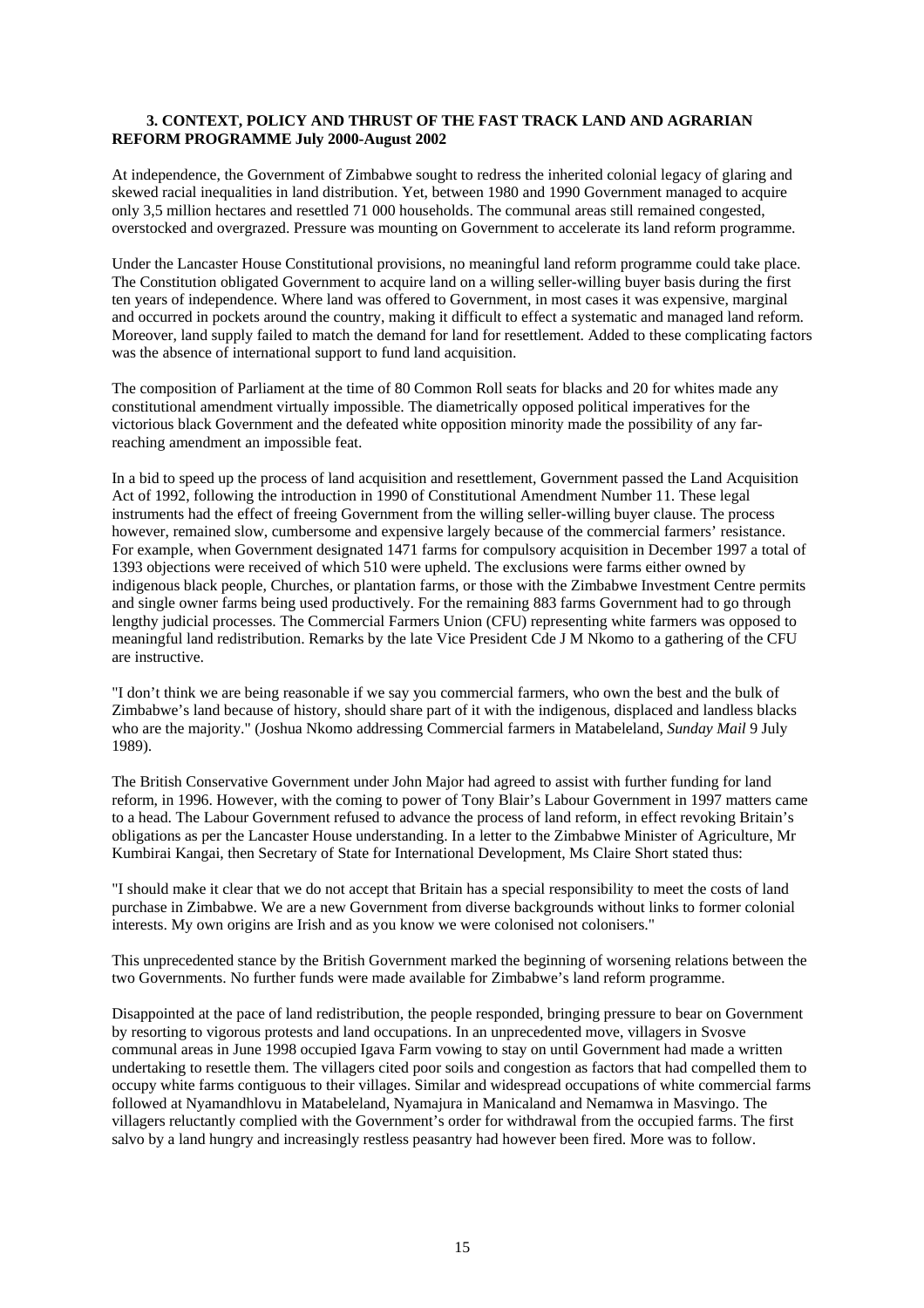#### *Referendum on the Draft Constitution*

In February 2000, a referendum was held on a Draft Constitution that could have formed the basis for a lasting solution of the land issue. The rejection of the Draft Constitution strengthened the Government's resolve to embark on an accelerated land reform programme.

#### *Overtures from the former colonial power*

At the bilateral level, for historical and moral reasons, Zimbabwe expected most co-operation and support from Britain. This expectation was premised on Britain's dominance over the political economy of Zimbabwe as a former colonising power and a major beneficiary out of the exploitation of the country's rich natural resources. Furthermore, the voluntary undertaking made at the Lancaster House and the subsequent agreements of British Conservative led Governments of Prime Ministers Mrs Margaret Thatcher and Mr John Major, recognised obligations devolving upon the British Government to fund land reform in Zimbabwe.

However, records indicate that the British Government only committed 40 million pounds sterling from 1980 to 1996. Owing to the stringent conditions whereby the British Government only disbursed counterpart funds to match Zimbabwean funds, of the 40 million pounds sterling only 37 million was utilised. As already indicated, the Government also had to contend with legal restrictions that were entrenched in the Lancaster House Constitution intended to protect private property rights. As intended by the British Government, in effect the Lancaster House Constitution sought to perpetuate minority privilege at the expense of the just aspirations of a dispossessed black majority.

In April 2000, the British Labour Government, for the first time accepted responsibility to assist Zimbabwe acquire land for resettlement following a meeting between President Mugabe and the British Foreign Secretary, R. Cook in Cairo, Egypt, brokered by President Olusegun Obasanjo of Nigeria. An invitation to Government for talks in London was subsequently extended. However the London Ministerial meeting produced no tangible outcome. The British put conditionalities on the release of 36 million pounds sterling promised to Zimbabwe in an earlier land reform programme. While Britain demanded that farm occupations and violence were to end first the Government of Zimbabwe insisted on financial assistance without any conditionality.

Sir Shridath's response in the already cited BBC programme gives context to this turn of events. Asked whether Zimbabweans "were let down by the British" he said, "Britain let them down. Britain did not fulfil its promises and they found all sorts of ways to wriggle out and that was very unfortunate and that is what has led to some of the bitterness . . ."

### *Overtures from the international community*

The desire for an all-inclusive collaboration in addressing the land issue saw the Government of Zimbabwe engaging the international donor community and other interested parties. Contact was established with the European Union (EU) and other donors under the auspices of the UN. Talks between President Mugabe and the EU Commissioner for Development, Mr Joao Pinheiro, in January 1998 culminated in the hosting of the 9 to 11 September 1998 Land Donor Conference in Harare. In his inaugural address to the Land Donor Conference, President Mugabe highlighted the growing impatience of black Zimbabweans over the slow pace of land reform and warned that:

If we delay in resolving the land needs of our people they will resettle themselves. It has happened before and it may happen again.

This was not a self-fulfilling prophecy, but a description of reality of what had already happened. The Svosve case mentioned above being but one illustration.

Represented at the conference were 48 countries (including Britain) and some international organisations. Basic principles and the framework for international assistance for the Land Reform Programme were agreed upon. To this end, a task force of major donors was to be established to work out the modalities for a two-year Inception Phase, the precursor of Phase II of a donor supported land acquisition and resettlement programme. During this period, several alternative approaches of land redistribution would be tested and tried on 118 farms on offer. However, Britain refused to join the task force, but instead insisted that a consulting firm undertake an initial economic returns analysis of the programme and assess how far it would alleviate poverty among the poor in Zimbabwe. These dilatory tactics effectively killed the Inception Phase in its tracks.

In September 2000, President Mugabe met the UN Secretary General, Kofi Annan, in New York and discussed the land issue in Zimbabwe and possible role for the UN. A Technical Mission to Zimbabwe under the aegis of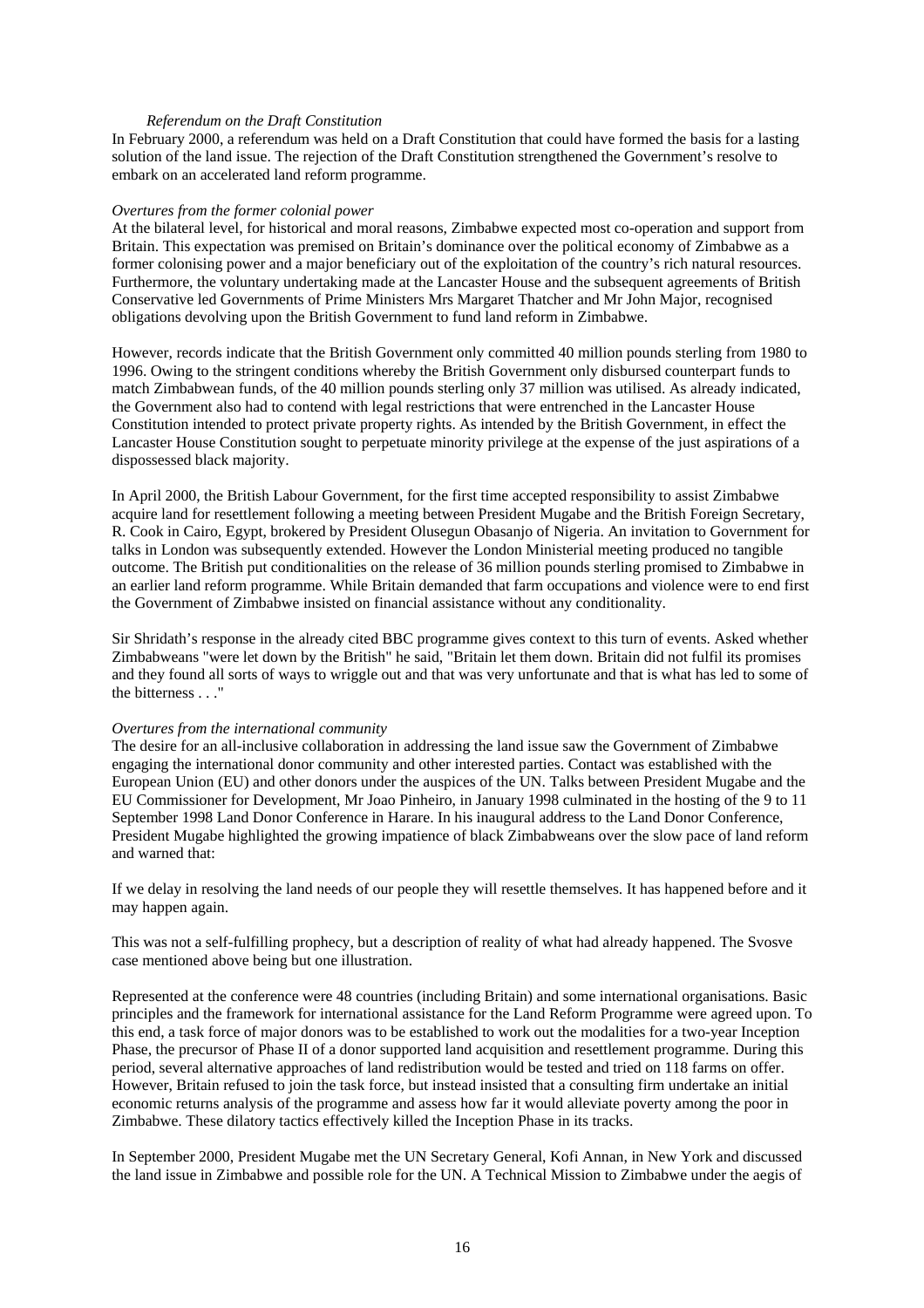the United Nations Development Programme (UNDP) was dispatched in October that year. The mission was mandated to carry out a technical review into measures necessary for a "sound technical process to take the land reform forward".

The UNDP Technical Mission's findings confirmed the Government's long held view of the existence of a broad agreement among all interested parties in Zimbabwe that "land reform is a political, social and economic imperative, which requires immediate attention".

The UNDP Technical Mission conceded that while a framework for the legal and administrative process for compulsory acquisition of land through the Land Acquisition Act of 1992 was in place, Government had failed to acquire that land principally on account of technical and administrative considerations arising from legal challenges launched by white commercial farmers.

As a follow-up to the UNDP Technical Mission and the subsequent visit of its Administrator, Mr Mark Malloch Brown, in December 2000, written communication was exchanged with the Government. Through this medium, Government was given the assurance that the UN Secretary General's consultations with Presidents Thabo Mbeki of South Africa and Olusegun Obasanjo of Nigeria and other regional leaders as well as key western donors, including the World Bank, gave him confidence that the UNDP could generate the requisite support for the Land Reform Programme. However, as was previously the case, conditionalities were placed on Government once more. The Secretary General could only persuade the donor community to come on board once "outstanding law and order issues are being brought under control". Government was therefore requested to make a choice between continuing with its Fast Track Land Reform Programme and adopting "a more systematic, investment-backed approach", which the UN supported. In the letter, Mr Brown conceded that the second approach entailed a slow start, and the delay of resettlement until confidence-building measures were put in place to secure a resumption of donor funding.

Government through the Foreign Minister, Dr I S G Mudenge, responded in March 2001 to Mr Brown agreeing with most of his proposals. It, however, rejected the second approach, which would have entailed the abandonment of the Fast Track. It was also put to Mr Brown that if the donor community had responded timeously with the required resources to implement the agreement reached at the 1998 Land Donor Conference, and, had the commercial farmers not resorted to legal actions aimed at frustrating the Land Resettlement Programme, significant progress could have been achieved by that time. Government indicated that a unique opportunity had been missed.

It is worth noting that while expressing disquiet over unrelated political questions and conditionalities from some donors, Government accepted the following proposals submitted by Mr Brown:

"(i) Enhancement of capacity in Government and other stakeholders in the Land Reform Programme to speed up consultations, land delivery, settler emplacement and support.

(ii) Encouragement of continuing dialogue between Government and other national stakeholders.

(iii) Encouragement of prominent Zimbabwean citizens and institutions to put up a revolving fund to acquire land for resettlement.

(iv) Establishment of a land reforms technical team within the UNDP office in Harare to assist the Government in capacity building and planning and land reform. It was emphasised that the team should not seek to restart the ongoing Fast Track programme, but only to enhance its capacity to deliver land to the poor within the objectives, targets and timeframe of the Government programme.

(v) Establishment of a Land Reform Trust Fund, subject to further consultations."

At the same time Government appealed to the UN Secretary-General "for urgent assistance by the various UN Agencies, as well as willing donors and NGOs, to assist the resettled farmers who find themselves in dire need of infrastructure and social facilities".

Following yet another round of consultations with the UN the UNDP Resident Representative in Harare, Mr J Victor Angelo, responded in July 2001 to the Government's response to the March 2001 communication by proposing the setting up of yet another Assessment Team to visit Zimbabwe. Principally, the Assessment Team would "produce a comprehensive report with all necessary technical information and will make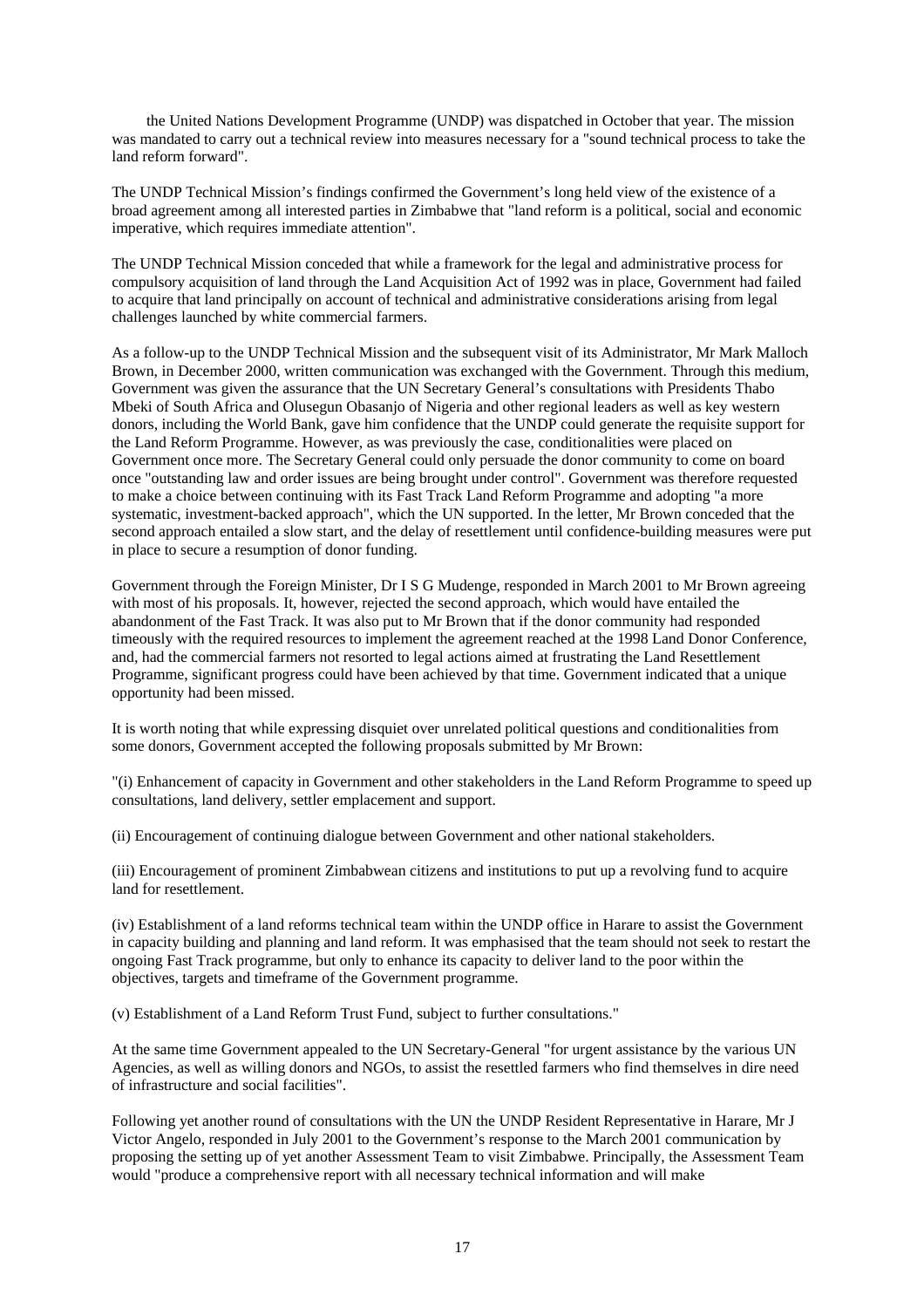recommendations on the possible establishment of an information mechanism for the Land Reform Programme". The proposed assessment was envisaged as part of a "possible partnership building process between the Government of Zimbabwe, the donor community and local stakeholders". It was further envisaged that such an assessment would be useful in establishing the facts as far as the Fast Track programme was concerned.

The Government rejected the proposal which appeared to be a further attempt to delay addressing a very urgent ad highly volatile land issue.

### *The Nigerian Initiative within the Context of the Commonwealth*

Concerned at the widening rift between Zimbabwe and EU countries led by Britain, President Obasanjo suggested that friends of Zimbabwe and Britain in the Commonwealth intervene to break the impasse over the land issue. The initiative was conceived after a meeting between President Mugabe and his Nigerian counterpart on the margins of the Group of 15 Summit in Jakarta, Indonesia, in June 2001. Subsequently, a Committee of 9 Commonwealth Foreign Ministers met in Abuja, Nigeria, from 6 to 7 September 2001 under Nigeria's chairmanship. The Abuja ministerial meeting, then perceived as a breakthrough, concluded as follows:

Land is at the core of the crisis in Zimbabwe, which cannot be separated from other issues of concern to the Commonwealth, such as the rule of law, respect for human rights, democracy and the economy. A programme of land reform was therefore crucial to the resolution of the problem.

Britain reaffirmed its commitment to a significant financial contribution to land reform programme and undertook to encourage other international donors to also make contributions.

Agreement of the meeting that the land question could only be resolved in terms of the laws and constitution of Zimbabwe.

In turn, Zimbabwe reaffirmed its commitment to carry out its Land Reform Programme within the country's constitutional and legal framework. The undertaking and assurance that henceforth no further farm invasions would occur was also given. Government also promised to speed up discussions with the UNDP to facilitate the latter's efforts to mobilise international support for the Land Reform Programme.

As agreed at Abuja, the Committee of Commonwealth Foreign Ministers met in Harare from 25 to 26 October 2001, in order to advance the process, with the Government proceeding to fulfil the commitments it had made under the Agreement. As a result, a marked reduction of political tension was immediately realised within the country.

On the contrary, Britain did not honour any of the commitments made at Abuja. No financial or material benefits accrued to the country following these exchanges.

#### *Fast Track Land Resettlement Programme*

Against the background of the land occupations by the impatient landless people; absence of international support for land reform notwithstanding Government's desire to engage the former colonial power and the international community; the rejection of the 2000 Draft Constitution partly as a result of British influenced political opposition; and the continued legal challenges by the white commercial farmers, Government embarked on the Fast Track.

The Programme, which was launched on 15 July 2000 was designed to be undertaken in an accelerated manner and with reliance on domestic resources. The programme was a fundamental departure from previous philosophy, practices and procedures of acquiring land and resettling people.

The following were the norm elements of the Fast Track:

Speeding up the identification for compulsory acquisition of not less than 5 million hectares of land for resettlement;

Accelerating the planning and demarcation of acquired land and settler emplacement on this land;

The provision of limited basic infrastructure (such as boreholes, dip tanks and access roads) and farmer support services (such as tillage and agricultural inputs);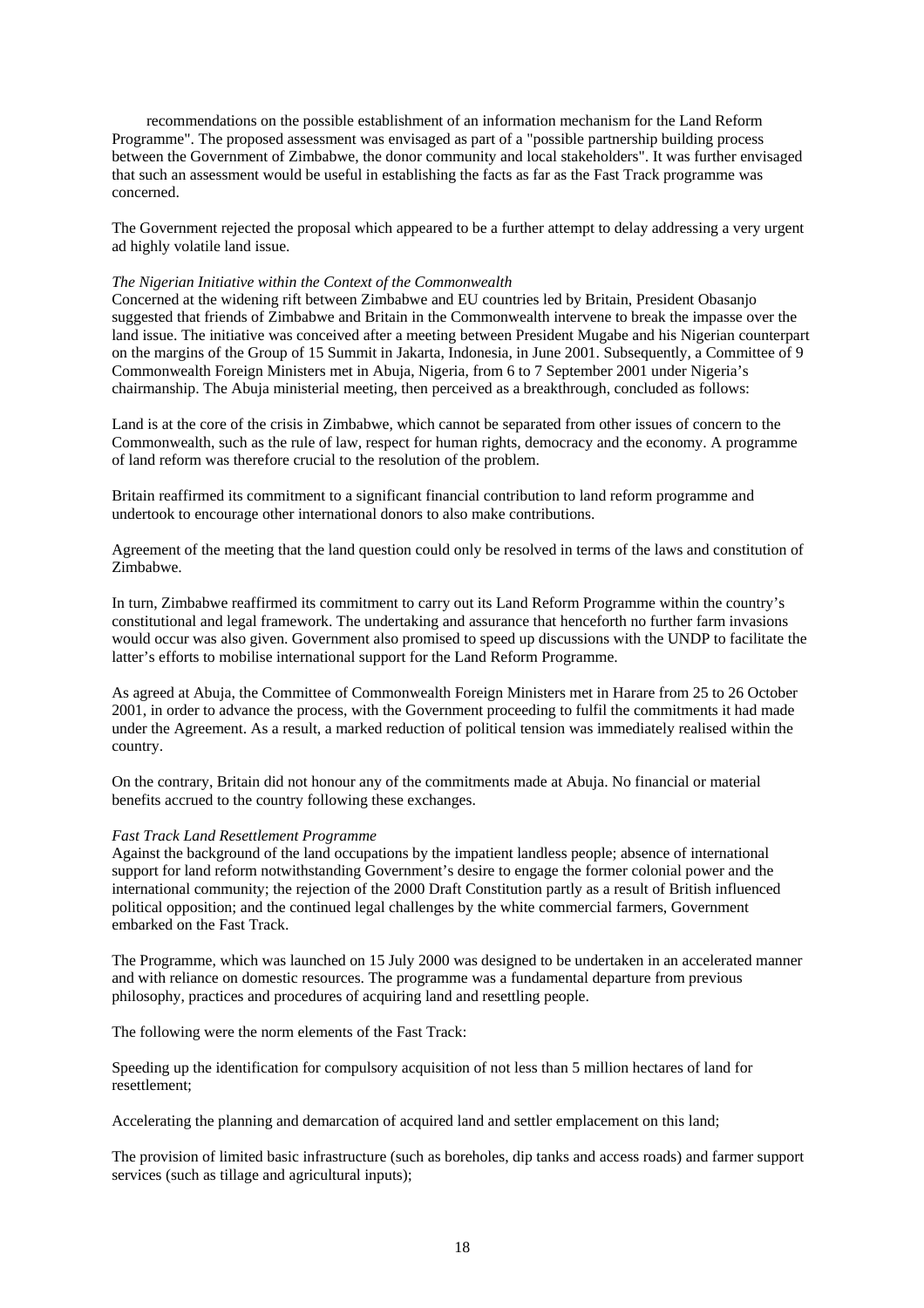Simultaneous resettlement in all provinces to ensure that the reform programme was comprehensive and evenly implemented;

The provision of secondary infrastructure such as schools, clinics and rural service centres as soon as resources became available.

### *Policy Framework*

Consistent with previous policy pillars, the framework for the Fast Track was based on the compelling national economic and social imperatives, of poverty eradication and faster economic development. With agriculture as the cornerstone of the country's economy, land was therefore viewed as the engine for economic growth, as per the popular slogan, "land is the economy, and the economy is the land."

The Fast Track was initially targeted at de-congesting communal lands. In the later stages it was extended to incorporate the creation of an indigenous commercial farming sector.

### *Land Identification and Acquisition*

During this phase, land was acquired compulsorily in accordance with the Land Acquisition Act (chapter 20;10) as amended. The following categories of land were targeted for acquisition:-

Derelict, and under-utilised land Land under multiple ownership Foreign owned land Land contiguous to communal areas.

Exclusions fell into the following categories:-

Plantation farms engaged in the large-scale production of tea, coffee, timber, citrus fruit, sugar cane etc. Agro-industrial properties involved in the integrated production, processing and/or marketing of poultry, beef and dairy products and seed multiplication.

Properties with Export Processing Zone (EPZ) permits and those with Zimbabwe Investment Centre (ZIC) certificates.

Farms belonging to church or mission organisations.

Farms subject to Bilateral Investment Promotion and Protection Agreements.

### *Land Acquisition Procedures*

Land Acquisition Procedures are as detailed in Annexes A and B.

### *Maximum Farm Size Regulations*

Statutory Instrument 419 of 1999, sets out the maximum permissible land sizes per natural region whilst under Statutory Instrument 288 of 2000, land cannot be transferred unless there is conformity with the Maximum Farm Size Regulations. The stipulated Maximum Farm Sizes are as follows:

Table 3

| <b>NATURAL REGION</b> | <b>MAXIMUM SIZE</b> |
|-----------------------|---------------------|
|                       | 250                 |
| Пa                    | 350                 |
| IIb                   | 400                 |
| III                   | 500                 |
| $\mathbf{I}$          | 500                 |
|                       | 2 0 0 0             |

### *2.4 Legal Framework*

The legal framework governing land acquisition had to be significantly amended to take account of the rapidly changing policy environment in which Fast Track was being implemented. The Constitutional Amendment Number 16 of 2000, as already stated, placed the financial obligations of paying compensation for the land acquired on the British Government. Government, on the other hand, was obligated to provide full compensation for any improvements on land the acquired properties.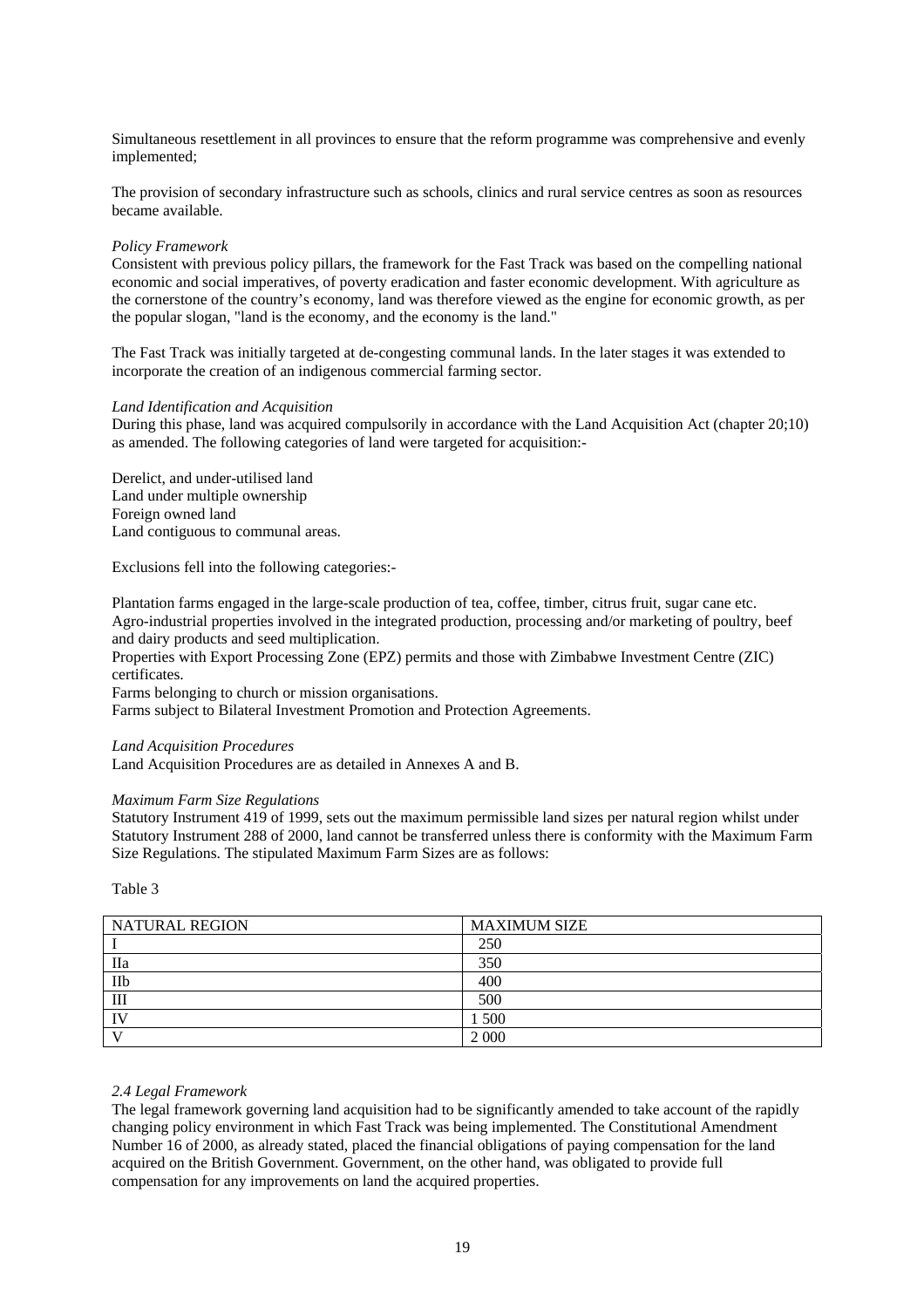Similarly the Land Acquisition Act underwent changes to ensure conformity with the new Constitutional provisions. The Rural Land Occupiers (Protection) Act was also enacted to protect land occupiers on land not yet acquired by Government.

### *Constraints in the Land Acquisition Process*

Notwithstanding the facilitative effect of the legislative amendments enacted by Government, the land acquisition process was still fraught with a number of procedural impediments (See Annexes A and B)

### *Swaps and Subdivisions*

The Land Acquisition Act as amended provides the option for a landowner to offer land in substitution for a farm or farms gazetted for compulsory acquisition [using the LA3 Form]. Several landowners entered into agreements with Provincial Governors resulting in the signing of LA3 forms. Also available was the option for a landowner to offer the subdivision or portion of the gazetted farm. Such subdivisions had to conform to the maximum farm size regulations. In both instances, the onus lay with the landowner to present their offer to the relevant PLIC.

Under the same spirit of swaps and subdivisions, a group of white farmers came up with the Zimbabwe Joint Resettlement Initiative (ZJRI). ZJRI was offering 1 million hectares of land, which turned out to be part of land already acquired by Government for resettlement. The initiative however collapsed because of mutual mistrust and misunderstanding.

Whereas ZJRI took the negotiating route, a more radical group of commercial farmers calling itself Justice for Agriculture (JAG) emerged in June 2002. This group was opposed to any accommodation with Government and mounted a legal challenge to the land reform process.

### *One-Man-One-Farm Policy*

The Government adopted the one-man-one farm policy at the inception of the land reform and resettlement programme and continues to uphold this policy. In the case of a single owned farm being acquired due to its being contiguous to a communal area, Government undertook to provide the affected farmer with another elsewhere around the country.

### *Resettlement Models*

In the Fast Track phase, two resettlement models were used, Model A1 and Model A2. Model A1 was intended as decongesting communal lands. Settler selection and emplacement for A1 was the responsibility of the PLIC and DLICs.

Model A2 was aimed at creating a cadre of black commercial farmers and was based on the concept of full cost recovery from the beneficiary. Settler selection was made on the basis of applications submitted to the Ministry of Lands, Agriculture and Rural Resettlement.

### *Institutional Framework For Policy Formulation*

At the national level, the Fast Track land reform programme received policy direction from the Cabinet Committee on Resettlement and Rural Development (CRD). This committee, was chaired by the Vice President and comprised all relevant Cabinet Ministers. The major role of CRD was policy formulation and the coordination of rural resettlement and development. A sub-Committee, the National Land Task Force, assisted the CRD.

Land identification was co-ordinated by the National Land Identification Committee chaired by the Office of the Vice President. This Committee was replicated at all the governance levels as indicated above, with PLICs being chaired by Provincial Governors whilst DLICs were chaired by District Administrators.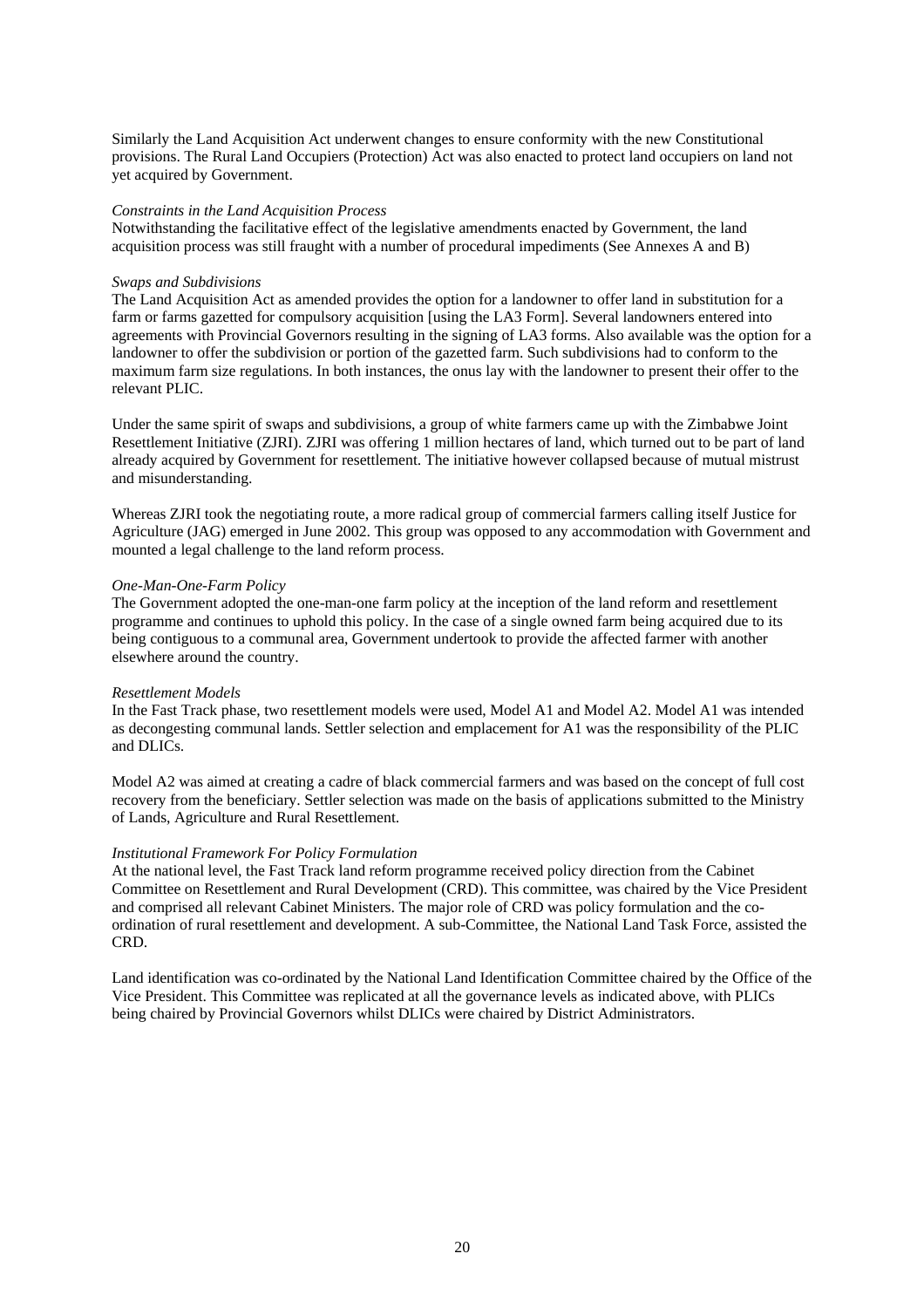## **PART II: CONSOLIDATED FINDINGS AND RECOMMENDATIONS ON IMMEDIATE MEASURES PERTAINING TO PROGRAMME IMPLEMENTATION**

### **4. A SELECTION OF VIEWS ON PROGRAMME IMPLEMENTATION**

1.0 The Committee paid a courtesy call on Honourable Vice President Joseph Msika in his capacity as Chairman of the Cabinet Committee on Resettlement and Rural Development.

2.0 The Committee also interviewed Ministers, Provincial Governors and senior Government officials who played a critical role in the implementation of the Fast Track Programme to speak to aspects over which they had exercised executive authority.

3.0 The Committee met the Council of Chiefs and representatives of the Zimbabwe National Liberation War Veterans Association to hear their reactions to the programme.

4.0 **The Honourable Vice President, Ministers, Governors, Chiefs and War Veterans** expressed their satisfaction over the conclusion of the implementation of the programme, noting that it had corrected past colonial imbalances in land distribution and proved an effective tool in empowering a hitherto racially disadvantaged sector of society.

4.1 **The Vice President** however stated that although the programme had been concluded satisfactorily, experience had demonstrated that implementation had been in some instances at variance with agreed policies and procedures.

4.2 Examples of such instances of variance from policy and procedures were: cases of multiple farm ownership; land swaps and other offers of land commonly referred to as LA3 forms which had not been processed by the responsible Ministry; the issue of farms protected through Bilateral Investment Protection Agreements (BIPA), and those subject to protection through the Zimbabwe Investment Centre and the Export Processing Zones Authority agreements.

5.0 **Ministers and their officials** outlined to the Committee the processes involved in the implementation of the programme.

5.1 Some Ministers emphasised the point that the acquisition of land was fraught with legal impediments, which rendered the process slow and cumbersome. The bulk of the farms gazetted had not gone through all the processes stipulated under the Land Acquisition Act. However Government was determined to acquire the 11 million hectares gazetted and in fact settlement of people on the land was in progress. In consequence it was stated that a Bill to simplify the acquisition process and to legally secure the 11 million hectares altogether was in preparation. Some Ministers regretted the fact that at Independence in 1980 Government did not nationalise all the land which would have gone a long way in obviating the problems encountered in the land acquisition process.

5.2 Asked about the status of the LA3 forms the Minister of Lands, Agriculture and Rural Resettlement stated that Government had taken a position on the matter and would proceed by way of offer letters under the A2 model.

6.0 **Provincial Governors** were generally satisfied with the manner in which the Programme had been implemented. However, they raised concern over a number of policy and administrative issues. They expressed frustration at being marginalised in the land allocation exercise, in some cases even by junior officials.

6.1 The Governors also expressed dissatisfaction at the dissolution of PLIC and DLICs by the Ministry of Lands, Agriculture and Rural Resettlement, which decision had been conveyed through the Provincial Lands Officers. The purported dissolution had resulted in fresh occupations and haphazard allocations of land especially in such provinces as Mashonaland West, Matabeleland North and Manicaland. The situation had however been subsequently rectified by way of the reinstatement of the Committees at the behest of Vice President Msika.

6.2 The Governors further observed that there was no uniform mechanism for the selection of beneficiaries for the A2 resettlement model with offer letters being generated from the Head Office of the Ministry of Lands,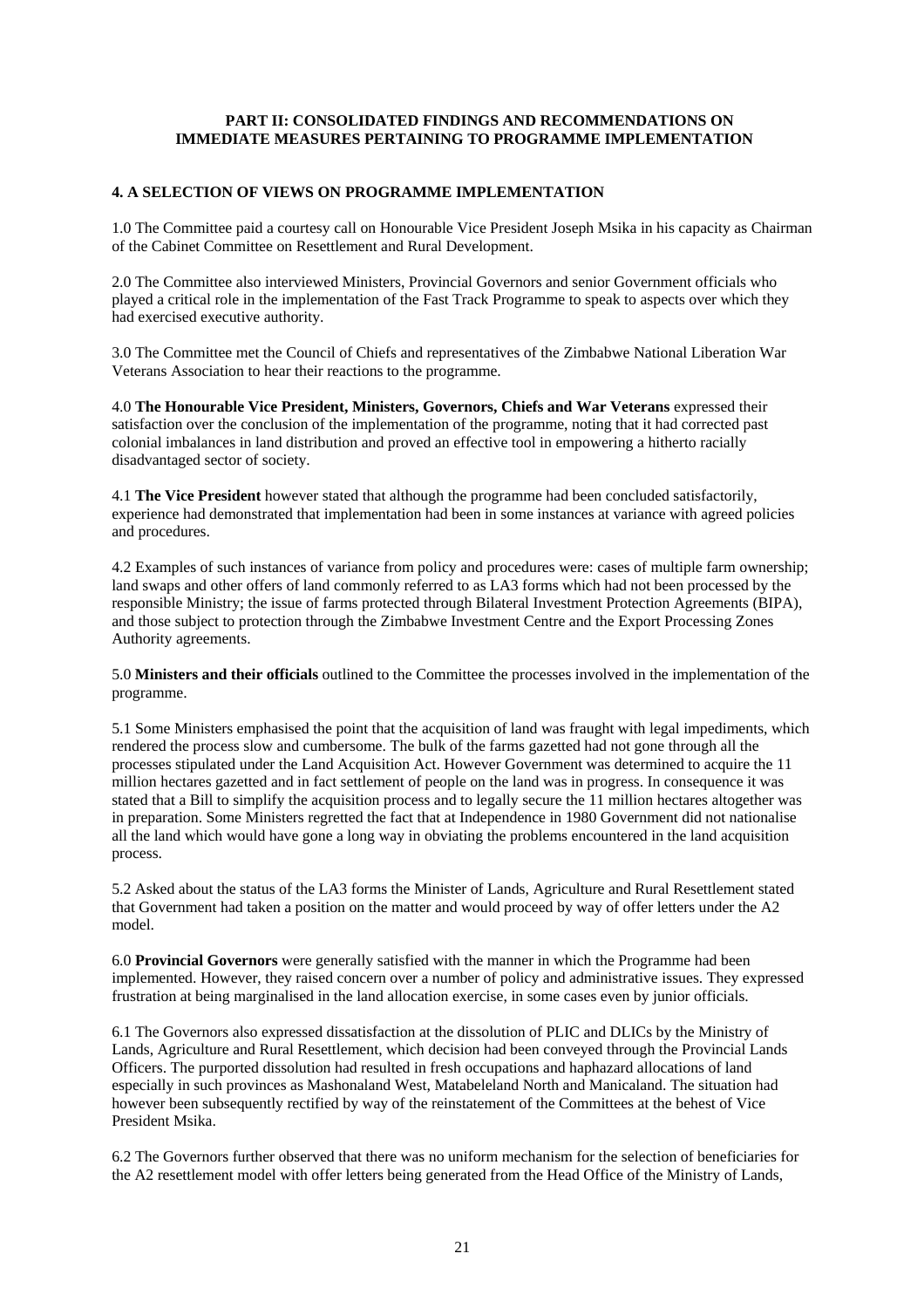Agriculture and Rural Resettlement, the Provincial Governors' Offices, or even the District Administrators' Offices.

6.3 Regarding the status of LA3 forms, Governors expressed concern that having been given authority to engage the farmers in negotiation and to recommend approval, no response had been received from the Ministry of Lands, Agriculture and Rural Resettlement as of 27 May 2003.

6.4 Asked by the Committee about the situation in Gonarezhou Game Park, the Governor of Masvingo Province stated that the Ndali people who had been moved out of the area in the 1960s had moved back to their original homes. The community had since been formally settled and as far as the Province was concerned, all that remained was the delimitation of plots. The Minister of Environment and Tourism however expressed concern over this development due to the tripartite agreement on the Transfrontier National Park and thought that the matter would be resolved through discussions by the Province and the Ministry.

6.5 Finally Governors were of the opinion that Certificates of No Present Interest (CONPIs) were being abused by certain individuals or companies as a way of hindering the land acquisition process. In Matabeleland North province prospective buyers were presenting to the authorities CONPIs instead of the sellers of the land as per the regulations. The Governor therefore expressed concern at the irregular manner in which the certificates had been issued and was also querying the bona-fides of the would be buyers.

7.0 **Representative of the Council of Chiefs** commended His Excellency the President and Government for embarking on the Fast Track Programme which sought to empower the majority of the landless people. Generally, the A1 resettlement programme was said to have been implemented satisfactorily. Chiefs however stated that some elements had played a disruptive role in the DLICs resulting n confusion in the land allocation exercise. They expressed the view that they should have been allowed to play a central role in the identification of beneficiaries and the land for resettlement on account of their being the "owners" of the land.

7.1 Chiefs noted that some of their areas had not been decongested. In some cases people from urban areas had been resettled on land that chiefs would have preferred taken up by their subjects.

8.0 **The leadership of the Zimbabwe National Liberation War Veterans Association** expressed their happiness that Government had headed the call for land redistribution.

8.1 They however complained over some aspects of programme implementation where some of their members had not benefited as had been promised. They also alleged that land was allocated on regional lines in some Provinces.

9.0 **Beneficiaries of the A1** scheme expressed happiness with the Fast Tract and land allocated to them. Many of those whom the Committee met stated that even against the unfavourable weather conditions in the 2002 to 2003 agricultural season, they had harvested better yields than in the past.

9.1 A1 beneficiaries indicated that they required inputs such as seed, fertilizer and tillage services and that during the last cropping season, inputs had been given in a haphazard manner and in inadequate quantities. They also called for the upward revision of the size of plots in the A2 schemes of Matabeleland North and South given the state of agro-ecological zones IV and V.

9.2 The lack of infrastructure and other social services such as schools and clinics in some A1 resettlements was also highlighted in discussions with beneficiaries.

9.3 Concern was also registered over the activities of agro-processors by the beneficiaries of both A1 and A2. They alleged that exorbitant interest rates were being charged by such companies and that the applicable conditions were unfavourable to the newly settled farmers.

9.4 The issue of security of tenure was of great concern to A2 beneficiaries. Absence of leases was negatively affecting investment on the allocated land and hence productivity.

### 10.0 **Representatives of the Zimbabwe Farmers Union (ZFU), the Indigenous Commercial Farmers Union (ICFU) and the Commercial Farmers Union (CFU)** also appeared before the Committee.

10.1 The ZFU and ICFU were happy with the land reform programme and had indicated certain areas of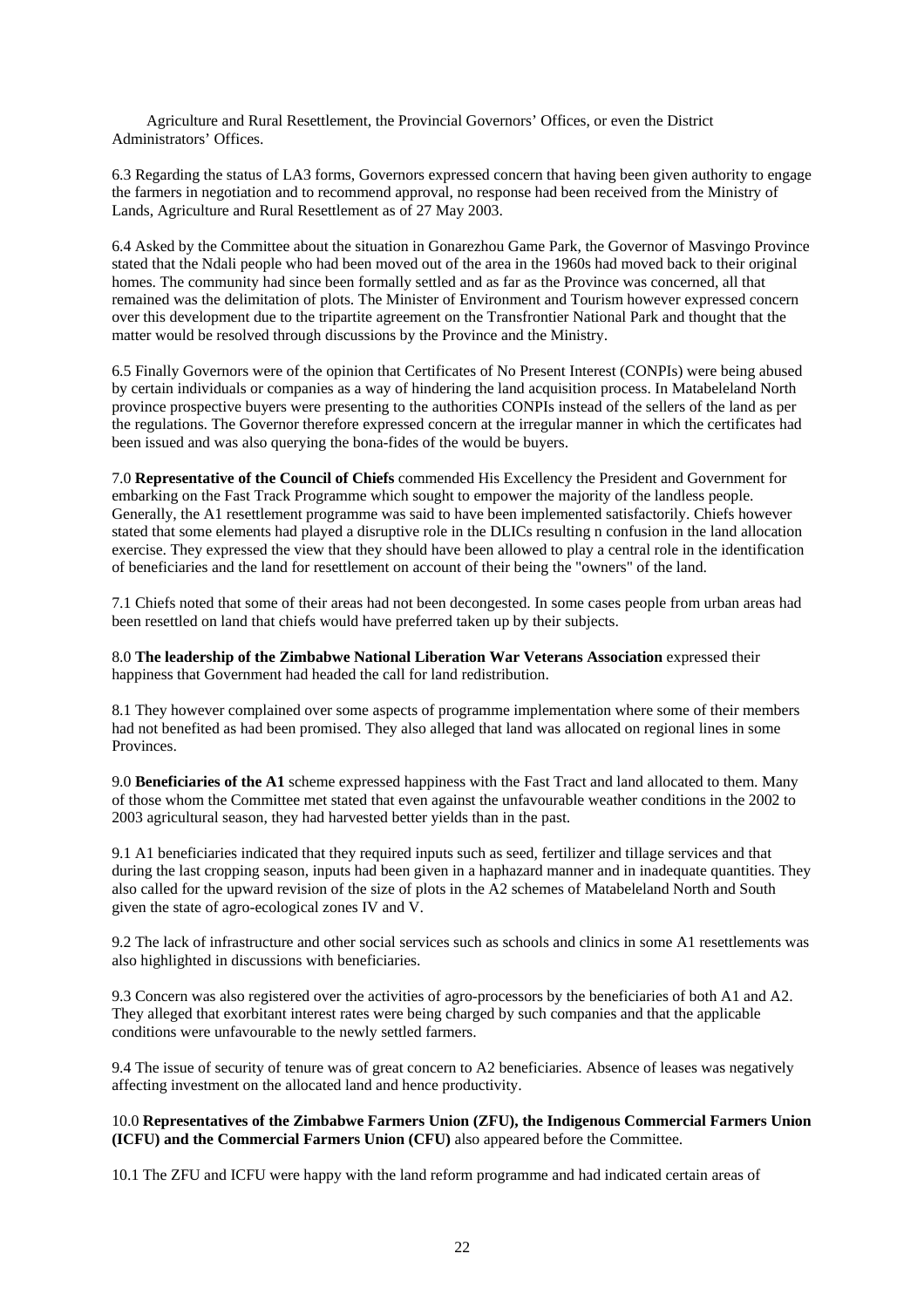concern that had been communicated to the Ministry of Lands, Agriculture and Rural Resettlement.

10.2 The CFU stated that current land policies, combined with the lack of security and a collateral base for credit had had a negative effect on the production of most commodities by both the existing white large-scale farmers and the new A2 farmers.

10.3 They also expressed concern over the fate of LA3 subdivisions. It was stated that speedy processing of these forms could have assured the white farmers of security of tenure.

11.0 **Seed-houses, financial institutions and agro-processors** proffered suggestions on a variety of production and financing issues while calling for the optimal utilisation of land.

11.1 They also stressed the need for the country to maintain its position as the traditional prime seed producer in the Region. To that end, it was suggested that more land for growing seed be secured and that twinning arrangements between the old and the new farmers be introduced.

11.2 **The Acting Governor of the Reserve Bank of Zimbabwe** stated that the Central Bank did not prescribe forms of collateral or sectoral lending limits often cited by banks as constraints to lending to farmers. Most banks had however decided to fund farmers through intermediaries due to lack of collateral on the part of new farmers. This approach had created its own problems since banks did not have mechanisms of establishing whether the funds were made available to the intended beneficiaries.

11.3 **Representatives of the Bankers Association of Zimbabwe** urged Government to address the issue of title deeds pertaining to acquired farms since most former white farmers having discharged their obligations with Commercial Banks, still held their deeds.

11.4 **A prominent banker** who appeared before the Committee at a different stage during the Committee's work, stated that banks welcomed the Land Reform Programme which represented the re-ordering and restructuring of the economy and its means of production. He stated that the challenge for banks was to work out mechanisms to support agriculture on the basis of "enlightened self-interest" along the lines already shown by some private companies. To that end it was necessary for banks to support agriculture in an innovative way while ensuring the security of depositors' funds.

11.5 **The Head of an agro-processing concern** stated that a lot of opportunities existed for the value addition for the various agricultural products that are grown in the country. Value addition could significantly enhance the agricultural sector's potential to earn foreign currency.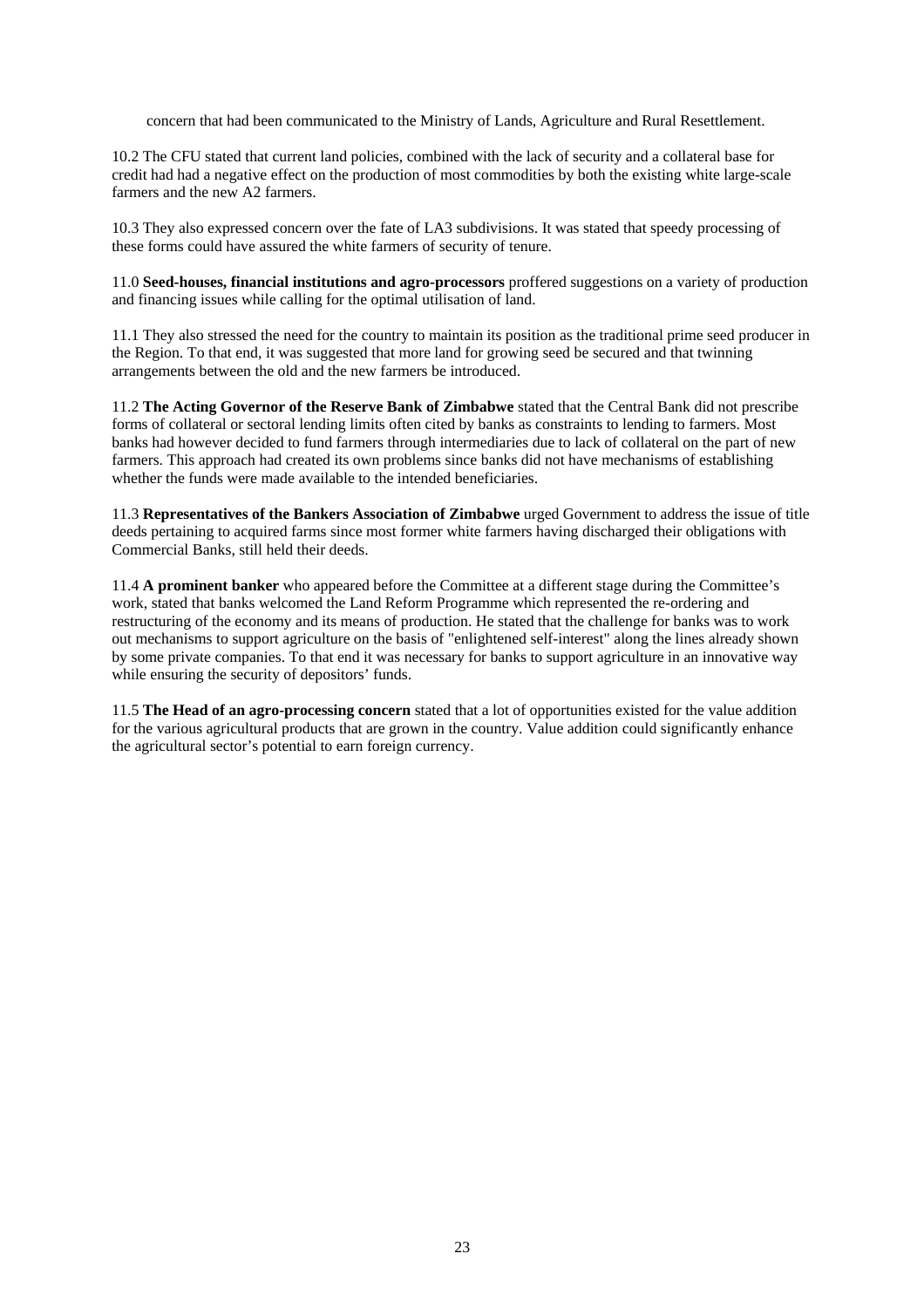### **5. GENERAL OBSERVATIONS**

### *1.0 Resettlement Models and Take Up Rates*

Two resettlement models were implemented during the Fast Track namely Model A1 and Model A2. Model A1 was for the generality of landless people, with a villagised and self-contained variant. Model A2 on the other hand was a commercial settlement scheme comprising Small, Medium and Large-Scale Commercial settlement. A third model, namely the peri-urban was yet to be implemented.

### *Statistical Data*

| Table 1. Total number of farms per Province, including gazetted and delisted farms |  |  |
|------------------------------------------------------------------------------------|--|--|
|                                                                                    |  |  |
|                                                                                    |  |  |

| Province      | <b>Total Number</b> | <b>Total Number</b>   | <b>Gazetted Farms</b> | <b>Gazetted Farms</b> | <b>Total Number</b> |
|---------------|---------------------|-----------------------|-----------------------|-----------------------|---------------------|
|               | of farms as per     | of farms as           | Number of             | Hectarage             | of Delisted         |
|               | Government          | established by        | farms                 |                       | Farms               |
|               | figures             | <b>District Teams</b> |                       |                       |                     |
| Midlands      | 1 092               | 1 347                 | 791                   | 997 213               | 95                  |
| Masvingo      | 657                 | 649                   | 649                   | 2 662 147             | 196                 |
| Mat. South    | 750                 | 922                   | 397                   | 2 191 211             | 61                  |
| Mat. North    | 670                 | 670                   | 481                   | 1 405 709             | 102                 |
| Mash. East    | 1 1 7 0             | 126                   | 912                   | 1 108 943             | 196                 |
| Mash. West    | 2 2 2 8             | 2028                  | 1 792                 | 1 1 6 2 5 0 8         | 185                 |
| Mash. Central | 892                 | 859                   | 778                   | 756 664               | 86                  |
| Manicaland    | 299                 | 1534                  | 622                   | 554 713               | 91                  |
| Total         | 8758                | 9 1 3 5               | 6422                  | 10 839 108            | 1012                |

### Source: Provincial profiles

Table 1 shows that the total number of farms in the country as supplied by the Ministry of Lands, Agriculture and Rural Resettlement officials was 8 758 while the total number of farms as established by the District Data Collection Teams was 9 135. Reasons for the variations are explained in detail in the Provincial profiles.

Table 1 also shows that out of a total of 8 758 farms, 6 422 farms had been gazetted while 1 012 farms had been delisted by 31 July 2003.

| Province   | Model  | Model A1      | Model  | Model A <sub>2</sub> | No. of         | No. of         | $\%$  | $\%$           |
|------------|--------|---------------|--------|----------------------|----------------|----------------|-------|----------------|
|            | A1     |               | A2     |                      | Households/    | Households/    | Take  | Take           |
|            |        |               |        |                      | beneficiaries  | beneficiaries  | up    | up             |
|            |        |               |        |                      |                |                | Rates | Rates          |
|            | No. of | Hectares      | No. of | Hectares             | A <sub>1</sub> | A <sub>2</sub> | A1    | A <sub>2</sub> |
|            | farms  |               | farms  |                      |                |                |       |                |
| Midlands   | 306    | 513 672       | 106    | 181 966              | 16 169         | 229            | 90    | 48             |
| Masvingo   | 211    | 686 612       | 170    | 753 300              | 22 670         | 773            | 95    | 79             |
| Manicaland | 246    | 195 644       | 138    | 77 533               | 11 019         | 463            | 92    | 42             |
| Mat. South | 226    | 683 140       | 65     | 191 697              | 8923           | 271            | 100   | 100            |
| Mat. North | 258    | 543 793       | 65     | 142 519              | 9 9 0 1        | 191            | 120   | 94             |
| Mash. East | 382    | 302 511       | 319    | 250 030              | 16 702         | 1646           | 93    | 45             |
| Mash. West | 670    | 792 513       | 568    | 369 995              | 27 052         | 2 0 0 3        | 97    | 50             |
| Mash.      | 353    | 513 195       | 241    | 230 874              | 14756          | 1684           | 89    | 73             |
| Central    |        |               |        |                      |                |                |       |                |
| Total      | 2652   | 4 2 3 1 0 8 0 | 1672   | 2 198 814            | 127 192        | 7 2 6 0        | 97    | 66             |

*Table 2. Allocation Patterns and Take up rates per Province*

Source: Provincial profiles

Table 2 shows that a total of 2 652 farms, 4 231 080 hectares in extent, were allocated to A1 model while a total of 1 672 farms, 2 198 814 hectares in extent were allocated to Model A2.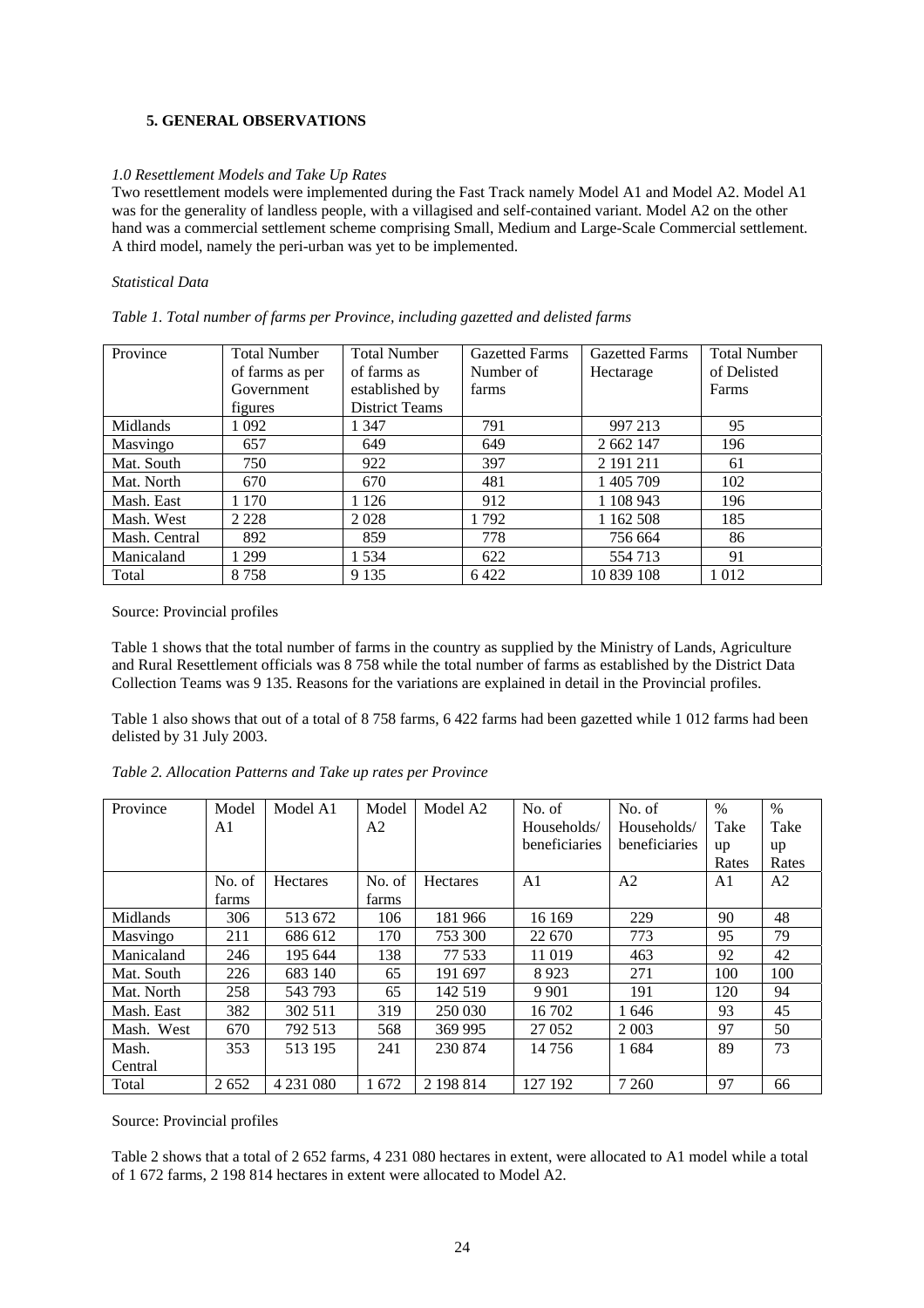A total of 127 192 households were settled under Model A1 while a total of 7 260 beneficiaries were settled under Model A2.

| Province      | Model A1  | Model | Model   | Model | Model A <sub>2</sub> | Model         | Model   | Model  |
|---------------|-----------|-------|---------|-------|----------------------|---------------|---------|--------|
|               |           | A1    | A1      | A1    |                      | A2            | A2      | A2     |
|               | Number of | %     | Number  | $\%$  | Number of            | $\frac{0}{0}$ | Number  | $\%$   |
|               | Males     |       | of      |       | Males                |               | of      |        |
|               |           |       | Females |       |                      |               | Females |        |
| Midlands      | 14 800    | 82    | 3 1 9 8 | 18    | 338                  | 95            | 17      | 5      |
| Masvingo      | 19 0 26   | 84    | 3 6 4 4 | 16    | 709                  | 92            | 64      | 8      |
| Mash. Central | 12 9 8 6  | 88    | 1 770   | 12    | 1469                 | 87            | 215     | 13     |
| Mash. West    | 21 7 8 2  | 81    | 5 2 7 0 | 19    | 1 777                | 89            | 226     | 11     |
| Mash. East    | 12 967    | 76    | 3 9 9 2 | 24    | $\ast$               | $\ast$        | $\ast$  | $\ast$ |
| Mat. South    | 7 7 5 4   | 87    | 1 1 6 9 | 13    | 215                  | 79            | 56      | 21     |
| Mat. North    | 7919      | 84    | 1490    | 16    | 574                  | 83            | 121     | 17     |
| Manicaland    | 9 5 7 2   | 82    | 2 1 9 0 | 18    | 961                  | 91            | 97      | 9      |
| Total         | 106 986   | 82    | 22 7 23 | 18    | 6 0 4 3              | 88            | 796     | 12     |

### *Table 3. Allocation Patterns by Gender per Province*

### Source: Provincial profiles

\* The breakdown of figures by gender for Mashonaland East Model A2 were not readily available.

\* The totals of both males and females on Table 3 exceed figures on Table 2 by 2 517 for Model A1 and are less by 421 for Model A2. The explanation is that the break down of figures by gender for Mashonaland East Model A2 is not included. There had been instances of double counting by allocation authorities when categorising allocations by gender.

Statistics above indicate that the number of females allocated land under the Fast Track was very low country wide. Women-headed households who benefited under Model A1 constituted only 18% while women beneficiaries under Model A2 constituted only 12%.

### *Unofficially settled farms*

A total of 367 farms were unofficially settled countrywide.

### *Take up Rates*

The take up rates for Model A1 were very high giving a national average of 97% while Model A2 registered a national average of 66%.

Reasons for the low take up rates under Model A2 are varied and they include: failure by officials to inform successful applicants; some being discouraged by lack of developed infrastructure on their farms; resource constraints and the location of allocated farms in zones which are being contested in court.

### *2.0 Ownership Patterns After Fast Track*

| Table 4 Land ownership Patterns Prior to the Fast Track (as at 30 June 2000) |  |
|------------------------------------------------------------------------------|--|
|                                                                              |  |

| Category                      | Area (Million hectares) as at June 2000 | % of total land area |
|-------------------------------|-----------------------------------------|----------------------|
| Large Scale Commercial        | 11.8                                    | 30                   |
| <b>Small Scale Commercial</b> |                                         |                      |
| Communal Resettlement Area    | 16.4                                    |                      |
| <b>Resettlement Area</b>      | 37                                      |                      |
| National Parks & Urban        | 6.C                                     |                      |
| State land                    | 0.3                                     |                      |
| <b>Grand Total</b>            | 39.6                                    | 100                  |

Source: Ministry of Lands, Agriculture and Rural Development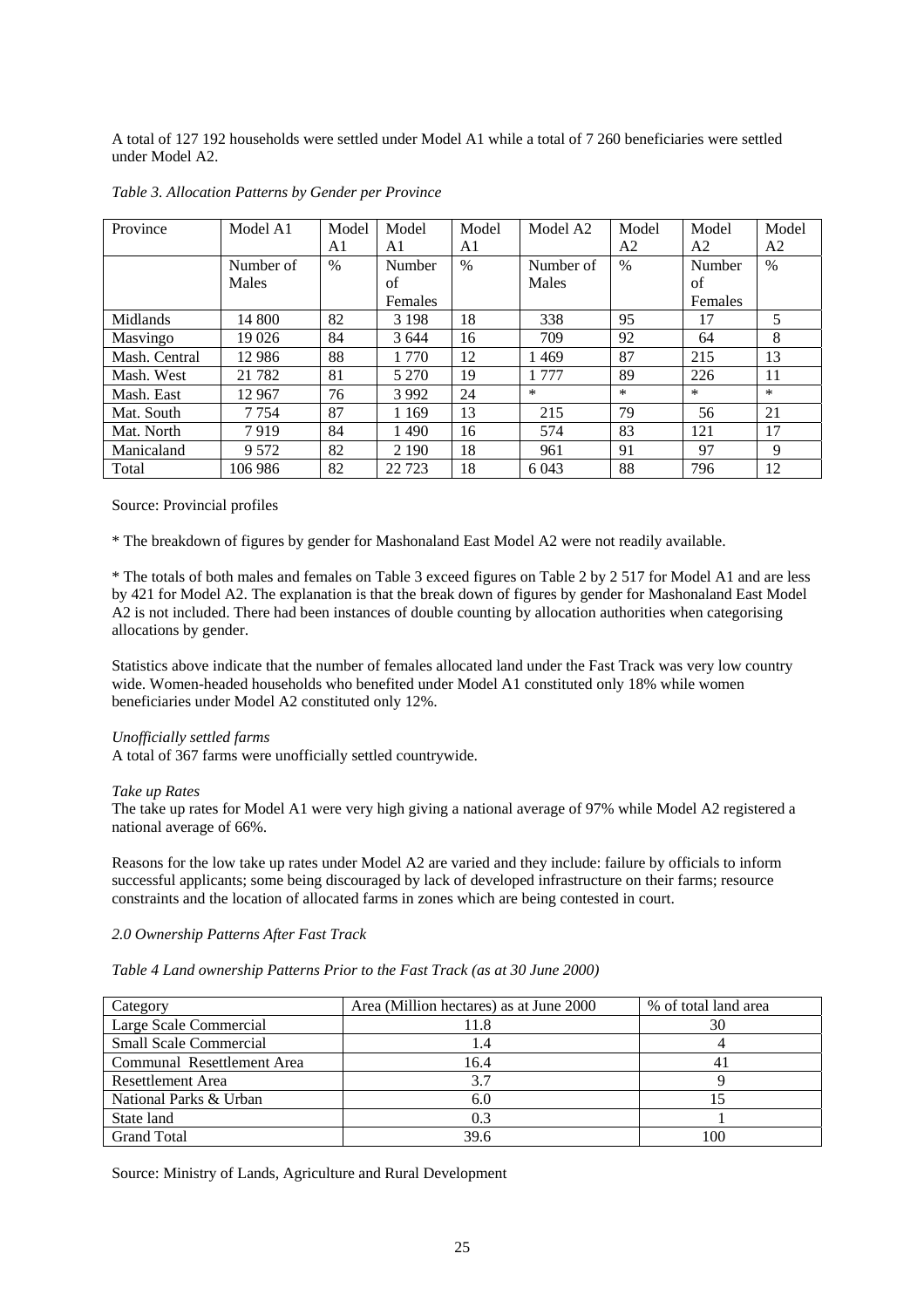A total of 11.8 million hectares was occupied by Large Scale Commercial Farms while the Communal area occupied a total of 16.4 million hectares as at June 2000.

Following the implementation of the Fast Track a new picture has emerged with respect to land ownership patterns as shown on Table 5 below.

*Table 5 Land ownership Patterns after Fast Track (as at 31 July 2003)* 

| Category                      | Area (Million hectares) as at 31 July 2003 | % of total land area |
|-------------------------------|--------------------------------------------|----------------------|
| A1                            | 4.2                                        |                      |
| A <sub>2</sub>                | 2.2                                        |                      |
| Old Resettlement Area         | 3.7                                        |                      |
| Communal                      | 16.4                                       |                      |
| Large Scale Commercial        | 2.6                                        |                      |
| <b>Small Scale Commercial</b> | 1.4                                        |                      |
| National Parks & Urban        | 6.0                                        | 15                   |
| State land                    | 0.3                                        |                      |
| *Other                        | 2.8                                        |                      |
| Total land area               | 39.6                                       | 100                  |

Source: Provincial Profiles

\* Other refers to land that has been acquired for resettlement under Model A! and A2 but has not yet been taken up by those allocated plots.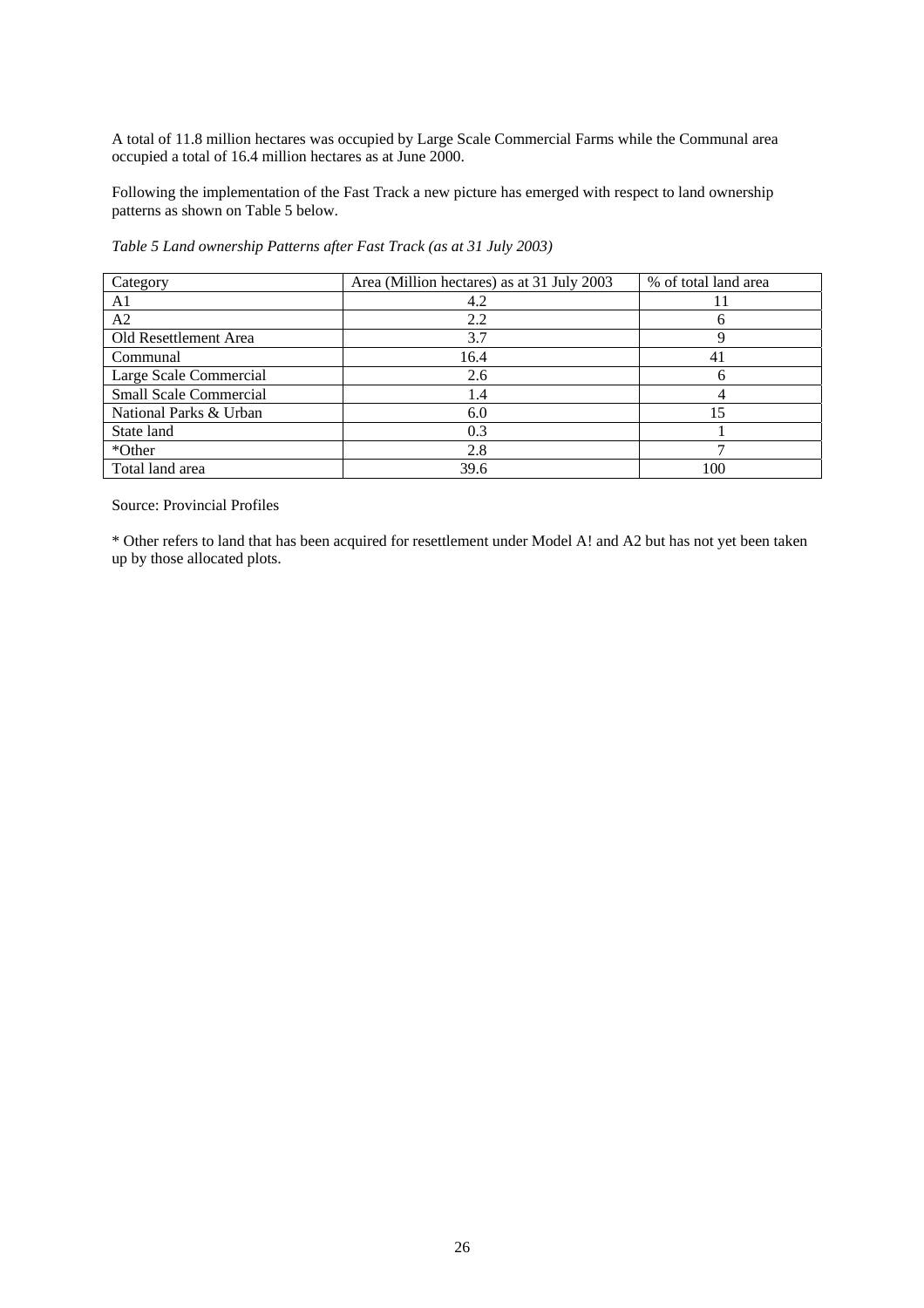| Province  | White Owned Farms |         |          | Indigenous Owned *** |         | Corporate |       | Churches |          | Parastatals |         | A <sub>2</sub> |       |         |          |                 |                      |          |
|-----------|-------------------|---------|----------|----------------------|---------|-----------|-------|----------|----------|-------------|---------|----------------|-------|---------|----------|-----------------|----------------------|----------|
|           | No of             | No of   | Hectares | No of                | No of   | Hectares  | No of | No of    | Hectares | No of       | No of   | Hectares       | No of | No of   | Hectares | No of           | No of                | Hectares |
|           | Farms             | Farmers |          | Farms                | Farmers |           | Farms | Farmers  |          | Farms       | Farmers |                | Farms | Farmers |          | Farms           | <b>Beneficiaries</b> |          |
| Midlands  | 341               | 356     | 245 220  | 392                  | 405     | 276 705   | 122   | 126      | 217974   | 18          |         | 10 81          |       |         | 35 007   | 106             | 229                  | 181966   |
| Masvingo  | 90                | 68      | 169 105  | 78                   | 63      | 69896     | 247   | 82       | 687 050  | 10          |         | 5 6 3 0        | 19    |         | 362 023  | 170             | 773                  | 753 300  |
| Manica    | 319               | 288     | 145 688  | 213                  | 205     | 83 3 89   | 197   | 171      | 279 337  | 18          | 16      | 7495           | 49    |         | 98 101   | 138             | 463                  | 77 533   |
| land      |                   |         |          |                      |         |           |       |          |          |             |         |                |       |         |          |                 |                      |          |
| Mash      | 95                | 92      | 73414    | 58                   | 58      | 48758     | 60    | 50       | 72 066   |             |         | 302            |       |         | 3 6 5 1  | 24 <sub>1</sub> | 1684                 | 230 874  |
| Central   |                   |         |          |                      |         |           |       |          |          |             |         |                |       |         |          |                 |                      |          |
| Mash East | 174               | 174     | 130 329  | 189                  | 141     | 60 50 5   | 25    | 10       | 16488    |             |         | 878            |       |         | 6582     | 319             | 1646                 | 250 930  |
| Mash      | 265               | 265     | 322 302  | 141                  | 141     | 164 944   | 22    | 22       | 14 5 17  |             |         | 293            |       |         | 5 3 5 2  | 568             | 2003                 | 369 995  |
| West**    |                   |         |          |                      |         |           |       |          |          |             |         |                |       |         |          |                 |                      |          |
| Mat South | 39                | 43      | 56 005   | 202                  | 222     | 145 111   |       | h        | 19588    |             |         | 5 9 0 9        |       |         | 5787     | 65              | 27                   | 191 697  |
| Mat North | 54                | 46      | 33 544   | 167                  | 105     | 89 3 82   | 64    | 42       | 57 173   |             |         | 8 5 8 4        | 30    |         | 56 283   | 65              | 19.                  | 142 519  |
| Total     | 1377              | 1332    | 175607   | 1440                 | 1340    | 938 723   | 743   | 509      | 1364173  | 64          | 45      | 41 902         | 153   | 42      | 572 786  | 1672            | 7260                 | 2198814  |

*Table 6. Ownership Patterns Per Province after the Fast Track (as at 31 July 2003)* \*

Source: Provincial Profiles

\* This table refers to commercial or potentially commercial farm land

\*\* The total hectarage for 68 farms in Mash West could not be established

\*\*\* Indigenous refers to black farmers who purchased their farms before or during the Fast Track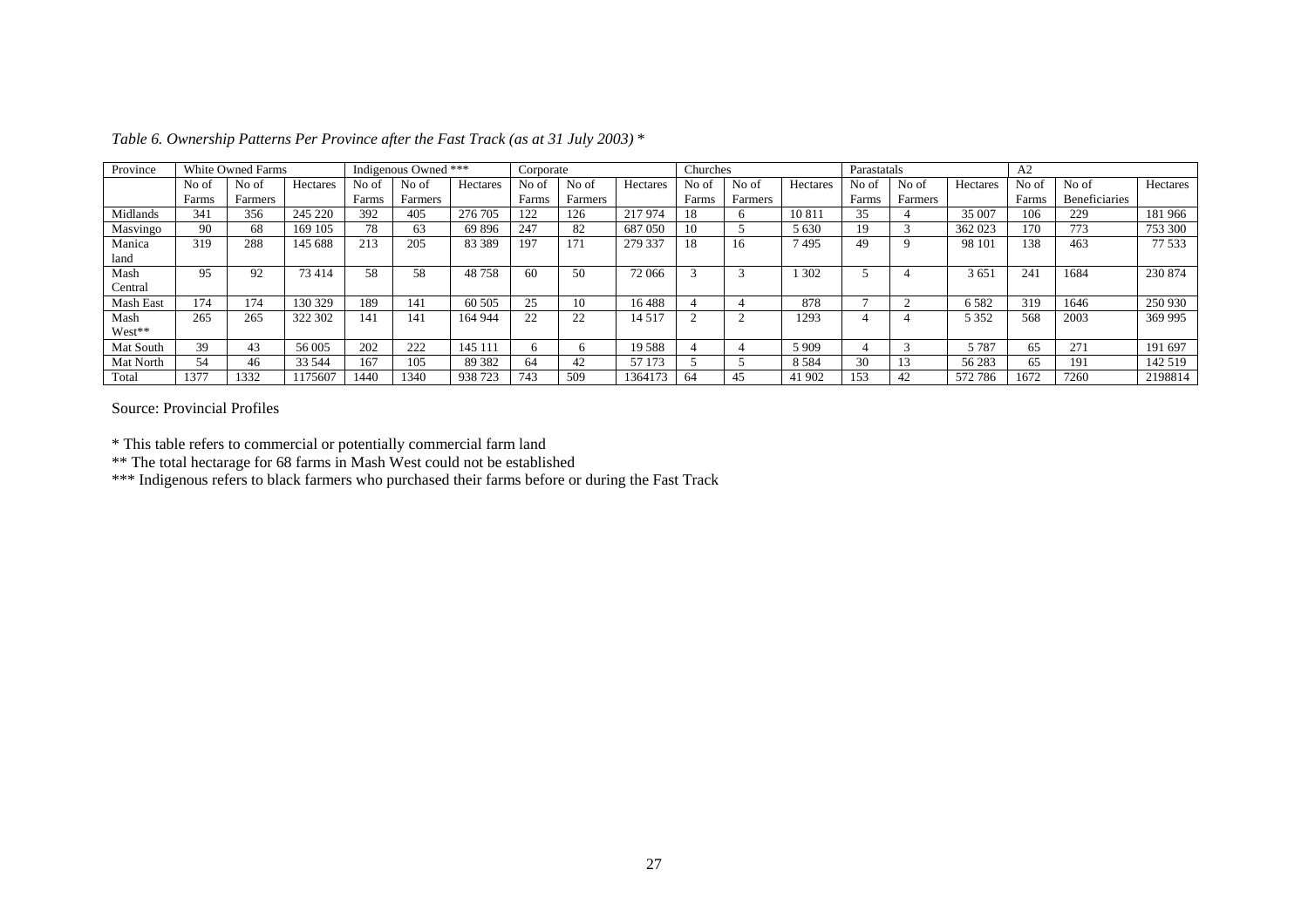### *3.0 Production Patterns 2002-2003 Summer Season*

Evidence gathered throughout the country indicates that some new farmers realised significant yields in the 2002-2003 season. Some of the beneficiaries interviewed particularly those growing commercial crops like tobacco, paprika, cotton stated that they had become instant millionaires after marketing their produce whilst others were able to purchase livestock for the first time in their lives.

It was generally observed that the resettled farmers had ventured into the production of cash crops such as soya beans, paprika, tobacco and cotton. Some newly resettled farmers in Manicaland and Mashonaland East provinces had also ventured into horticulture.

Whilst the 2002/2003 national production figures are not available production patterns for the period 1999 to 2001 are shown on tables 7 to 10.

| Period | Area planted (ha) |           |                | Production (tonnes) |          |                |  |
|--------|-------------------|-----------|----------------|---------------------|----------|----------------|--|
|        | Commercial        | `ommunal  | Resettlement   | Commercial          | Communal | Resettlement   |  |
|        | <b>Farms</b>      | Lands     | <b>Schemes</b> | Farms               | Lands    | <b>Schemes</b> |  |
| 1999   | 160 875           | 1 217 115 | 100 000        | 662 244             | 854 344  | 90 000         |  |
| 2000   | 160 577           | 112 540   | 100 000        | 680 942             | 808 709  | 130 000        |  |
| 2001   | 155 888           | 984 100   | 100 000        | 532 389             | 893 940  | 100 000        |  |

*Table 7. Maize: Production figures 1999-2001* 

Source: Central Statistical Office

| Table 8. Soya beans: Production figures 1999-2001 |  |
|---------------------------------------------------|--|

| Period | Area planted (ha) |          |                | Production (tonnes) |          |                |  |
|--------|-------------------|----------|----------------|---------------------|----------|----------------|--|
|        | Commercial        | Communal | Resettlement   | Commercial          | Communal | Resettlement   |  |
|        | <b>Farms</b>      | Lands    | <b>Schemes</b> | Farms               | Lands    | <b>Schemes</b> |  |
| 1999   | 49 5 65           | 3 0 0 6  | 360            | 117 339             | 3 0 2 1  | 324            |  |
| 2000   | 55 202            | 4748     | 700            | 132 494             | 2 3 6 3  | 560            |  |
| 2001   | 53 259            | 10 000   | 750            | 129 893             | 10 000   | 900            |  |

*Table 9. Cotton: Production figures 1999-2001* 

| Period | Area planted (ha) |          |                | Production (tonnes) |          |                |  |
|--------|-------------------|----------|----------------|---------------------|----------|----------------|--|
|        | Commercial        | Communal | Resettlement   | Commercial          | Communal | Resettlement   |  |
|        | <b>Farms</b>      | Lands    | <b>Schemes</b> | Farms               | Lands    | <b>Schemes</b> |  |
| 1999   | 32 987            | 253 047  | 24 500         | 48 0 84             | 129 575  | 19 600         |  |
| 2000   | 31 031            | 225 438  | 26 000         | 47 111              | 171453   | 23,400         |  |
| 2001   | 31 574            | 320 000  | 33 000         | 45 854              | 208 000  | 26 400         |  |

*Table 10.Tobacco: Production figures 1999-2001* 

| Period | Area planted (ha) |          |                | Production (tonnes) |          |              |  |
|--------|-------------------|----------|----------------|---------------------|----------|--------------|--|
|        | Commercial        | Communal | Resettlement   | Commercial          | Communal | Resettlement |  |
|        | <b>Farms</b>      | Lands    | <b>Schemes</b> | Farms               | Lands    | Schemes      |  |
| 1999   | 69 238            | 3 047    | 6823           | 169 136             | 1 260    | 4886         |  |
| 2000   | 65 282            | 3697     | 507            | 180 984             | 2 5 0 7  | 6 7 5 1      |  |
| 2001   | 56 145            | 4 0 0 0  | 6825           | 154 320             | 2815     | 4 7 6 6      |  |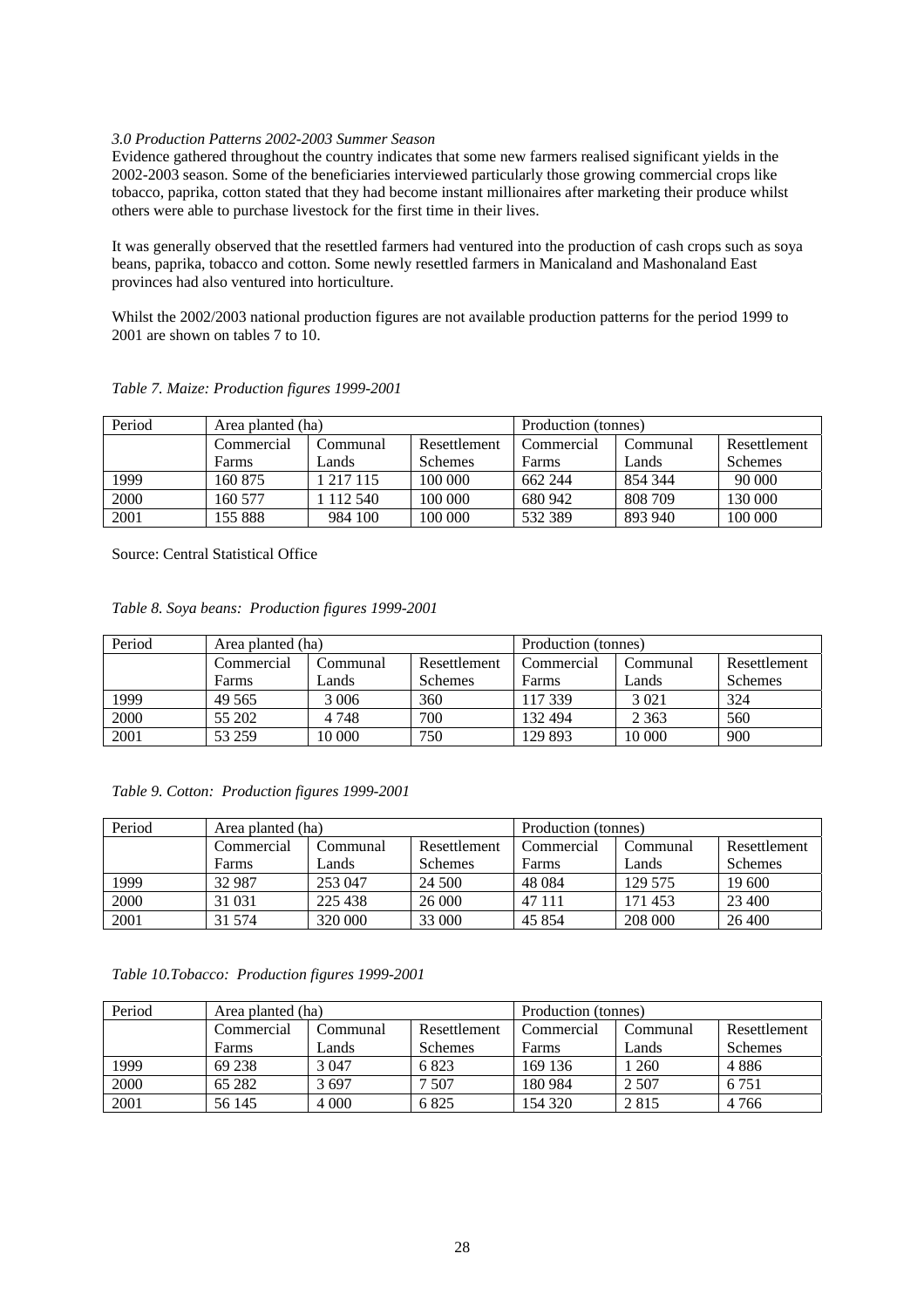### *4.0 Former Farm Workers*

4.1 Regarding former farm workers, the Committee's interview with the Minister of Public Service, Labour and Social Welfare revealed the following:

That Government had put in place legislation obliging the former commercial farmers to pay severance packages to their former workers through a Restitution Fund.

That Government had adopted a policy of non-payment of compensation for improvements before the former commercial farmers had produced proof of payment of severance packages to former farm workers.

That some of the former farm workers who had been paid their severance packages had since left for their places of origin.

That a number had been accommodated in the resettlement programme especially under Model A1.

4.2 In all provinces the Committee was able to establish that:

a large number of former farm workers still remained on the farms occupying farm compounds and that they were reportedly unwilling to work for the newly resettled farmers preferring to be engaged in gold panning activities which they considered to be more lucrative. Whilst unwilling to take up employment, they remained a burden to the new farmers in terms of water and electricity usage;

some former farm workers had charges of theft of crops and vandalisation of farm equipment levelled against them; and some were employed by the newly resettled farmers while others were still employed by the white commercial farmers who retained subdivisions or whose properties had not been acquired.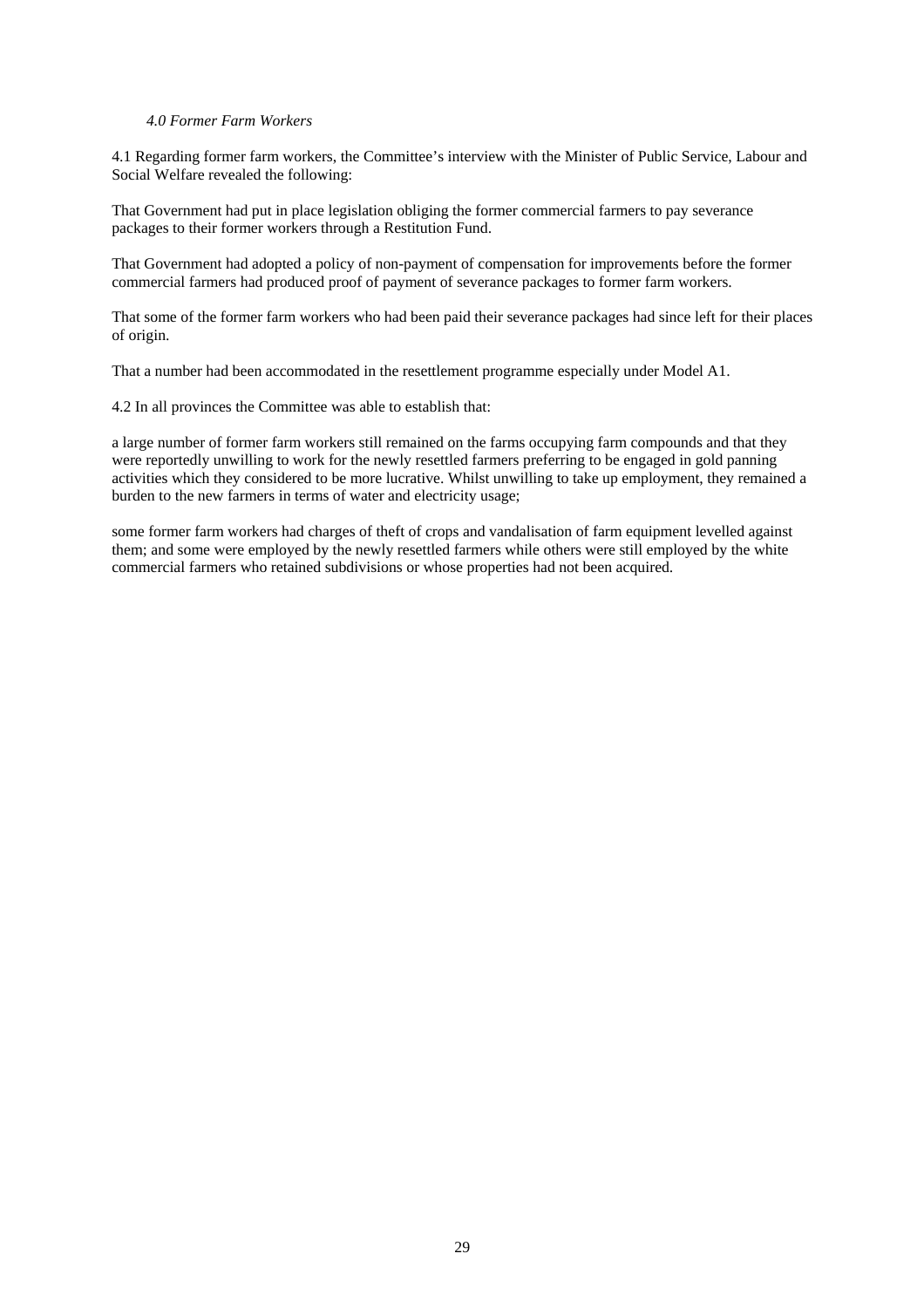# **6. ISSUES IN PROGRAMME IMPLEMENTATION**

1. Given its complexity and pace of implementation, the Fast Track Programme was inevitably in the execution attended by numerous problems and difficulties some of which have already been covered in the earlier sections of this Report. Not least of these was a hostile external environment characterised by a relentless foreign media campaign of vilification of the Government and the Programme and the imposition of sanctions against the country by the United Kingdom and its European Union partners; the so-called White Commonwealth — Australia, Canada and New Zealand — and the USA. Simultaneous with the imposition of what were euphemistically termed "smart sanctions'' against certain prominent persons in the public and private life of Zimbabwe was the drying up of foreign currency inflows relating to foreign direct investment, official development assistance and certain trade and other concessions.

2. The hostile external reaction vis-a-vis Programme implementation was matched, indeed partly fuelled, by the resistance to that process internally by many of the white commercial farmers. Both individually and through their association, the Commercial Farmers Union, they fought in the courts and by way of political and media campaigns in Zimbabwe and virtually world-wide to derail the Programme and to discredit the Government. The more extreme elements grouped themselves around an organisation known as Justice for Agriculture whose uncompromising stance represented a counterweight to the efforts of those, mainly the Zimbabwe Joint Resettlement Initiative, who sought an agreed formula with Government as a way forward.

3. The Programme was also implemented in a period of poor performance and decline in the national economy. Most of the main macro-economic indices had for some time shown a marked downward slide characterised by, for example, low investment levels; rising rates of unemployment; declining national output partly due to the closure of some enterprises; reduced tourism and export receipts; a seemingly endemic depreciation of the exchange rate of the national currency coupled with the emergence of a pervasive and apparently resilient "parallel'' foreign exchange market; and, above all, an escalating inflationary spiral that had by the second quarter of 2003 risen above 300%. The impact of this environment on Programme implementation, especially when taken together with low rainfall patterns in the same period, could only be such as to place additional difficulties on the realisation of the Programme's objectives.

4. Further, while, as often stated, agriculture is the backbone of the economy, there is however a reciprocal relationship of backward and forward linkages between it and other sectors, especially manufacturing industry. Needless to say while agriculture feeds local industry with various essential raw materials, industry in turn produces, among other things, some of the equipment, machinery, fertilisers, and chemicals required in agriculture.

5. For both old and new farmers, but particularly the latter, the prevailing macro-economic environment, and in particular the relentless capital equipment and input price inflation, represented a serious challenge if not a major obstacle to the significantly increased production on the land envisaged under the Programme.

6. Yet other factors impinging on Programme implementation, themselves in various degrees reinforced by the above, arose out of the particular, if not indeed unique, circumstances of the Programme's launching and certain deficiencies in Programme planning, administration and management.

7. The launching of the Fast Track Programme in July 2000 following, in rapid order in the same year, the voters' rejection of the draft new constitution in February; Parliament's amendment of the Lancaster House Constitution in respect of the land issue in April; the general elections in June; the appointment of a new Government in June/July and the mounting of widespread land demonstrations by veterans of the liberation struggle and other land-hungry communities throughout this and other land-hungry communities throughout this period, gave hardly much of an opportunity to the authorities to plan in the necessary detail the requisite strategic perspective on Programme implementation.

8. While Government had recast and enunciated its land policy in successive versions from 1990, in conjunction with the removal of the restrictive strictures of the Lancaster House Constitution, (see Government of Zimbabwe, *The National Land Policy 1990; Policy Paper on Land Redistribution and Resettlement in Zimbabwe, 20 September 1996*; and *Land Reform and Resettlement Programme Phase II: A Policy Framework and Project Document, September 1998*), these policy documents had not anticipated the reach, depth and accelerated pace that was to constitute the Fast Track implementation mode.

9. New institutions located at central Government, provincial and district levels, including those highlighted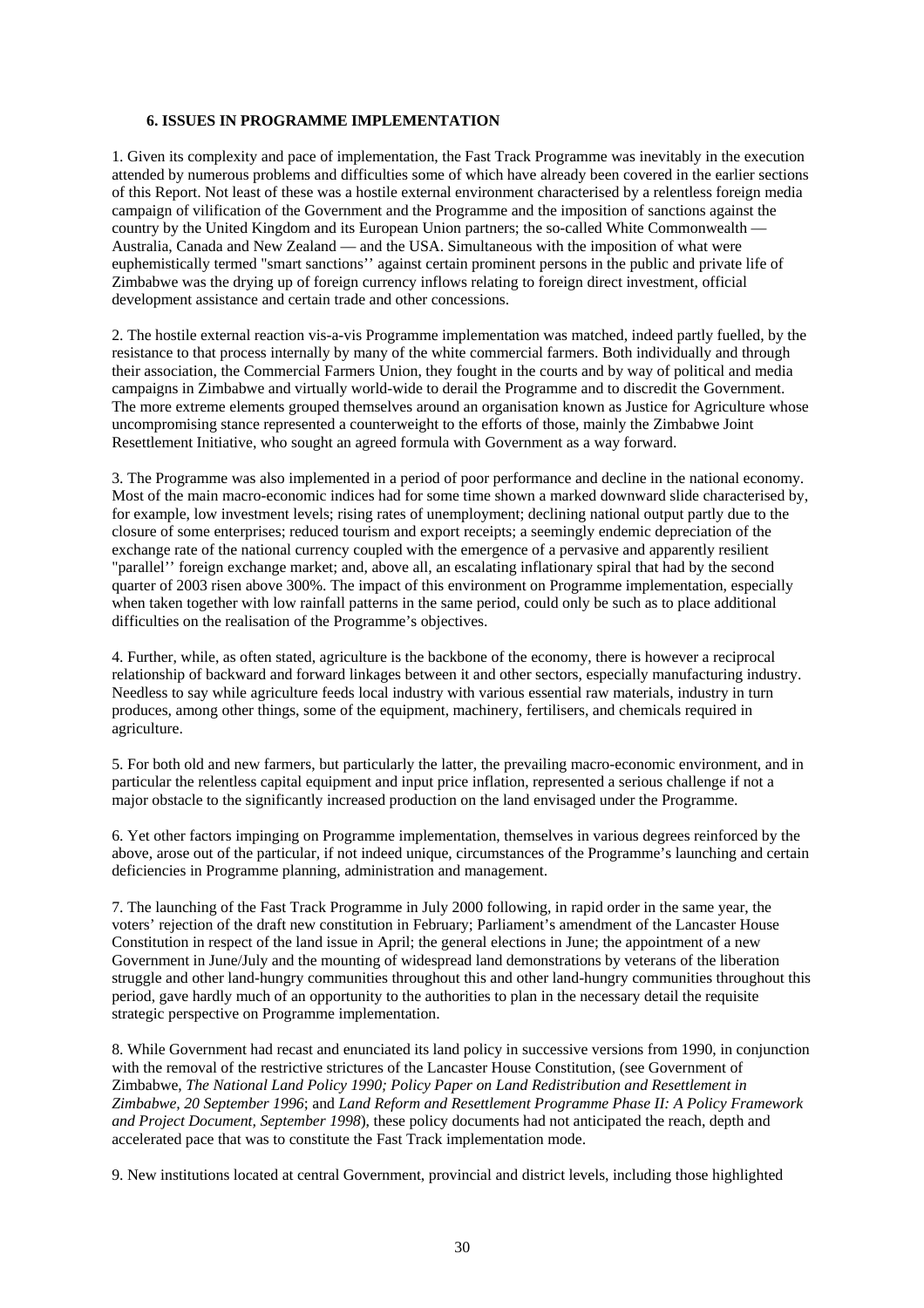elsewhere in this Report, were thus hurriedly set up to spearhead implementation of the Programme in collaboration with the relevant Ministries and under the overall superintendence of Cabinet.

10. The main tasks of the agencies in question, as shown under Part I above, included land identification, land use planning and demarcation, development of basic infrastructure, settler selection and placement and provision of inputs and other forms of assistance to enable settlers to make a start at production on their new plots.

11. The range of activities outlined above challenged the system as regards the marshalling of the requisite financial resources, the deployment of personnel with the skills and orientation the situation called for, the coordination of operations and the creation of effective — if even temporary — administrative and governance mechanisms in the newly resettled sites.

12. In these and related areas, availability of the resources in question, on the one hand, and some of the activities "in the field'', on the other, not infrequently fell shy of requirements. Budgetary allocations for the Programme remained woefully inadequate. So also those for infrastructure, tillage and inputs, as detailed elsewhere in this Report.

13. As for problems of administration and management, the section on *Provincial Profiles* in this Report cites instances where some provincial or district officials acted, ultra vires, by, for example, allocating land to individuals of their choice or by delaying or failing to forward letters of offer of land to successful applicants for plots demarcated for the A2 resettlement model. In one such case Government had to dismiss the offending district official.

14. These problems were compounded by the activities of certain persons who, though lacking any official status or authority, nonetheless proceeded to allocate land, mainly in districts adjacent to the main towns and cities: the rural districts close to Harare, Bulawayo, Masvingo and Gwanda being perhaps the most affected.

15. Some persons interviewed by the Committee's Provincial Teams also reported that certain prominent persons of various status locally or nationally were guilty of "political interference'' that allegedly resulted in land allocations and/or related activities that favoured some groups or individuals as against others. Allegations of political regionalism were also heard particularly as regards the contested zones cited in the paragraph immediately above.

While such reports might have been dismissed as unsubstantiated or as mere hearsay, the Committee however took note of them particularly where they were repeated by persons in positions of authority such as Provincial Governors and/or Provincial and District Administrators. Some Provincial Governors made the point that although they chaired the PLICs they lacked the executive authority to direct Programme execution. They also claimed that their work was rendered more difficult by conflicting instructions and directives from central Government Ministers and even junior officials of key Ministries. Yet such claims sometimes stood in sharp contrast to those from other witnesses to the effect that some Governors had themselves allocated land irregularly.

16. **These irregularities seemed essentially to point to an unwieldy Programme implementation machinery. The welter of Ministries, departments, parastatals, committees, subcommittees, informal groups, task forces and related organs that somehow had a role to play in Programme execution not only made for a dispersed authority and decision-making arrangement, it also opened the way for some individuals to exert influence on the processes of Programme execution beyond what might have been possible under a more close-knit and centralised structure. For this reason the Committee recommends, as stated in more detail under Part IV of this Report, that consideration be given to the establishment of a National Land Board that would administer all land affairs subject to necessary political accountability arrangements.**

17. It should further be noted in regard to the complaints and allegations cited above that the Committee lacked the time and the means to investigate with the degree of thoroughness that would otherwise be required, all of the specific claims and allegations that were brought to its attention. The Committee did not however ignore them. Instead, whenever the Committee had reason to conclude that a prima facie case existed with respect to given allegations or claims that the Committee was itself not able to investigate in detail as indicated above, it promptly referred them to Government for urgent attention. As noted hereunder in the next Chapter of this Report, Government took the Committee's representations in hand and transmitted to the Committee its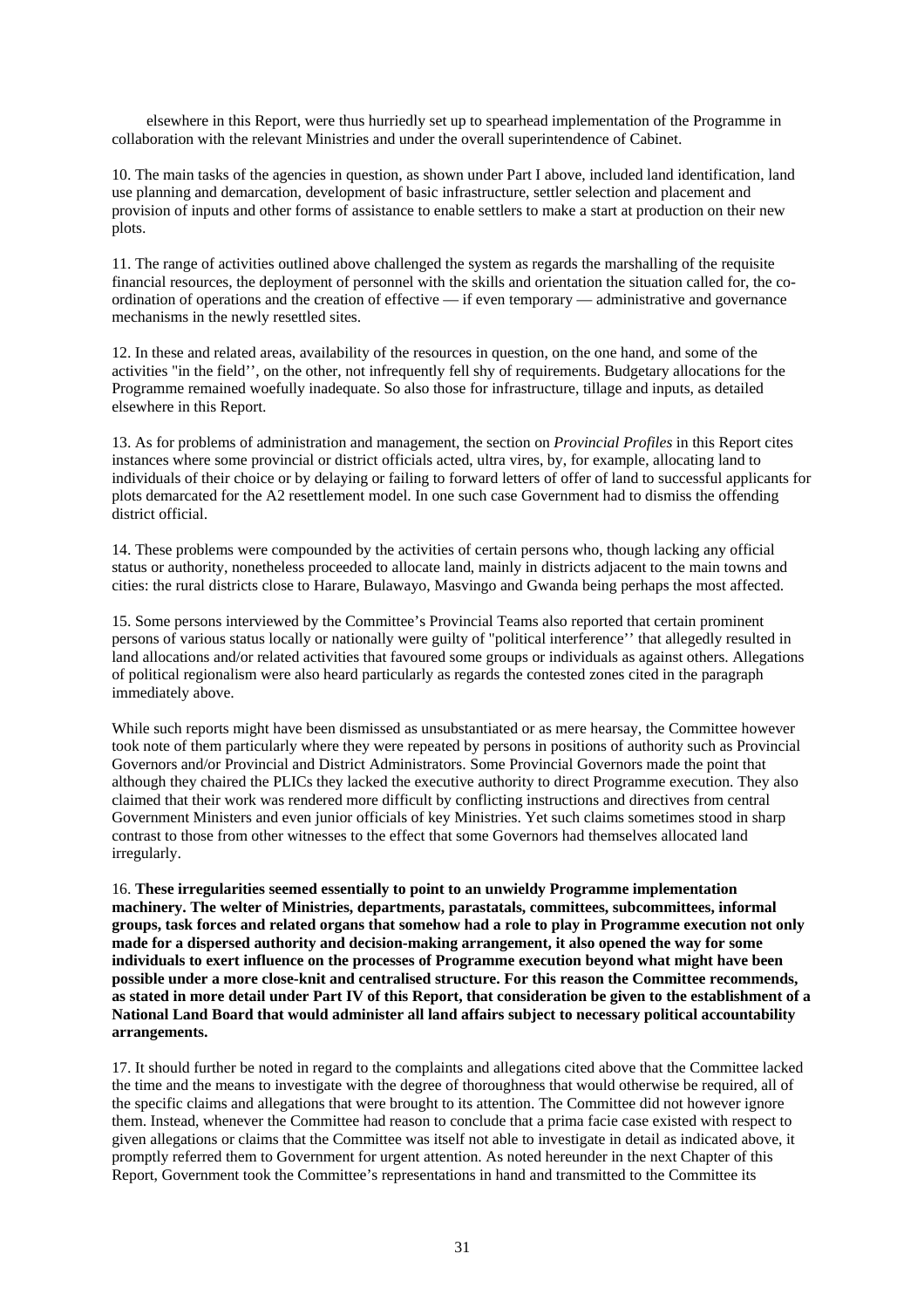response on actions either already under way or proposed to be taken to restore normality.

18. A particular issue which in the result was investigated and acted upon by Government even as the Committee's assignment was yet to be concluded was the alleged ownership of, or claim to, more than one farm by some beneficiaries of the Programme including those in leadership positions in Government and the ruling party thought to fall in this category. A procedure had been established early in the life of the Committee — and following indications of possible such multiple land holdings — in terms of which a special Government Task Force unit would probe into the allegations and report to Government for its consideration and corrective action where this was warranted. It is against this background that in late July 2003 the President himself while addressing a regular meeting of the ruling party's top decision-making body, the Politburo, issued a directive in which, as reported in the press, he "ordered top ZANU-PF officials with multiple farms to relinquish them within two weeks" (*The Herald*, 31 July 2003). This in fact was but one among several such statements the President had issued on the matter in the immediately preceding weeks.

19. Programme implementation had also to grapple with conceptual issues in the interpretation of policy. For example, given that policy sought to "decongest" communal lands whose carrying capacity for both human and livestock requirements had been exceeded, complaints were received by the Committee from people who felt, sometimes insisting vehemently, that the Land Reform Programme should be for the benefit of the rural population to the exclusion of those in wage employment in industry.

20. This interpretation of policy seemed sound and unexceptionable having regard to the need for land redistribution and for a development thrust that aims to transform the lives of the rural population who, broadly, constitute the bulk of the poorest people in the country and whose role in the national liberation struggle moreover was so critical to its victory.

21. **However, in a country where the bulk of wage workers maintain a firm foothold in the rural areas as a form of insurance against the hazards of unemployment, relatively low cash incomes, and the general insecurity of wage employment and beyond, it may be inescapable that in the short to medium term these workers will continue to "play it both ways".**

22. **In any event, the issue of wage workers' entitlement to land - if such it is - begs the question as to:** 

**(a) How long land, a finite resource, can be regarded as available to all, even if only as a principle of policy; and, related to this,** 

**(b) Whether the attainment of a truly transformed rural economy is possible where men in wage employment in industry intermittently return "home" (***kumusha/ekhaya***) to lend a hand to their wives who struggle against heavy odds to raise family incomes on the land.** 

**It seems safe in general to conclude that these issues must increasingly assume prominence as a factor of major importance in the context of policy makers' quest for a more balanced national economic developmental paradigm.**

23. The effort to decongest some of the communal lands had also to confront certain practical problems such as the phenomenon whereby some households, having been allocated new cropping or grazing land close to their original settlements, did not surrender their entitlement to the latter but instead "annexed" their new plots to the old and then settled down to a routine of, in effect, commuting between the two sites.

24. In addition, the Committee was informed of some instances where even though surrendered, the vacated sites were being allocated to new settlers by some traditional authorities with little regard to the imperatives of official policy and procedures. It would thus seem that land redistribution, or the refinement thereof, must in future be undertaken *simultaneously* with communal land re-planning and reorganisation.

25. Apart from the above, Government has also enunciated a policy of One Person One Farm. The definition of "person", however, remained vague. It was not clear whether for example it covered both natural and juristic persons and if so what regulatory mechanisms would need to be employed to assure compliance.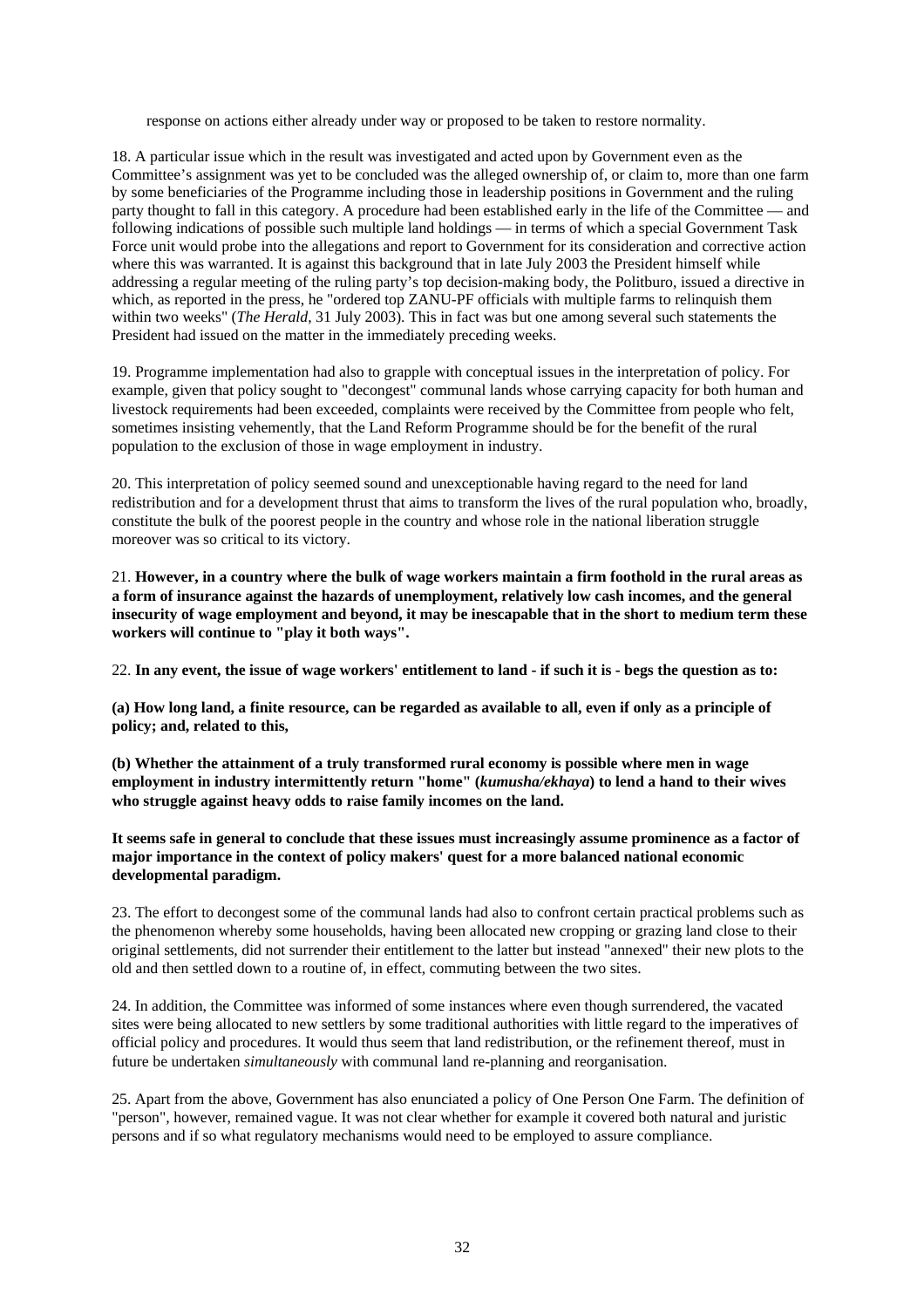26. The matter is advanced some way, though not conclusively in a Report of a Parliamentary Committee which called on Government to enact into law "the one-household-one farm policy and (to apply) it across the board to obviate concentrating ownership of land in a few blacks with resources." (See Parliament of Zimbabwe, *Second Report of the Portfolio Committee on Lands, Agriculture, Water Development, Rural Resources and Resettlement. Third Session-Fifth Parliament, 11 June 2003*, pp 2 and 20).

27. **The choice of the household as the unit of reckoning of the one person one farm concept is probably a good working formulation even though it too is riddled with some definitional difficulties of its own, including the question as to what is encompassed by "household" in a society where polygamy is fairly widely practised, or where single adults (unmarried, divorced, etc) also constitute "households" for policy purposes. The definition is also silent on corporate entities. Yet it is a useful point of departure, as regards natural persons, and is an improvement on the conceptual vagueness referred to above.**

### 28. **The issue could be further refined in the context of a new agency established for purposes of monitoring and overseeing land policy implementation and administration (see paragraph 16 above).**

29. Set procedures were at times not followed in the implementation of the Fast Track resulting in confusion among operatives at the local level as to the direction of policy. An example of this is a written directive issued in early 2002 by a junior official of one ministry ordering the Provincial officers of the same Ministry to list all plantations, conservancies and other properties for gazetting. The order had apparently not been cleared with the body tasked to run the Programme, namely the Cabinet Committee on Resettlement and Rural Development. At times the process of gazetting properties appeared needlessly costly to the fiscus. The extensive gazetting of properties that were excludable by Government's own policy criteria falls in this category. Many of these would, not infrequently, then be "delisted" via the same Government Gazette and the same newspapers in which they had been "listed" in the first place. Perhaps more egregiously, properties owned by the Government itself were sometimes listed for acquisition and later, upon review, delisted, all this due perhaps to the fact that the local land identification committees did not realise that the properties concerned belonged to the State.

30. Then too, Government's issuance to willing sellers of farms of *certificates of no present interest* to indicate its lack of interest in acquiring the parcels of land in question in terms of the pertinent provisions of the applicable statute should perhaps have been held in abeyance during the Fast Track Programme's implementation as, in some instances, such certificates were issued after settler placement on precisely some of such land. The settlers so affected naturally resented the fact of having in consequence to be moved to new sites to start all over, assuming alternative and acceptable land was found for them. Nor did they relish having to run the gauntlet of court-mandated eviction orders as squatters upon successful application for such orders in the courts by the land purchaser concerned.

31. Finally, in the course of its work the Committee drew Government's attention to a number of problem areas that the Committee felt required early resolution, including:

**the issue of leases or other forms of legal title for beneficiaries of the A2 model, taking into account, among other things , the fact that, on the one hand, such title is vital for assured productive use of the land and, on the other hand, the variability in plot sizes and the state of prior improvements on them (including such assets as houses and other infrastructure, etc) should presumably be properly assessed for purposes of determining the quantum of individual lease rentals;**

**the speedy processing of allocation of land to outstanding applications under the A2 model given the clamour for this among some of those affected;** 

**the resettlement of households on waiting lists for plots, especially in the Provinces of Manicaland and the Midlands. Plot allocations could be effected on, inter alia, some of the land originally meant for the A2 model but much of which is lying fallow as a result of the relatively low take up rate under that model (40-45%);** 

**the establishment of formal machinery of governance in all resettled areas especially those under the A1 model given the weak, makeshift, authority structures in existence and the social problems being encountered in some of them as a result;**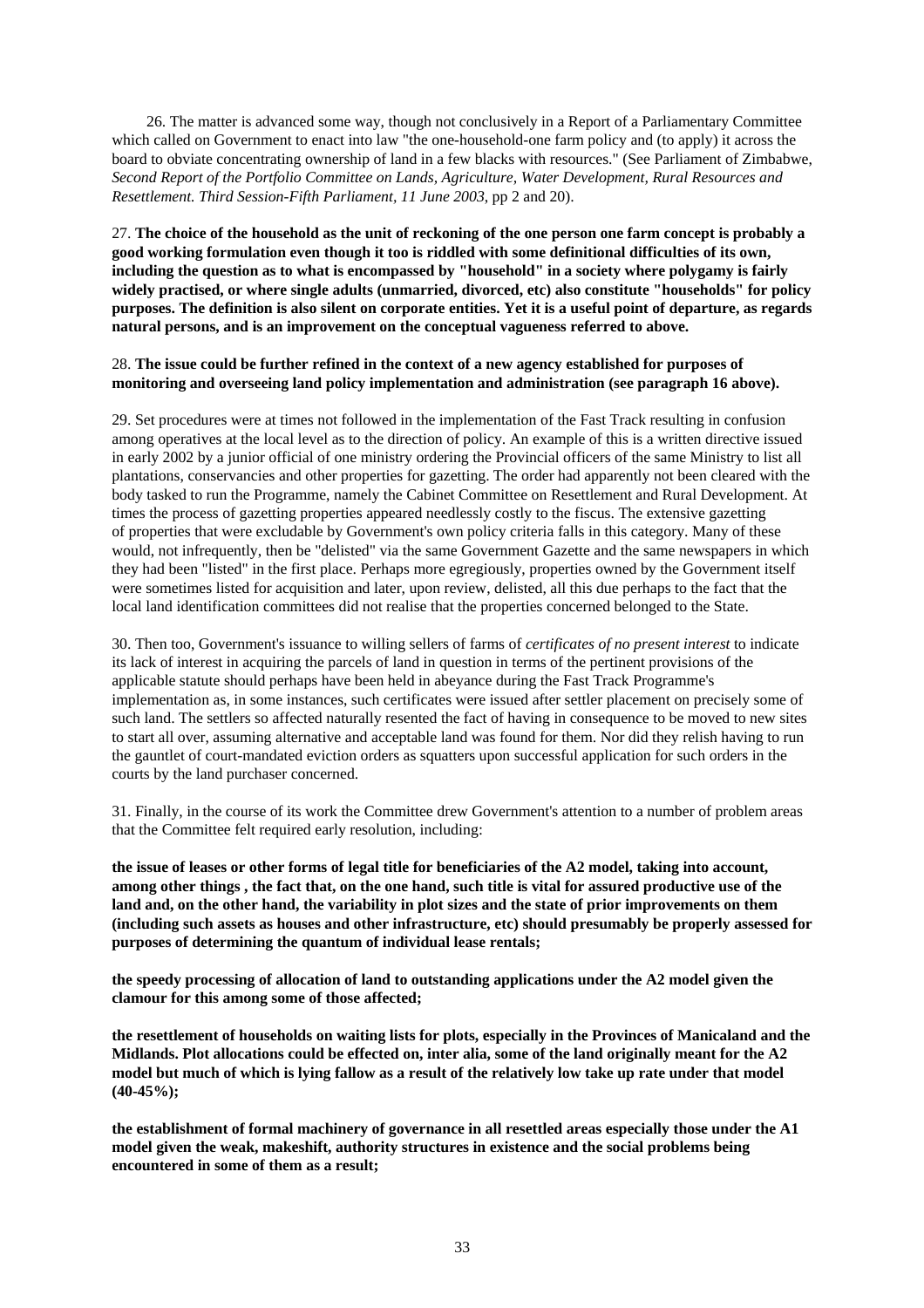**the final processing of LA3 forms or the adoption of other mechanisms to accommodate those commercial farmers who, having satisfied Government's applicable criteria, either sought to retain one farm or completed the said forms to indicate acceptance of a subdivision of their original farm;**

**the creation as a matter of urgency of a unit to safeguard the infrastructure and other valuable assets on acquired properties especially in the new A1 areas.** 

### **The need to address speedily the issue pertaining to informal settlers on designated or non-designated farms who are not protected by the Rural Land Occupiers (Protection) Act.**

32. As its review of the Programme progressed the Committee on several occasion found reasons to draw the attention of Government to certain problems including those listed above affecting, or resulting from, Programme implementation that called for clarification of policy, resolution of contradictions or the taking of necessary action. Many of these issues have been referred to in preceding chapters and are also alluded to variously in this report.

Government responded to the Committee's inquiries both in writing and by way of actions to resolve irregularities or to address contraventions of the law or of policy and procedures. A final comprehensive report from Government was given as the Committee was concluding its review and is inserted in the next chapter.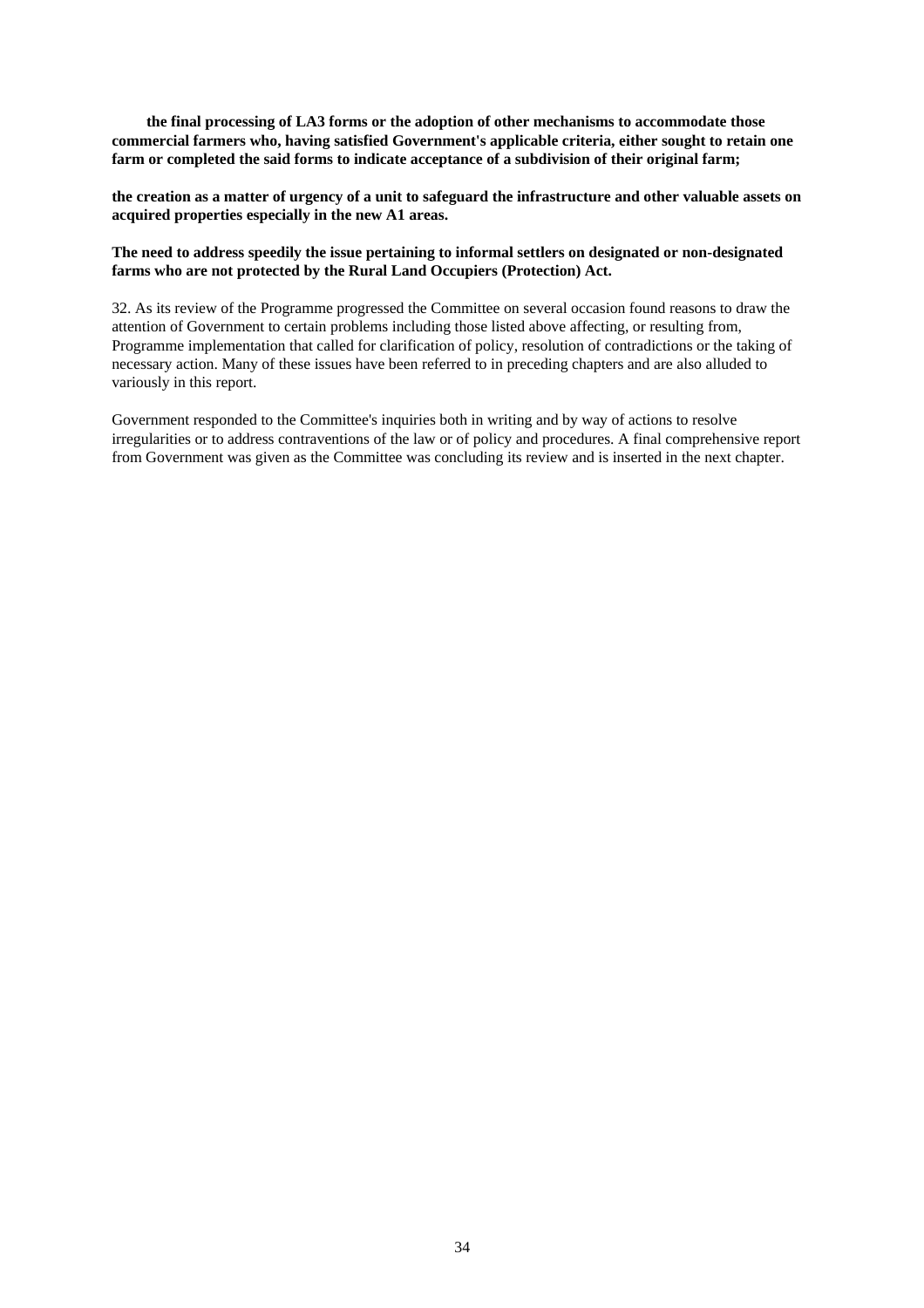# **7. CLARIFICATION AND REAFFIRMATION OF GOVERNMENT POLICY ON LAND REFORM AND RESETTLEMENT**

### *1. Policy Issues*

1.1 The following are policy guidelines that were put in place to guide the implementation of Land Reform and Resettlement Programme.

### *(a) Land Identification*

The identification of land for resettlement has been guided by the following five principles: derelict land; under utilized land; land under multiple ownership; foreign owned land; and land near communal areas. The principles were essentially administrative guidelines meant to assist Land Identification committees in carrying out their work. They were neither a legal requirement nor conclusive criteria for land identification.

However, there was a general presumption (but not necessarily an exception) against the acquisition of properties in the following categories: single owned land; properties with the bilateral Investment Protection Agreements; properties with Zimbabwe Investment Centre permits, church owned properties, agro-industrial properties, plantations and approved conservancies. In some instances, properties falling under these categories were identified for acquisition for resettlement and any other purposes, more so if they violated the maximum farms size regulations and were contiguous to the communal areas. Owners of such land were expected to be assisted by Government to access other land if they intended to continue farming.

### *(b) The Policy of Maximum Farm Size*

As far as the A2 model scheme was concerned Government prescribed the amounts of land that could be allocated to beneficiaries under the following categories: large scale commercial farming scheme; the medium scale commercial farming scheme; the small scale commercial farming scheme; and the peri-urban scheme, with prescribed farm sizes depending on agro-ecological regions. Maximum farm size regulations notwithstanding, there is current rethinking in Government that there may be need for flexibility, especially on the basis of enhancing viability and productivity.

### *(c) One Person One Farm Policy*

While this has been the concept, the understanding in reality has been the pursuit and implementation of the policy of one household one farm.

Indigenous farmers who bought multiple farms prior to the Land Reform Programme were, however, not affected by this policy. At this stage, they are also not targeted for compulsory acquisition. Any beneficiary of the land resettlement programme whether on A1 or A2 models with more than one piece of land is expected to surrender excess land. Already quite a number of such beneficiaries are complying with this policy, and extra land accruing from this process will be made available for resettlement, particularly to A1 settlers. So far, a total of 24 562 hectares have been recovered from this exercise, which is still ongoing. Once the exercise is complete the full hectarage recovered from multiple beneficiaries will be made public by an appropriate government authority. Difficulties are, however, being encountered in instances of polygamous marriages and spouses who are both ex-combatants. In these instances, female spouses would like to retain the ownership of land in their own right. Government has still to firmly pronounce itself on this matter.

### *(d) Lease Agreement*

The issue of the lease agreement is being vigorously pursued and a draft lease agreement which has provision for the concept of lease to buy for A2 farmers is complete. It is anticipated to be finalized before the start of the next agricultural season. For A1 farmers, the issue of tenure is still under consideration, although indications are that the tenure system is likely to be similar to the one obtaining for communal areas.

### *(e) Farm Workers*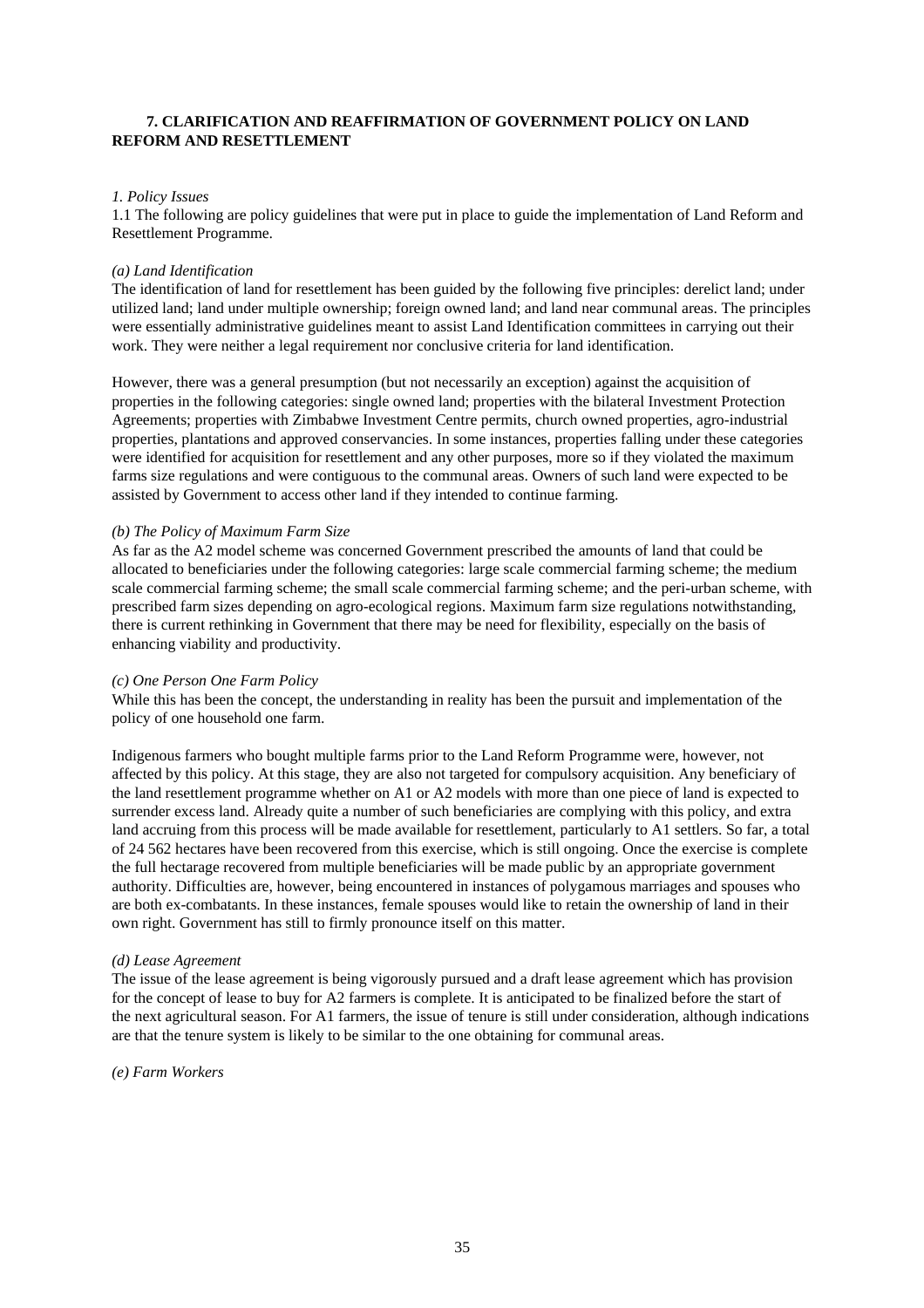Those former farm workers who chose to pursue farming were resettled alongside communal farmers from congested areas. Some chose to be employed by the newly resettled farmers while the majority of immigrant elderly workers opted to be repatriated to their original homes. A small number of the farm workers resettled in adjacent communal areas. Regrettably, a sizeable number of farm workers remained on the resettled farms, pursuing other ways of economic survival, notably gold planning and poaching. For this category of workers, the Ministry of Public Service, Labour and Social Welfare is organising them for redeployment into areas where there is a shortage of labour. It has to be underlined that Government enacted a special Statutory Instrument that ensured that all affected former farm workers were given their terminal benefits by the former white commercial farmers.

### *(f) Country to Country Agreements*

While in principle, all farms covered by country-to-country bilateral investment agreements were exempt, Government is currently reviewing this policy, especially as it emerged that some of these agreements were still to be ratified by Parliament. An ad hoc Cabinet committee has been set up to thoroughly examine the whole issue, paying particular attention to possible criteria for delisting such as the level of investment following the signing of the agreement, whether the properties concerned are under EPZ/ZIC status or are agro-industrial in nature; and the proximity of the properties to communal areas. The ad hoc Cabinet Committee is expected to conclude its work in the very near future.

### *(g) Policy on Continuous Gazetting of Farms*

Following the conclusion of the Fast Track Land Resettlement Programme, the policy of wholesale gazetting is being discontinued. However, to cater for some farms that may become available from the Presidential Land Review exercise and to correct errors of delisting as well as to address the need for more land for resettlement from time to time, a policy of targeted gazetting is being pursued.

### *1.2 Responses To Specific Issues Raised By the Presidential Land Review Committee*

### *(a) Buka Audit Report*

The Buka Report will not be published, as it was a preliminary report and a working document for Government within the context of the implementation of the Fast Track Land Resettlement Programme. The material shortcomings of the resettlement programme highlighted in the Report are being corrected appropriately.

### *(b) Governance Issues in Resettled Areas*

**All land under resettlement areas fall under the jurisdiction of Rural District councils established in terms of the Rural District Council Act (Chapter 29:13). All resettlement areas are being incorporated into existing wards and where necessary, new wards will be created under appropriate ward Development committees as lower tiers of governance and development under the Rural District councils.**

Furthermore, the resettlement areas are being placed under the relevant traditional authorities or chiefs, in terms of the Traditional Leaders Act (Chapter 29:17). So far, government has experienced teething problems with respect to the demarcation of some units falling under traditional leaders particularly in Manicaland, Mashonaland Central and Mashonaland East provinces. The Ministry of Local Government, Public Works and National Housing is establishing a Special Commission to resolve these and other challenges relating to governance in the new resettlement areas in the whole country and the terms of reference for the commission are being prepared. The Committees of Seven will be phased out as local level governance systems provided in the Rural District Council Act and the Traditional Leaders Act become operational. In the interim, the PLICs are to continue resolving conflicts that are found in the resettlement areas in conjunction with the Rural District Councils and the Traditional leaders.

### *(c) Ownership of Infrastructure and Equipment on Acquired Farms*

All buildings under the A1 model of resettlement are government property and are to be managed by the Common Property Management regimes and reserved for use as schools, clinics and community centres. For the A2 farms, immovable infrastructure used for processing agricultural commodities in the form of tobacco barns and cattle handling facilities like dips is owned by the beneficiary of the plot who should allow other farmers on the same farm access to the infrastructure on a cost recovery basis.

### **All water sources in resettlement areas fall under the Water Act and administered under the Zimbabwe National Water Authority (ZINWA) or the Sub-Catchment Councils. This is to ensure equitable**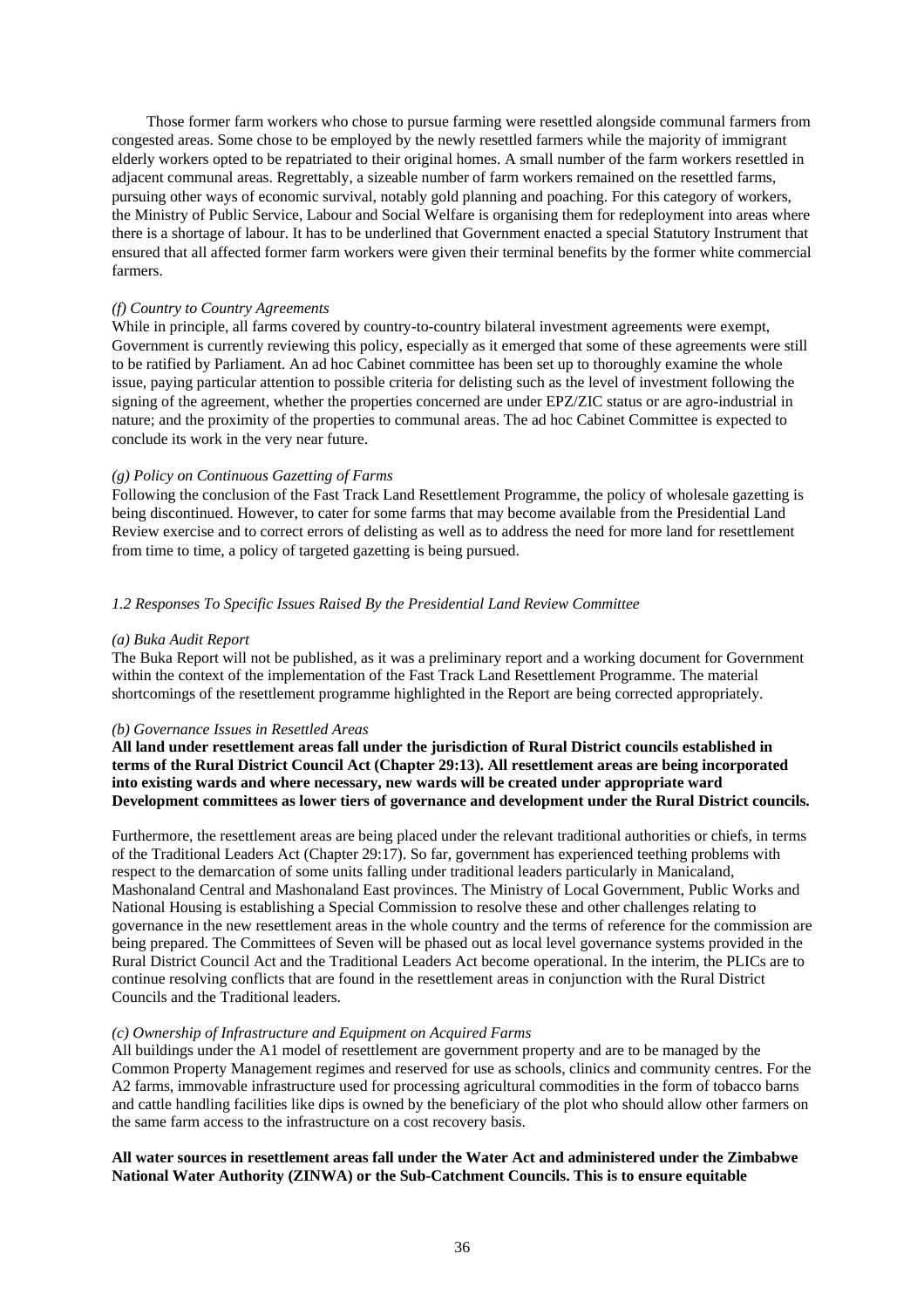**allocation of water for agricultural, mining and industrial use. Individuals are not allowed to own water in dams on their properties. ZINWA has been instructed to take full control of all medium size and large dams while the respective Sub-Catchment Councils will take control of the small dams.**

# *(d) Fate of LA3 Forms*

A special committee of responsible Ministries and Government departments is being set-up to pursue negotiated settlements and make assessments of LA 3 forms, including interviewing those commercial farmers who are still interested in pursuing farming through this option as opposed to contestation in courts. Such an exercise is to be followed by legislative amendments to the Land Acquisition Act. Affected farmers will be given offer letters and allocated either parts of their original farms or given alternative land elsewhere in the country.

#### *(e) Resettlement in Contested Zones*

Administratively, there have been unforeseen problems in some areas of the Mashonaland provinces, notably:- Gwebi/Hunyani, Mazowe, Beatrice and Goromonzi. Responsible government ministries and provincial as well as DLICs have recently agreed that the land in question be demarcated into A1 and A2 plots by AREX.

A special inter-ministerial committee of Ministers co-ordinated from the Office of the President and Cabinet is overseeing this process to ensure that the allocation of land is undertaken in an objective and transparent manner.

# *(f) Fresh Farm Invasions and Defiant Settlers in Gonarezhou National Park*

**Government takes cognisance of the fact that some settlers came in during the "jambanja" era and will need to be resettled on alternative land. It is appreciated that the Land Review Committee has revealed the existence of extra land in some provinces. Illegal occupants will be relocated to such areas as a matter of urgency. Any new farm invasions are being firmly dealt with in accordance with the law.** 

**Government stance on National Parks and Gazetted Forests is that such areas should be exempted from acquisition and resettlement. With particular reference to the Gonarezhou National Park, the Provincial Governor of Masvingo in his capacity as Chairman of the PLIC is in the process of finding alternative land to resettle the families currently occupying Gonarezhou National Park.**

#### *(g) Dual and Multiple Allocations.*

**When A2 allocations started, manual registration systems were used in the Provinces, which account for some of the double allocations as well as the abuse of the Offer Letter as well as "Allocating Authority" powers by various local offices.** 

**When allocations were centralized, a computer system was introduced which is centred on name(s) and I.D. numbers. The programme does not accept re-entries of the same name and I.D. number. Currently, allocations are being entered into the system and the exercise will be finished by end of September 2003. SIRDC is also assisting the Ministry of Lands, Agriculture and Rural Resettlement in improving the system.** 

**As far as the records of A1 allocations kept by the Ministry of Local Government, Public Construction and National Housing are concerned, these are fully computerized, and very few problems are being encountered. The ultimate aim is to integrate the two systems to avoid double allocations from A1 and A2 Schemes.** 

# *(h) Peri-Urban/Green Zone Resettlement Schemes*

The peri urban policy which is being finalised is intended to crate space for the development of peri-urban agriculture or green belts around urban areas, and to build the capacity and competence of local authorities to plan for the efficient use of peri-urban land and at the same time accommodating urban expansion. Local authorities have identified farms for acquisition by government for urban expansion. The Ministry of Local Government has established Technical committees to ensure that these developments take place in consistency with the Regional and Town Planning Act.

# *(i) Delisting of Dairy Farms in Mashonaland East*

**Mashonaland East Province has the highest number of delisted farms totalling 185, many of which are dairy farms. Farms recommended for delisting have been delisted in line with the recommendation, and the farmers as indicated by the Province were allocated appropriate plots. Government will pursue this matter with the Province to its logical conclusion.**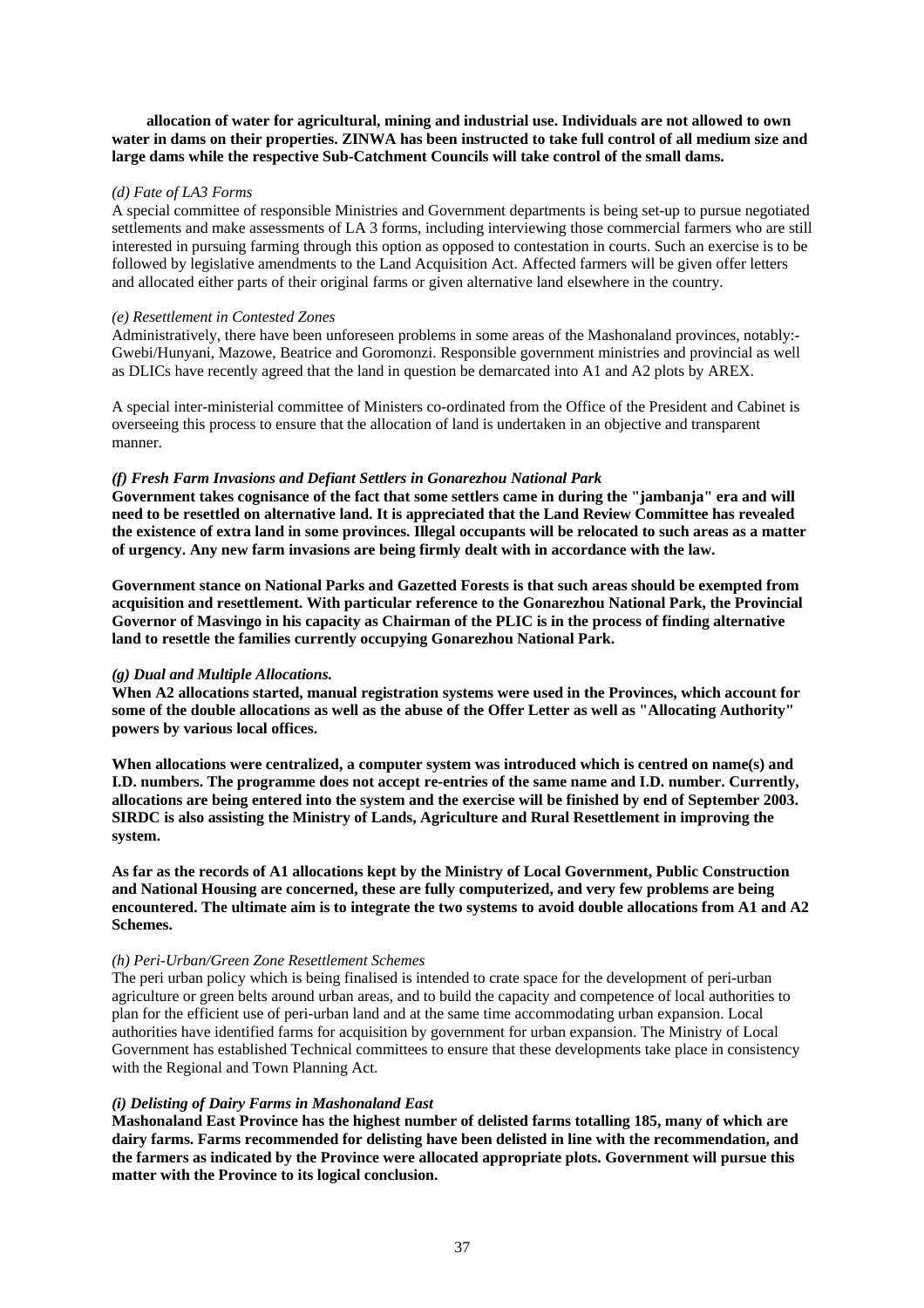# *(j) Withdrawal of Offer Letters from Mashonaland East*

A total of 721 (not 400) uncollected offer letters were taken by the Ministry of Lands, Agriculture and Rural Resettlement from Mashonaland East Province. This was due to the fact that it had taken too long for the letters to be distributed to beneficiaries. Some of these date back to November 2001. The issue was raised with the Province in early March 2003 and the Province was given until 31st March 2003 for the letters to be distributed, but even after the deadline of 31 March 2003 had expired, the 721 letters had still not been distributed/collected. Consequently, the Ministry decided to reallocate the land to other needy applicants.

However, after going through the list of uncollected letters and the beneficiary list from Mashonaland East Province, it was discovered that most of the plots had been allocated to at least two different applicants. In the end, the list of uncollected letters could not be used for reallocation. This was communicated to the province and rationalisation of allocations in Mashonaland East is currently underway.

# *(k) Winter Wheat Programme*

**For the winter wheat programme for 2003, Government's objective was to have 100 000 ha under winter wheat. This was based on the quantity of seed available and a carry over of 1 000 tonnes from the last winter programme. However, the actual planted crop was about half the hectarage planned, largely due to the following constraints:-** 

**Inadequacy of local fertilizer supply due to limited NRZ wagons to ferry phosphates from Dorowa Minerals, pyrites from Iron Duke Mine and sulphur imported through the ports of Beira, Maputo and Durban;** 

**Load shedding introduced by ZESA which affected fertilizer production companies notably ZFC, Windmill and Sable Chemicals; and** 

**Inadequate supply of fuel to the farmers on time due to foreign currency shortage in the economy.** 

**Towards the end of harvest the fuel situation will have improved following the deregulation of the oil industry. NOCZIM will service critical sectors namely government, public transport and agriculture while private oil companies will cater for the rest of economy.**

# *(l) Targeted Production and Inputs-supply*

**Government is pursuing a planned and targeted production budget and inputs needed to achieve the desired quantity of crops to ensure food security and the generation of adequate foreign currency through export production. It has also identified the number of farmers to grow certain types of crops and the amount of land that is going to be put under each and every crop, estimated the tonnage to be produced and inputs required for each crop. Furthermore, the national seed requirements have been identified as indicated in the accompanying table.** 

#### **Seed Requirements**

| Crop       | Projected National   | Domestic Seed        | <b>Shortfall (Metric Tonnes)</b> |
|------------|----------------------|----------------------|----------------------------------|
|            | Requirements (Metric | Availability (Metric |                                  |
|            | Tonnes)              | Tonnes)              |                                  |
| Maize      | 87 500               | 32 000               | 55 000                           |
| Sorghum    | 2 0 0 0              | 650                  | 1 350                            |
| Mhunga     | l 500                | 40                   | 1460                             |
| Rapoko     | l 000                | 0.5                  | 999.5                            |
| Sugarbeans | 2 700                | 180                  | 2420                             |
| Groundnuts | 60 000               | 100                  | 59 900                           |

NB The shortfalls indicated above reflect quantities of seed that should be imported.

Government has been supportive of the Fast Track resettlement exercise with a total of \$77,64 billion injected during 2002-2003 for crops and livestock inputs, and a further \$18,96 billion for irrigation schemes. Government support amounts to \$96,6 billion, including additional amounts allocated under the supplementary budget. As happened during the last season, the private sector is expected to compliment Government efforts through contract farming and input support schemes.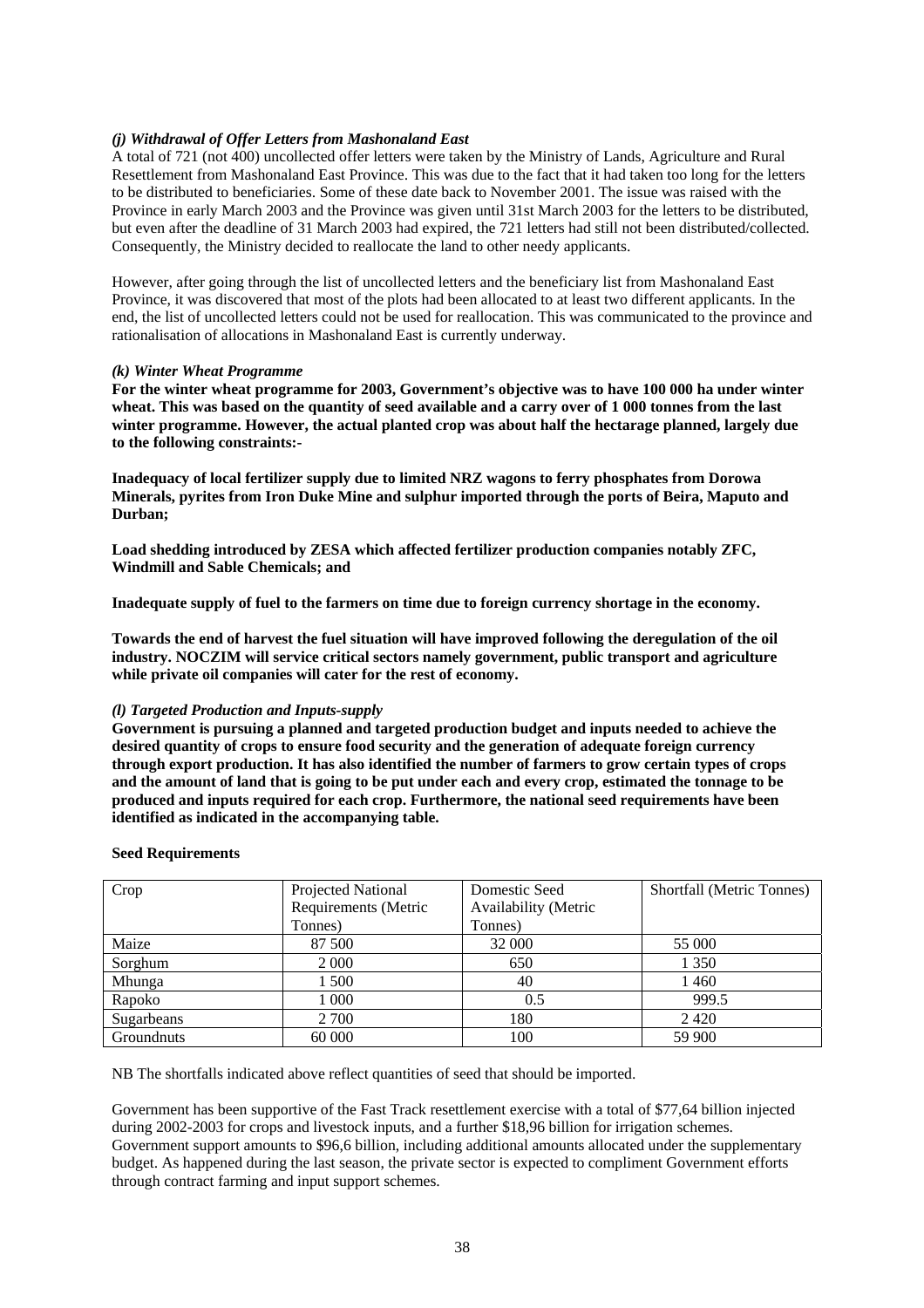#### *(m) Measures Being Taken to Mitigate Maize Seed Shortage*

With particular reference to the anticipated shortage of maize seed, the following contextual position needs to be stated.

The national requirement for maize is 2.2 million mt annually, both for human and livestock consumption. The minimum hectarage to be put under maize is 1.8 million ha, given the average yield of one (1) mt/ha.

For the 2003/2004 summer season Government is targeting 3.5 million ha of maize. This requires 87 500 mt of seed maize. Due to this expanded areas under cultivation and the increased number of farmers as a result of the resettlement programme, seed supply estimates indicate a serious deficit. This has to be analysed within the context that the 2002/203 season was characterized by dry spells that affected the production of most of the maize seed crop in the country.

An inventory of seed stocks was carried out on the varieties and quantities available and the current seed situation is an reflected in the table below

| <b>SEED CIMPANY</b> | <b>TYPE OF SEED</b> | <b>SEED QUANTITY</b> | <b>NATIONAL</b>    | <b>SHORTFALL</b> |
|---------------------|---------------------|----------------------|--------------------|------------------|
|                     |                     | IN TONNES            | <b>REQUIREMENT</b> |                  |
| Seed Co             | Hybrid              | 20 000               |                    |                  |
| Seed Co             | <b>OPV</b>          | 3 0 0 0              |                    |                  |
| Agricura            | Dwarf Hybrid        | 20                   |                    |                  |
| Pionneer            | Hybrid              | 1 900                |                    |                  |
| Monsanto            | Hybrid              | 1 700                |                    |                  |
| <b>NTS</b>          | <b>OPV</b>          | 600                  |                    |                  |
| Pannar              | Hybrid              | 4 0 0 0              |                    |                  |
| Pannar              | <b>OPV</b>          | 200                  |                    |                  |
| <b>ARDA</b>         |                     | 75                   |                    |                  |
| <b>GRAND TOTAL</b>  |                     | 31 495               | 87 599             | 56 005           |

*Maize available for the 2003-2004 agricultural season*

**In order to address the seed shortage in the short and medium-term, Government is pursuing the following:** 

**(i) Farmers are being encouraged to plant the carry over seed, which they did not use last season. An inventory on seeds, which remained with farmers from last season, was also undertaken and it is anticipated that about 60% of households have carried over an average of 15kgs of maize seed per household. Currently AREX is carrying out a survey countrywide to verify this information.** 

**(ii) A Fire Fighting Programme has been put in place, which involves the immediate planting of multiplication seed at agricultural colleges/institutes/stations and ARDA Estates. This will be for short season varieties and Open Pollinated Varieties (OPVs) to be ready for the 2003-2004 planting season, as indicated in the accompanying Table.**

**Winter seed Multiplication (Fire Fighting Programme)**

| Institution                  | Maize  | Hectares to be planted | <b>Contracting Company</b>   |
|------------------------------|--------|------------------------|------------------------------|
| <b>ARDA</b>                  | Matuba | 100                    | Seed Co                      |
| <b>ARDA</b>                  | ZM 421 | 200                    | <b>National Tested Seeds</b> |
| <b>ARDA</b>                  | AC 71  | 500                    | Agpy (Agricura)              |
| Chibero Agricultural College | Matuba |                        | Seed Co                      |
| Mlezu                        | Matuba |                        | Seed Co                      |

(iii) The third short-term strategy is to import seed. A total of 56 005 mt of maize seed need to be imported. Seed can be imported from countries with similar agro-ecological conditions. A survey carried out indicates that about 15 000 mt of seed maize could be available for importation from the SADC region and also from other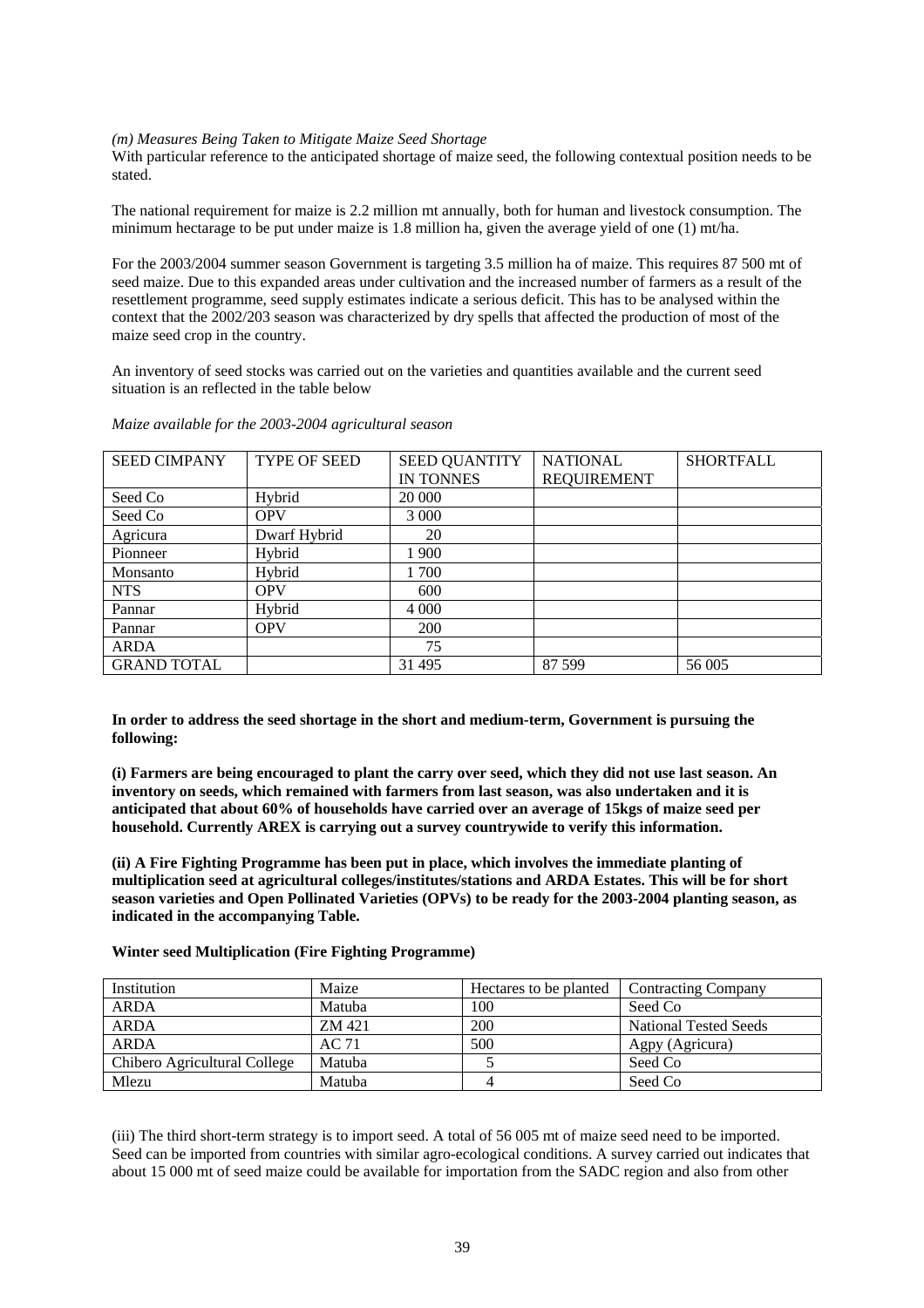countries. Private companies have been requested to use their own offshore resources to import seed. An application has been made to the Reserve Bank of Zimbabwe for allocation of foreign currency for the importation of seed.

(iv) In the medium-to-long-term. Government will intensify maize seed production by A1 and A2 farmers on a targeted and planned basis. In addition, seed houses, agricultural institutions and ARDA will be encouraged to actively participate in maize seed production.

It should also be added that Government has since put in place a Cabinet Task Force on Inputs Supply and Distribution whose terms of reference include the following:-

a. review the status of the supply of inputs and tillage services for the 2003/2004 agricultural season; b. establish strategies to meet the shortfalls in the short, medium and long-term perspectives; c. put in place effective and efficient mechanisms to distribute inputs and tillage services to would-be beneficiaries; and

d. clear any bottlenecks besetting the timely mobilization and distribution of inputs and services.

The membership of the Task Force comprise the following:-

Minister of Local Government, Public Works and National Housing (Chairman) Minister of Finance and Economic Development. Minister of Lands, Agriculture and Rural Resettlement Minister of Industry and International Trade Minister of Rural Resources and Water Development Minister of Public Service, Labour and Social Welfare.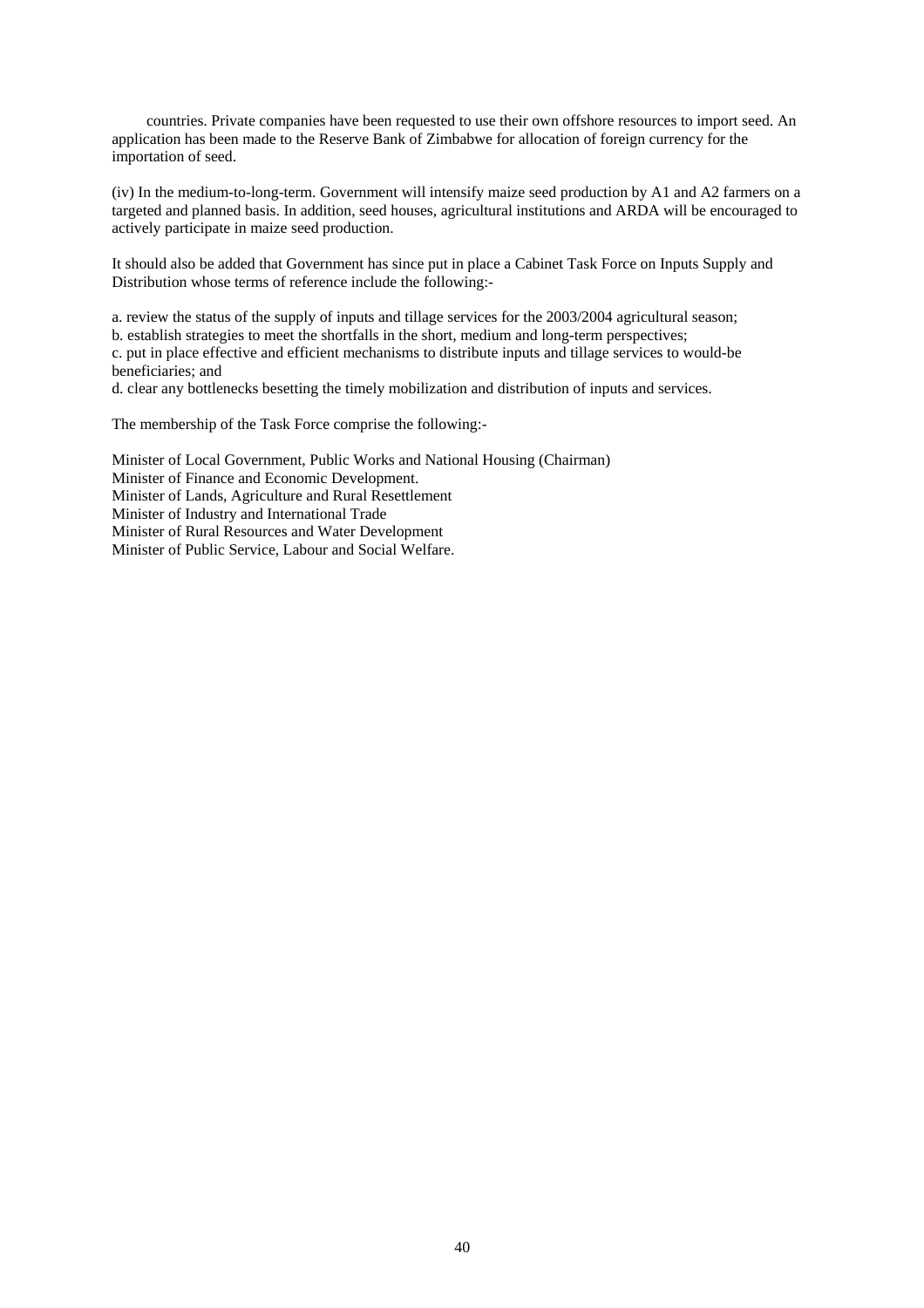# **PART III: PROVINCIAL PROFILES**

# **8. PROVINCIAL PROFILES**

The Profiles relate to the findings of the Review Committee in regard to the implementation of the Programme in all of the country's administrative provinces, namely:

(i) Manicaland (ii) Mashonaland Central (iii) Mashonaland East (iv) Mashonaland West (v) Masvingo (vi) Matabeleland North (vii) Matabeleland South (viii) Midlands

# **(i) MANICALAND**

#### *1. Background*

Manicaland Province has seven administrative districts: Buhera, Chimanimani, Chipinge, Makoni, Mutare, Mutasa and Nyanga. Of these districts, Buhera is 100% communal.

The Province has an area of 36 459 square kilometres and a population of 1 566 899. Its population density is 42 people per square kilometre where the national average is 31 persons per square kilometre.

The Province spans all the five natural Regions 1, 11, 111 and IV and V. There is therefore a capacity for a range of agricultural activities from the high rainfall areas of Vumba Highlands in Region 1 to the dry and hot areas of Middle Save in Region V.

Agricultural production consists of subsistence tillage on one hand, and commercial activities, on the other. Tea, coffee, timber, horticulture, seed potato and dairy farming account for most of the agricultural output.

The drier parts of the province grow cotton, sorghum and millet.

#### *2. Statistical Data*

#### *Land Acquisition and Allocation*

The Fast Track in Manicaland Province saw a total of 273 176,87 hectares allocated to 13 000 households in both the A1 and A2 resettlement models. These allocations were well received by all beneficiaries who were interviewed. All stakeholders concurred that Government had managed to empower the majority of the indigenous people and had restored their dignity through the land redistribution exercise. The chiefs, war veterans and the rank and file of the people spoke highly of the land acquisition and said the programme was long overdue.

| District      | As given by   | Established by     | Gazetted | Ungazetted | Delisted |
|---------------|---------------|--------------------|----------|------------|----------|
|               | Dept of Lands | <b>Land Review</b> |          |            |          |
|               |               | District Team      |          |            |          |
| Buhera        | Nil           | Nil                | N/A      | N/A        | N/A      |
| Chimanimani   | 108           | 108                | 43       | 65         | 12       |
| Chipinge      | 232           | 203                | 183      | 20         | 10       |
| Makoni        | 286           | 259                | 156      | 103        | 10       |
| Mutare        | 279           | 283                | 101      | 182        | 24       |
| Mutasa        | 106           | 337                | 67       | 270        | 23       |
| Nyanga        | 288           | 344                | 72       | 272        | 12       |
| <b>TOTALS</b> | 1299          | 1534               | 622      | 812        | 91       |

#### *Table 1: Land Acquisition Statistics*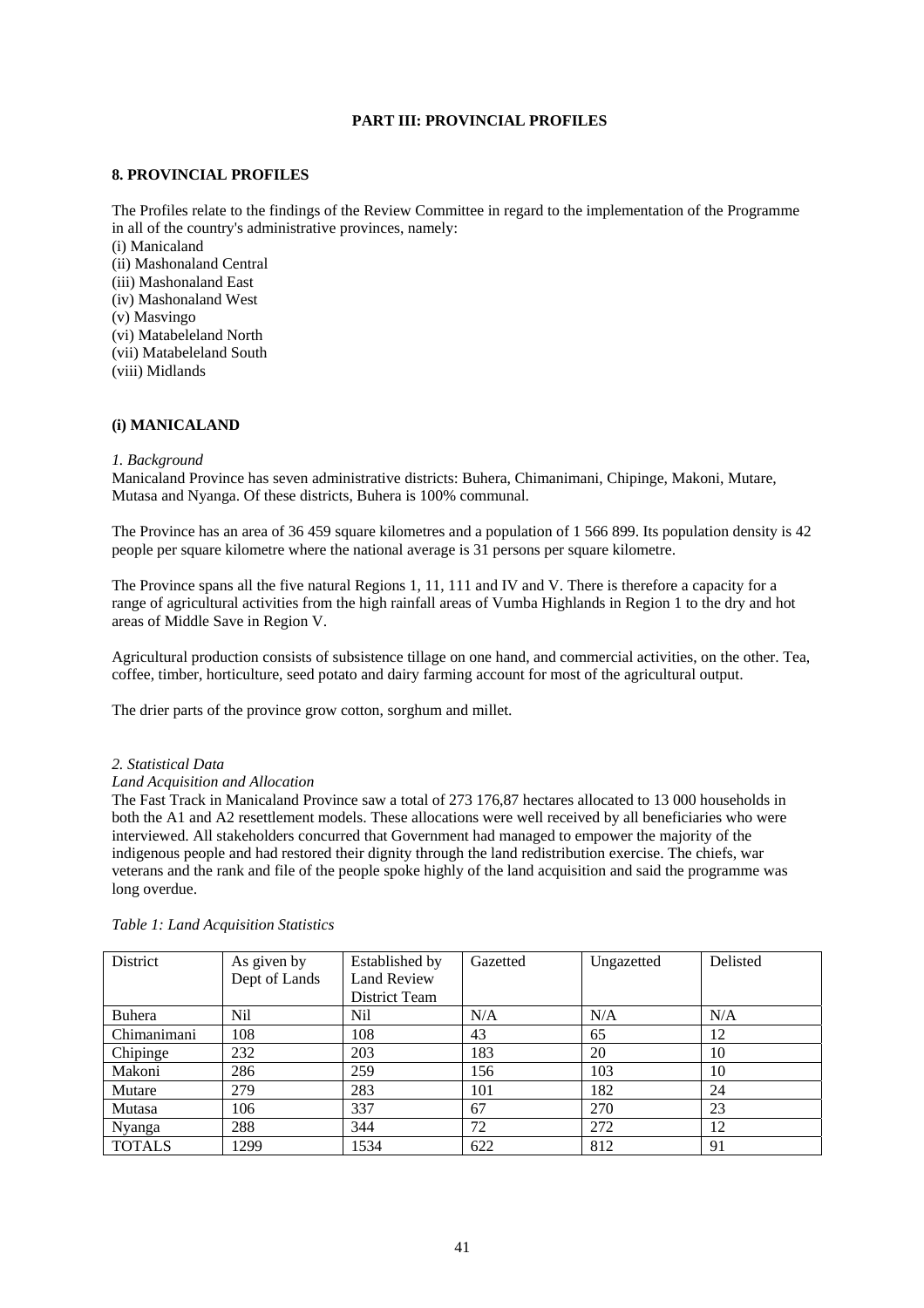# *Table 2: Allocation Pattern (Statistical table omitted)*

*Table 3: Allocation by Gender (Statistical table omitted)* 

*Table 4: Ownership of Farms Prior to the Fast Track (Statistical table omitted)* 

*Table 5: Ownership of Farms After the Fast Track (Statistical table omitted)* 

# *3. Emerging Issues From the Review*

# *3.1 Peculiar features*

A well-known feature of Manicaland Province is its mountainous terrain. The districts of Nyanga, Chipinge, Chimanimani, Mutasa and parts of Mutare and Makoni have mountains and rock out-crops. Farms in the districts are therefore small and measure only 150 hectares or less in some cases. Land acquired for resettlement during the Fast Tract was generally inadequate.

In Chimanimani district, more than 60% of the land is under commercial timber plantations. Furthermore, the bulk of commercial farming land, 588 689 hectares, was acquired before the Fast Track. Consequently there were 62 400 people on the official waiting list requiring land in Manicaland.

# *3.2 Institutional Arrangements*

The Implementation of the Fast Track including the task of land identification was carried out by PLICs and DLICs chaired by the Provincial Governor and the District Administrators respectively. Disagreements and even conflicts sometimes affected the work of these committees. Such conflicts were reported to have been especially acute in the district of Makoni, Mutasa, Chipinge and Chimanimani.

The lack of cohesion and consensus among Committees resulted in some allocations or sub-divisions of plots being undertaken outside of the framework of the institutional machinery.

#### *3.3 Impact of Fast Track on Decongestion in Communal Areas.*

The Provincial Governor, the Chiefs and those interviewed agreed that the impact of the resettlement programme on decongestion in communal areas was quite negligible. This was attributed to the following reasons, among others:

#### Land shortage in the Province;

Failure by the new settlers to surrender their communal homes and land holdings.

Views were expressed that the 40 000 hectares lying idle in Chisumbanje and Middle Save state land should be allocated to new farmers.

## *3.4 Settler Emplacement*

The District teams established that the policies and procedures for the allocation of land under both A1 and A2 had not been adhered to in certain instances. For example, under the Model A1, instead of all allocations being done through the DLICs, other players such as Committees of Seven, War Veterans, traditional leaders, councillors and political leaders ended up allocating land unprocedurally and under unclear circumstances. In the case of Model A2, it was discovered that some allocations were made directly from the Ministry of Land in Harare without prior recommendations from the PLIC.

On the whole, some 3 310 households remained unofficially settled on 84 farms throughout the Province.

# *3.5 Farm Sizes*

Some of the acquired farms in the Province were allocated before proper planning and demarcation had taken place. Proper survey was therefore carried out in retrospect resulting in unviable plots being carved out. In some instances, the planners received arbitrary instructions on settlement models from the DLICs. This brought about haphazard demarcation in districts like Chimanimani, Chipinge and Nyanga where some plots are as small as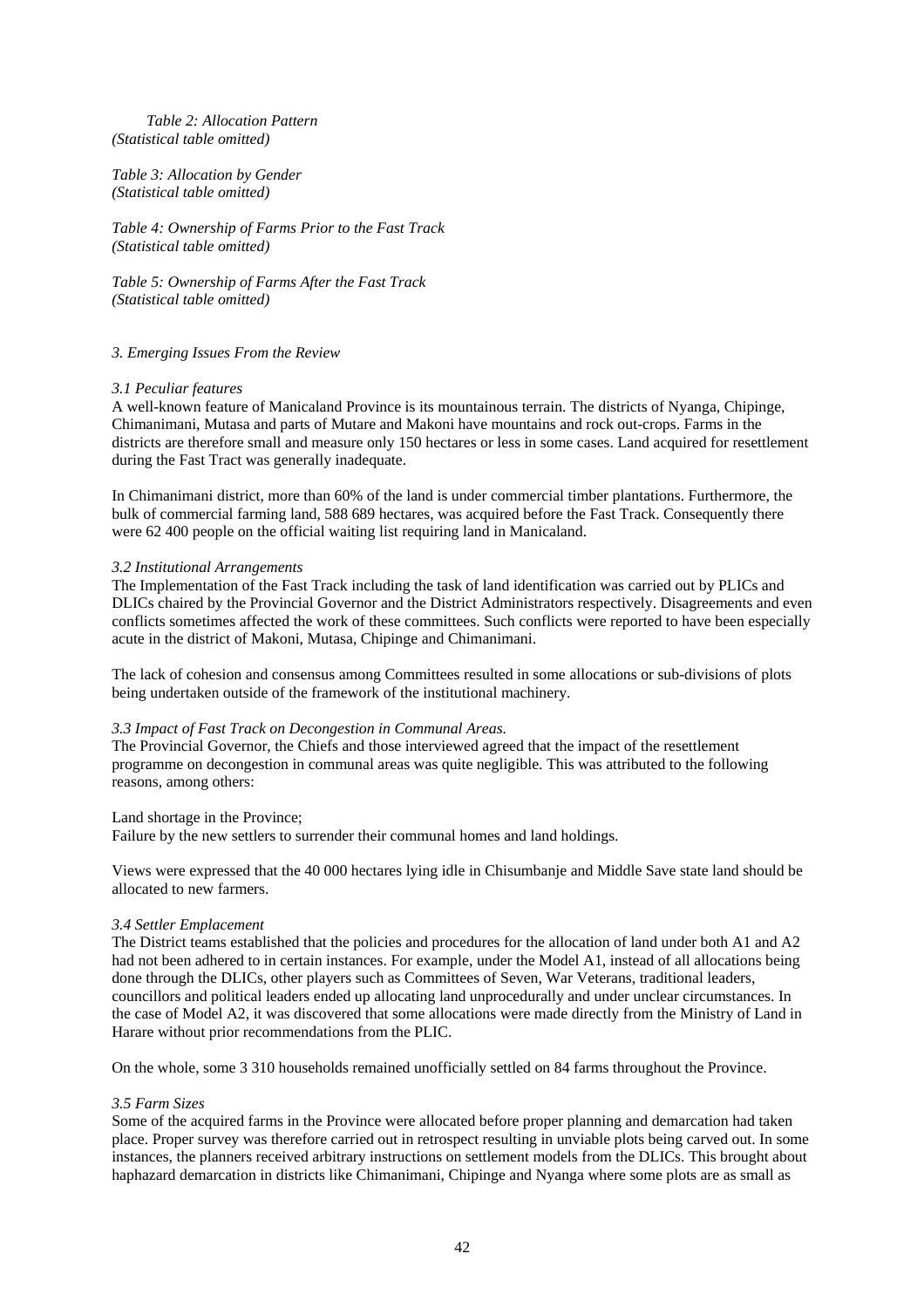# 2,5 hectares for self-contained A1 Model.

# *3.6 Plot Take up Rates*

The average plot take up rates for Model A1 and A2 were 92% and 42% respectively. Take up problems under A2 are particularly conspicuous in Chimanimani where 79% (81 plots) of all allocations are on Border Timbers properties which are covered by a Bilateral Investment Protection Agreement. Mutasa district, which has the second lowest take up rate, has 68% of its A2 plots located on timber plantations. Beneficiaries felt that it was imperative for Government to enunciate a comprehensive policy on plantation farms and estates.

Other reasons for the low plot take up in other districts included: resource constraints and unviable plot sizes e.g. 10 hectare plots given out to settlers in Middle Save, Chipinge district, where there should have been 40 hectares or more.

# *3.7 Co-Existence Between Commercial and New Farmers*

Peaceful co-existence between the former commercial farmers and resettled farmers was, to a large extent, observed in most of the Province. Most of the land in the Province was acquired through dialogue between the white commercial farmers and the DLICs and PLIC. The process led to acquisition by consent. Consequently there are 119 sub-divided farms, some of which await processing of the LA3 forms by the Ministry of Lands.

Collaboration between the former commercial farmers and the new settlers manifests itself through outgrower's programmes, mainly on the tea and coffee production in Chipinge, and through tillage and production of seedbeds for tobacco, largely in Mutare and Makoni districts.

Instances of discord were generally isolated. Disputes and disharmony often arose from:

Boundary demarcations between new settlers and former commercial farmers.

Grazing for domestic animals;

Utilisation of farming equipment; and

Priority claims over fruit and crops by former commercial farmers who asserted that they had not yet been paid compensation and that therefore the agricultural produce was theirs.

#### *3.8 Former Farm Workers*

A total of 1 080 former farm workers from an estimated 90 000 were accommodated under the Model A1 scheme. Some of the remainder are still employed on the sub-divisions held by the commercial farmers, and others are now employed by A2 farmers.

Others still remain in farm compounds as informal or unofficial settlers. A number went back to their original homes.

#### *3.9 Agricultural Inputs and Support Services*

Beneficiaries acknowledged receipt of the Government co-ordinated inputs support services particularly for the production of annual crops like maize. Responses from those interviewed revealed that most of the new farmers did not have adequate resources to start off agricultural production.

It was however evident that these inputs were either inadequate or belatedly distributed, or both. Further, the input package did not cater for farmers engaged in specialist areas such as horticulture, seed potatoes, tea, coffee and citrus farming.

Extension services from AREX are not yet visible in newly resettled areas despite the recruitment drive by the agricultural agency.

Tillage services from the District Development Fund were said to be hardly adequate to cover all deserving beneficiaries.

#### *3.10 Infrastructural Support*

Establishment of infrastructural units, so far realised, includes 33 satellite primary and secondary schools, construction of a classroom block at Whitgift School in Mutare district, drilling of 110 boreholes and the rehabilitation of 43 dip tanks in the newly resettled areas.

Most of the beneficiaries who were interviewed expressed the view that the above-mentioned fell far short of the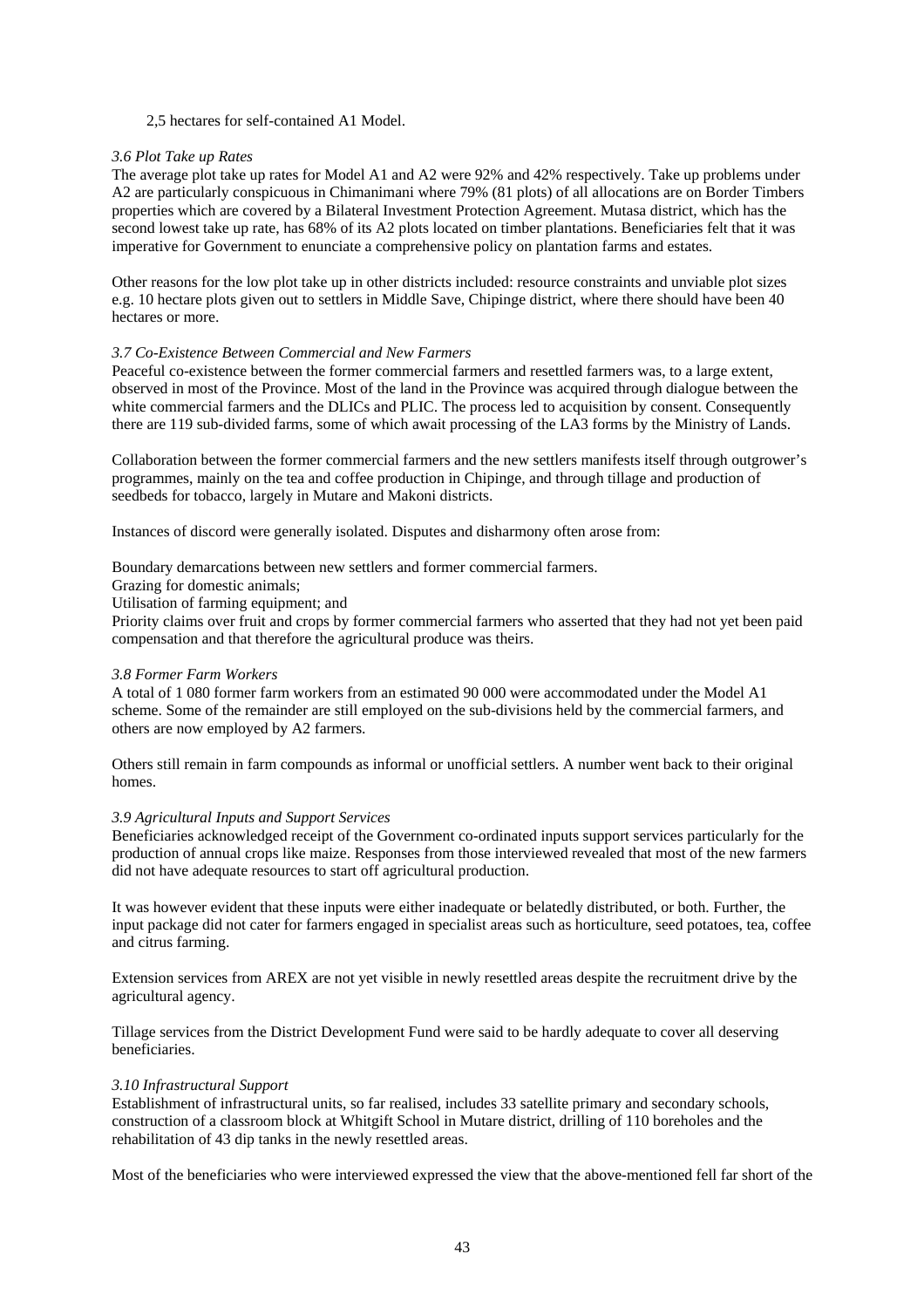essential infrastructure needed in the new areas. The actual requirements include 35 schools, 14 clinics, 584 km of road, 495 boreholes and 49 dip tanks. All these accessories were planned for and their respective bids submitted by the districts in 2001, but to date no response has been received from central Government.

# *3.11 Governance*

The Committees of Seven were generally in existence in the newly resettled A1 farms. However, the Committees were often not effective and hence the prevalence of thefts of irrigation equipment, fences and components of homesteads such as window frames, roofing material and door-frames.

Service provision in Fast Track areas by Rural District Councils is yet to be felt according to the results of interviews. The problem is attributed to cash flow problems as RDCs are having difficulty in collecting unit tax from the new farmers.

# *4. Specialised Agro-Activities*

The findings established that the Province had come up with sector specific initiatives to facilitate access to specialised agro-activities by indigenous people, which would not adversely affect these enterprises. Proposals have been submitted to a sub-committee of Minister who were to look into the continued viability of tea, coffee, timber and dairy.

# *4.1 Timber/Forestry*

A Provincial sub-committee on Forestry set up the Provincial Governor for Manicaland had negotiated and facilitated the released of 16 232 hectares of land for the resettlement programme. The sub-committee also made the following recommendations, which were adopted by the PLIC:

(a) that 500 hectares of land be adopted as a minimum viable plot size;

- (b) the need to maintain current land use for the viability of the timber sector;
- (c) Consider the options of:

(i) making shares in timber firms available for sale at market prices to indigenous individuals/groups e.g. employees, community trusts, indigenous consortiums;

(ii) smart partnerships in the form of joint ventures between established timber companies and new indigenous farmers or out-growers;

(iii) Providing, on a smaller scale, inputs technical advice and markets to new players by established timber companies.

(d) Making unplanted land owned by timber firms available for resettlement and timber production by new farmers.

# *4.2 Tea/Coffee*

According to the Provincial sub-committee on Tea and Coffee, a total of 7 000 hectares were under the two cash crops. Of this total, 4 250 hectares were in Chipinge district alone. Most of the production is under commercial farmers and only 4% is being grown by small scale out-growers.

The Provincial sub-committee on Tea and Coffee, which was set up to look into strategies on how the sector could sustainably take on board new indigenous players, facilitated the offer of 1 397 hectares for the resettlement programme by Tanganda , Ariston Holdings and Eastern Highlands Tea plantation.

Further the sub-committee recommended a comprehensive outgrower schemes, which would see the tea companies providing the following to new farmers and other outgrowers:

support establishment of nurseries:

offer seedlings at below cost to the new growers;

offer technical services and input assistance to resettled new farmers; and transport green leaf to processing facilities at cost.

For the out-grower scheme to take off and grow at the expected rate, Government was expected to play its part by providing the following to the new out-growers: tillage assistance;

resident extension officers;

infrastructural development in the form of roads; and

low cost loans.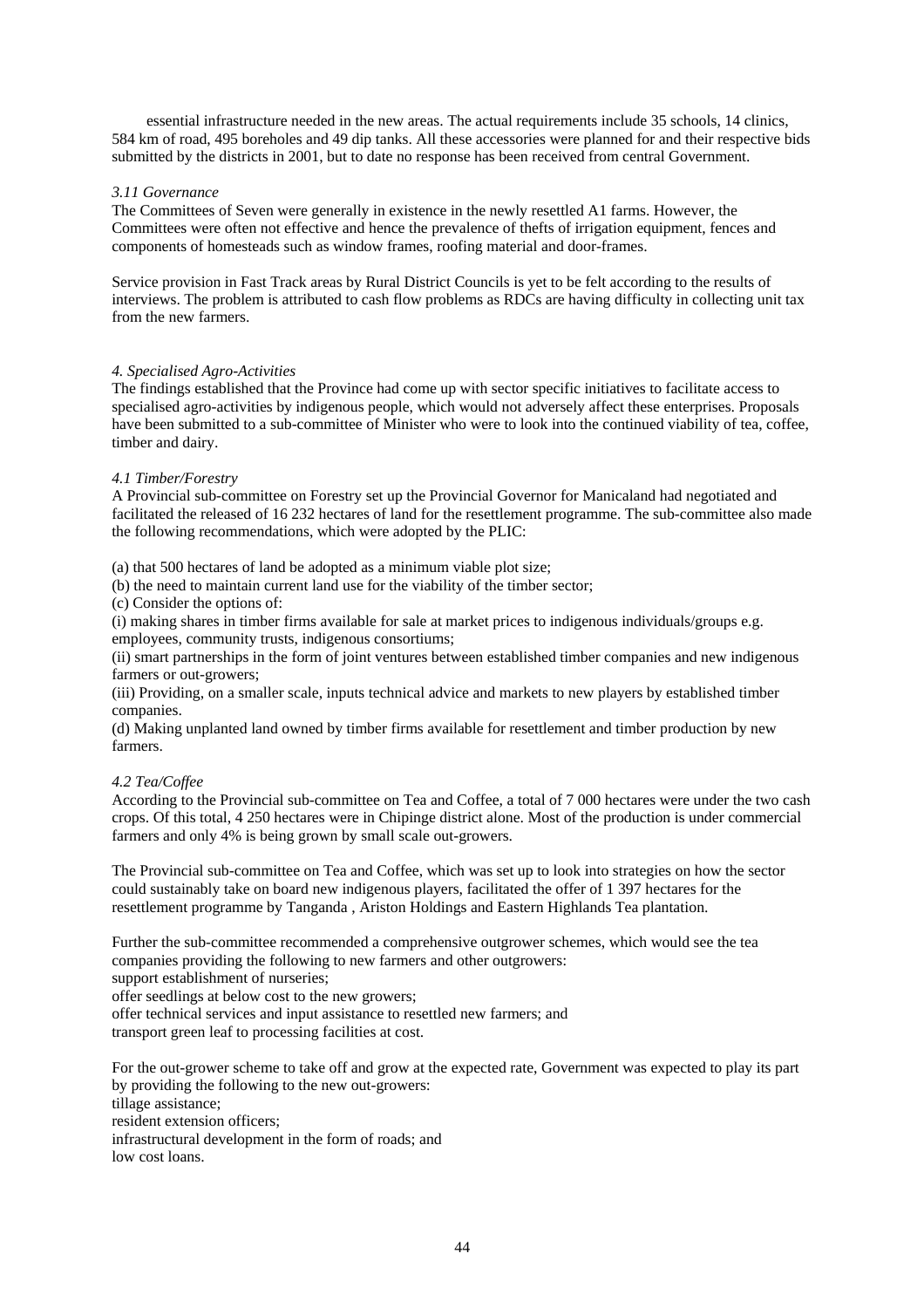## *4.3 Dairy*

The Province boast two milk factories, one in Mutare and the other in Chipinge. The dairy plants were reported to be operating at 30% capacity and receiving an annual intake of 18.4 million litres where normal milk delivery should be around 61.3 million litres a year. The reduction for milk production was attributed to resettlement on some of the diary farms and escalating prices for stock-feeds. The 4 900 Provincial dairy herd is nearly half of the 8 200 needed to bring the milk output to required levels.

A sub-committee on the Dairy Sector Reforms was set up. Its key terms of reference were to work out strategies for enhancing milk production; supply of milk to dairy factories; and to submit recommendations for increasing the participation of indigenous people and new farmers in commercial dairy production.

#### *4.4 Environment Problems*

The data collection teams found evidence of heavy siltation along the Save River and to some extent on the Osborne Dam, Odzi River.

In the case of Osborne Dam, people are still settled in the Odzi catchment area and are said to be engaged in agricultural practices, which contributed to soil erosion. The siltation of the Save River has occurred over the years due to the long running stream bank cultivation, general deforestation and overgrazing.

Some gold panning was observed at Premier Estate in Mutasa district, adding to land degradation, abandonment of farming activities by the panners and creation of serious physical hazards for both people and animals.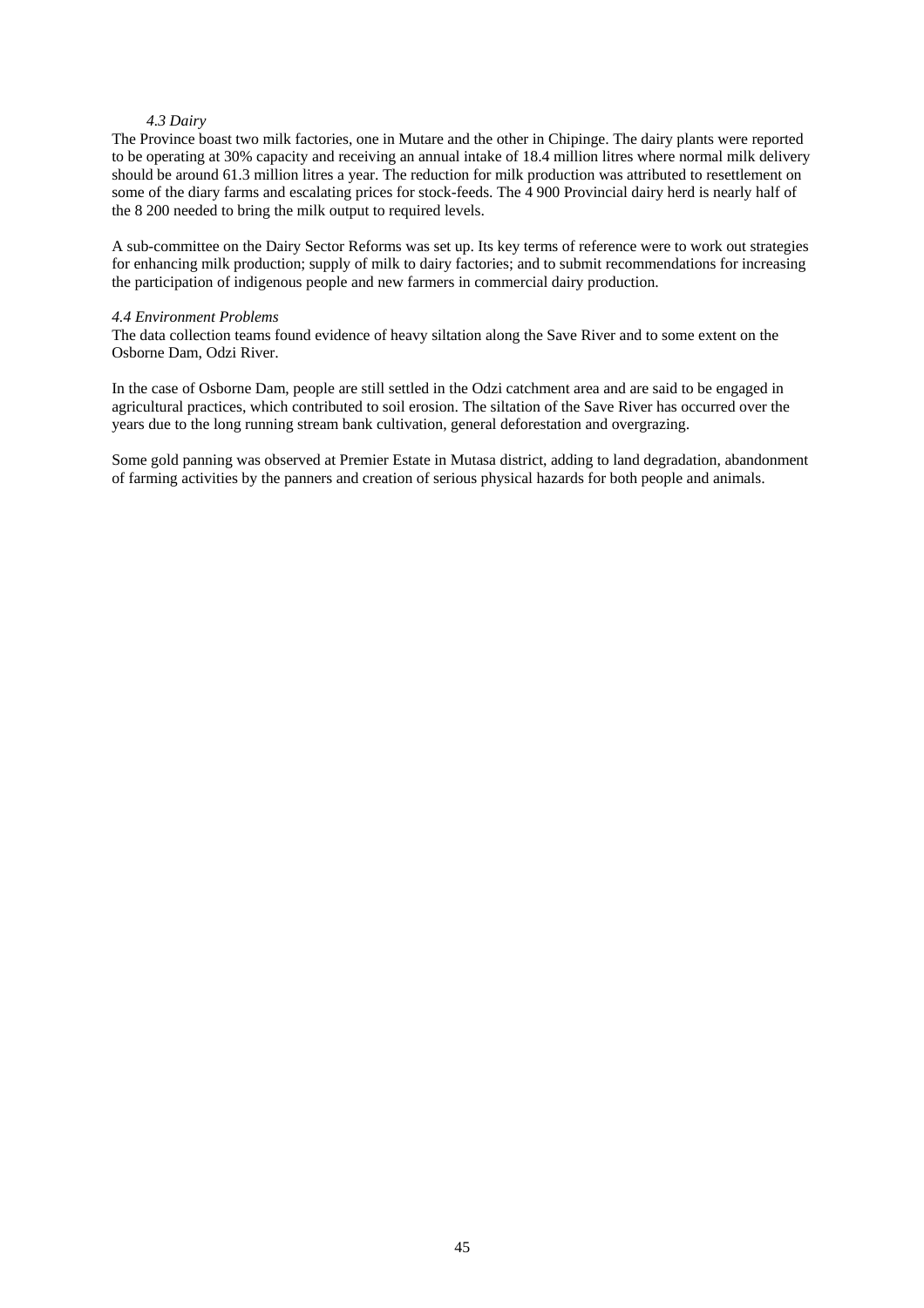# **ii) MASHONALAND CENTRAL**

#### *1.0 Background*

1.1 Mashonaland Central Province comprises the following seven districts: Bindura, Guruve, Mazowe, Mt Darwin, Muzarabani, Rushinga and Shamva. It has a total population of 998 265 and covers an area of 28 347 sq km (2002 census). The Province mostly lies in the agro-ecological region II, which is good for cropping and intensive livestock production. The Province also has some small portions falling in regions III and IV which are good for semi-intensive farming and semi-extensive farming respectively. Region IV is found on the part of the province where Zimbabwe borders Mozambique. Rushinga is the only district in the Province that does not have commercial farms.

#### *2.0 Statistical Data*

2.1 The Province had a total of 712 officially settled farms out of 778 gazetted farms. As at the end of July 2002, 14 756 households had been settled under the A1 Model, while 1 684 had been allocated land under the A2 Model. The full statistical data is as detailed below:

| <b>DISTRICT</b> | <b>DEPT OF</b> | <b>LAND</b>      | <b>GAZETTED</b> | <b>WHITE</b>     | <b>DE-LISTED</b> |
|-----------------|----------------|------------------|-----------------|------------------|------------------|
|                 | <b>LANDS</b>   | <b>REVIEW</b>    | <b>FARMS</b>    | <b>OWNED</b>     | <b>FARMS</b>     |
|                 |                | <b>COMMITTEE</b> |                 | <b>FARMS NOT</b> |                  |
|                 |                |                  |                 | <b>GAZETTED</b>  |                  |
| Bindura         | 148            | 149              | 128             |                  | 14               |
| Guruve          | 78             | 76               | 73              |                  | 22               |
| Shamva          | 74             | 74               | 64              | 2                | Q                |
| Mazowe          | 478            | 431              | 412             | 33               | 28               |
| Mt Darwin       | 31             | 39               | 24              |                  | <b>NIL</b>       |
| Muzarabani      | 83             | 90               | 77              | 9                | 13               |
| Rushinga        | <b>NIL</b>     | <b>NIL</b>       | <b>NIL</b>      | <b>NIL</b>       | <b>NIL</b>       |
| Total           | 892            | 859              | 778             | 49               | 86               |

*2.2 Number of Farms in the Province*

It will be observed that the number of farms as given by the Department of Lands is different from that found by the Committee's Data Collection Teams. This is due to the fact that the Department of Lands had not taken into account a number of subdivisions and amalgamations which had occurred.

Some farms were listed in two districts by the Department of Lands.

Mt Darwin has 8 farms belonging to former co-operatives which were omitted from the Department of Lands list.

In the case of Muzarabani some of the names of farms did not appear on the farms list.

Reasons for de-listing farms were that some of the farms were indigenous owned, agro-industries, single-owned properties, and those properties covered by country-to-country agreements.

# *2.3 Hectarage and Take up Rates*

*(Statistical table omitted)*

The take up rates for the peri-urban scheme near Shamva were low because of the prevalence of gold panning. The panning had rendered whole tracts of land unworkable for agricultural purposes.

*2.5 Allocation Patterns by Gender (Statistical table omitted)*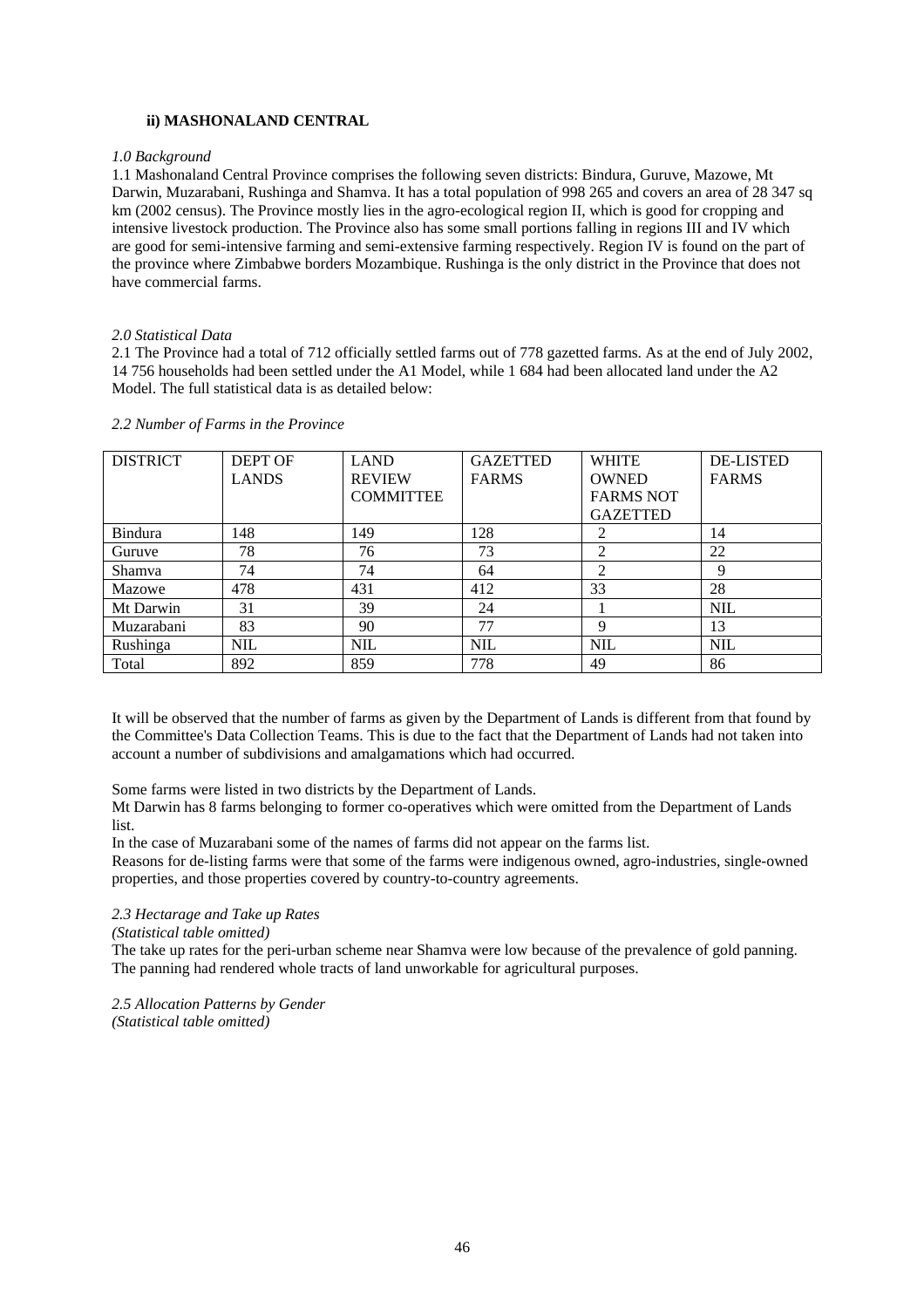# *2.6 Farms Officially and Unofficially Settled*

| <b>DISTRICT</b> | No OF FARMS | <b>SETTLED</b> | <b>SETTLED</b> | <b>SETTLED</b> | $UN-$             |
|-----------------|-------------|----------------|----------------|----------------|-------------------|
|                 |             | <b>FARMS</b>   | <b>FARMS</b>   | <b>FARMS</b>   | <b>DEMARCATED</b> |
|                 |             | Officially     | Unofficially   | Total          | <b>FARMS</b>      |
| <b>Bindura</b>  | 149         | 121            |                | 125            |                   |
| Guruve          | 76          | 59             |                | 60             | ↑                 |
| <b>Shamva</b>   | 74          | 41             |                | 44             | 3                 |
| Mazowe          | 431         | 330            | 45             | 375            | 4                 |
| Mt Darwin       | 39          | 22             |                | 23             | <b>NIL</b>        |
| Muzarabani      | 90          | 80             |                | 85             | 2                 |
| Rushinga        | <b>NIL</b>  | <b>NIL</b>     | <b>NIL</b>     | <b>NIL</b>     | <b>NIL</b>        |
| Total           | 859         | 653            | 59             | 712            | 12                |

Out of the 59 unofficially settled farms in the Province, 45 were in Mazowe district.

*2.7 Land Ownership Patterns After the Fast Track (Statistical table omitted)* 

# *3.0 Emerging Issues*

*3.1 Reactions of the People to the Land Reform Programme.*

3.1.1 Interviewees expressed great satisfaction and excitement about the land reform programme as it provided many people with access to land. Some settlers indicated that they had made more money than they had expected in just one season. The programme is therefore achieving one of its major goals of economically empowering the previously disadvantaged black Zimbabweans.

3.1.2 There is, however, still a major concern as regards security of tenure in the resettlement areas. Interviewees expressed the view that the process from listing to final acquisition took too long to the extent that some individuals were already on the farms before they were fully acquired. This, according to some interviewees, leads to a sense of insecurity.

3.1.3. Generally, A1 plot holders were satisfied with their allocations. A few however, expressed the wish to be promoted to A2 plots.

3.1.4. Most of the beneficiaries indicated that they had basic farming skills and, at the same time, expressed the need to be trained in farm management, marketing and use of irrigation equipment. They therefore bemoaned the services of AREX, which were said to be very inadequate.

3.1.5 Most interviewees were of the view that the Government inputs support scheme should exclusively support A1 farmers, whom they considered to be more deserving. This sentiment was expressed in cognisance of the limited capacity of the Government's inputs support scheme.

3.1.6 Most farmers expressed dismay at their inability to access loans from banks because of lack of collateral. This lack of resources is one of the factors negatively affecting production levels.

#### *3.2 Institutional Arrangements*

3.2.1. The general observation was that most of the problems encountered were generated either by political interference or bureaucratic delays in land allocations. This resulted in many people settling themselves unofficially. This also led to the low take up of plots by A2 beneficiaries. The disregard of laid down procedures led to conflicts over plots, farmhouses and other infrastructure on farms.

3.2.2. As at the end of July 2003, there was still a sizeable number of former commercial farmers who, after having been served with Section 8 notices, still remained on the gazetted properties.

## *3.3 Land Allocation*

3.3.1 Some members of the District Land Identification Committees were accused of allocating land to themselves. In addition, certain individuals within the committees were also accused of usurping the powers of the committees by allocating land single-handedly.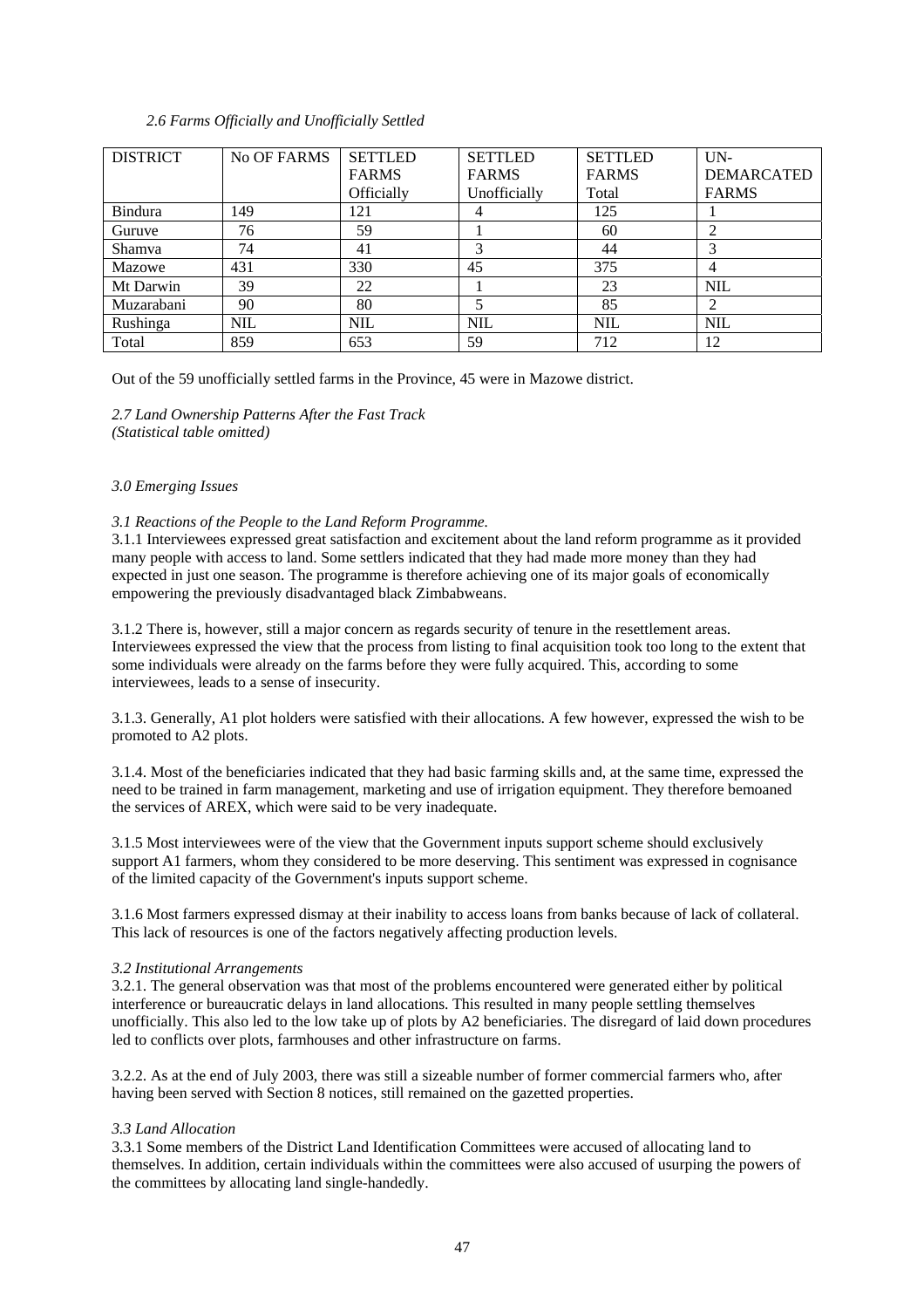3.3.2. Double allocation and multiple ownerships had occurred in many districts. A2 farmers who previously owned A1 farms had not surrendered them. Unofficial land occupations were continuing on some farms as of July 2003.

# *3.4 Decongestion*

3.4.1 The major objective of the Fast Track was to decongest the communal areas. On the basis of the Team's findings, it is clear that further work should be undertaken to decongest a number of districts in the Province. This situation was worsened by some land reform beneficiaries who maintained duel homes i.e. both in the communal areas and in the new resettlement schemes owing to the uncertainty of tenure referred to earlier. More land could be secured from the surrender of additional plots obtained irregularly as indicated above.

3.4.2 The case for Rushinga where there were no commercial farms warranted special attention.

#### *3.5 Productivity*

3.5.1 Productivity on most farms ranged from good to moderate. Good harvests during the last season were realised in maize, cotton, tobacco, soya beans and sugar beans. Muzarabani did particularly well in tobacco production. Generally A1 plot holders had better yields than A2 plot holders. It was also revealed through interviews that production was not as high as expected due to the inadequate supply of inputs. This also affected this year's (2003) winter wheat crop. It was noted with great concern during the visits that gold panning was negatively affecting farming activities.

# *3.6 Provision of Agricultural Inputs*

3.6.1 One of the issues associated with productivity is the supply of agricultural inputs. The shortage of inputs such as seed and fertiliser was a major setback to the new farmers. Non-availability of tillage services was yet another major setback. The DDF loan facility failed to meet the growing demand for farmers. In some cases inputs were supplied late impacting negatively on productivity.

3.6.2 There was generally a persistent appeal by settlers for Government to assist with resources for a whole gamut of farming activities.

#### *3.7 Role of Agro-Business*

3.7.1 Complaints were made against Agro-Business companies which were alleged to be charging exorbitant interest rates. Some of these companies were also leasing citrus plantations on acquired farms, a development which led to complaints by communities around the plantations that they were not gaining anything out of the arrangement.

#### *3.8 Tenure*

3.8.1 The issue of security of tenure was of great concern to most settlers, especially those on A2 plots. It was pointed out that lack of clarity on the issue of tenure was negatively affecting investment decisions on the allocated land and hence productivity.

#### *3.9 The Environment*

3.9.1 Illegal gold panning is rampant, especially in Shamva district. A2 peri-urban plots near Shamva town have been ravaged by gold panning. The panning is so extensive as to render whole sections of land unsuitable for cropping.

3.9.2 There was also uncontrolled cutting down of trees in some resettlement area either for selling in the cities or for tobacco curing.

#### *3.10 Infrastructure on the Farms*

3.10.1 The infrastructure on the farms was found to be in various states of disrepair. The infrastructure was also a source of conflict where some of the settlers were refusing to share.

3.10.2 Safe drinking water for resettled farmers was a problem on most of the A1 plot holders as they sourced their water from dams, rivers and open wells. Some satellite schools were established but construction of new structures needed to be embarked on since pupils were attending classes in workshop buildings, farm houses or tobacco barns. During demarcations, stands for business centres were not catered for. The road network that links up the farms needed urgent attention.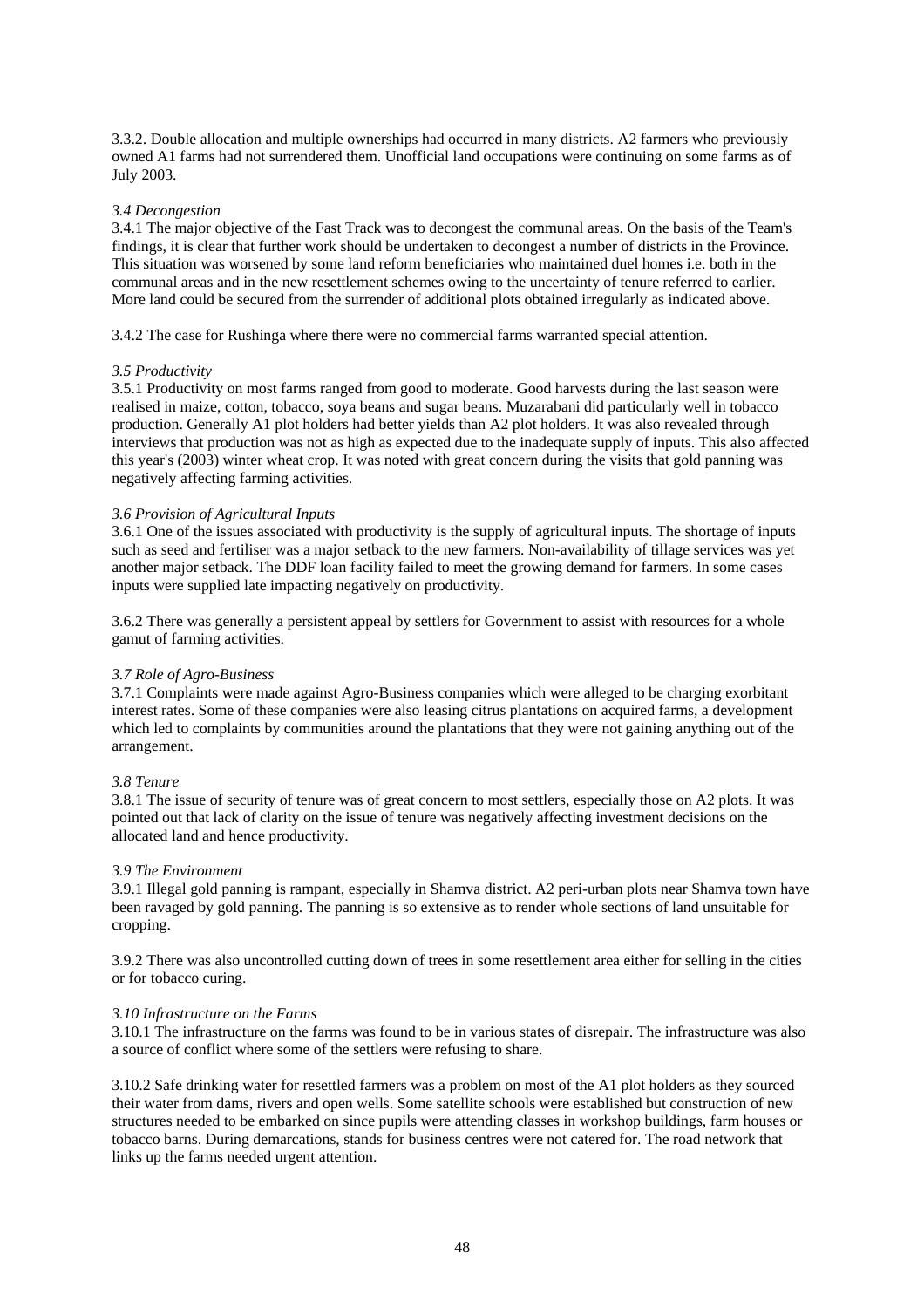# *3.11 Governance*

3.11.1. There were two administrative arrangements in the A1 resettlement schemes. There was the Committee of 7 with its own chairman and there was also a village Head. Role definitions between the two were not clear, culminating in role conflict in many cases.

# *3.12 Former Farm Workers*

3.12.1 Some of the former farm workers were given packages and left for their communal homes. However, the majority of farm workers still remained on the farms.

3.12.2 A small number of the farm workers benefited from the resettlement programme. It was revealed by the interviewees that the majority of former farm workers were not interested in working for the new farmers. It was also observed that former farm workers were reluctant to work for the new farmers preferring to engage in gold panning which paid more. This resulted in a shortage of farm labour in the Province. There were numerous cases of former farm workers who were arrested for vandalism and theft of farm equipment and crops. There were allegations that some of the former farm workers were committing these crimes in league with their former employers.

# *3.13 Issues peculiar to Mazowe District*

3.13.1 Mazowe district experienced an inordinate number of cases of offer letters being sent directly to beneficiaries by the Ministry of Lands, Agriculture and Rural Resettlement, without the involvement of the Lands Committee. This resulted in some conflicts as the Lands Committee felt that its role of recommending beneficiaries had been usurped by the Ministry of Lands, Agriculture and Rural Resettlement's direct involvement.

3.13.2 Individuals who had participated in the initial land occupations in Mazowe were still awaiting to be allocated land as of July 2003.

3.13.3 From the interviews conducted, the people from Chiweshe were of the view that they were greatly disadvantaged as they claimed that more land in Mazowe was allocated to people from Harare than to them.

3.13.4 Mazowe Citrus Estates consisting of 13 farms, each with its own title deeds, had seven of its farms served with section 8 and six with section 5. Six farms had already been settled under the A2 scheme. Following the acquisition of these farms, the viability of the Estate, according to the Managing Director, had been negatively affected. There was a 5-year development plan in place which was now difficult to implement as a result of the current status.

3.13.5 Forrester Estates, comprising 14 farms, is covered by a country-to-country agreement. The estates are owned by a German company. However, there were still settlers on 5 of the farms who were either officially or unofficially settled.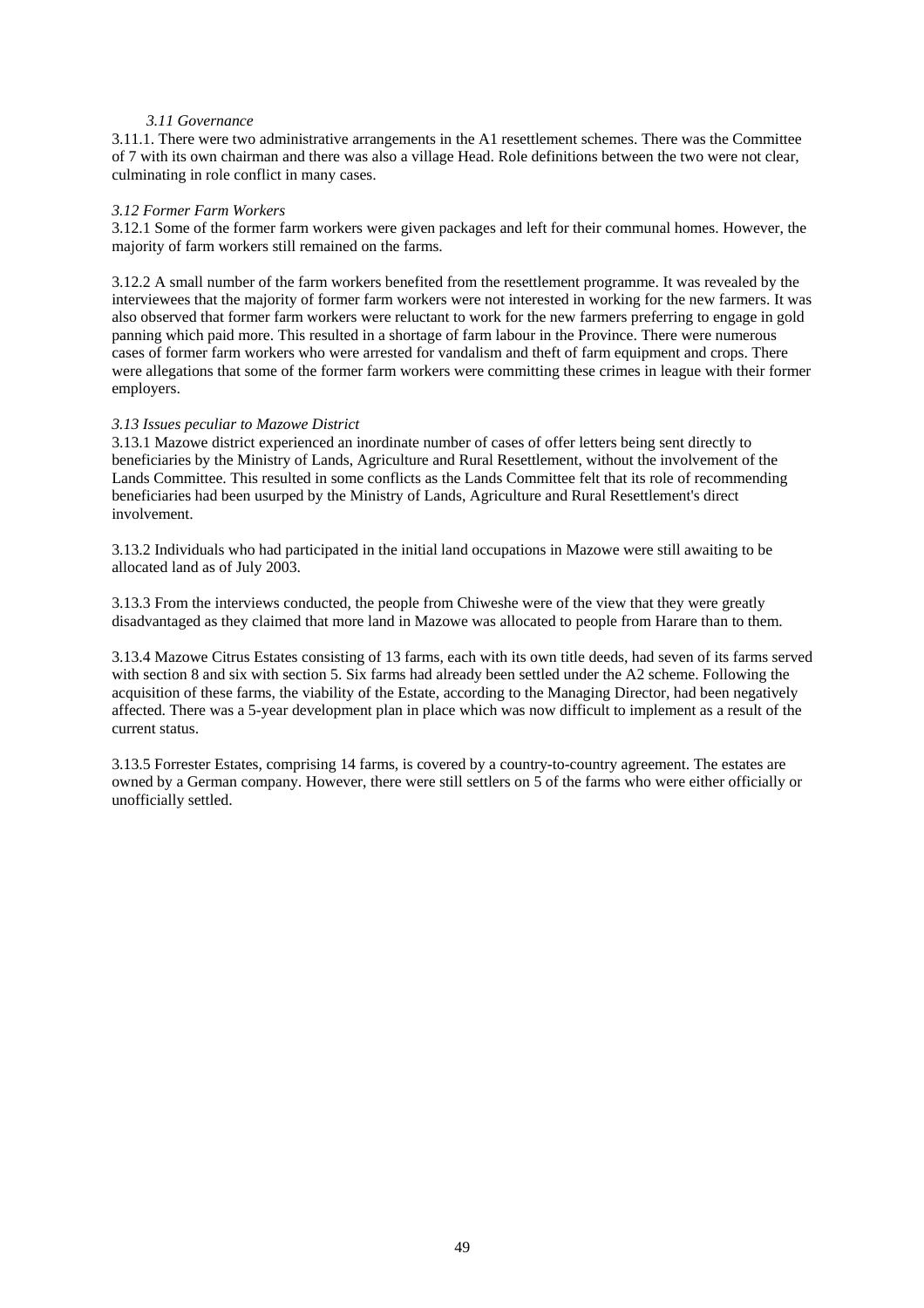# **iii) MASHONALAND EAST**

# *1. Background*

Mashonaland East has nine administrative districts viz: Chikomba, Goromonzi, Marondera, Mudzi, Murewa, Mutoko, Uzumba-Maramba-Pfungwe (UMP), Seke and Wedza. Three of the districts (Mutoko, Mudzi and UMP had no commercial farms.

The population of the province was 1 125 355 as at the last census of 2002. The province lies in agro-ecological regions IIA to IV and is suitable for intensive crop farming, dairy, horticulture and the production of small grains.

# *2. Statistical Data*

There were 1 135 farms in the province. As at the end of July 2003, 912 farms were gazetted for resettlement. Of the gazetted farms, 701 farms were allocated for resettlement during the Fast Track, 17 942 demarcations were made under the A1 Model on 382 farms while 3 683 A2 allocations were made on the remaining 319 farms.

| <b>DISTRICT</b>  | NO. OF FARMS      | NO. OF            | NO. OF          | NO. OF            | NO. OF           |
|------------------|-------------------|-------------------|-----------------|-------------------|------------------|
|                  | ΒY                | <b>FARMS BY</b>   | <b>FARMS</b>    | <b>FARMS</b>      | <b>FARMS DE-</b> |
|                  | <b>GOVERNMENT</b> | <b>DIST TEAMS</b> | <b>GAZETTED</b> | <b>UNGAZETTED</b> | <b>LISTED</b>    |
| <b>CHIKOMBA</b>  | 192               | 192               | 148             | 44                | 23               |
| <b>GOROMONZI</b> | 255               | 257               | 243             | 14                | 76               |
| <b>MARONDERA</b> | 334               | 274               | 181             | 93                | 15               |
| <b>MUREHWA</b>   | 126               | 128               | 107             | 21                | 17               |
| <b>MUTOKO</b>    |                   |                   | <b>NIL</b>      | <b>NIL</b>        | <b>NIL</b>       |
| <b>WEDZA</b>     | 49                | 64                | 49              | 14                |                  |
| <b>SEKE</b>      | 214               | 219               | 184             | 27                | 58               |
| <b>TOTALS</b>    | l 171             | 1 1 3 5           | 912             | 213               | 196              |

*Table 1: Land Acquisition*

Explanations for variances:

District teams used figures supplied by AREX. Variances between the two figures is explained as follows: AREX counted subdivisions on single farms, and some plots which teams did not consider farms;

Some farms were counted in more than one district;

AREX figures included farms taken up by urban development;

Teams discovered some farms not on official lists.

#### *Reasons for de-listing*

Of the 196 farms recommended for de-listing, 64 were on account of their being indigenous owned, 73 being diary farms, and 16 being covered by BIPA. The remainder were either Government institutions, conservancies, single-owned and agro-industries.

# *Table 2: Allocation patterns*

*(Statistical table omitted)*

In the districts of Chikomba, Goromonzi and Seke, more land had been allocated to the A2 model, while in Marondera, the allocation between A1 and A2 was almost 50/50. The proximity of these districts to urban centres was said to be one factor influencing such an allocation.

No. of sub-divisions refers to the demarcations made on the ground by AREX.

Some members of the DLIC are said to have taken advantage of their membership to allocate themselves more than one plot.

*Table 3: Take up levels. (Statistical table omitted)* The take up level in A1 and A2 model were 93% and 45% respectively. Take up in A2 farms was generally low in A2 farms due to the following reasons.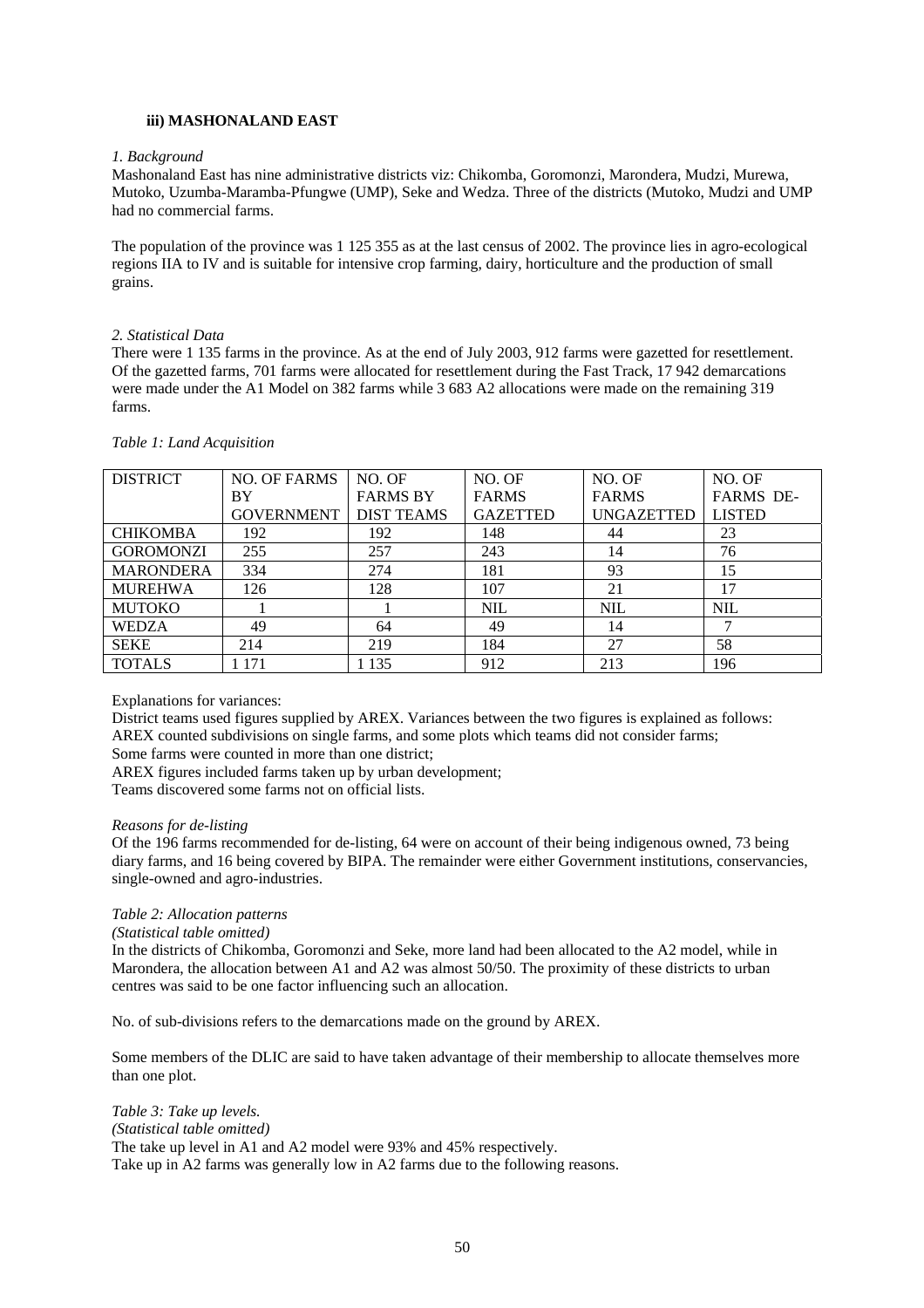- 1. Some of the farms were under litigation in the courts.
- 2. The land allocated was not suitable for the intended farming activities.
- 3. Farmers met resistance from occupiers.
- 4. Some 300 successful applicants did not collect their offer letters.

# *Table 4: Unofficial Settlements (Hectares).*

#### *(Statistical table omitted)*

There are 2 970 unofficially settled families in the province. Almost half of these (1452) are in Goromonzi district, and are concentrated on two farms (i.e. Caledonia and Chishawasha B) along Arcturus road. These occupiers include families from urban areas and former farm workers. Teams observed that some urban workers were commuting to work in Harare from these two farms.

*Table 5: Ownership patterns after the Fast Track (Statistical table omitted)*

The hectarage figure is incomplete as information on some farm sizes could not be obtained.

#### *3. Issues emerging out of Interviews*

# *3.1 Acknowledgements/Reactions of the people*

Mashonaland East interviewees were happy with the land reform programme and felt that it was long overdue. People expressed satisfaction that there was empowerment for the indigenous Zimbabweans.

Chiefs and the traditional leadership were generally happy about the programme, but complained that very few of their people were resettled.

Settlers and Officials said the process of demarcation and allocation was affected by the fact that there were people on the ground resulting in more people being settled than the assessed carrying capacity of the given farms.

Settlers pointed out that some people (politicians and war veterans) used their positions to influence the allocations either of unequal plot sizes or by changing some farms from A1 Model to A2.

Officials and beneficiaries were agreed that the land allocated was too small and has tended to limit farming activities. Settlers said they needed more land to cater for their livestock, with A1 beneficiaries expressing preference for the self-contained model. The province as a matter of principle did not adopt this model.

Officials and the provincial leadership were agreed that the land acquired for resettlement is insufficient, as there are over 35 000 applicants on the waiting list for A2. There were also substantial numbers on the DLICs lists waiting for A1 allocations.

There was also acknowledgement by officials and the provincial leadership that at some point in the exercise, it became a "numbers and desk exercise", resulting in unviable demarcations.

Both A1 and A2 farmers expressed the need for some form of tenure to be put in place, to enable beneficiaries to have access to finance and make substantial investments on the allocated land.

#### *3.2 Institutional Arrangements.*

Allocation of A1 plots was the responsibility of the DLICs whilst that for A2 was done by the PLICs

This dispersal of authority to allocate land led to contradictions in some cases. The provincial leadership complained that the Ministry of Lands, Agriculture and Rural Resettlement made some allocations without recourse to the Province creating confusions and conflicts.

It was also said that the Ministry issued directives which went against decisions of the Provincial and/or District Committees. The Province's decisions on cases to do with occupiers on A2 farms were cited as examples where the Ministry then issued contradictory directives.

Also cited were cases of how to handle cases of downsizing and/ or land offers by white commercial farmers; the Province had entered into agreements on the basis of policy directives, which the Ministry later either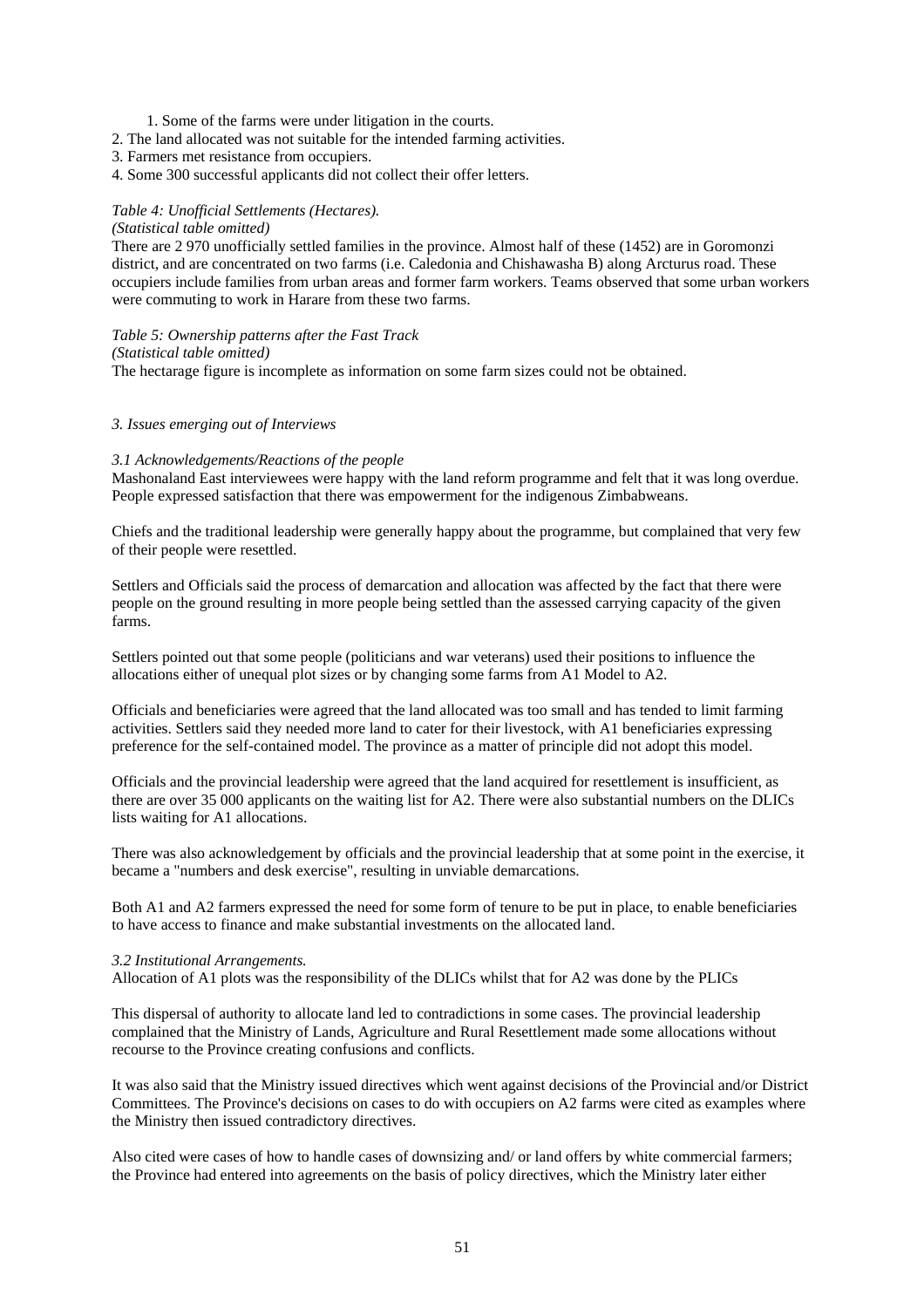ignored or treated as the Province's unilateral decisions.

Officials and settlers expressed concern over the lead time between listing and final acquisition and/ or delisting. The issue of how to deal with occupiers on de-listed' and/or downsized farms has become a challenge.

#### *3.3 Decongestion of Communal Areas*

There was consensus among officials, traditional leaders and settlers that there was no significant impact on decongestion in the Province as a whole, and especially in the districts of Mudzi, UMP and Mutoko as a result of the Fast Track programme. 457 households from Mutoko, 438 from Mudzi and 384 from UMP were allocated land in the other districts in the Province. Some districts are said not to have honoured a provincial arrangement to allocate land to people from the 3 districts. These three districts have over 9 000 applicants on their waiting lists. The impact on decongestion was said to be minimal mainly due to the following:

Some people who initially occupied the land were not necessarily from the adjacent communal areas.

Most land was taken up by urban dwellers who were occupiers.

Some families did not relocate as a unit to the new farms due to lack of infrastructure in the new farming areas.

There are cases where the traditional leadership reallocated the vacated land to new villagers and former commercial farm workers. Allegations were to the effect that the leaders were benefiting financially from such transactions.

There was already congestion in the new A1 areas as some settlers were allocated land on grazing areas.

Livestock in communal areas still had insufficient grazing.

# *3.4 Productivity*

Maize was the major crop grown last season by both A1 and A2 farmers.

Some A1 farmers ventured into commercial crops such as tobacco, paprika and soya beans.

Groundnuts, cotton, small grains (sorghum, millet and rapoko) were produced mainly in Chikomba, Mudzi, Mutoko and UMP.

Some farmers who planted late benefited from cyclone Japhet while others were adversely affected.

Some areas, especially in the drier parts of the province (Wedza, Mudzi, Mutoko and UMP) were drought stricken and would need food assistance.

*Table 6: Area Planted by Sector (In Hectares) 2002/2003. (Statistical table omitted)* Source: AREX

*Table 7: Expected Production by sector 2002/2004. (Statistical table omitted)* Source: AREX

## *Production Constraints*

(a) There were shortages of fuel, transport, inputs and draught power. Tillage of land, sourcing and transportation of inputs were adversely affected.

- (b) The provision of inputs and support services were not synchronised.
- (c) Some A1 farmers especially in Goromonzi and Wedza were allocated land late.
- (d) A2 farmers could not access finance for inputs due to lack of security of tenure.

# *3.5 Governance*

In A1 farms the committees of seven had been constituted but were not fully composed. Officials and settlers conceded that some of these committees tended to be dominated by a few individuals. This led to conflicts in some cases over who has control on the day-to-day operations of the A1 areas. The committees of seven were a temporary structure put in place as the traditional leadership was not institutionalised.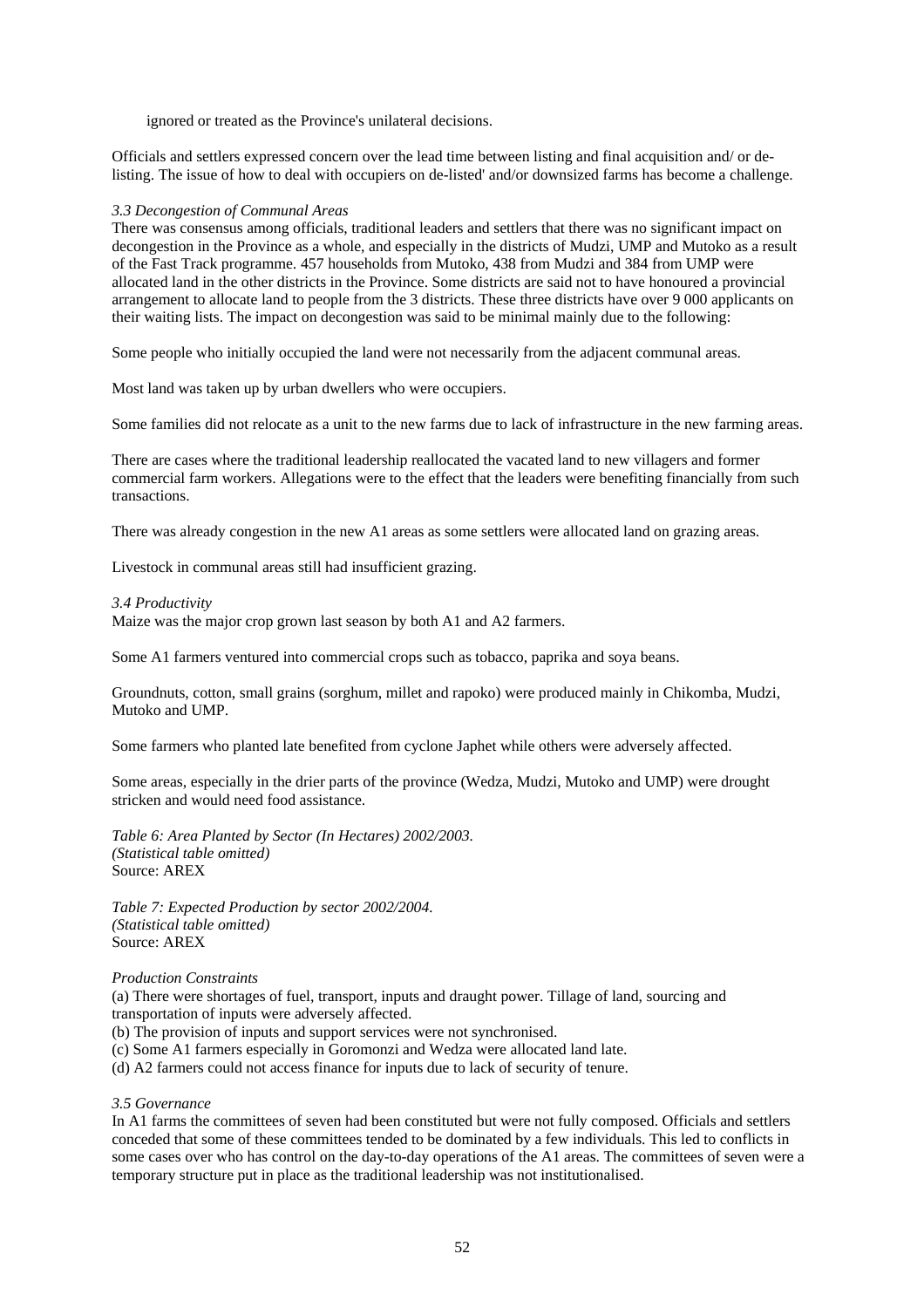The Rural District Councils in both A1 and A2 had generally been ineffective due to under funding and the increase in the population and area to be covered.

Concerns were expressed over the security of Government assets, as a result of lack of governance structures. There were instances of vandalism of communication networks, machinery, equipment, farmhouses and buildings.

Poaching was said to be rife in the farms, so were thefts of both crops and livestock. Some members of committees of seven were alleged to be involved in acts of poaching and vandalism.

#### *3.6 Environmental Impact*

A lot of land was said to have been cleared to open up new arable land. However, on unofficially settled farms, officials reported the indiscriminate cutting down of trees. The shortage of coal led to the cutting down of trees for tobacco curing.

The ownership of woodlots and dams in A1 farms had not been clarified. Officials suggested that Rural District Councils take over the management of such resources to ensure that they were not destroyed.

Some A2 farmers were overstocking resulting in overgrazing.

There were reports of gold panning in Mudzi and UMP around the Mazowe and Nyadire Rivers respectively. It was reported that some of the farmers who got land under A1 in Goromonzi turned to gold panning because it is more lucrative. There are also reports of gold panning activities in the Nyagui river area.

# *3.7 Dairy Farms*

There were 78 dairy farms in the province of which 71 were operational. All dairy farms were recommended for de-listing on the understanding that they would continue with dairy production. However, officials noted that production in the dairy farms was declining, while some had stopped production. Farmers cited stock feeds and grazing for their herd as constraints. Recurrence of animal diseases such as foot-and-mouth was also said to have affected the beef and dairy industry.

It was reported that some indigenous farmers had taken over some of the formerly white owned dairy farms.

#### *3.8 Infrastructure and Support Services*

Some homesteads in A1 farms are occupied by some members of the committee of seven, while a few have been allocated to extension workers. Others have been designated as schools, while others have not been determined. In the A2 farms most of the assets are reported to be in good repair as they are under the management of one beneficiary. The teams observed that generally, there is no proper inventory of all the buildings and current use of those buildings.

There is evidence on the ground that the Fast Track was not matched by the provision of schools, clinics, boreholes and other infrastructure in the new farms. DDF and AREX faced resource constraints, which hampered service delivery.

# *3.9 Impact on Former Farm Workers*

Some former farm workers were allocated land under A1, others were employed by the new A2 farmers and some were still in the compounds. There had been conflicts between the A1 farmers and the former farm workers over the payment of utility bills. New A1 farmers complained that the former farm workers were contributing to criminal activities like cattle rustling, vandalism and theft of farm machinery and equipment. Some of the former farm workers were reported to be buying vacated land in communal areas.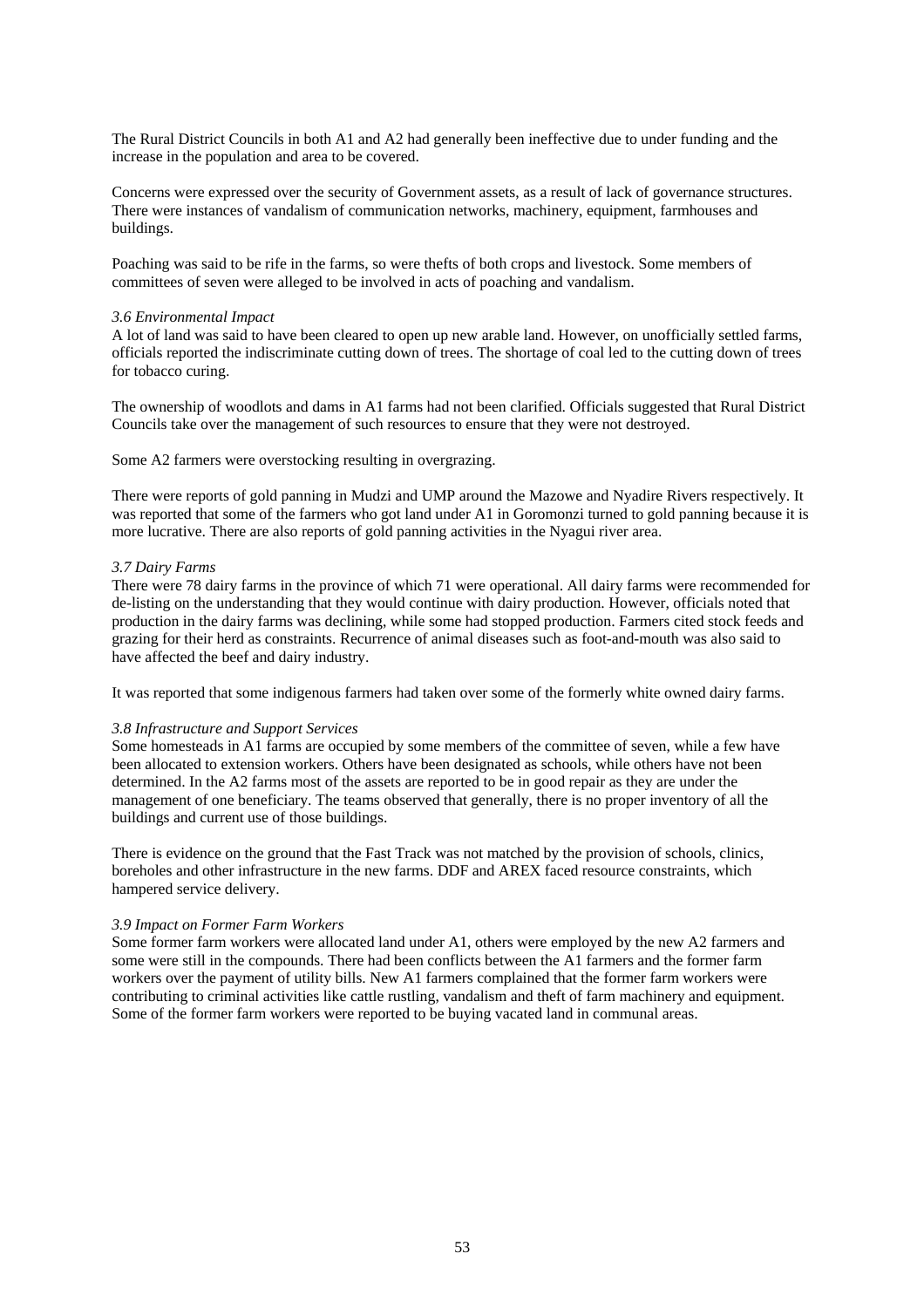# **iv) MASHONALAND WEST**

#### *1.0 Background*

1.1 Mashonaland West Province has six districts namely, Chegutu, Hurungwe, Kadoma, Kariba, Makonde and Zvimba. It has a total population o1 222 583 and covers an area of 57 441 sq km (2002 census). Most of the province lies in natural regions II and III which are suitable for intensive and semi-intensive cropping and livestock production. However, small portions of the province, especially in Kariba district lie in regions IV and V. Regions IV and V are suitable for semi-extensive and extensive farming. In the province, Kariba had only two commercial farms.

#### *2.0 Statistical Data*

2.1 The province had a total of 2 028 farms, 1 792 of which were acquired for resettlement (figures as at 31 July 2003). As at the 31st of July, 2003 28 643 household had been settled under the A1 model while 3 490 had benefited under the A2 model. The full statistical date is given below.

| <b>DISTRICT</b> | <b>DEPT OF</b> | <b>LAND</b>      | <b>GAZETTED</b> | <b>WHITE</b>     | <b>DE-LISTED</b> |
|-----------------|----------------|------------------|-----------------|------------------|------------------|
|                 | <b>LANDS</b>   | <b>REVIEW</b>    | <b>FARMS</b>    | <b>OWNED</b>     | <b>FARMS</b>     |
|                 |                | <b>COMMITTEE</b> |                 | <b>FARMS NOT</b> |                  |
|                 |                |                  |                 | <b>GAZETTED</b>  |                  |
| Chegutu         | 363            | 335              | 340             | 41               | 68               |
| Hurungwe        | 383            | 325              | 318             | 68               | 27               |
| Kadoma          | 297            | 269              | 179             | 103              | 43               |
| Kariba          | 2              |                  |                 |                  |                  |
| Makonde         | 465            | 424              | 376             | 92               | 15               |
| Zvimba          | 718            | 673              | 578             | 155              | 31               |
| Total           | 2 2 2 8        | 2028             | . 792           | 460              | 185              |

#### *2.2 Number of Farms in the Province*

The main reasons for the variations between the number of farms in official records and those recorded by the Land Review Committee data collections teams are that some of the subdivided farms were counted as one while some amalgamations were counted as separate farms.

In some cases some of the farms on the Department of Land list had already been allocated to urban areas, a case in point is Zvimba where some farms which appeared on its list had already been absorbed by Harare. Some of the farms listed under Chegutu belonged to Kadoma.

Reasons for de-listing farms were that some of the farms were indigenous owned, agro-industries or single owned properties.

#### *2.3 Hectarage and take up Rates*

*(Statistical table omitted)*

The take up rate for the A1 model in Hurungwe was 102,6% indicating that the plots pegged were oversubscribed. Chegutu and Zvimba had significantly low take up rate for the A2 scheme.

*2.4 Allocation Patterns (Statistical table omitted)*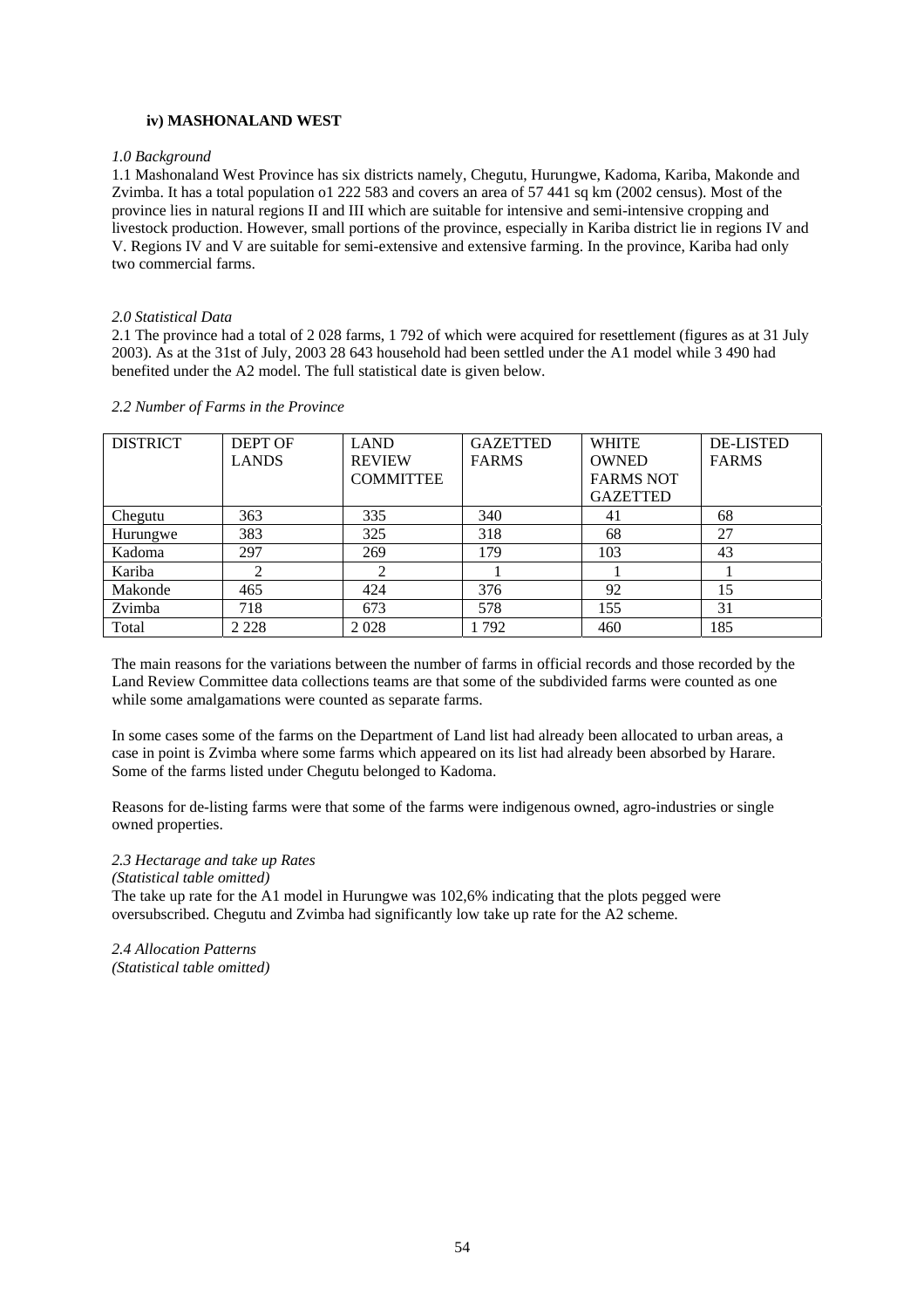# *2.5 Farms Officially and Unofficially Settled*

| <b>DISTRICT</b> | A <sub>1</sub> FARMS | <b>A2 FARMS</b>   | <b>TOTAL</b>      | <b>TOTAL</b>     | <b>FARMS</b>        |
|-----------------|----------------------|-------------------|-------------------|------------------|---------------------|
|                 | <b>OFFICIALLY</b>    | <b>OFFICIALLY</b> | <b>FARMS</b>      | <b>HECTARAGE</b> | <b>UNOFFICIALLY</b> |
|                 | <b>SELECTED</b>      | <b>SELECTED</b>   | <b>OFFICIALLY</b> |                  | <b>SETTLED</b>      |
|                 |                      |                   | <b>SELECTED</b>   |                  |                     |
| Chegutu         | 105                  | 53                | 158               | 112 757.41       | 9                   |
| Hurungwe        | 111                  | 98                | 209               | 120 140.00       | 14                  |
| Kadoma          | 83                   | 17                | 100               | 137 442.05       | 3                   |
| Kariba          | <b>NIL</b>           | <b>NIL</b>        | <b>NIL</b>        | NIL.             | <b>NIL</b>          |
| Makonde         | 163                  | 176               | 339               | 258 753.71       | 6                   |
| Zvimba          | 208                  | 263               | 471               | 163 420.00       | 94                  |
| Total           | 670                  | 607               | 1 2779            | 792 513.17       | 126                 |

The Gwebi/Hunyani area is worthy of note in terms of the high instances of unofficially settled farms.

# *2.6 Land Ownership Patterns After Fast Track*

| Category                | No. of Farms | No. of Owners | Hectarage    |
|-------------------------|--------------|---------------|--------------|
| White Owned             | 265          | 265           | 322 302.2864 |
| Indigenous Owned        | 141          | 141           | 164 977.2992 |
| Company Owned           | 22           |               | 14 516.9117  |
| <b>Parastatal Owned</b> |              |               | 5 351,6000   |
| Church Owned            |              |               | 1 293,0026   |
| State Institutions &    | 27           |               | 29 759 3351  |
| Municipalities          |              |               |              |
| <b>Grand Total</b>      | 461          |               | 538 200.4300 |

# *3.0 Emerging Issues*

# *3.1 Reaction of the People to the Land Reform Programme*

3.1.1 the Programme was received very positively in the Province. Most beneficiaries were also satisfied with the sizes of the plots allocated to them and many found the soils fertile and suitable for growing crops and rearing livestock. However, officials in the Province stated that the land acquired to date was not adequate as the communal lands remained congested and the waiting lists of people in need of land were still very long.

3.1.2 Almost all the officials interviewed agreed that some farms that were acquired should not have been acquired, particularly those with agro-industries, such as coffee, citrus, banana plantations and cattle ranching. Some felt that some farms that had well-developed irrigation infrastructure should not have been allocated to A1 but to A2 beneficiaries who could make full use of the infrastructure.

3.1.3 Interviewees reported a high prevalence of theft and vandalism to farm property, stock theft and poaching which they attributed to lack of proper governance structure in the resettlement areas.

# *3.2 Institutional Arrangements*

3.2.1 The laid down procedures for land identification and allocation were followed at the initial stages but were later interfered with by prominent politicians and others who became involved in land allocations, leading to a number of administrative problems and unofficial settlements, especially in the Districts of Hurungwe and Kadoma.

3.2.2 The multiplicity of "allocating authorities" gave rise to double allocations, multiple allocations, and favouritism in land allocations.

3.2.3 The processing of offer letters in the Province was considered too slow. This was compounded by other factors such as officials interfering with the allocation process as in the case of Hurungwe where the former DA did not post 341 offer letters to the beneficiaries, but instead, issued his own offer letters to favoured people. The DA has since been dismissed. In Gwebi/Hunyani, the DLIC and PLIC failed to resolve the problems there,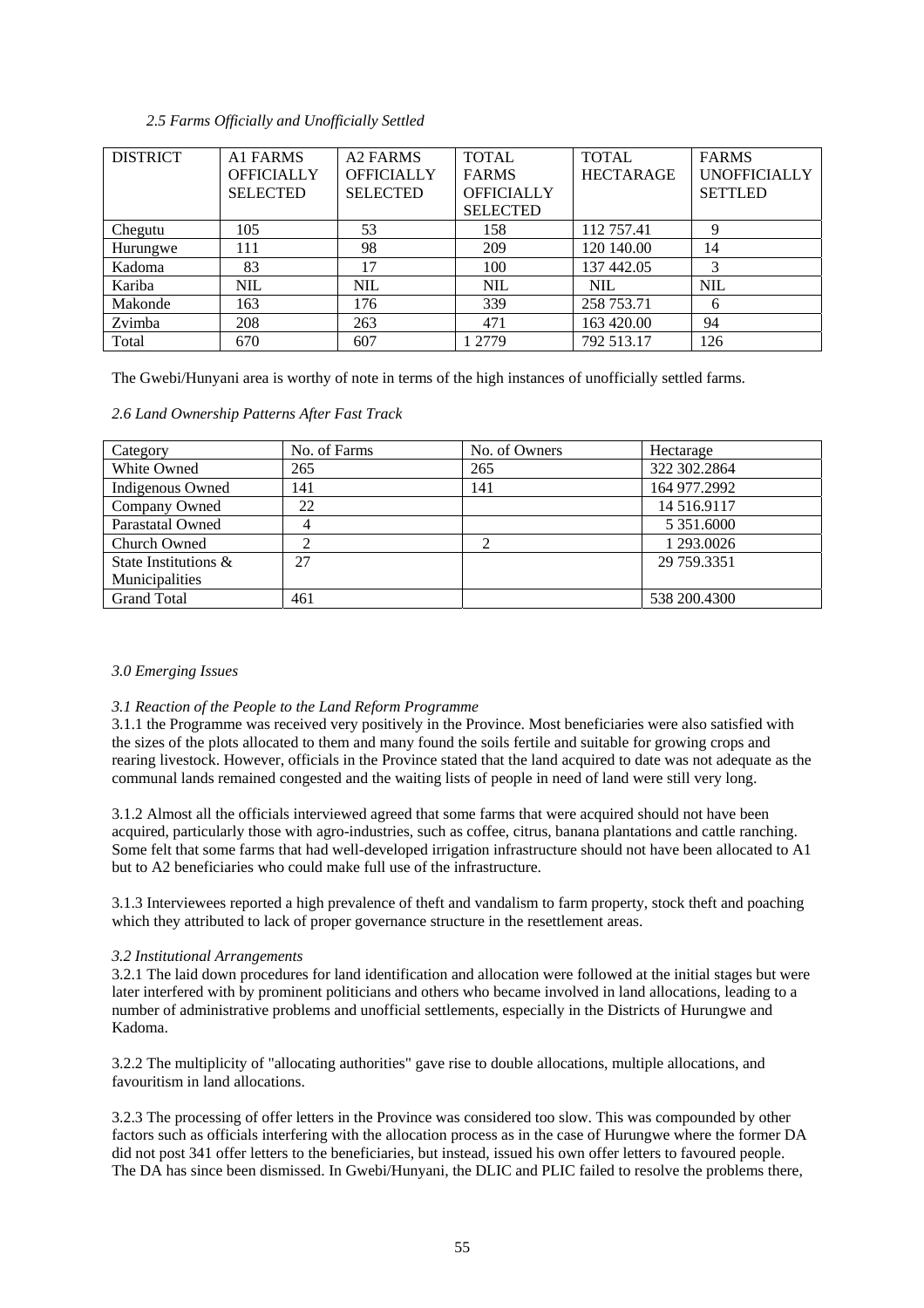resulting in a lot of people being allocated land unofficially.

# *3.3 Land Allocation*

3.3.1 Planning seems to have been largely a desk exercise as it failed to take cognisance of the infrastructure existing on some farms. On such farms as Stirling Vale and Dichwe in Makonde District, coffee and citrus plantations were cut up into small units and allocated to separate individuals rendering them unviable. Concern was expressed at the uprooting of coffee plants at Dichwe farm.

3.3.2 At Hunyani and Yomba (Zvimba), Two Tree and Manyamba (Makonde) as well as Blackmovale and Impalavale (Kadoma), the demarcation of plots failed to consider the irrigation infrastructure already on the farms to the extent that it is difficult to operate the system unless re-planning is done.

3.3.3 The production of specialised crops such as flowers has also been severely affected particularly in Zvimba, since most of the farms where such activities were taking place were demarcated for A1. Most farmers in A1 lack the knowledge and wherewithal to undertake such activities. The following farms in Zvimba are a case in point: Mimosa (A1), Mpandaguta (A1), Muhacha (A1) and Nicortina (A1).

# *3.4 Decongestion*

3.4.1 Statistics from the data collection teams and comments from interviewees suggest that decongestion had not significantly taken place in the communal lands. This situation had been worsened by some land reform beneficiaries who maintained duel homes i.e. both in the communal areas and in the new resettlement schemes owing to the uncertainty of tenure referred to earlier.

# *3.5 Productivity*

3.5.1 While some people especially in Makonde realised good harvests, production was generally constrained by a number of factors which included: lack of adequate financial resources, lack of farming implements for tillage, lack of adequate inputs and drought.

# *3.6 Provision of Agricultural Inputs*

3.6.1 A sizeable number of settlers benefited from the Government input support programme. However, many expressed concern with the way the inputs scheme was being administered by the GMB. They complained that inputs such as fertiliser and seed often came late or were inadequate. Some pointed out that some of the agricultural inputs were often given to undeserving persons who sometimes ended up selling them. There was therefore need for the GMB to institute follow up mechanisms to ensure the inputs are used properly.

3.6.2 The DDF was failing to cope with the demand for tillage and was being accused of favouring influential people at the expense of the ordinary people.

3.6.3 Most farmers in both A1 and A2 models had very little resources for farming activities and largely depended on Government support. The lack of resources such as draught power and adequate farming inputs was a major constraint on crop production.

#### *3.7 Role Played by Agro-business*

3.7.1 Many settlers were of the view that some agro-businesses operating in the province were playing an important role in providing input support services. However, some expressed concern at the operations of certain companies which they alleged were charging exorbitant prices for the inputs they supplied.

#### *3.8 Tenure*

3.8.1 The uncertainty in the security of tenure resulted in beneficiaries being unable to secure loans for investment and also being hesitant to invest their own money on the plots they would have been allocated resulting in reduced production.

#### *3.9 The Environment*

3.9.1 Gold panning was becoming a major issue, especially in Kadoma district as it competes for land with agricultural production. The precedence of the Mines and Minerals Act over other land use legislation was questioned. There was thus need to make it compatible with legislation governing land use practices.

#### *3.10 Infrastructure on the Farms*

3.10.1 Instances of conflicts regarding the use of tobacco barns and other infrastructure such as irrigation facilities were observed e.g. at Maine farm (Chegutu), Chinomwa (Zvimba), Two Tree farms (Makonde) and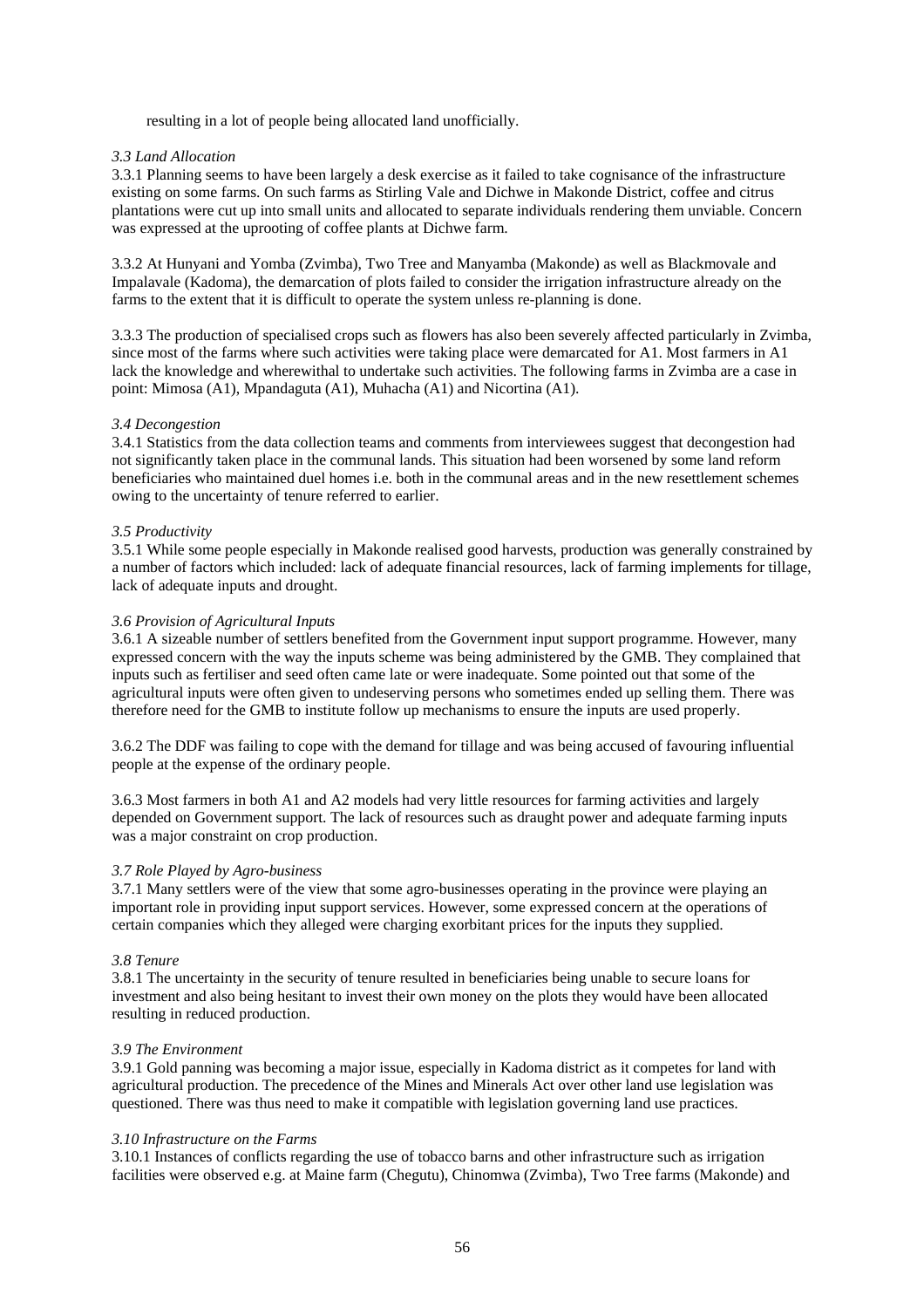# others.

3.10.2 Infrastructure on most farms, such as the farmhouses, barns, sheds etc. were in a state of neglect or had been vandalised. Many settled farms had irrigation infrastructure but very few were functional. The infrastructure needed to be rehabilitated.

3.10.3 There was shortage of social infrastructure i.e. schools, clinics, roads, water supply points etc.

# *3.11 Governance*

3.11.1 The issue of governance in resettled areas was of major concern. Many farmers expressed dissatisfaction with the role of the committee of 7 that was responsible for local administration in A1 farms as these, especially the chairmen often abused their powers. There was thus need to clarify the terms of reference for these committees. In A2 farms it was mostly the Rural District Councils, which were responsible for local governance, however, settlers still had difficulties in the areas of dispute settlement, and security.

# *3.12 Former Farm Workers*

3.12.1 Generally, former farm workers did not benefit from the land reform programme in the province, for various reasons. However, at Katawa (Zvimba), some former farm workers have been allocated 2 hectare plots.

# *3.13 Issues Peculiar to the Gwebi/Hunyani Area.*

3.13.1 Virtually all the officials, in both Zvimba district and at Provincial level highlighted the need to have the problem of illegal settlements in the Gwebi/Hunyani are resolved.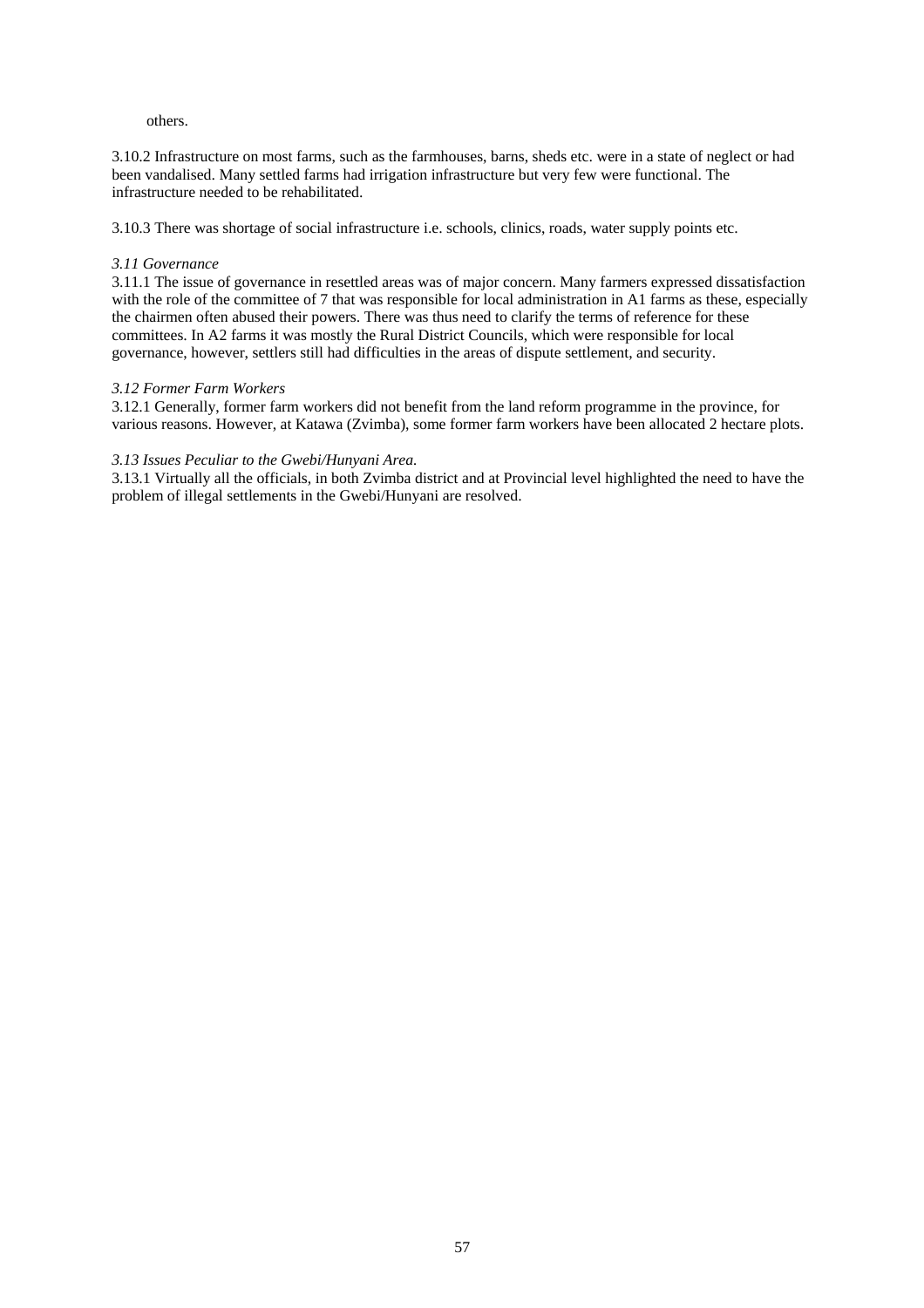# **v) MASVINGO**

# *1. Background*

Masvingo province which has a surface area of 56 566 square kilometres has a population of 1 318 705 (2002 Census) and is made up of the following administrative districts: Bikita, Chiredzi, Chivi, Masvingo, Mwenezi and Zaka. Of the seven districts, farms in Bikita are part of the Save Valley Conservancy and the Chiredzi River Conservancy and were thus delisted, whilst Chivi and Zaka did not have any commercial farms.

The Province falls within Natural Regions III, IV and V.

# *2. Statistical Data*

3. 2.1 A total of 649 farms measuring 2 622 147 hectares were gazetted for compulsory acquisition in Masvingo Province. One hundred and ninety-six (196) of these were delisted for various reasons including indigenous ownership, church ownership, protection under the BUPA, designation as conservancies, plantation farms (sugar estates), and state land. A total of 23 772 households were resettled under the various resettlement models during the Fast Track on 1 439 912 hectares.

The following tables give a statistical overview of the land acquisition profile and settler emplacement in Masvingo province as at the end of July 2003.

| <b>DISTRICT</b> | <b>NO. OF FARMS</b>   | <b>NO. OF FARMS</b> | <b>NO. OF FARMS</b> | <b>NO. OF FARMS</b> |
|-----------------|-----------------------|---------------------|---------------------|---------------------|
|                 | <b>EST BY</b>         | ON OFFICIAL         | <b>GAZETTED</b>     | <b>DELISTED</b>     |
|                 | <b>DISTRICT TEAMS</b> | <b>LISTS</b>        |                     |                     |
| Bikita          | 16                    | 16                  | 16                  | 16                  |
| Chiredzi        | 128                   | $137*$              | 128                 | 36                  |
| Chivi           |                       |                     |                     |                     |
| Gutu            | 123                   | 123                 | 123                 | 18                  |
| Masvingo        | $255*$                | 250                 | 255                 | 116                 |
| Mwenezi         | 127                   | $131*$              | 127                 | 10                  |
| Zaka            |                       |                     |                     |                     |
| Total           | 649                   | 657                 | 649                 | 196                 |

#### *Table 1. Number of farms in the Province*

\* The following reasons were given by the District Teams for the variations in the statistics:

(1) Chiredzi District: Variance of 9 farms because 9 farms belonging to Masvingo district were captured in Chiredzi district records.

(2) Masvingo district: Variances of 5 farms because farms were recorded under Chiredzi district.

(3) Mwenezi District: Variances of 4 farms because 2 were recorded twice whilst 1 farm was listed under three different names.

All the farms in Bikita were delisted, as they are part of the Save Valley Conservancy and the Chiredzi River Conservancy. According to policy conservancies were not supposed to be acquired for resettlement.

# *Table 2. Land Allocation Patterns and Take up Rates*

# *(Statistical table omitted)*

Statistics could not be established by the District Teams and in the case of Mwenezi District Model A2 settler emplacement, the gender breakdown of beneficiaries could not be obtained. Please note that Bikita is not included on the table because all its farms were delisted whilst Chivi and Zaka are excluded because they do not have any commercial farms. People from these districts were accommodated in other districts during the Fast Track resettlement exercise.

# *Table 3. Land Distribution by Gender*

#### *(Statistical table omitted)*

The Mwenezi district team could not establish the gender breakdown for the Model A2 beneficiaries. However, available statistics from other districts depict that a very low percentage of females were allocated land under the Fast Track land reform programme. The table does not capture the war veterans who were resettled under the programme.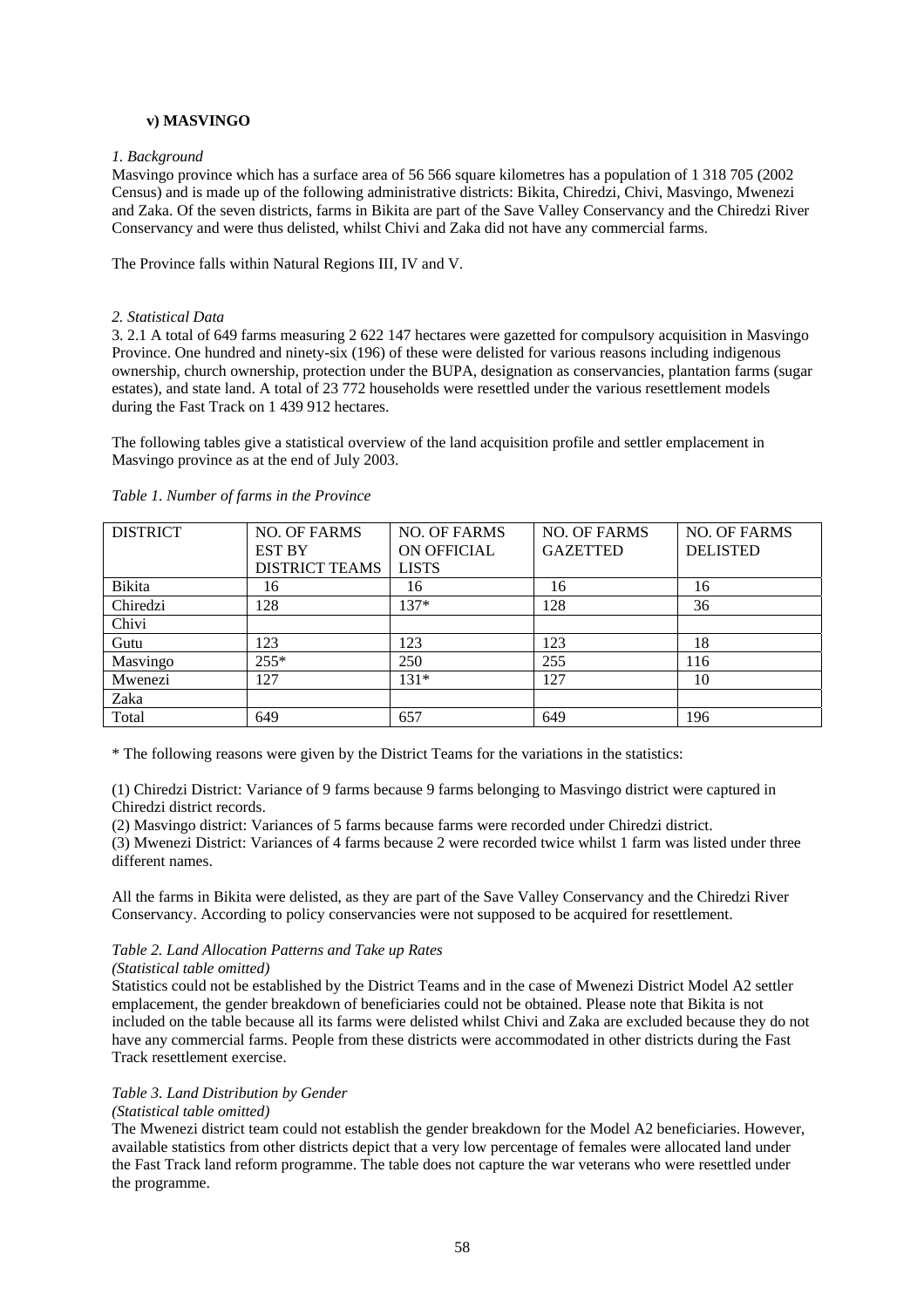*Table 4. Unofficially Settled Farms by District (Statistical table omitted)* 

Does not capture households informally settled on Chidza and Chevden farms which could not be established

# *Nuanetsi Ranch*

Discussion with the Provincial Administrator and Chief Lands Officer at the time of report writing indicated that there has been no official settlement yet on Nuanetsi Ranch. They noted that the following plans have been made to address the issue.

150 000 ha had been made available by DTZ for official resettlement of people. 54 000 ha of the offered land have been planned for A1 plots and A2 subdivisions as follows: A2 20 beneficiaries for livestock farming 100 beneficiaries for irrigation  $A1 = 6500$  households for irrigation on plots between 0.5 and 10 ha in extent \*10 000 — 14 000 ha for maize irrigation scheme by ARDA

Ministry of Lands Agriculture and Rural Resettlement were currently conducting head count to facilitate allocations once pegging had been concluded.

*Table 5. Land Ownership Profile after Fast Track*

*(Statistical table omitted)*

Excludes areas of Chiredzi Research Station, Mbizi Quarantine Station and Nandi (ARDA) farm in Chiredzi district whose exact sizes could not be obtained.

Does not include areas of Makoholi Research Station in Masvingo district

Does not incorporate areas of Gokomere, Muzero and Morgenster Missions in Masvingo district as well as areas of Mbungo and Mukaro farms in Gutu district whose sizes could not be ascertained.

# *3. Emerging Issues*

#### *3.1 Reactions to the Fast Track*

Stakeholders who included the Governor, Government Officials, traditional leaders, war veterans and new settlers were generally satisfied with the overall land redistribution exercise. They acknowledged that Government had managed to empower the majority of the people in Zimbabwe through land allocation. There was however consensus among those interviewed that more land was required for resettlement especially from districts like Bikita, Chivi and Zaka which did not have any commercial farms.

Although quite a substantial number of people had been resettled from the communal areas, interviewed chiefs indicated that potential settlers on their lists had not been exhausted. Officials explained this development indicating that there was competition for resettlement between the communal people and people from the urban areas.

# *3.2 Institutional Arrangements*

3.2.1 Implementation of the programme was spearheaded by the PLIC chaired by the Governor and the District Land Identification Committees (DLICs) chaired by District Administrators (DAs). However, officials noted that departures were later observed in Chiredzi where there was interference from war veterans and politicians; Masvingo district where war veterans politicians and traditional leaders had an overriding influence over the operations of the Committees; and Mwenezi, where war veterans and politicians interfered with Committee business.

This phenomenon led to unprocedural land allocations.

Gutu district is an exception in the Province in this regards as the composition of the DLIC followed the laid down policy. Land identification and allocation were therefore done procedurally.

3.2.2 Laid down procedures for land identification were generally followed at the inception of the programme. Departures were however noted where instructions to acquire conservancy farms such as Angus, Chigwete,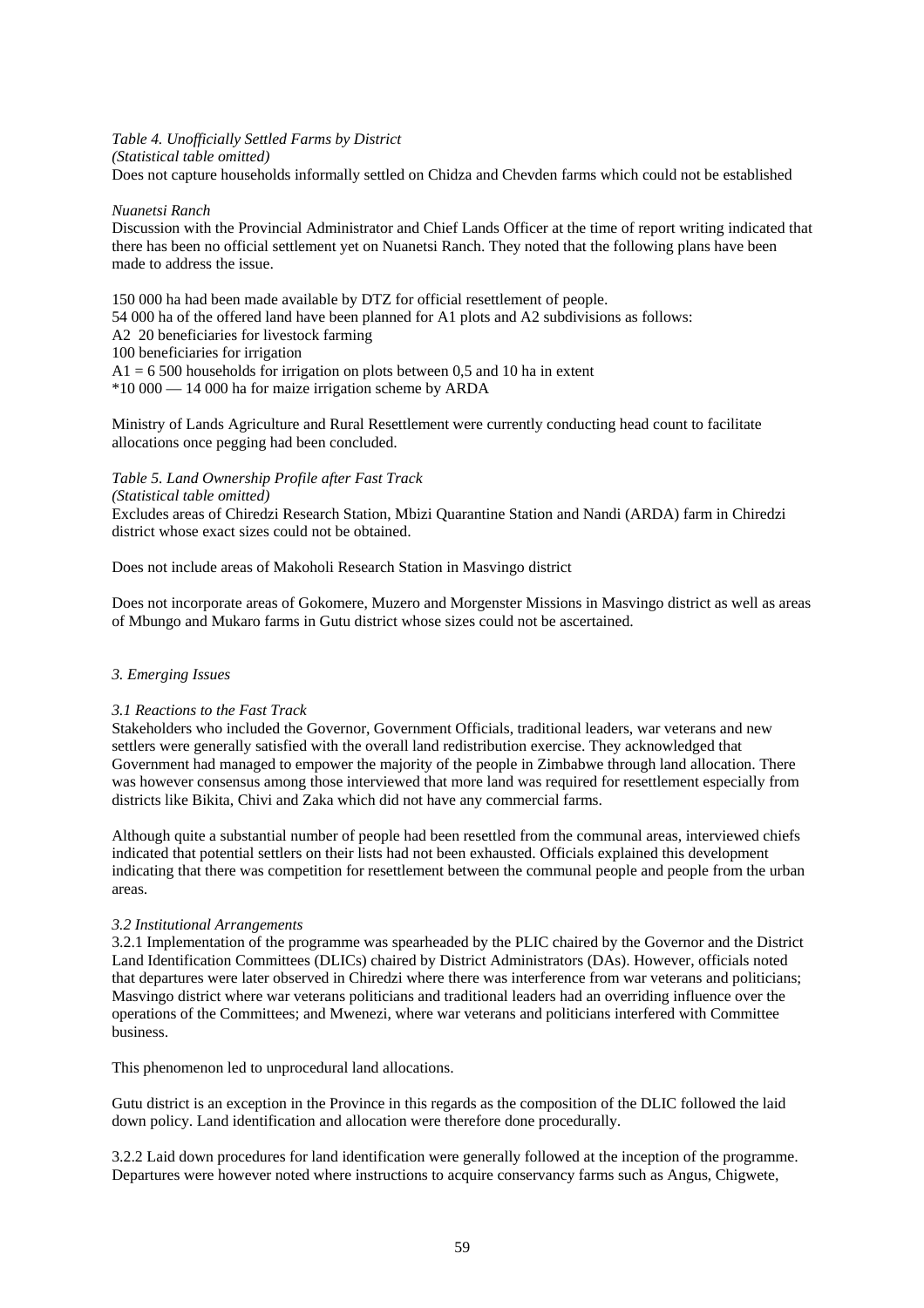Mkwazi and Mukazi in Bikita district were issued by the Provincial authorities. After these farms were settled, outbreaks of foot-and-mouth disease were reported as settlers' cattle came into contact with Save Valley Conservancy buffalo. Agro-industrial properties and farms protected by country to country agreements were also observed to have been gazetted for compulsory acquisition.

3.2.3. The District Teams also discovered that the institutional arrangements were affected across the Province when all districts were directed by the Chairman of the National Task Force of Ministers to meet settler emplacement targets within a period of "40 days and 40 nights" during March/April 2001.

# 3.3 *Impact of Fast Track on Decongestion in Communal Areas*

Stakeholders who were interviewed stated that the impact of the resettlement programme on decongestion in the communal areas was minimal. This was attributed to the following reasons among others:

Land shortage in the Province because two of Masvingo's districts do not have any commercial farms. Failure by the new settlers to surrender their communal homes and land holdings. The accommodation of people from the urban areas at the expense of communal people.

Gutu district was however an exception as all the stakeholders had come together in the A1 settler selection process. Settlers had therefore been selected according to the ward system thereby achieving a measure of decongestion. It was still necessary though to undertake a communal land re-organisation exercise for the full impact of the resettlement exercise to be felt.

# *3.4 Plot Take up Rate*

The average plot take up rates for Model A1 and A2 were 95% and 79% respectively. Take up constraints were evident in Chiredzi district where A2 beneficiaries experienced difficulties with former cane growers who had provisional orders from the courts barring the new farmers from taking up their land. The same difficulties were encountered over land under wildlife management.

# *3.5. Production*

# *3.5.1. Crop Production*

Generally, the Fast Track had a great impact on cropping in the Province. Resettled farmers responded positively to the need to grow a whole range of crops including high value cash crops such as cotton, paprika and wheat over and above the staple crop maize. Reasonable yields were realised despite the drought conditions. Settlers indicated that the advent of Cyclone Japhet benefited the late planted crops such as cotton and sorghum.

Significant yields were realised by resettled farmers who averaged 0,6 to 0,7 tonnes/hectare for sorghum and 0,8 to 1 tonne/hectare for cotton in Chiredzi district. According to the Chief Agricultural Extension Officer, yields can be increased through timely distribution of inputs in adequate quantities.

#### *3.5.2. Sugar Cane Production*

The Fast Track saw 401 indigenous farmers being allocated land under the Model A2 on 54 farms.

#### *3.5.3 Livestock Production*

While many parts of the Province are suitable for cattle ranching, it was noted that many properties which had been assigned to such ranching had now been demarcated into plots for cropping. This called for replanning and reorganisation of the properties in question such that they would revert to the original land use patterns.

# *3.6 Agricultural Inputs and Support Services*

Most beneficiaries acknowledged receiving inputs through the Grain Marketing Board scheme but expressed concern at the late delivery of these inputs in inadequate quantities. Some settlers therefore wanted to participate in loan financing schemes for the procurement of inputs (seed, fertiliser and agro-chemicals) if these were made available. These settlers also wanted to use such schemes to procure tractors and other agricultural equipment.

The new farmers particularly A2 farmers also bemoaned the lack of security of tenure under the Fast Track programme as this limited their capacity to borrow. They implored Government to urgently address this issue.

Most settlers were not satisfied with the delivery of services by AREX extension staff and called for the introduction of skills development programmes for interested resettled farmers.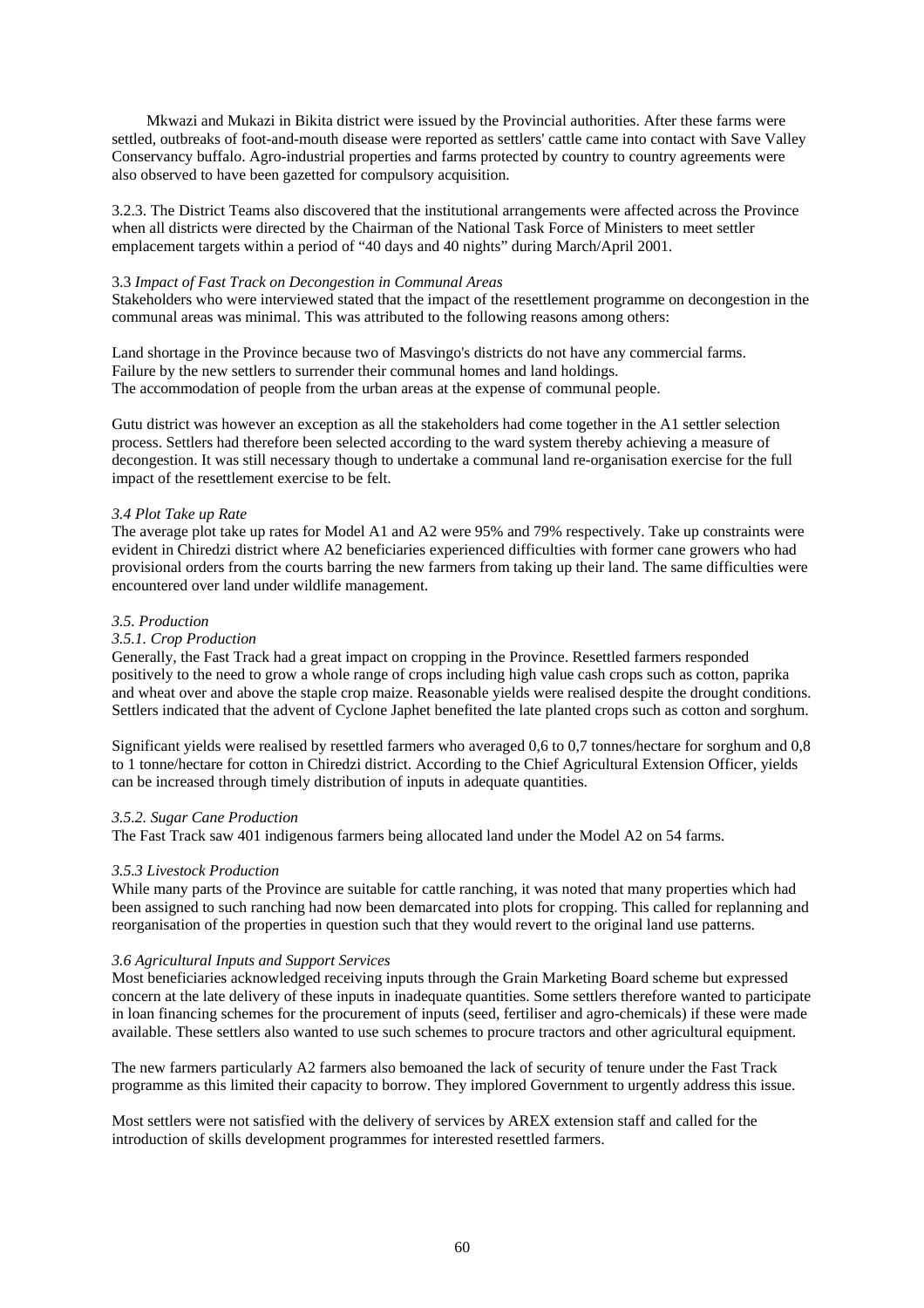# *3.7 Infrastructural Support*

Most of the stakeholders who were interviewed were of the opinion that infrastructural requirements such as schools, clinics, boreholes and access roads were hardly adequate. However, satellite schools and clinics had been established in all the districts using homesteads in the former commercial farms. The shortage of this infrastructure was cited as one of the reasons for the duel ownership of land in the communal areas and resettlement farms. Schools and clinics were available in communal areas and this therefore encouraged settled farmers to maintain their communal homes.

The irrigation rehabilitation programme was popular among beneficiaries who had irrigation infrastructure on their allocations. Concerns were however raised over the apparent delays in the processing of applications and hence there was a call for the decentralisation of the disbursement of funds under the programme.

## *3.8 Governance*

3.8.1. Committees of Seven were observed to be evident on resettled farms even though they were mostly ineffective. It was noted that their authority had been undermined by influential individuals calling themselves 'Base Commanders'. This was particularly evident in Gutu and Masvingo districts. This feature had the negative effect of unprocedural land allocations particularly in Masvingo district, and the occupation of homesteads on A1 farms by individuals instead of these being used for community purposes such as satellite schools and clinics. Poaching, stock-theft, indiscriminate tree cutting and vandalism had also been observed because of the absence of a governing authority on resettled farms.

3.8.2. There were boundary disputes in the districts of Chiredzi, Bikita and Gutu involving some chiefs in these districts.

3.8.3. The institutional presence of Rural District Councils (RDCs) was not very evident in resettled areas.

# *3.9 Environmental Issues*

# *3.9.1 Illegal Gold Panning*

Illegal Gold panning was observed along Runde River on the Development Trust of Zimbabwe (DTZ) Nuanetsi Ranch. It was believed that approximately 1 400 people who were part of the 4 193 families that are settled unofficially on this property are responsible for this activity.

#### *3.10 Former Farm Workers*

Some 128 former farm workers were resettled. Others are assumed to have taken up employment under the newly resettled A2 farmers particularly in the Chiredzi can growing area. It was also believed that the rest may have gone back to their original homes or taken up alternative employment elsewhere.

## *4. Issues Peculiar to the Province*

#### *4.1 Conservancies*

Masvingo province had large tracts of land under wildlife management on designated conservancies such as Save Valley Conservancy, Chiredzi River Ranch Conservance and parts of Bubiyana Conservancy covering Bikita, Chiredzi and Mwenezi districts. These conservancies were the preserve of the whites. Many in the province bemoaned the policy vacuum in this sector.

#### *4.2 Gonarezhou National Park/Ndali Boundary Dispute*

National Parks and Wildlife Management Authority and the Ndali people in Chiredzi district are engaged in a long-standing boundary dispute. An area of about 16 000 hectares was occupied by the Ndali people. The land in question formed part of the above cited National Park. The matter required early resolution (see Chapter 7 above).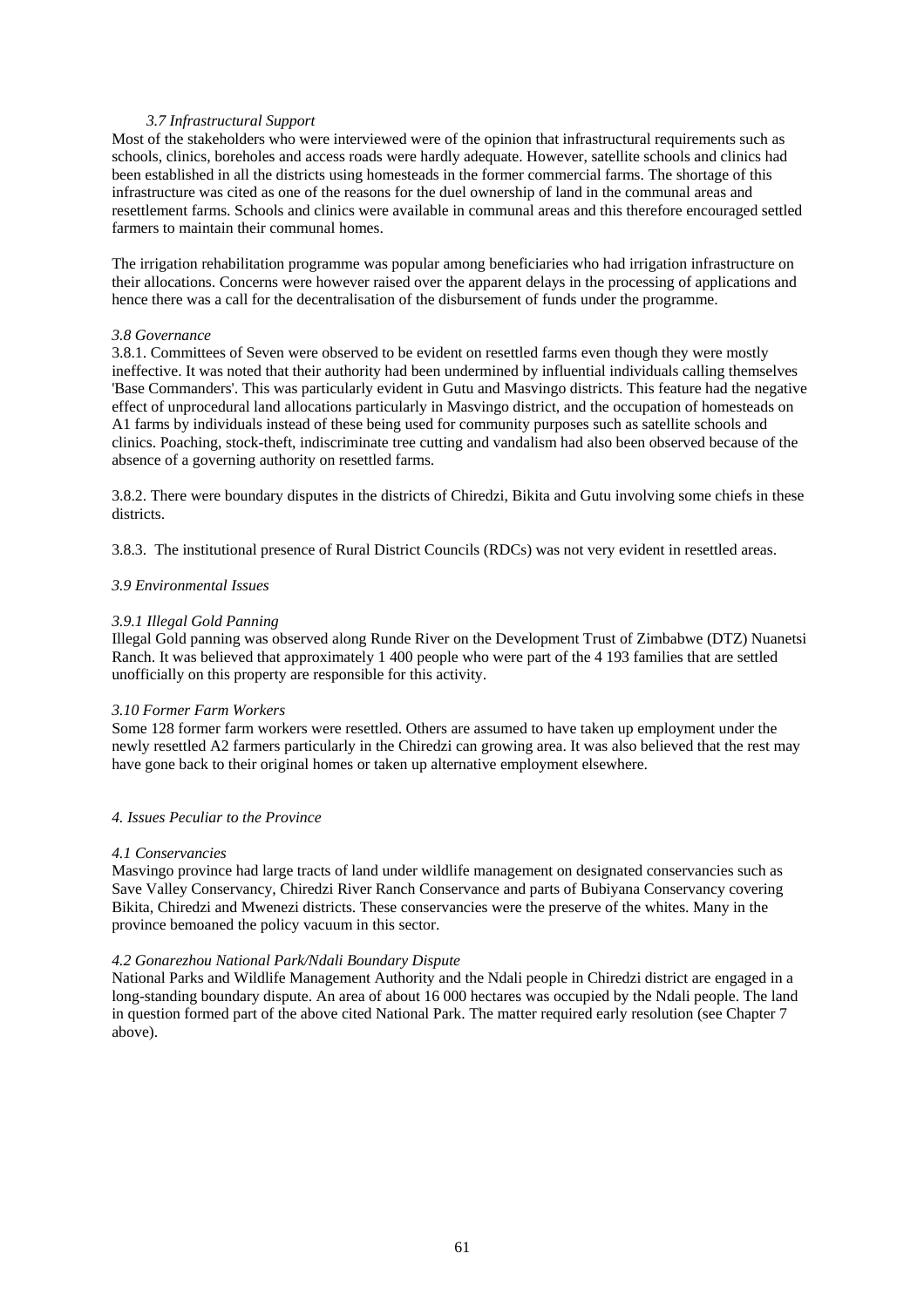# **(vi) MATABELELAND NORTH**

#### *1.0 Background*

1.1 Matabeleland North Province, with a population of 701 359 (2002 census) comprises 7 districts: namely; Binga, Bubi, Hwange, Lupane, Nkayi, Tsholotsho and Umguza, spanning a total area of 75 025 square kilometres. The Province is very dry and arid and falls in ecological-regions IV and V, which are suitable for livestock and wildlife ranching.

#### *2.0 Statistical Data*

There are 670 farms in the province with the largest concentration in Umguza and Bubi districts. There are no commercial farms in the districts of Binga and Nkayi. Out of the total number of farms, 323 farms measuring 686 311.5963 hectares were allocated 59 A1 and A2 schemes benefiting 10 092 settlers. The statistical picture of the farms and land allocation patterns are as given below.

| <b>DISTRICT</b> | <b>DEPT OF</b> | <b>LAND</b>      | Gazetted | Gazetted but | White owned | De-listed |
|-----------------|----------------|------------------|----------|--------------|-------------|-----------|
|                 | <b>LANDS</b>   | <b>REVIEW</b>    | Farms    | not settled  | farms not   | Farms     |
|                 |                | <b>COMMITTEE</b> |          | Farms        | gazetted    |           |
| Binga           |                |                  |          |              |             |           |
| Bubi            | 278            | 278              | 187      | 3            | 27          | 23        |
| Hwange          | 55             | 55               | 42       | 2            |             |           |
| Lupane          | 35             | 35               | 31       | $\Omega$     |             | h         |
| Nkayi           | 0              | 0                |          | $\Omega$     |             |           |
| Tsholotsho      | 12             | 12               | 12       | $\theta$     | 0           |           |
| Umguza          | 290            | 290              | 209      | 3            | 23          | 67        |
| <b>TOTAL</b>    | 670            | 670              | 481      | 8            | 54          | 102       |

# *2.1 Number of Farms in the Province*

The table shows the number of farms as in official records (Department of Lands Office) and verified and rationalised by Data Collection teams. The figures include those farms that were originally gazetted but were delisted. The farms were de-listed mainly because the owner was a single owner, or were subject to country to country agreements or were owned by indigenous people or were dairies. Gazetted farms not settled were either set aside for CAMPFIRE projects or were not allocated. 23 farms belong to either ARDA, Forestry Commission, churches or Government.

Data gathered by Data Collection tallied with that found in official records at the Lands office, particularly in Hwange, Lupane and Tsholotsho districts. This is because the districts have fewer farms. However, in Bubi and Umguza districts, it was found that some farms were recorded under Matabeleland South. The same was the case with some farms which fall into Matabeleland North.

# *2.2 Allocation Patterns*

*(Statistical table omitted)* 

#### *2.3 Farms officially and unofficially settled*

| District     | No. of A1 Farms    | No. of A2 Farms    | <b>Total Farms</b> | No. of Farms         |
|--------------|--------------------|--------------------|--------------------|----------------------|
|              | officially settled | officially settled | officially settled | unofficially settled |
| <b>Binga</b> |                    |                    |                    |                      |
| Bubi         | 124                |                    | 131                |                      |
| Hwange       | 12                 | 12                 | 24                 |                      |
| Lupane       |                    | 19                 | 26                 |                      |
| Nkayi        |                    |                    |                    |                      |
| Tsholotsho   | 12                 |                    | 12                 |                      |
| Umguza       | 103                | 27                 | 130                |                      |
| <b>TOTAL</b> | 258                | 65                 | 323                | 12                   |

The table shows that 323 farms were allocated to A1 Villagised, A1 Self-Contained and A2 farmers in Matabeleland North Province.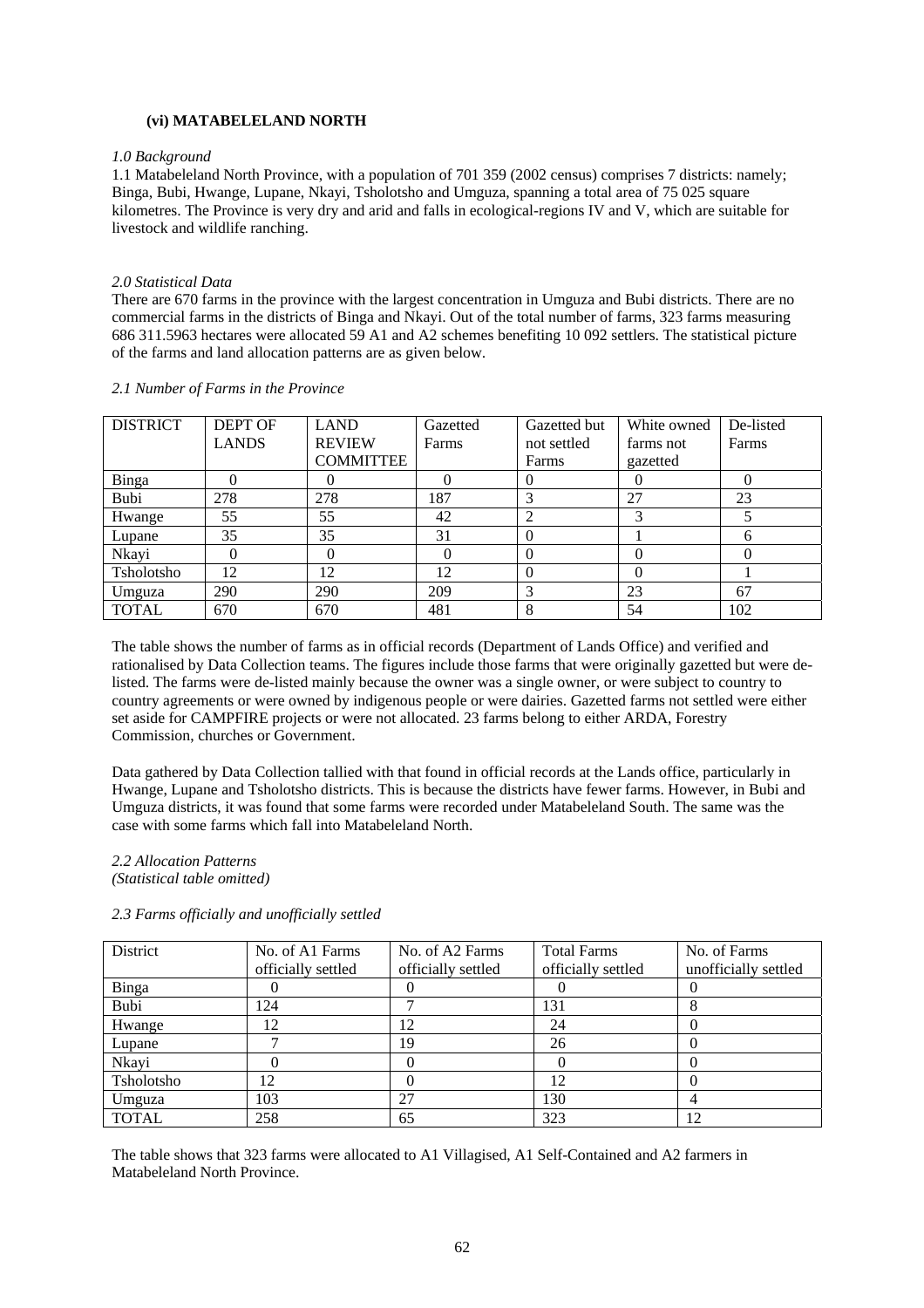# *3.0 Emerging issues*

# *3.1 Reactions of the people to the Fast Track Land Reform Programme*

3.1.1 The people in Matabeleland North Province were generally happy with the government's decision to embark on the Fast Track Land Reform Programme. They were of the view that the land allocated to them was generally adequate and suitable for the intended purposes, particularly those in the A1 Villagised schemes. However, those allocated land in safari areas required urgent assistance to render operations in these areas viable.

#### *3.2 Institutional arrangements*

3.2.1 Problems of conflicting policy positions and directives from the Ministry of Land, Agriculture and Rural Resettlement down to district levels were observed. These manifested in double allocation of farms, uncoordinated de-listing of farms and instances where some persons defied authority when asked to vacate certain sites on which they had settled. The dissolution of Land Identification Committees further created problems as settlers could not have immediate recourse to the government machinery when disputes arose.

#### *3.3 Decongestion*

3.3.1 Chiefs and Officials in the province were of the view that the land acquired for resettlement was inadequate as they had long waiting lists. The impact on decongestion had therefore been negligible according to them.

# *3.4 Land Allocation*

3.4.1 Verification by Data Collection teams revealed that there were many instances of people being settled over and above the official carrying capacities of the farms, thereby reducing the sizes of individual land allocations particularly in A1 schemes. There were also many instances of plots that had been allocated without official sanction.

3.4.2 A few cases of double ownership were noted. Although the verification that was done on this matter was not exhaustive, what emerged could be a tip of the iceberg.

#### *3.5 Impact on Former Farm Workers*

3.5.1 As indicated above, only 2.23% of the former farm workers benefited from the Land Reform Programme. The whereabouts of the majority of them was unknown. According to some of their former colleagues still remaining on some farms, they had left with their former white employers.

#### *3.6 Productivity*

3.6.1 Yields were very low due to a number of factors attributable to the drought and shortages of inputs.

3.6.2 Most beneficiaries expected the government to provide them with start-up capital by way of equipment, draught power and inputs in order to farm productively.

3.6.3 There were very few irrigation schemes in the province. Both beneficiaries and officials were of the view that this would adversely affect crop production in this low rainfall province.

#### *3.7 Provision of Agricultural Inputs*

3.7.1 Seed packs and fertilizers either came too late in the planting season or were inadequate. Although a sizable number of beneficiaries received tillage services, at times these services also came too late.

3.7.2 Although this was a bad agricultural season, the Government's Limited Input Support Scheme went a long way in averting starvation, as some beneficiaries harvested enough for their own sustenance, albeit for a short period.

# *3.8 Tenure*

3.8.1 Security of tenure on the farms for the new settlers was still to be resolved. This had affected the complete re-location of the beneficiaries to their new settlements, such that many continued to maintain two homes, thus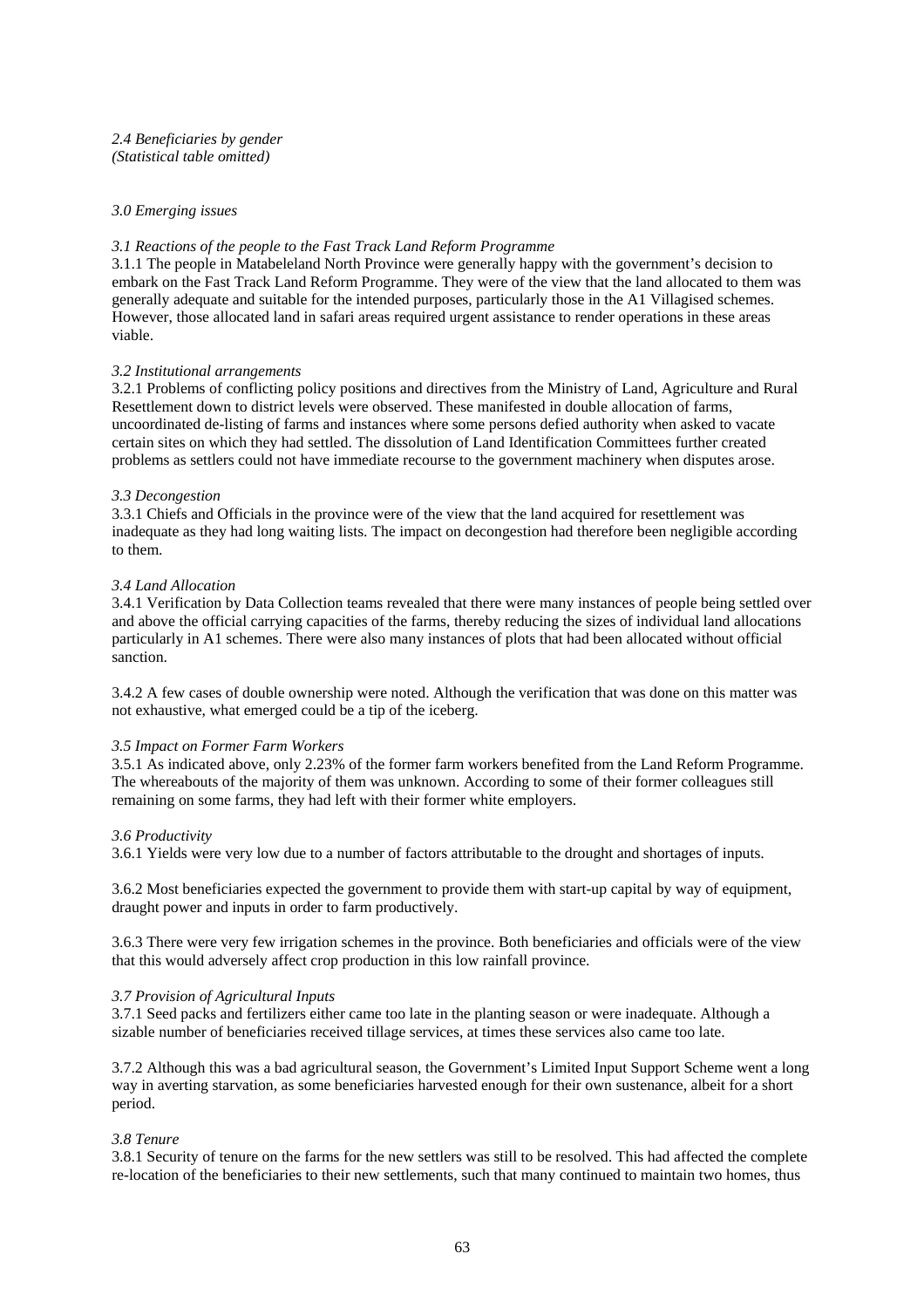negatively affecting productivity on the new farms.

# *3.9 The Environment*

3.9.1 The destruction of the environment was cause for concern for both officials and some of the beneficiaries. There was considerable cutting down of trees and illegal gold panning especially in Bubi district. Poaching of wildlife is prevalent.

# *3.11 Infrastructure on the farms.*

3.11.1 Verification by Data Collection teams revealed that amenities such as schools, roads, dams, clinics and service centres were grossly inadequate. There was also considerable vandalisation of farm homesteads, fences and water facilities. Instances of conflict over usage of these facilities were brought to the attention of the teams.

# *3.11 Governance*

3.11.1 Governance structures existed on the ground in the form of the Committee of Seven. However, the committees of Seven had tended to usurp the powers of the DLICs particularly in the allocation of land. The institutional presence of the Rural District Councils was virtually non-existent in the new settlements, according to the new settlers. This also partly explains some of the problems of poaching and illegal gold panning mentioned above.

# *3.12 Conservancies*

3.12.1 In some conservancies, the Data Collection Teams established that some former owners obtained High Court Orders to remain on gazetted properties, thus frustrating the new owners who had been given hunting quotas on the same properties. This led to conflict especially in the Gwaai River Conservancy. The reluctance by foreign clients to deal with Zimbabwean operators in the preference for South Africans was observed. This might mean that substantial foreign currency was being lost to South Africa.

3.12.2 The new beneficiaries did not have adequate equipment, facilities and skills to run quality and viable operations.

# *3.13 Issues peculiar to Matabeleland North Province*

3.13.1 Although there are no farms in Binga district, the predominant Tonga inhabitants were not interested in taking up land outside the district. Their view was that they should be resettled in nearby National Parks which to them were deliberately created for wildlife at their expense, and that government should develop irrigation and assist local fishing activities in the area. Fishing permits needed to be reviewed in order to remove what was perceived as a bias against locals in this regard.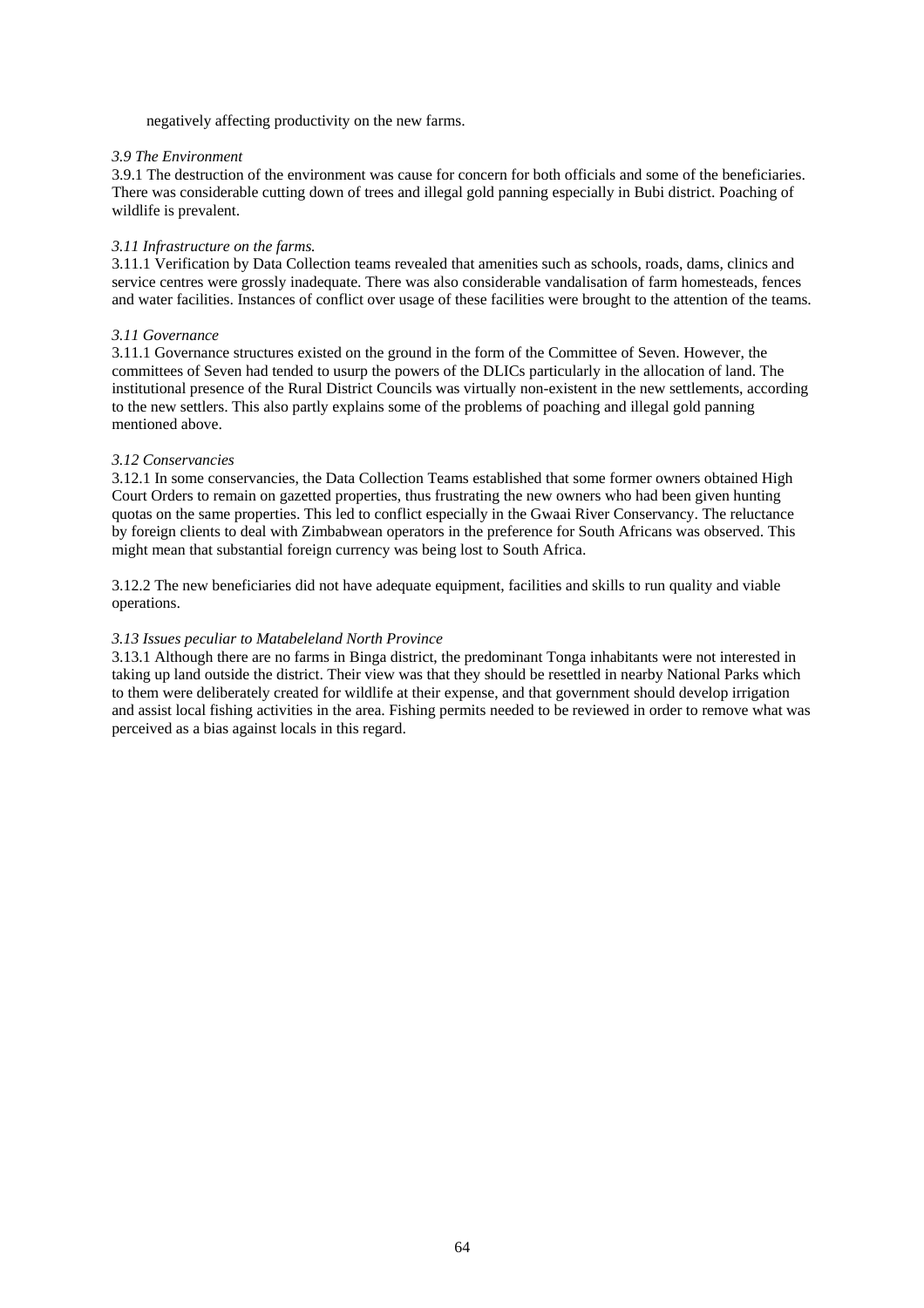# **(vii) MATABELELAND SOUTH**

#### *1.0 Background*

1.1 Matabeleland South Province has six administrative districts, namely Beitbridge, Bulilimamangwe, Gwanda, Insiza, Matopo and Umzingwane. It covers an area of 54 172 square kilometres and had a population of 654 879 (2002 census). The Province lies wholly in agro-ecological region 5, which is suitable for cattle and game ranching. Cropping can also be undertaken under irrigation.

#### *2.0 Statistical Data*

2.1 The Province has a total of 922 farms, of which 435 farms were acquired for resettlement (as at 31 July 2003). As at 31 July 2003, 8 923 households had been settled under the A1 Model, while 271 had benefited under the A2 Model.

#### *2.2 Number of farms in the Province*

| District         | No. of farms as per Dept. of Lands | No. of farms as per Land Review |
|------------------|------------------------------------|---------------------------------|
|                  |                                    | Committee                       |
| Beitbridge       | 35                                 | 35                              |
| Bulilimamamangwe | 233                                | 347                             |
| Gwanda           | 127                                | 127                             |
| Insiza           | 224                                | 245                             |
| Matobo           | 88                                 | 101                             |
| Umzingwane       | 43                                 | 67                              |
| Total            | 750                                | 922                             |

The variance arises from sub-divisions which were done prior to the Land Reform Programme but whose details were not yet recorded at the Deeds Office.

| District         | No. of Gazetted farms as per Dept. | No. of Gazetted farms as per |
|------------------|------------------------------------|------------------------------|
|                  | of Lands                           | <b>District Teams</b>        |
| Beitbridge       | 31                                 | 34                           |
| Bulilimamamangwe | 102                                | 114                          |
| Gwanda           |                                    | 71                           |
| Insiza           | 93                                 | 94                           |
| Matobo           | 61                                 | 61                           |
| Umzingwane       | 39                                 | 61                           |
| Total            | 397                                | 435                          |

## *2.3 Number of farms gazetted*

Variance: The records at the District Administrator's Office were more up to date than those of the Department of Lands.

# *2.4 Farms allocated and Take up rates (Statistical table omitted)*

2.4.1 65 farms were allocated to 271 beneficiaries under the A2 model, while 226 farms were allocated for the resettlement of 8 923 beneficiaries under the A1 model. The take up rates are as follows:-

A1 Males 87.63%, Females 12.37% A2 Males 79.6%, Females 20.5%

*2.5 Number of ungazetted farms*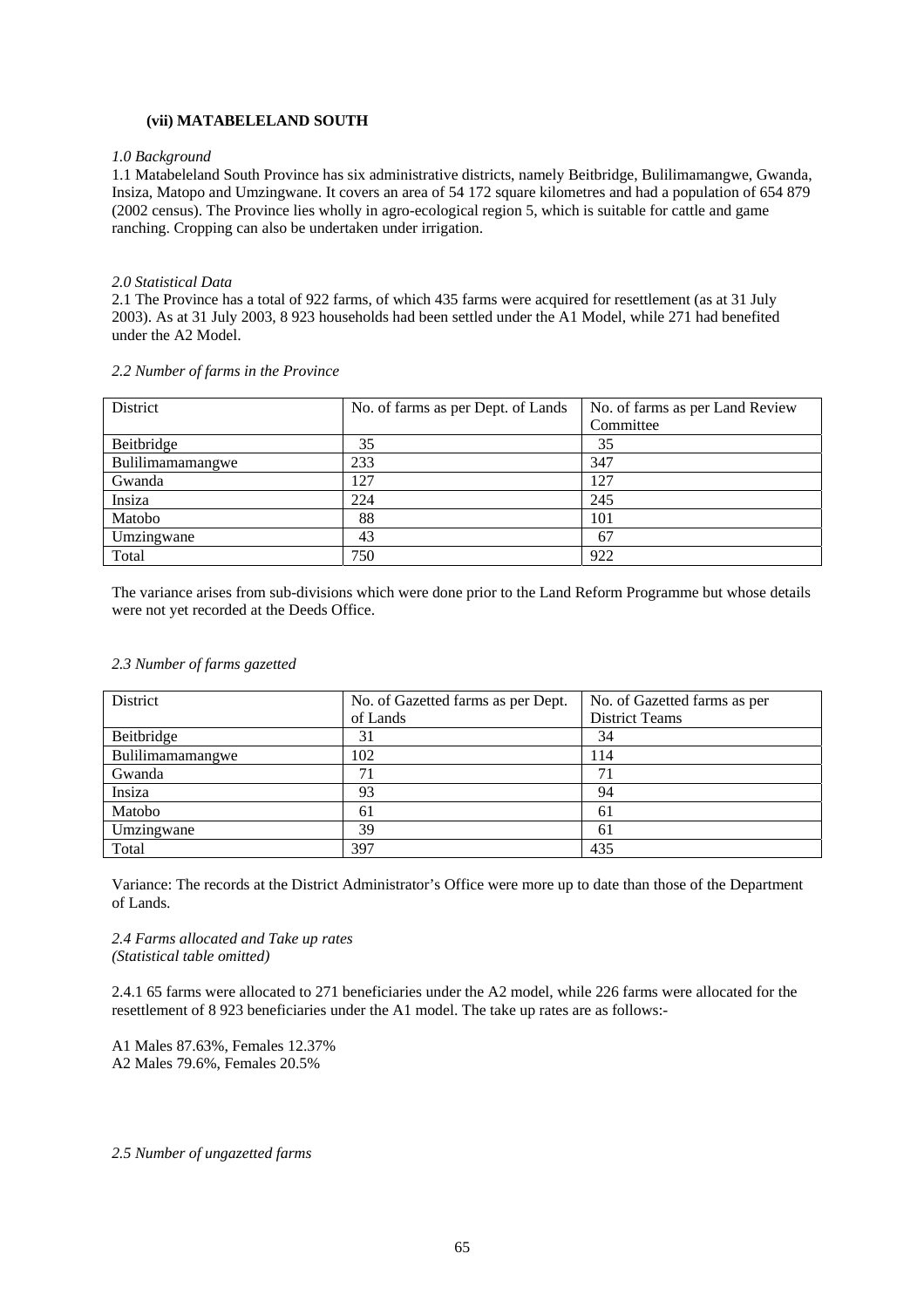| District         | No. of Ungazetted farms as per | No. of Ungazetted farms as per |
|------------------|--------------------------------|--------------------------------|
|                  | Dept. of Lands                 | <b>District Teams</b>          |
| Beitbridge       |                                |                                |
| Bulilimamamangwe | 131                            | 232                            |
| Gwanda           | 56                             | 56                             |
| Insiza           | 95                             | 106                            |
| Matobo           | 13                             | 43                             |
| Umzingwane       |                                |                                |
| Total            | 303                            | 444                            |

2.5.1 Bulilimamamangwe, Gwanda and Insiza Districts had ungazetted farms, which included some settled prior to the Fast Track.

# *2.6 Number of de-listed farms*

| District         | No. of Ungazetted farms as per | No. of Ungazetted farms as per |
|------------------|--------------------------------|--------------------------------|
|                  | Dept. of Lands                 | <b>District Teams</b>          |
| Beitbridge       | 10                             | 13                             |
| Bulilimamamangwe |                                | 10                             |
| Gwanda           |                                |                                |
| Insiza           | 35                             | 35                             |
| Matobo           |                                |                                |
| Umzingwane       |                                | 13                             |
| Total            | 61                             | 75                             |

The 75 farms were de-listed on account of country to country agreements, or were owned by indigenous people, or were single owned properties.

# *2.7 Number of gazetted but unsettled farms*

| <b>District</b>  | No. of Gazetted but Unsettled | No. of Gazetted but Unsettled |
|------------------|-------------------------------|-------------------------------|
|                  | farms as per Dept. of Lands   | farms as per District Teams   |
| Beitbridge       |                               |                               |
| Bulilimamamangwe |                               |                               |
| Gwanda           |                               |                               |
| Insiza           |                               |                               |
| Matobo           | 18                            | 18                            |
| Umzingwane       |                               | 12                            |
| Total            |                               | 34                            |

2.7.1 Only two districts, Beitbridge and Matobo had indicated that they had farms which were gazetted but unsettled. However, the District Team found out that Umzingwane also had 12 farms in this category. The reason for failure to settle was that these were being contested by white farmers.

| District         | No. of Gazetted unofficially settled | No. of Gazetted unofficially settled |
|------------------|--------------------------------------|--------------------------------------|
|                  | farms as per Dept. of Lands          | farms as per District Teams          |
| Beitbridge       |                                      |                                      |
| Bulilimamamangwe |                                      |                                      |
| Gwanda           |                                      |                                      |
| Insiza           |                                      |                                      |
| Matobo           |                                      |                                      |
| Umzingwane       |                                      |                                      |
| Total            | 3                                    |                                      |

# *2.8 Number of gazetted but unofficially settled farms*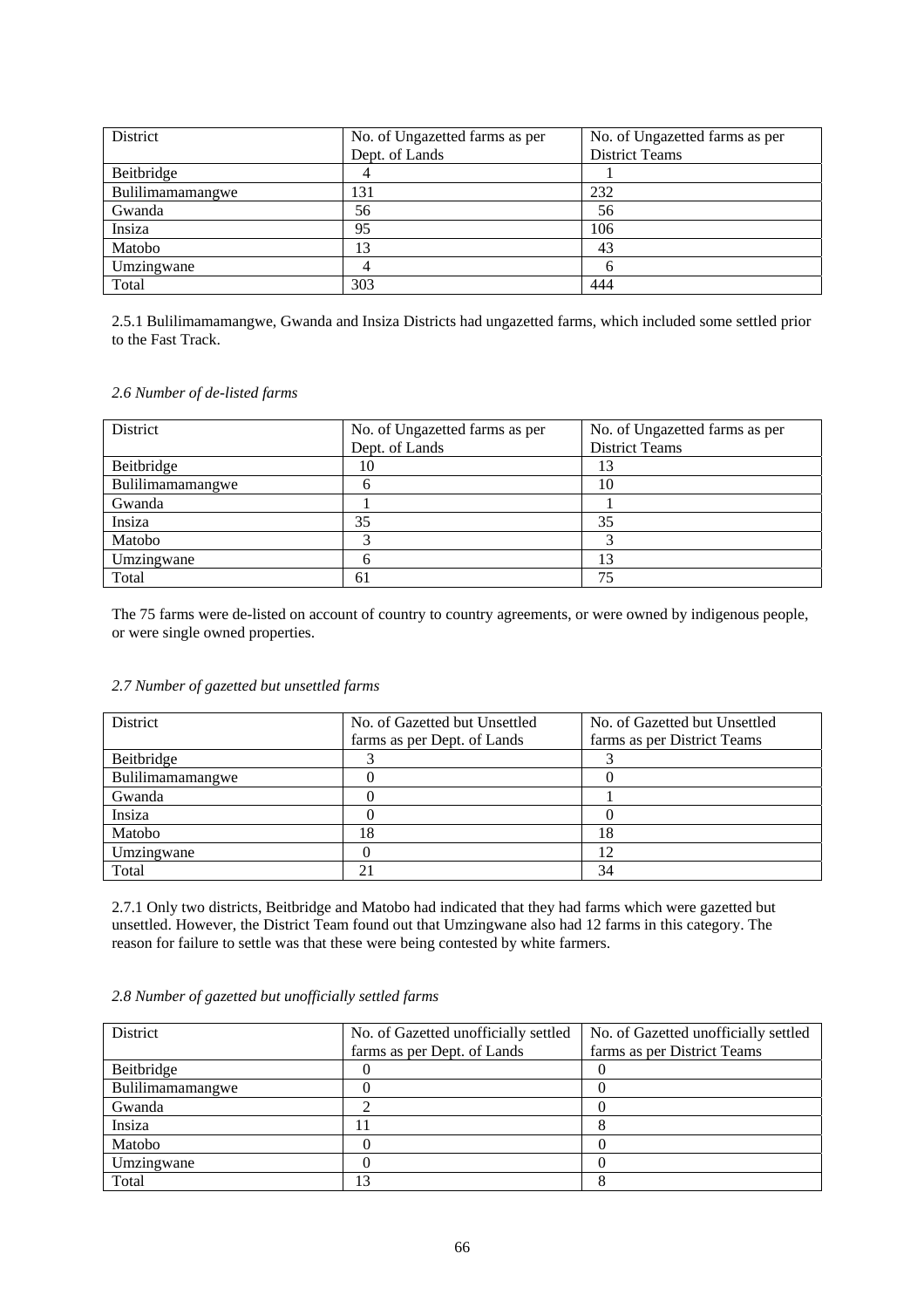2.8.1 Gwanda and Insiza had some farms which had been unofficially settled on land already allocated. These unofficial settlers were mainly from Bulawayo.

| District         | Owned by<br>Government | Owned by<br>Indigenous | Owned by<br>Churches | Country to<br>Country |
|------------------|------------------------|------------------------|----------------------|-----------------------|
|                  |                        | Farmers                |                      |                       |
| Beitbridge       |                        |                        | 0                    |                       |
| Bulilimamamangwe |                        | 112                    |                      |                       |
| Gwanda           |                        | 12                     |                      |                       |
| Insiza           |                        | 59                     |                      |                       |
| Matobo           |                        |                        |                      |                       |
| Umzingwane       |                        |                        |                      |                       |
| Total            |                        | 194                    |                      | 6                     |

#### *2.9 Number of Farms owned by various institutions*

# *3.0 Emerging Issues*

# *3.1 Reactions of People To the Land Reform Programme*

3.1.1 The majority of respondents in the Province applauded the Land Reform Programme for empowering the landless. Whilst the land allocations compiled with the stipulated farm sizes in both A1 and A2 models, most beneficiaries expressed the view that land offered was inadequate for cattle ranching.

3.1.2 The carrying capacity of land allocated to the majority of A2 beneficiaries could not sustain the large numbers of cattle they owned, which ranged between 100 to 1000 herds. There already was evidence of overgrazing in the newly resettled farms.

3.1.3 Interviewees expressed concern over some unsavoury instances of greed that tarnished the land allocation exercise. Instances were cited of favouritism and the use of positions to influence allocations.

3.1.4 Government officials interviewed expressed concern over delays in the resolution of court cases arising from contests by white farmers. This had hampered new farmers in confidently investing on their allocated farms. A number of conflicting statements had been issued by government departments on the status of these farms, thereby causing new farmers to be cautious on developing their land.

#### *4.0 Decongestion*

4.1 Decongestion of rural areas had not been effected because most families decided to split, with some family members and their cattle moving to the new farm. Other members of the family remained at the rural homestead with school-going children.

#### *5.0 Productive Capacity and Supportive Services*

5.1 The majority of the beneficiaries interviewed indicated that they did not carry out farming activities due to problems of scarcity of inputs. Only a few beneficiaries in Gwanda acknowledged having received maize seed late and could therefore not do any cropping.

5.2 There was very little networking between the new beneficiaries and the existing private sector/farmers' association for inputs or other support programmes because of lack of information dissemination. Most beneficiaries were of the view that cropping was a non-starter without adequate irrigation infrastructure by way of dams with perennial water supply.

5.3 A1 beneficiaries were better supported by AREX than was the case with those in A2 schemes. In certain cases, it was difficult to assess this aspect due to the absence of the beneficiaries, the majority being civil servants who tend to miss out on support schemes, which was available during the working days of the week.

# *6.0 Infrastructure*

6.1 Infrastructure on the newly resettled farms had been vandalised during the changeover between the former farmers and the new beneficiaries. Allegations of abuse of such infrastructure ranged from blame on the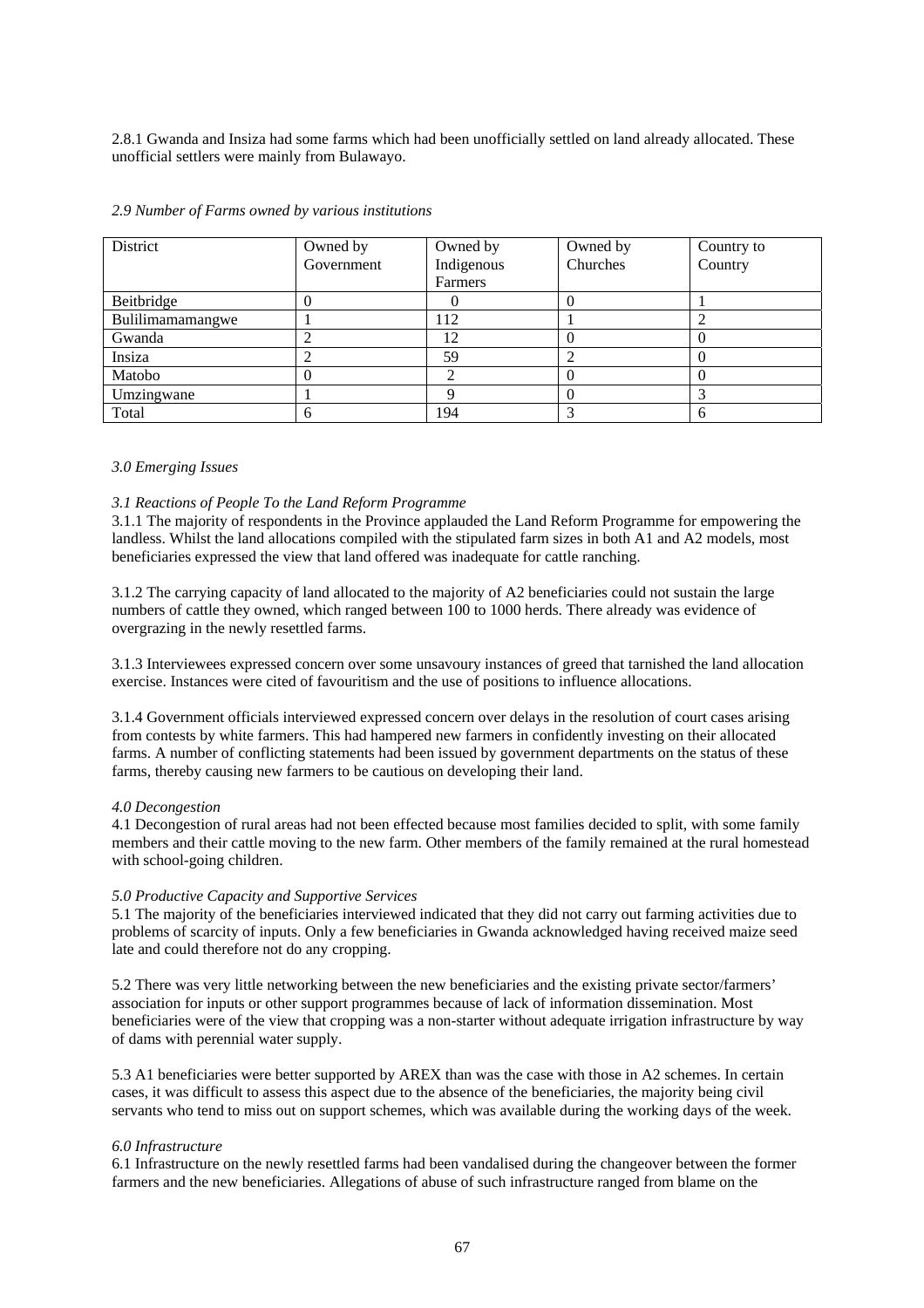departing farmer to incompetence of using the infrastructure by the new beneficiaries.

6.2 Such farm structures as homesteads had been converted into schools. Very few had been turned into clinics.

# *7.0 Impart on Former Commercial White Farmers and Farm Workers*

7.1 A number of white commercial farmers still remained in the Province engaged in activities ranging from cropping, citrus fruits, cattle ranching and game ranching. A few cases of acrimonious relationships between the new beneficiaries and white commercial farmers were noted in Matobo and Umzingwane. It was difficult to establish the number of the remaining white commercial farmers who are settled on sub-divided farms because some farmers are still contesting the gazetting of their farms.

7.2 Many former farm workers were alleged to be involved in gold panning especially in Umzingwane district. A few were employed by the new beneficiaries. All the districts recorded some farm workers who benefited from the land reform programme. Insiza had the highest number of former farm workers who benefited from the scheme (238) with Matobo district being the least with 6 beneficiaries only.

# *8.0 Role by Agro-Business*

8.1 The Cold Storage Company farms were mainly being used for contract grazing. ARDA supported new farmers with irrigation facilities and loans. The GMB provided inputs whilst AGRIBANK provided credit financing.

# *9.0 Governance*

9.1 The newly resettled areas were mainly administered by the District Administrator's office in conjunction with the committees of seven. These new leaders were still being integrated into the local governance structures of chiefs and headmen.

9.2 The PLIC had very little control over the DLICs such that the co-ordination of allocations of farms was done at district level. In some districts conflicts arose when self-imposed leaders took to allocating land to persons who were not on original registers.

# *10.0 Security of Tenure*

10.1 The majority of beneficiaries had expressed concern on matters of security of tenure. Without a clear indicator as to their ownership of the allocated land and frequent relations at some farms, some beneficiaries were unwilling to commit their resources to the land.

10.2 Delays in court cases arising from contests by white farmers against displacement from their farms remained unresolved. Cattle rustling and poaching of wildlife on most farms adjacent to urban areas was rampant.

# *11.0 Impact on the Environment*

11.1 Gold panning was rife in the Province especially in Umzingwane district. This had created conflict between newly settled farmers and panners, as the latter had encroached on some of the farms. Gold panning had led to degradation of catchment areas and siltation of dams. The Umzingwane River had become heavily silted due to gold panning.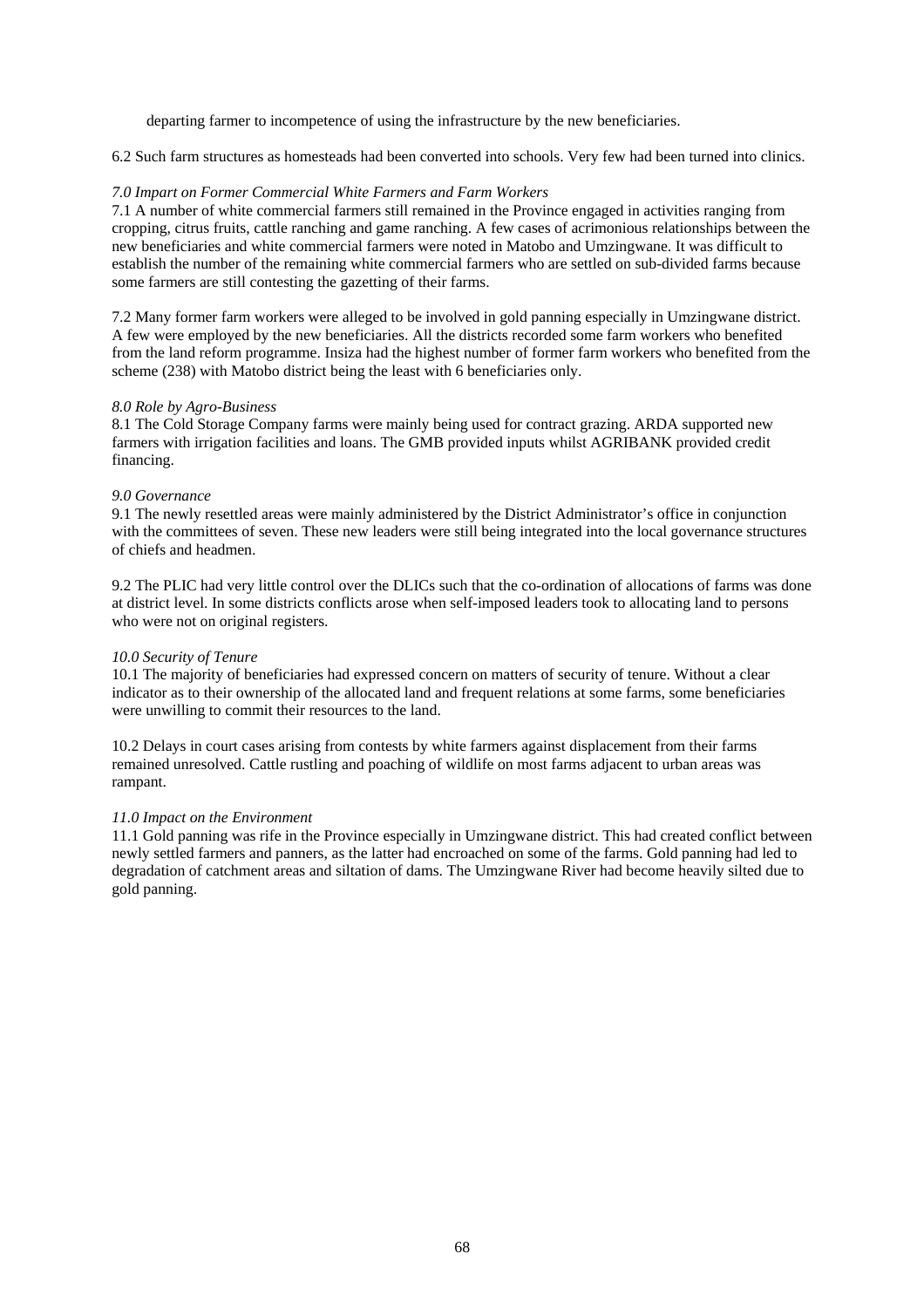# **(viii) MIDLANDS**

#### *Background*

The province with an area of 49 166 sq km and a population of 1 366 331 (2002 census) comprises eight administrative districts namely Gokwe North, Gokwe South, Gweru, Kwekwe, Mberengwa, Mvuma, Shurugwi and Zvishavane.

The Province lies mainly in Natural Region 1II, IV, and V. It has an annual rainfall ranging from 450 - 880mm, which is generally characterised by uneven distribution, mild season droughts and early cessation. This makes most areas of the Province suitable for extensive livestock production whilst the higher rainfall areas with corresponding fertile soils are more suitable for mixed agricultural production.

#### *1. Statistical Data*

The total number of farms in the Province as established by the data collection teams is 1 347. A total of 791 farms measuring 997 213 hectares were gazetted whilst 95 farms were de-listed for various reasons including engagement in agro-industrial production, dairy farming, conservancies, protection by country to country agreements, indigenous ownership, church ownership and state land. A total of 18 489 households were resettled under the various resettlement models during the Fast Track programme on a total of 640 458 hectares.

The following tables give a statistical overview of land acquisition and settler emplacement in the Midlands Province as at the end of July 2003.

| District    | Number Obtained from Authorities | Number Established by the District |
|-------------|----------------------------------|------------------------------------|
|             |                                  | Teams                              |
| Gokwe North |                                  | O                                  |
| Gokwe South |                                  |                                    |
| Gweru       | 538                              | 585                                |
| Kewkwe      | 210                              | 397                                |
| Mberengwa   | 27                               | 27                                 |
| Mvuma       | 135                              | 187                                |
| Shurugwi    | 151                              | 101                                |
| Zvishavane  | 31                               | 25                                 |
| Total       | 1 0 9 2                          | 1347                               |

#### *Table 1: Total number of Farms in the Province*

The number of farms supplied by the authorities of Kwekwe, Gweru, Shurugwi and Mvuma districts show a marked variation from what was established by the data collection teams. A total of 255 farms were not on the official records from MOLARR and the explanation given was that the records had not been updated.

|             | Gazetted | Ungazetted | Delisted |
|-------------|----------|------------|----------|
| District    |          |            |          |
| Gokwe North |          | 0          | 0        |
| Gokwe South |          |            |          |
| Gweru       | 438      | 100        | 65       |
| Kewkwe      | 114      | 96         | Q        |
| Mberengwa   | 19       |            |          |
| Mvuma       | 70       | 65         | h        |
| Shurugwi    | 127      | 24         | റ        |
| Zvishavane  | 23       | 8          |          |
| Total       | 791      | 301        | 95       |

The largest number of delisted farms is in Gweru followed by Kwekwe and Shurugwi Districts because it was discovered that they were indigenous owned, agro-industries or seed producing farms.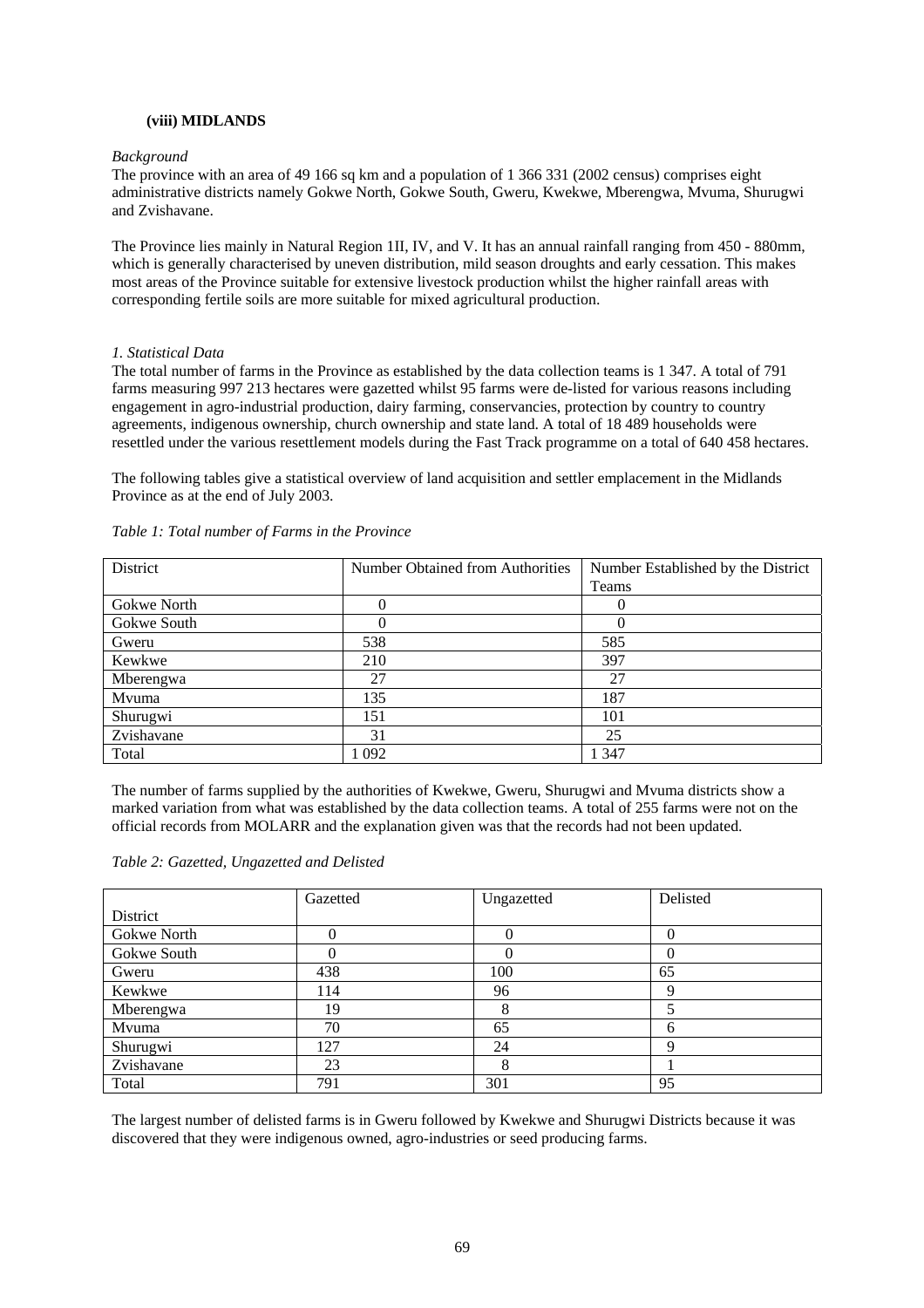# *Table 3: Number of Farmer Allocated and Take Up Rates (Statistical table omitted)*

# *Table 4: Land Allocation by Gender*

*(Statistical table omitted)* There are no A2 farms in Mberengwa district. The allocation patterns by gender could not be ascertained for Mvuma and Shurugwi districts.

# *Table 5: Unofficially settled farmers*

| District    | No. of Illegally Settled farms | No. of unofficial settlers |
|-------------|--------------------------------|----------------------------|
| Gokwe North |                                |                            |
| Gokwe South | ∩*                             | 164                        |
| Gweru       |                                | 30                         |
| Kewkwe      |                                |                            |
| Mberengwa   |                                | 822                        |
| Mvuma       |                                | 209                        |
| Shurugwi    |                                | 160                        |
| Zvishavane  | 0                              |                            |
| Total       | 16                             | l 390                      |

A total of 16 farms are unofficially settled in the whole province. \* Although Gokwe South does not have farms, there are 164 unofficially settled people on Mapfungautsi Forest area. Authorities are in the process of looking for land on which to resettle them.

# *Table 6: Land Distribution Profile after the Fast Track*

# *(Statistical table omitted)*

There are two Railway properties whose hectarage was not established in Mvuma district.

The hectarage of one indigenous owned farm could not be established in Zvishavane. The area of the one government farm could not be established in Shurugwi. Ownership and the area of three farms could not be established in Shurugwi. The hectarage of one black owned farm could not be established in Shurugwi.

# *2. Emerging Issues From the Review*

# *2.1 Reactions to the Fast Track Land Reform Programme*

2.l.1 All stakeholders who were interviewed including the Governor, traditional leaders, Government officials, war veterans and the new farmers expressed satisfaction at the way the Programme had been implemented. They all acknowledged the fact that the land redistribution exercise had economically empowered the majority of the indigenous people. However, there was consensus that more land was required for resettlement as the communal lands particularly in Gokwe North, Gokwe South, Mberengwa and Zvishavane districts remained congested.

# *2.2 Institutional Arrangements*

2.2.1 The PLIC was chaired by the Governor and DLICs were chaired by the District Administrators (DAs). Land identification and allocation procedures were adhered to with agro-industrial properties and conservancies not gazetted for compulsory acquisition.

2.2.2 Most of the land acquisition in the province was carried out in consultation with the owners which meant that most of it was acquired by consent. White commercial farmers filled in LA3 forms which the Governor indicated had to date not been processed by the Ministry of Lands, Agriculture and Rural Resettlement. This had created a situation of uncertainty as both the former commercial farmers and the new settlers awaited confirmation of the resultant subdivisions.

2.2.3 A1 allocations were supposed to be carried out under the auspices of DLICs. However, incidents of unprocedural allocations outside formal structures were reported in Gweru, Mvuma and Shurugwi districts where some councillors, war veterans and errant government officials allocated land.

2.2.4 It was noted that Provincial Institutional arrangements were upset during a period of "40 days and 40 nights" in March/April 2001 when all districts were directed by the Chairman of the National Task Force of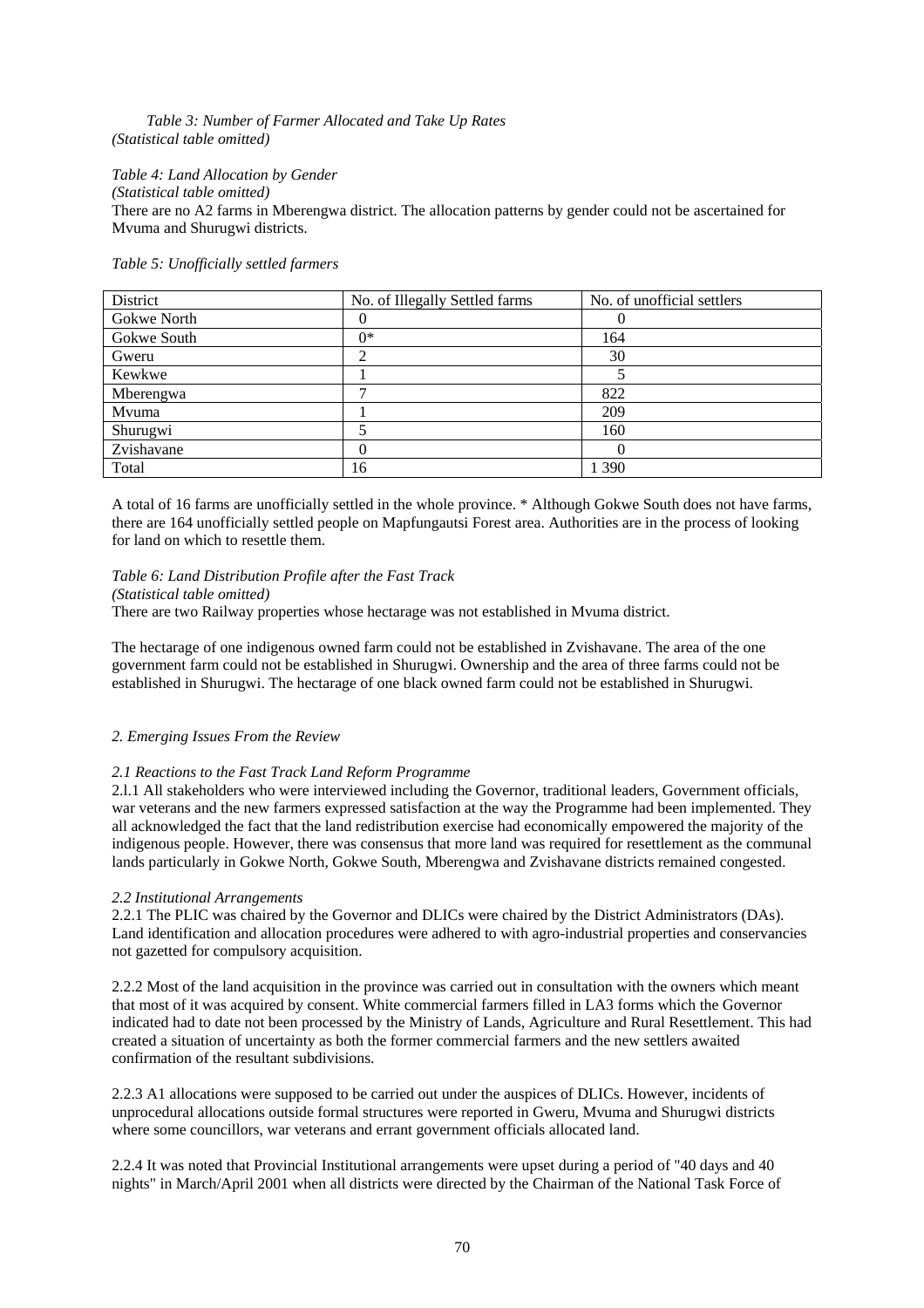Ministers to meet arbitrarily set settler emplacement targets. This resulted in DLICs allocating land to settlers on ungazetted farms, farms owned by indigenous people, de-listed farms and in some cases church owned farms. Some of these people remain settled on these farms as they wait to be relocated to properly acquired farms.

# *3.3 Take Up Rates.*

3.3.1 The average plot take up rates for Model A1 and A2 are 90% and 48% respectively.

3.3.2 Take up constraints were experienced in Shurugwi district where farms left for A2 settlements were either mountainous or on a chrome bed. Interviewed officials noted that these physical features affect both livestock and crop production since the soils in these areas are inherently infertile.

3.3.3 The low take up rate of 44% for the Model A2 beneficiaries in Mvuma was attributed to the small size of subdivisions (100-350ha) allocated to the new farmers in areas suitable for cattle ranching. The subdivisions were deemed unviable for commercial livestock production.

3.3.4 Some A2 beneficiaries who were interviewed also cited the lack of security of tenure as a problem.

#### *3.4 Impact of Fast Track on Decongestion in Communal Areas*

3.4.1 Lists of potential settlers from communal areas which were submitted by traditional leaders were to a large extent used in the land redistribution and allocation exercise. Land hunger however, still remains as demonstrated by the long waiting lists. The largest areas of demand are Gokwe North and Gokwe South whose people have gone as far as Mashonaland West looking for land for resettlement. Mberengwa and Zvishavane districts which had few commercial farms, were also to a large extent still in need of land for resettlement.

## *3.5 Former Farm Workers*

3.5.1 It was established that 377 former commercial farm workers were accommodated in the resettlement exercise in the province. It is believed that those who were not resettled went back to their original homes whilst others were now employed by the new A2 farmers.

# *3.6 Production*

# 3.6.1 Crop Production

It was observed that rainfed agricultural production formed the bulk of cropping activities in the Midlands. Resettled farmers under the Fast Track planted such crops as maize, sugar beans, soya beans, sorghum, groundnuts and sunflower. Wheat yields, particularly in the A2 settlements of Sherwood Block area in Kwekwe district and Edwards farm in Shurugwi district were also impressive.

#### 3.6.2 Cattle Production

Most A2 beneficiaries lamented the low carrying capacity of their allocated subdivisions in the cattle ranching areas of the province as stated above. Beneficiaries called for the authorities to review the situation.

There had also been an outbreak of the foot-and-mouth disease in some parts of the province in the period of the Fast Track, thus negatively impacting on livestock production.

# 3.6.3 Dairy Production

Dairy farms in the Midlands were deliberately left intact during the Fast Track. The provincial monthly milk production on 28 farms was on average 2 650 000 litres.

# *3.7 Agricultural Inputs and Support Services*

3.7.1 Most new farmers acknowledged receiving Government inputs. Tillage was provided by the DDF. Interviews revealed that the seed and fertiliser received by beneficiaries was not adequate and that these were not distributed timeously. Since DDF tillage services could not meet the demand, settlers wanted assistance to acquire cattle for draught power.

3.7.2 A2 beneficiaries in cattle producing areas also requested for the promotion of the livestock development support programme in their areas. They also called on the Government to give them some form of security of tenure.

3.7.3 Those settlers in areas which require the rehabilitation of irrigation infrastructure were happy with the Government's irrigation rehabilitation scheme under ARDA. Concerns were however, raised at the long time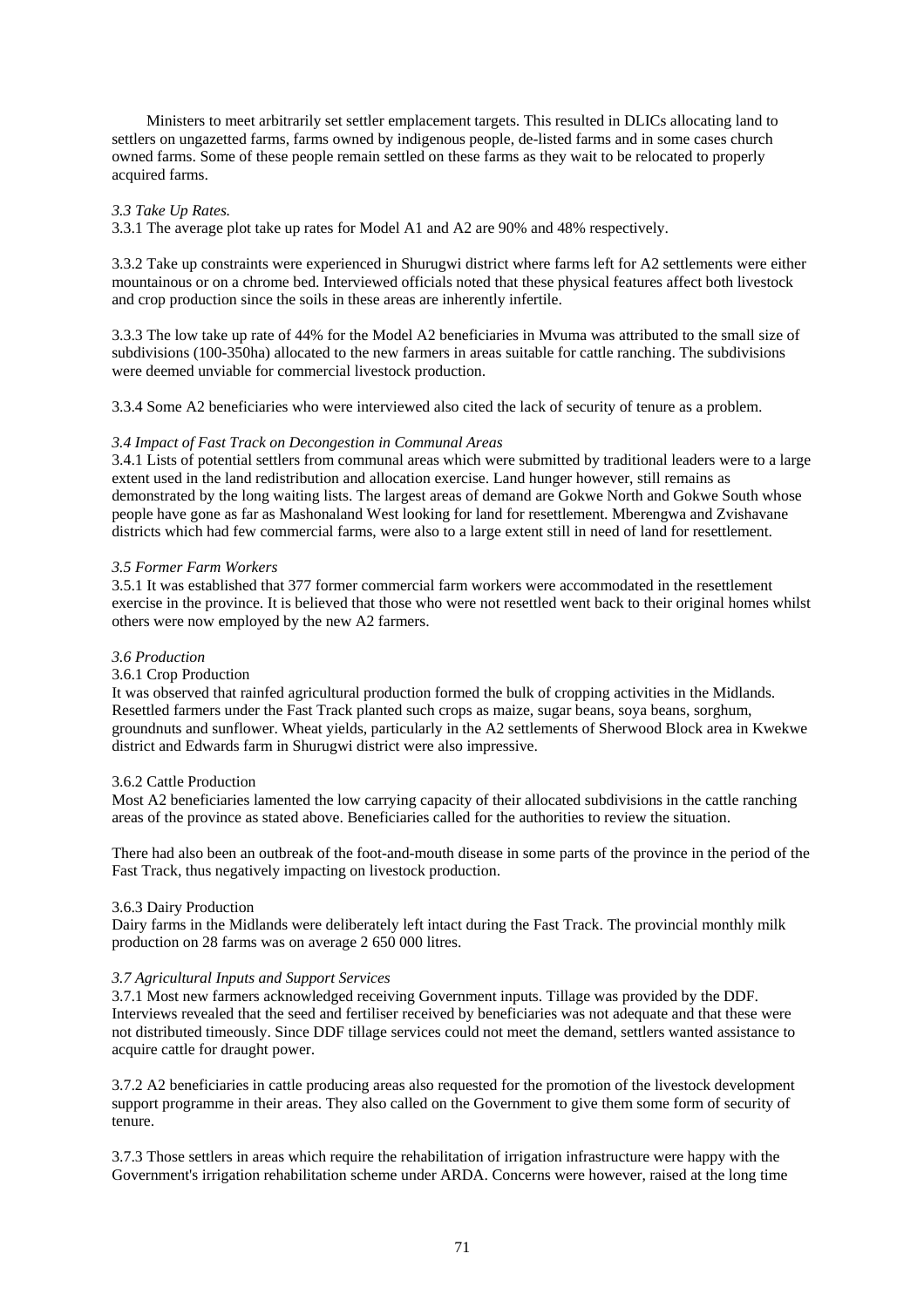taken to process applications. Decentralisation of the programme could possibly quicken the disbursement of funds under this scheme.

3.7.4 Most of the beneficiaries indicated that they were not happy with the service provided by AREX extension staff. It was however indicated that a recruitment drive was underway.

## *4. Environmental Issues*

#### *4.1 Illegal gold panning*

4.1.1 Illegal gold panning activities were observed to be prevalent in the districts of Gweru, Kwekwe, Mberengwa, Shurugwi and Zvishavane.

4.1.2 In Shurugwi, the illegal gold panners were observed to be digging through the fields and pastures of new settlers on farms like Shangrilla East. Some of the settlers' livestock had been lost as a result of accidents related to this gold panning. A lot of environmental degradation was also observed in this area including siltation of water bodies.

4.1.3 A2 beneficiaries at Edwards farm pointed out that they had problems in accessing water for irrigation purposes from nearby Mutebekwi river which was now silted. The Cyanide which was discharged into the river during the gold purification process was reported to be endangering the lives of both people and livestock.

4.1.4 Most of the farms in Kwekwe district were classified as conservancies and were therefore not gazetted for compulsory acquisition. The Governor wrote to the Ministry of Lands, Agriculture and Rural Resettlement seeking guidance on recommended area for these farms but no response had been received during the time of this exercise. The Governor bemoaned the policy vacuum in the wildlife management sector as he was of the view that a policy on conservancies would help to clarify many outstanding issues.

4.1.5 Other farms that exceed the maximum farm size in the Midlands were noted to be either agro-industrial, dairy properties or commercial livestock ranches.

## *5. Governance.*

5.1.1 The district teams noted that Committees of Seven had been established and were functional in most of the A1 resettlement farms. The Chairmen of these committees were reported to have been chosen by the Chiefs responsible for the resettled areas and were ratified by the DA's. The Committees were observed to be largely operating in harmony with the traditional leadership and other stakeholders.

5.1.2 The presence of Committees of Seven had effectively prevented such practices as indiscriminate tree cutting and vandalism on acquired farms.

#### *6. Peculiar Issues to The Province*

#### *6.1 Farm Sizes*

6.1.1 Approximately 90% of the white commercial farmers were either left with whole farms or subdivisions of their original farms after the Fast Track land acquisition exercise. This is equivalent to approximately 30% of the commercial farming land in the Province. The District Teams noted that whilst most of these farms now complied with the maximum farm size regulations in their respective agro ecological regions, there were others who were left with farms that exceeded the stipulated maximum farm sizes. Most of these properties were located across the Province with Kwekwe district having the largest hectarages.

6.1.2 The data collection teams were told by Government officials and the Governor that most of the farms in Kwekwe exceeded the maximum farm size because they were classified as conservancies.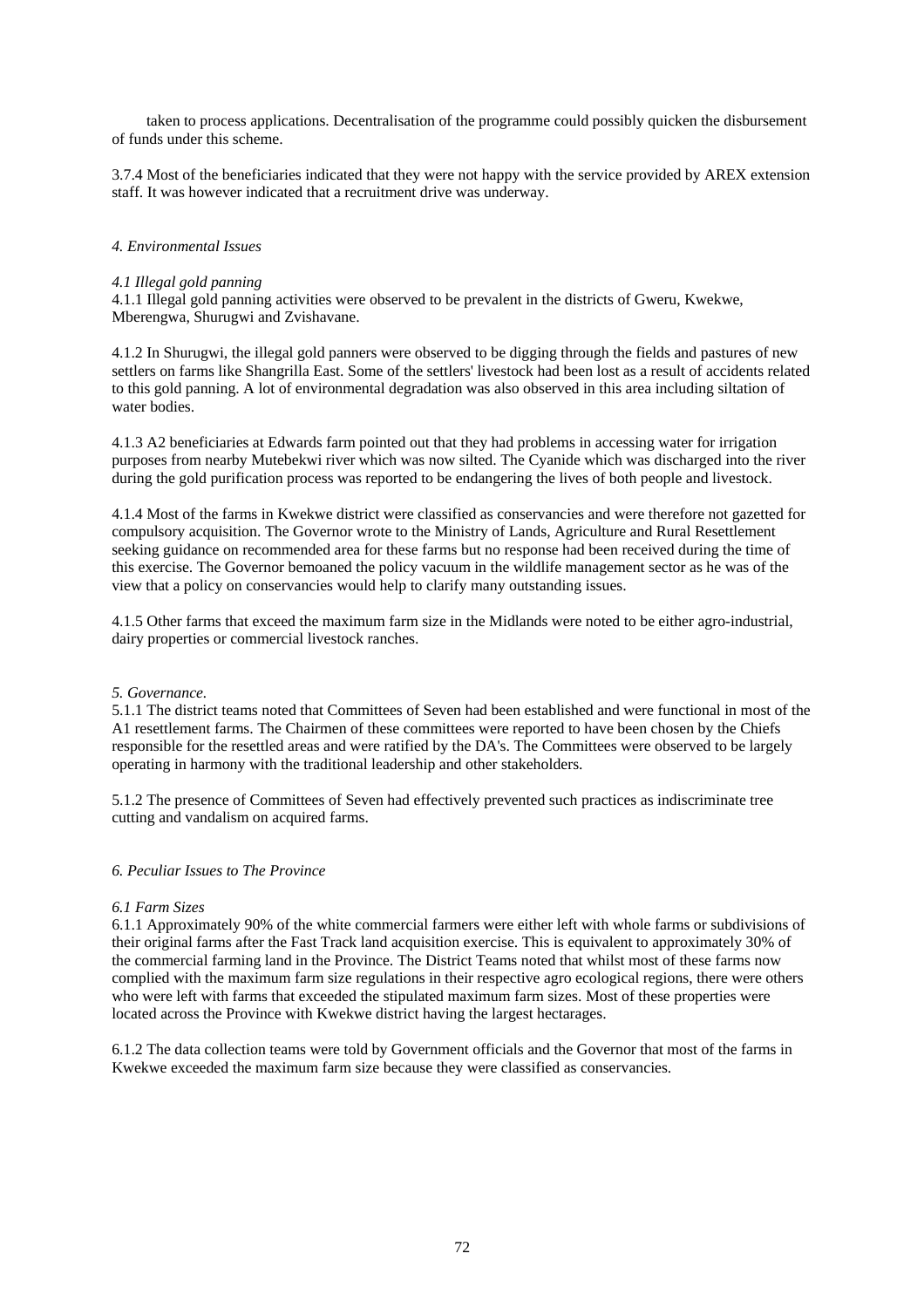# **PART IV: GENERAL AND OVERARCHING ISSUES**

# **9. GENERAL AND OVERARCHING ISSUES:**

**(i) PLANNING FOR THE TRANSFORMATION OF ZIMBABWE'S AGRICULTURE (ii) REFORM OF KEY INSTITUTIONS OF GOVERNMENT INVOLVED IN AGRICULTURE AND WATER RESOURCE DEVELOPMENT AND MANAGEMENT (iii) THE GENDER DIMENSION OF AGRARIAN CHANGE AND REFORM (iv) FARM SIZES AND REVIEW OF THE RESETTLEMENT MODELS (v) COST RECOVERY ISSUES (vi) LEGAL ISSUES THAT ARISE FROM THE FAST TRACK (vii) INFORMATION AND COMMUNICATION NEEDS FOR AGRARIAN REFORMS IN ZIMBABWE** 

### **1. PLANNING FOR THE TRANSFORMATION OF ZIMBABWE'S AGRICULTURE**

#### *Introduction*

The process of transforming Zimbabwe's agriculture, following the completion of the Fast Track land reform programme, will involve a greater reliance on efficient input and output delivery systems and a smooth integration of agriculture with other sectors of the domestic, regional and international economy. Agricultural transformation will not occur in the absence of sustainable productivity growth in agriculture. Such growth will depend on the successful development of key partnerships and alliances between government and private stakeholder groups, strong institutional arrangements, research and developments, market linkages and human capacity. Planning for the transformation of Zimbabwe's agriculture should address the following issues: What are the basic elements and pillars for moving agriculture forward? What policy lessons have been learnt from previous experience with reforms and the Fast Track that have brought about a broad-based agricultural system, and what must be done differently from the past?

### *Strategic Goals for the Agricultural Sector*

The strategic goals for the agricultural sector can be collapsed into three namely:

1) The need to ensure food self-sufficiency and food security at all times through adequate production of staple food crops in particular maize, wheat, sorghum, millets, oil seeds, livestock, fruit and vegetables;

2) The need to profitably generate adequate foreign exchange earnings through the production of exportable commodities in which Zimbabwe has demonstrated its comparative advantage, mainly sugar, cotton, citrus, horticulture, beef, tobacco, paprika, soya beans and groundnuts; and

3) The need to stimulate the manufacturing sector through effective demand for factors of production (seed, fertiliser, machinery chemicals, irrigation equipment), and providing raw materials for the industrial sector (milling, processing, packaging, retailing)

### *Pillars For Agricultural Transformation*

The rapid transformation of the agricultural sector will hinge upon the following five pillars:-

# **1) Institutional Framework for Agricultural Service Provision;**

- **2) Human Capacity and Skills Development;**
- **3) Agricultural Research and Technology Transfer;**
- **4) Agricultural Inputs and Financial Services; and**
- **5) Domestic and International Markets for Agricultural Products.**

Under each pillar there are various instruments and policy strategies and key result areas as explained in the next sections, and as summarised in Figure 1.

#### *1. Institutional Framework for Transforming Agriculture*

For agricultural transformation to work, the starting point is to clearly re-define the structures, strengths and capacities of key public institutions responsible for agriculture, particularly in areas of skills development, land,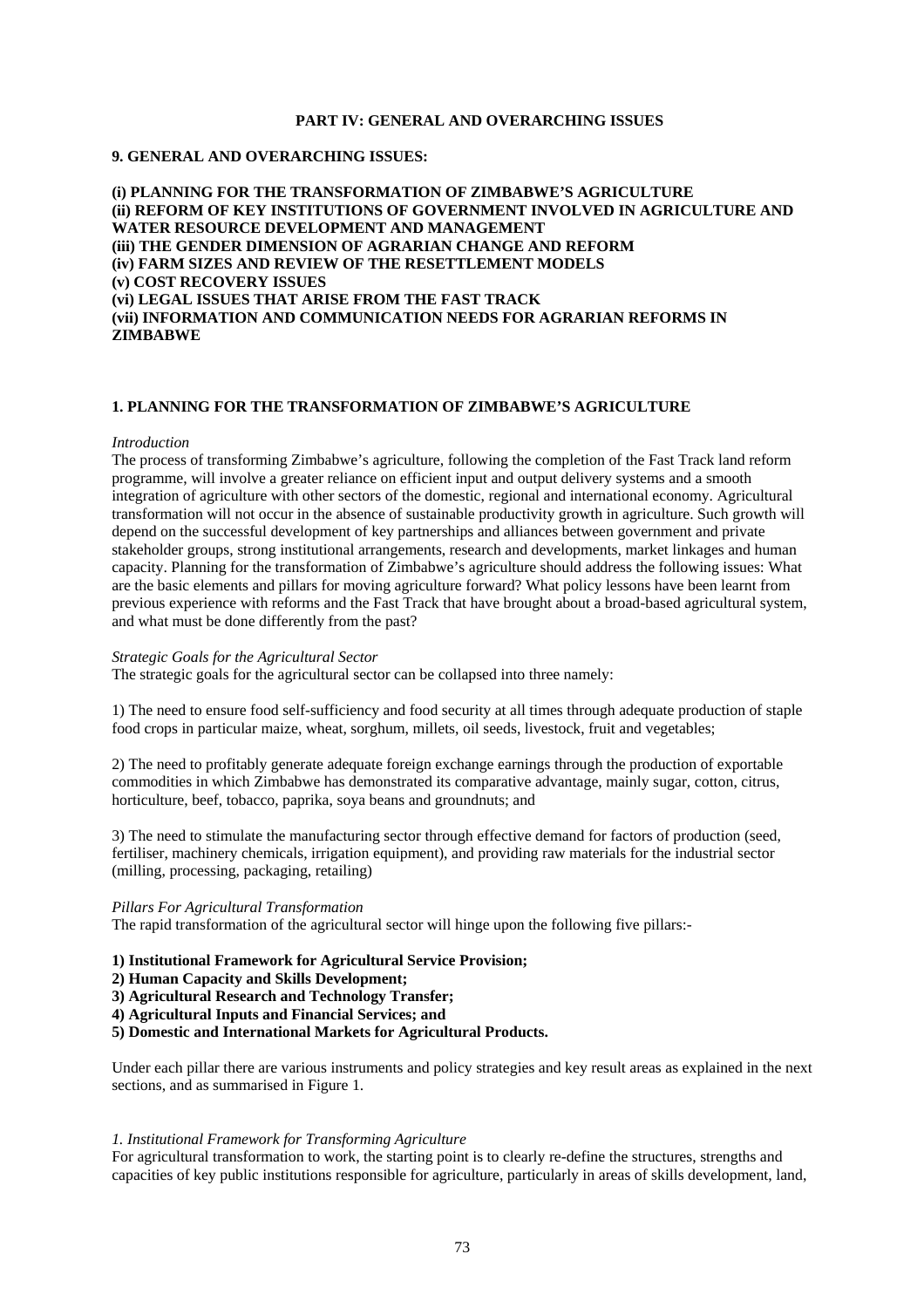water, research and extension, policy analysis and information management, strategic planning and monitoring and evaluation. Good policies and programmes can become totally ineffective if the public institutions that implement them do not function properly or are disconnected. Existing public institutions: Ministries, Parastatals and other Government agencies need to be restructured (GMB and ARDA) and new institutions created (Agricultural Development Bank, Agriculture Marketing Council, Irrigation, Engineering and Agricultural Mechanisation Department) in order to effectively execute a comprehensive plan for the agricultural sector. The small-holder green revolution that occurred in Zimbabwe between 1980 and 1986 due to heavy Government involvement in infrastructure development and input support services is a clear demonstration that sustained public investment in the supply-side of agriculture through institutional capacity development is a critical ingredient for agricultural transformation.

### *Private and Producer-Based Organisations*

In cases where the development and transformation of the agricultural sector results in the expansion of markets and increased demand for service delivery functions beyond what the Government can provide on its own, producer and community-based organisations, together with the private sector, have an important role to play in providing basic linkages between farmers, business (food processors, manufacturers, traders) and research organisations. Properly functioning producer-based organisations can help to increase farmers' access to extension, inputs and financial services, and facilitate greater participation of the rural community in decision making. Current farming organisations in Zimbabwe need to move away from their old structures which were based on racial and sectional lines, and which have been discredited because of their poor performance (African Farmers Unions) and their appetite for misrepresenting national policy issues (CFU) to ones that are more professional and commodity-oriented, and which are economically viable, self-sustaining, transparent and responsive to the needs of all farmers combined. Government will still need to assist them in developing business and management skills, establishing information systems and creating good governance practices and an appropriate legal and financing framework for such organisations. In the interim Government must insist on dealing only with one unified structure for the agricultural industry.

A national framework for promoting private-public sector partnership in all areas of activity (research, extension, land, irrigation, marketing, and trade) will be a key essential element in the implementation of Zimbabwe's agricultural sector. This point is further highlighted below.

In summary, the institutional framework for transforming Zimbabwe's agriculture should include revamping the structures and operations of present public institutions, creating new ones where feasible, and fostering publicprivate partnership in the delivery of essential services. What must be done differently is that in facilitating the role of the private sector, which stands to benefit tremendously from the opportunities created by the Programme, government must be unequivocal in demanding that certain conditions be met by private companies in return for their privilege of doing business in the country. Such conditions for example, should include expanding depots and distribution centres for seed and fertiliser to rural areas and providing training and skills development for new farmers in return for the import/export permits and registration licences which they get to undertake lucrative businesses in the agricultural sector. The kind of demand-driven and participatory development needed for the transformation process may require effective devolution of many planning and implementation activities to the local level. This requires stronger local Government and community organisations so as to allow central Government to empower them and transfer resources to these organisations (especially for the upkeep of rural infrastructure and management of natural resources).

#### *2. Human Capacity and Skills Development*

The development of human capital is critical for achieving agricultural growth. Zimbabwe is endowed with human skills at all levels that are the envy of many, and yet these skills are either not fully utilised or sufficiently motivated. Staff members involved in development sectors will need to show a greater sense of commitment and a willingness and ability to adequately communicate and correctly articulate the common vision and strategy of the agricultural sector. Effective public institutions require an adequate supply of trained people, including agricultural policy advisors, agricultural research and extension workers, business managers and financial and computer experts. Such training programmes should take into account the effects of HIV/Aids, ageing and low salaries and morale within public institutions that may continue to contribute to chronic staff shortages.

Human capacity training should also be biased in favour of women who play a key role in agriculture as farmers, entrepreneurs and nutritionists. They should have greater opportunities in terms of access to inputs and labour-saving technologies, land ownership information and extension services and education.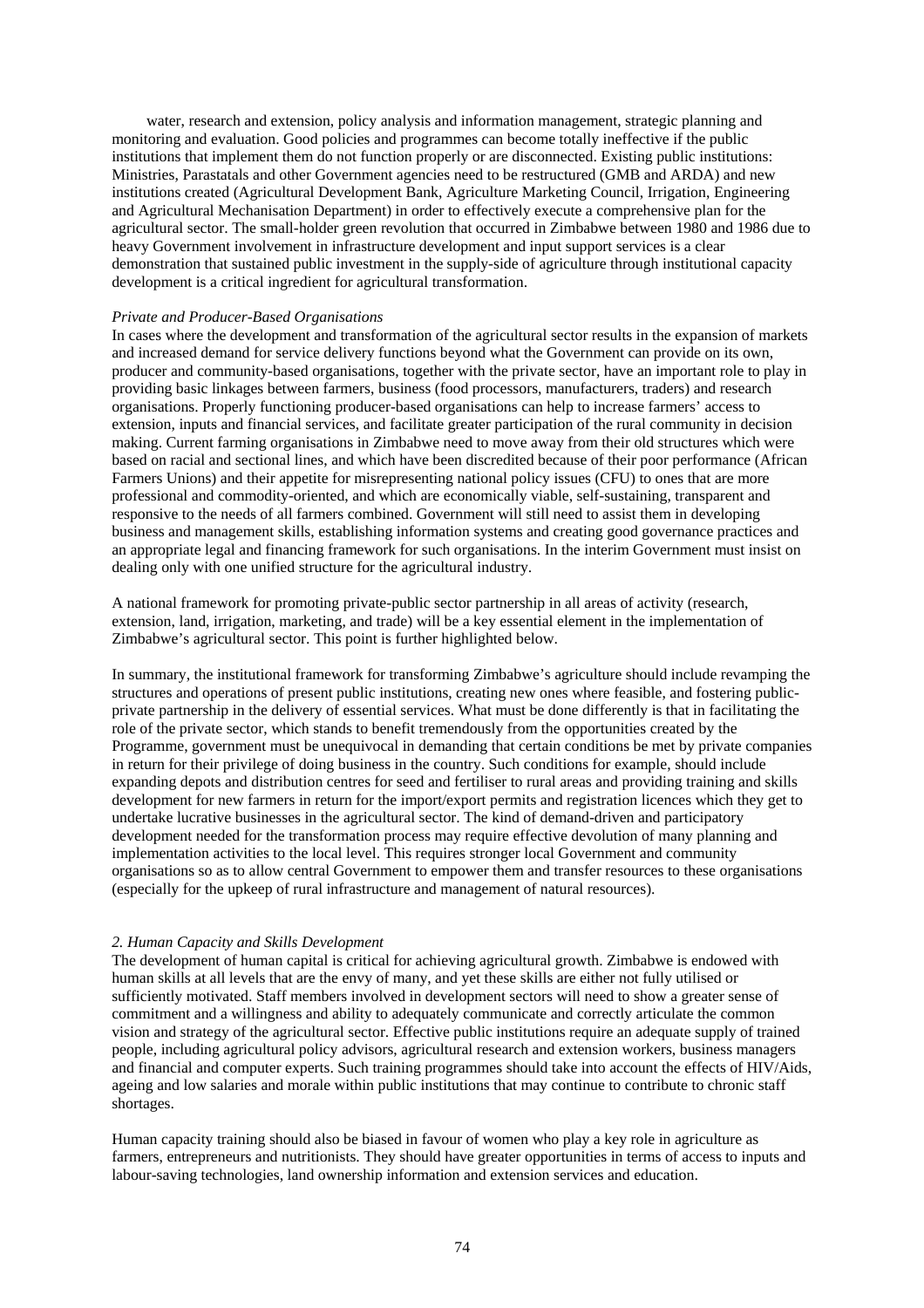An accelerated skills development and farmer training programme will be an essential part of the plan. Training centres should be spread out country-wide and allow various public, private, NGO and individual experts to bid for running courses for farmers and farm labour, with AREX and the National Farmer Training Board of the Ministry of Agriculture designing and supervising the training modules.

In order to close the skills gap created by the movement of professional staff from public to private companies in search of higher salaries, there is need for a partnership agreement for subcontracting services, which must be pursued urgently. While efforts are being made to narrow the gap and retain the remaining staff, development services must continue to be made available without compromising quality through well supervised sharing of responsibilities with the private sector.

### *3. Agricultural Research and Technology Transfer*

Perhaps the single most important driving force for Zimbabwe's agricultural transformation will be the generation of new crop and livestock varieties through research and the transfer and adaptation of those technological packages through technical service provision, extension, training and on farm demonstrations. The steps taken by the Ministry of Agriculture to combine research and extension under one roof has significant advantages of economies of scale through de-compartmentalisation and closer linkages for speedy delivery, provided the combination does not compromise one in favour of the other. The generation of new varieties and regulatory aspects of crop production must be properly balanced with delivery of extension services. The starting point for AREX is to agree on production targets for individual crops that should be decentralised and used as a basis for assessing the performance of the transformation process on a seasonal basis. Commodity specialists at both the national and district levels will play a critical role in gathering information and compiling appropriate research and extension packages. These must be held accountable for national yields and annual productivity gains. For example the average yield per hectare of maize in this country has hardly shifted since the early 1980's and particularly since 1985 when yields in communal areas peaked. Communal area yields of sorghum, cotton, and groundnuts also remain essentially unchanged.

### *Private Sector Contracts and Competitive Grants*

It is recommended that the public sector and all private sector players involved in seed and fertiliser should proceed on a contract-based strategy in order to increase production by a given percentage each year as a joint effort and in exchange of the various areas of support for research and extension being provided by Government (e.g. provision of rural roads, depots, electricity).

A competitive grant system for research and extension funding managed by a technical advisory committee made up of public and private sector participants should be introduced.

The awarding of such a grant would then be biased in favour of those proposals promising a most positive impact on development and transformation.

At the district level, specialist production committees are needed. In addition, extension services should focus on lead farmers in both and A1 and A2 areas, and use them as models for encouraging other farmers in the districts.

# *Agricultural Marketing Council*

This calls for the creation of the Agricultural Marketing Council where the various actors, commodity councils, Government and traders can converge and where an agricultural information and market regulatory function can be housed.

The increasing role of contract farming in Zimbabwe, where processors and agro-business provide inputs and guaranteed markets at fixed or negotiated prices with producers of various products, but with no arbitration mechanism to monitor the impact of contract farming on the achievement of production and marketing goals, further supports the need for such a regulatory marketing agency.

Its structure can draw lessons from the former Agricultural Marketing Authority (AMA) which was dissolved at the peak of the economic structural adjustment programme when it had become superfluous following the granting of autonomy to the marketing boards which used to fall under its umbrella such as the GMB, CMB, CSC and DMB. The current partially liberalised marketing system also lends support for the recreation of an independent commodity exchange e.g. ZIMACE which can act as a price indicator by bringing together buyers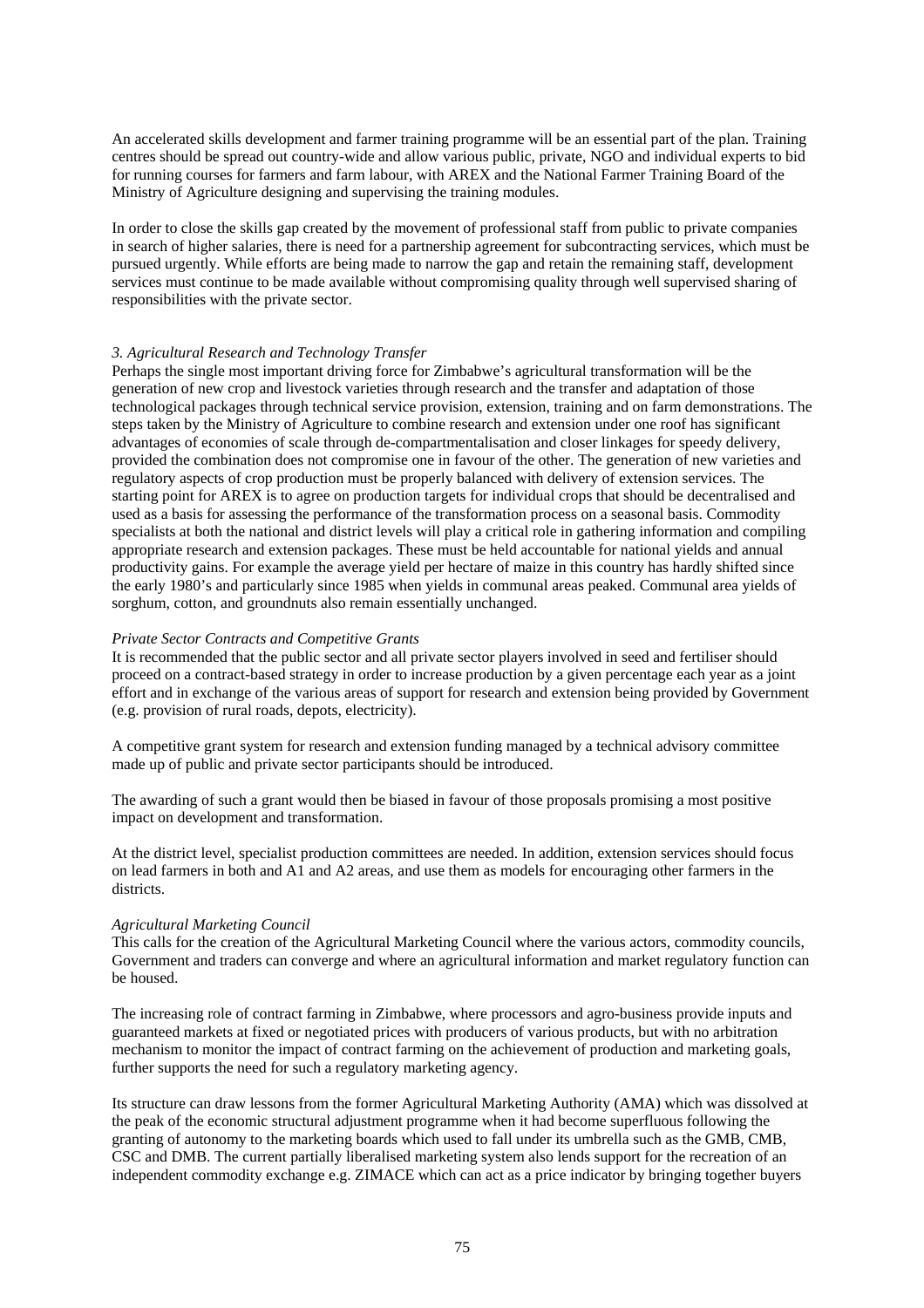and sellers of agricultural products.

A major function of the AMC will therefore be to co-ordinate all public and private agricultural marketing activities in consultation with the Ministry and producer based commodity councils.

To sum up, it is important to highlight that technological change in agriculture is essential for improving food security and agricultural growth, lowering food costs and increasing competitiveness in domestic and foreign markets and for the overall transformation of the economy.

### *Comprehensive Plan For Agricultural Research*

While improved technologies for food staples are needed, sustained increases in farm incomes will hinge principally on diversification into higher value agricultural products and non-farm activities. Additional research is required on livestock, agro forestry, horticultural crops, post-harvest losses and agro-processing.

A revised comprehensive agricultural research and development plan is urgently needed that focuses on the development of agricultural science and technology policy frameworks and which defines the goals, objectives, targets, incentives and financial commitments from Government and private sector for each commodity, strategies for strengthening linkages between researchers and users of research on a priority basis, conducting on farm research and establishing partnerships with farming associations; plans for decentralising research activities and introducing revenue retention schemes to increase institutional autonomy and flexibility and measures for providing management training and rewarding leadership for commitment to enhancing success as well as performance monitoring.

This should build upon the work already started through the Agricultural Research Council (ARC). ARC should expand its structures to new farming areas and create research and extension information centres in every district where farmers, researchers, traders, extension agents and private sector input suppliers can interact with farming associations. Joint funding from constructing such centres and equipping them with electronic communication can be explored between Government and those private companies who regularly service the farming community.

# *4. Agricultural Inputs and Financial Services*

Input provision, used in a broad sense, refers to the availability production, procurement, distribution, delivery and utilisation of all factors of production, i.e. the basic ingredients that a farmer mixes to produce output. For the purposes of comprehensively addressing Zimbabwe's transformation, the plan should include an in-depth analysis of the following factors of production: land, water, seeds, fertilisers, chemicals, tillage, transport, machinery, veterinary drugs, stock feeds, irrigation infrastructure, credit, finance, fuel , electricity, building materials, labour and management skills.

### *Input Procurement and Distribution Policy*

The Ministry of Agriculture, Lands and Rural Resettlement should revive its input procurement and distribution stakeholders committee which once played a major role in forecasting and monitoring the availability of various inputs and recommending pricing and import/procurement measures.

This exercise should then link up with the production targets as they are reviewed each year by AREX, such that the two functions become jointly accountable for the performance of the productive sector.

In addition, the Ministry should have a unit within its policy and planning department, which is devoted to the analysis and facilitation of the whole array of agricultural inputs. (Land related issues assuming they will be dealt with under a separate institution will not be expected to feature prominently as an aspect of the agricultural Ministry, hence the logic of treating land is given, and as one of the factors of production).

It is at this point that strong linkage with agri-business's responsible for inputs provision and rural agri-dealers should be nurtured.

There is a general consensus that greater competition should be encouraged in the input supply sector, especially for tillage, seed and fertiliser distribution as opposed to the current dominant roles of DDF, ARDA and GMB.

Presently most of the input supply companies have the tendency to sit back and wait for larger sales off their Harare depots.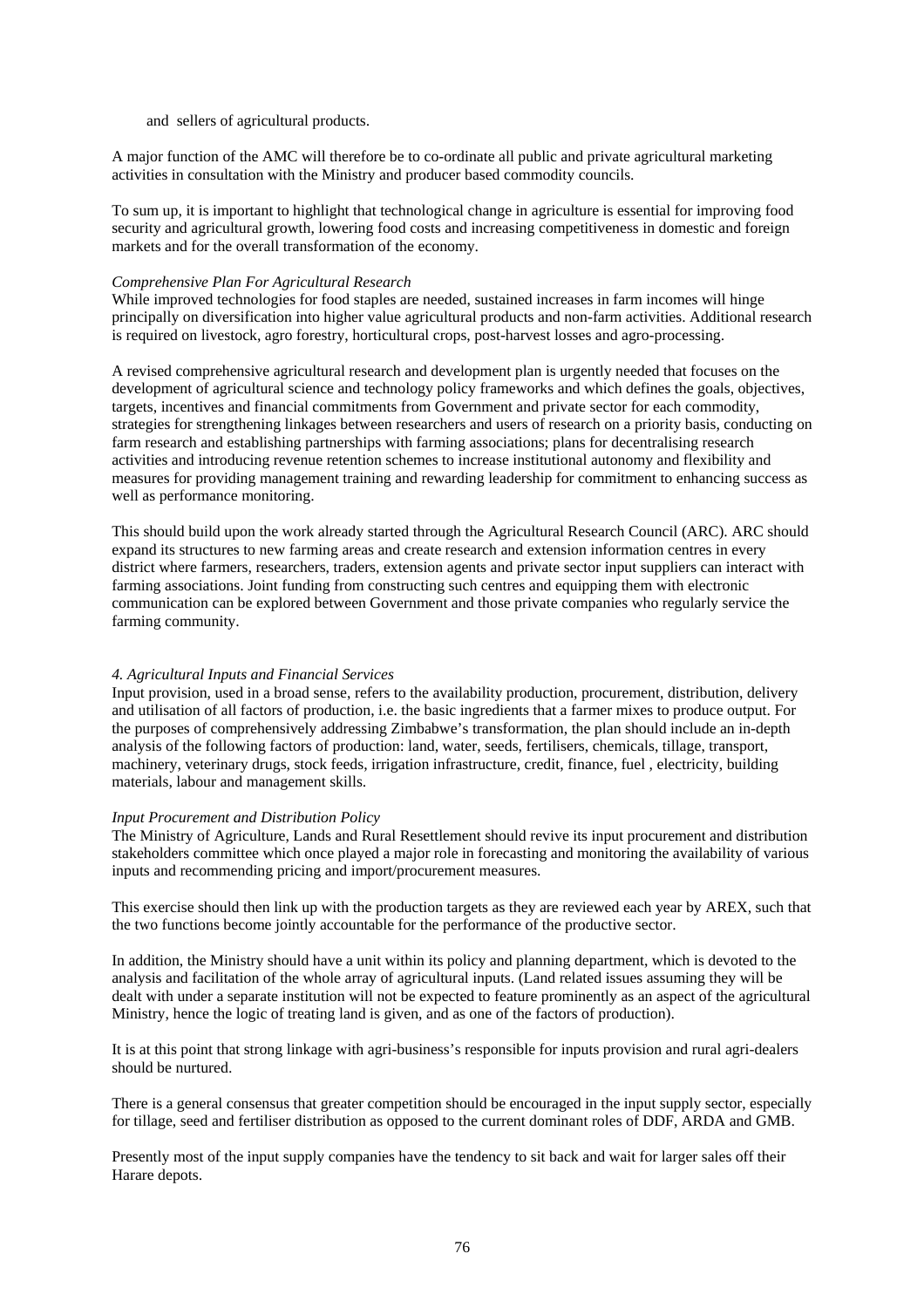These companies should be encouraged to offer small packs for seed and fertiliser into outlying areas and enter into contract with rural agri-dealers, for business development as well as providing specialised extension and promotion programmes.

AREX should make it a point that when they register seed and fertiliser companies or issues them with import/export permits and phytosanitary certificates, a contract must be signed which ensures that these companies will distribute appropriate pack sizes and follow them up with technical support, especially for smallholder farmers as a condition for doing business in the lucrative agricultural sector.

### *Agricultural Mechanisation*

A major requirement for the agricultural sector is the adequate provision of machinery, ranging from vehicles, motor cycles, tractors, combines, graders, irrigation pumps and pipes and other farm and processing equipment.

The envisaged growth in Zimbabwe's agricultural production create significant demand for tractors and combine harvesters.

Another factor is that with the anticipated increase in labour costs and declining availability of skilled and semiskilled labour on many new farms also due to the effects of HIV/Aids, farmers will have to gear themselves to substituting labour with mechanisation and to importing new labour-saving technologies on the market.

This therefore requires that the input procurement Unit of the Ministry mentioned above will need to develop a capacity to assess the machinery requirements of the farming industry, working in conjunction with tractor dealers and the Agricultural Engineering and Mechanisation Department of the same Ministry.

It is also recommended that the Ministry works closely with DDF and ARDA to co-ordinate tillage units and promote the participation of commercial farmers and private sector tractor units in the tillage programme.

This can be done by creating satellite centres and workshops at strategic places where farmers can hire or procure equipment.

Registered dealers and providers of tillage services should be given incentives in the form of duty exemption for imports of machinery and spare parts, so as to encourage them to provide services.

The ARDA estates outgrower schemes can also play a few role in this regard.

DDF tillage services for A2 commercial farmers should be privatised and allow DDF to concentrate on providing services to A1 and communal farmers who have limited capacity to provide their own tillage services.

The policy and institutional framework for input production and distribution must be strengthened, and closely linked with the determination of agricultural production targets, and public-private sector partnerships in the implementation of input issues.

### *5. Domestic And International Markets For Agricultural Products*

Market access remains a major constraint for Zimbabwe's agriculture both at the domestic and international levels.

For effective transformation to take place, farmers must have access to well functioning and well-integrated markets.

These depend to a large degree on the existence of infrastructure such as roads and storage facilities and supportive public and private institutions.

For example, the peak year of small-holder cereal production in Zimbabwe was 1985, when rains were good but also when the GMB established some 135 collection depots.

Investment in collection points increased competition and educed transaction costs.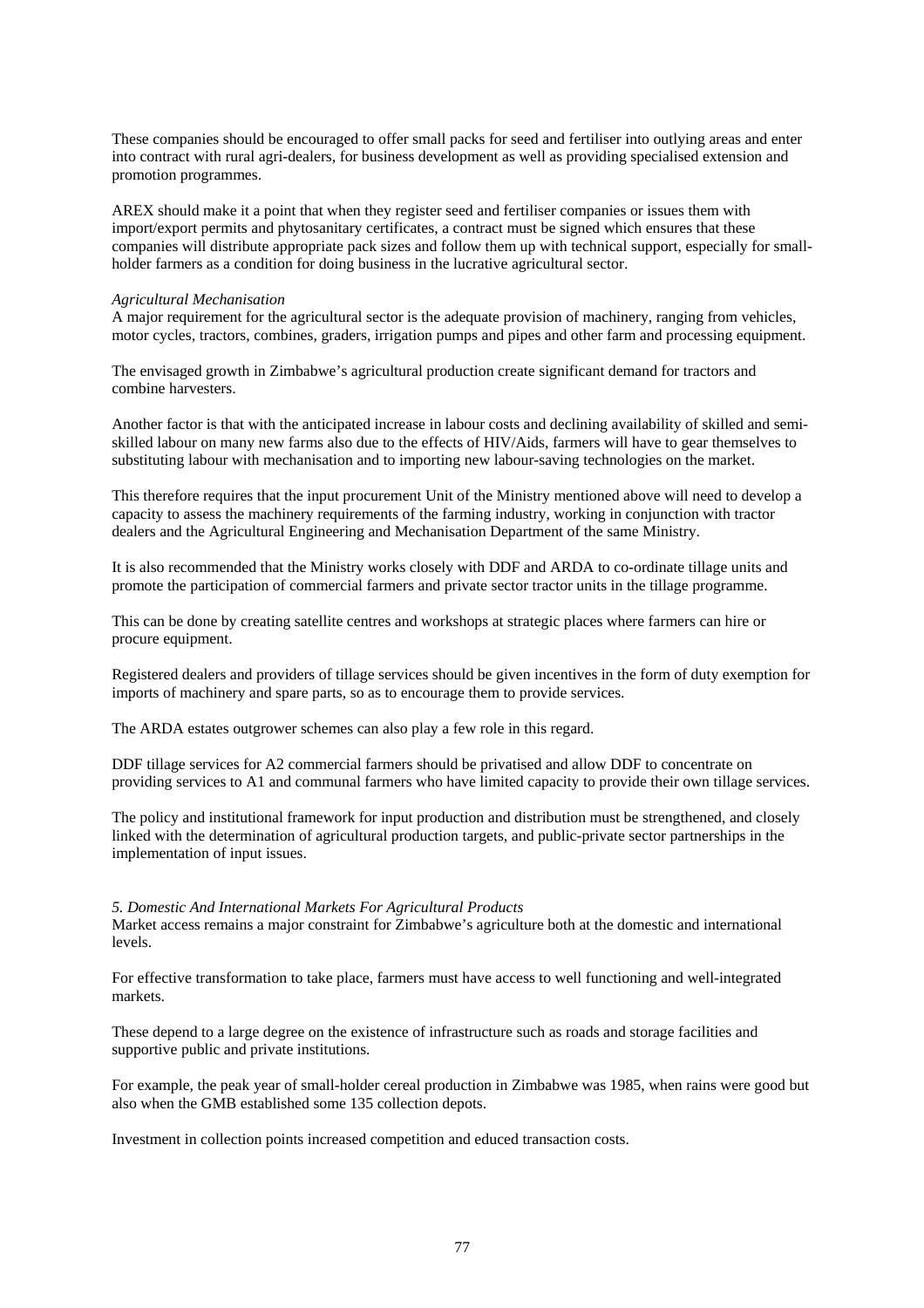High transportation costs that prevent the transportation of food from surplus to deficit areas, coupled with statutory movement controls, can cause food shortages even in year to above normal production.

### *Market Liberalisation*

Market liberalisation must be gradual and cautious if experience across Africa over the past ten years is anything to go by. Market liberalisation might have removed major distortions created by previous controls and the high subsidies associated with marketing boards, but the results of liberalisation have proved disappointing for agricultural growth, export performance and poverty reduction. This is because the reforms did little to transfer benefits to farmers.

Liberalisation through the gradual reduction and rationalisation, not total elimination, of the role of parastatal agencies, and the development of a regulatory framework for agricultural commodity marketing is therefore a vital and essential factor in the present era in Zimbabwe's agricultural transformation.

Marketing boards should operate in an environment where they facilitate and complement but not constrain private marketing activities under a level playing field. But for such an environment with a level playing field to function properly, it must be supported by a regulatory framework for quality grades and standards, enforcement of contracts and co-ordinating domestic and international markets to improve timing, availability and identity/traceability of Zimbabwe products. Market liberalisation without improved access to market information for producers and traders will do little to improve production, availability and trade in agricultural products. Market information centres should be created in every district where timely, accurate market data can be relayed using e-mail, radio and solar powered systems, where feasible.

### *Grain Reserves/Buffer Stocks and Pricing Policy*

The establishment or augmentation of grain reserves and their sound management not only provides an important safeguard against the threat of famine, but buffer stocks can also be used to stabilise prices and offset fluctuations in domestic production or in import prices, and thereby reduce vulnerability to famine and further destabilisation of production in the new season. Staple grain reserves should as much as possible be located strategically including in remote areas to enhance accessibility to food in the event of shortages. There should be cost sharing arrangements between the national grain marketing agency and grain producers, traders, consumers and processors, using seasonal contracts for leasing storage capacity for local and imported grain. This ensures that information on grain availability is centralised but without necessarily having to centralise all grain handling functions under one authority. Implementation of targeted food distribution schemes for the poor and vulnerable groups also becomes possible under such an arrangement.

Price stabilisation should therefore focus more on ensuring a floor price and incentive price for producers or a ceiling price for consumers. This is a price that lies somewhere between a cost of production-related price, an import/export parity price and a market determined price. Such a price can only be known in an environment where other traders are allowed to operate in competition with the GMB. However, as markets are gradually liberalised and free trade is used to stabilise prices, buffer stocks and price intervention becomes less relevant as a marketing instrument.

The main recommendation here is that the way forward for agricultural marketing in the post-reform era in Zimbabwe should best be handled through an Agricultural Marketing council, made up of existing commodity councils like Cotton, Horticulture, Tobacco, Grain, Oil-seeds and Livestock, which are in turn comprised of producers, traders, financiers, freight forwarders, processors, input suppliers and other public and private agencies. As a prelude to the creation of an AMC, an interim Agricultural Marketing Review committee may need to be put in place to start reviewing the marketing structures for each commodity. Such a review will constitute an input into the drafting of a comprehensive agricultural marketing policy for Zimbabwe to compliment the production-driven agrarian reform. Periodic and seasonal policy statements should be issued by the Ministry to guide the key players in the market.

Other functions of the AMC will be to co-ordinate contract farming activities, trade finance, providing marketing information and policy advice on domestic and international trade, and in conjunction with ministry, deal with market regulations and other legislative matters. The point of departure from the previous AMA is that the AMC will be more industry wide focussing on co-ordinating all agricultural marketing issues beyond the former marketing boards, rather than be a controller of prices and markets for controlled products.

The example of the cotton sector should be emulated by other commodities if at all Zimbabwe is to experience rapid growth and transformation in the agricultural sector. Private companies must be encouraged to change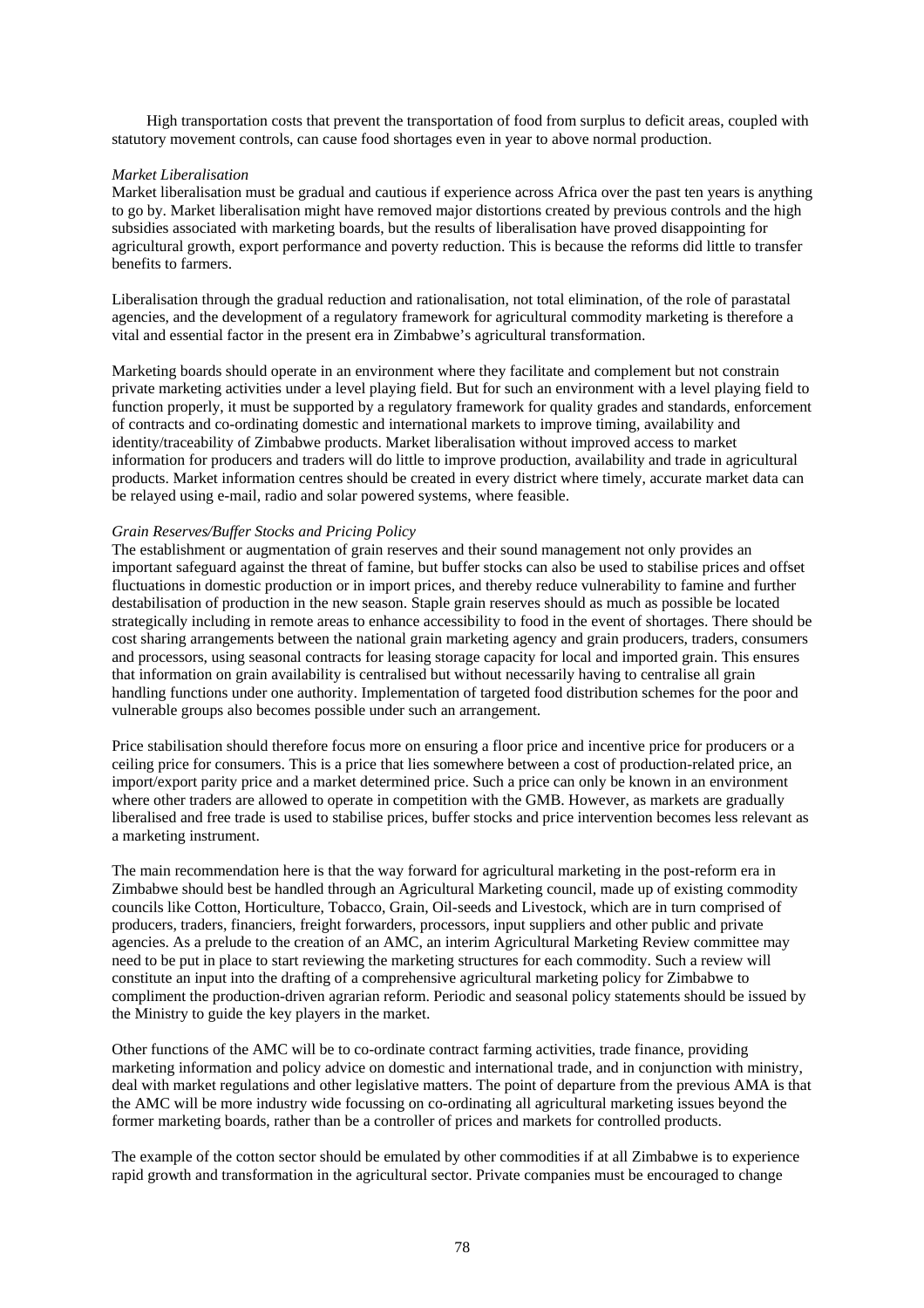their way of doing business, and not just wait to be pushed by Government but be proactive.

### *International and Regional Trade in Agricultural Products*

Perhaps the greatest push for the recovery and transformation of Zimbabwe's agriculture will come from increased regional and international trade, in addition to the demand created on the domestic market for direct consumption and value addition. The advent of globalisation, trade liberalisation and fast changes in lifestyles and demographic trends present new market opportunities for agricultural products. At the regional level, income growth, urbanisation, the return of peace and a shift away from consumption of basic staple foods to high value processed products and livestock products, present new opportunities as well.

#### *Regional Co-operation*

Regional co-operation and harmonisation of trade systems will therefore play a vital role in trade and when dealing with multi-country markets. Harmonisation of regional markets can also help speed up the efficiency with which food crises and shortages can be addressed (including GMO and biosafety issues) and can also help accelerate the integration of developing countries into global trading systems through adapting common negotiating positions in WTO and other trade protocols. The member stakes of Southern Africa which are highly dependent on agriculture for food, national revenue and export earnings must work hard to build national and regional capacity to make use of these global and regional agricultural trade protocols. The creation of SADC free trade area is a promising start in this direction.

The proposed Agricultural Marketing Council could also be the right institution through which agricultural trade promotion can be done. Out there Zimbabwean products are treated as one source and one big farm and it pays for the sector to adopt a common approach involving all key stakeholders when dealing with foreign markets for agricultural products.

#### *Conclusion*

The lessons learned from previous experience with structural reforms have taught African countries including Zimbabwe that agricultural growth and transformation requires an enabling economic environment and that simply getting prices right is not enough. There is a great complementary need for sustained public investment in the supply-side of agriculture, without which there is little aggregate supply response. The previous abrupt withdrawal of state parastatals and of subsidised inputs did leave a vacuum in agricultural marketing and support services which the private sector was not able to quickly fill.

The private sector can only play a bigger role if it were not also constrained by weak legal, financial and human resource issues and the same economic problems that beset Government. More promising results for growth and employment creation can be obtained by engaging the private sector, NGOs and producer-based organisations in more participatory and demand-driven interventions in partnership with Government. Building local human and institutional capacity is also essential for stimulating agricultural growth.

# *Specific Recommendations on Appropriate Institutional Framework for Agricultural Transformation and Land Management*

The following is a summary of recommendations for immediate consideration on appropriate institutional framework for transforming the agricultural sector and for land management.

# *Institutional Framework for Agricultural Transformation*

1. There is need to have a clearly defined Ministry responsible for Agriculture and Water Development away from the land portfolio in order to give full attention to agricultural production and marketing.

2. The technical departments of Agricultural Research and Extension, Agricultural Engineering, Irrigation and Mechanisation and Livestock and Veterinary Services must be redefined and adequately capacitated to carry out the agrarian reform. These should be supported by the new Agricultural Development Bank, a restructured Grain Marketing Board, and a new Agricultural Marketing Council to spearhead agricultural marketing and trade.

#### *Agricultural Marketing Council*

3. Agricultural marketing both at the domestic, regional and international level is a complex matter, but critical for the success of agrarian reform. The former Agricultural Marketing Authority dealt mainly with the control of marketing boards. What is needed now is an Agricultural Marketing Council, constituted from the various commodity councils which will have a broader public/private sector driven mandate of market promotion and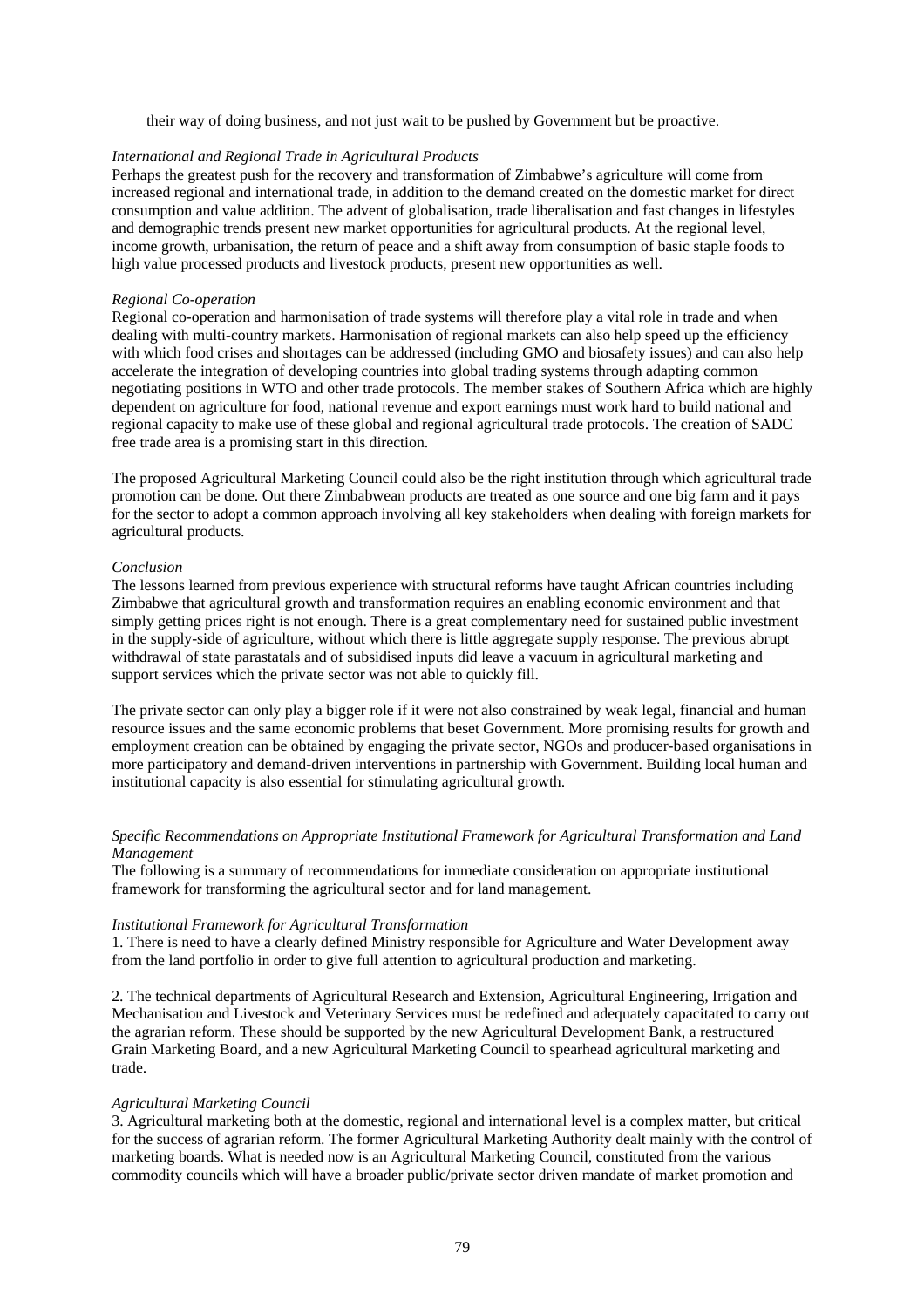development, product traceability, advice on pricing and market systems, contract farming, trade issues etc, supported by a Chief Executive Officer and team of marketing experts. It will be funded through commodity marketing and export levies. Market information and effecting marketing regulations on behalf of the Ministry, will be some of its major functions.

4. Because of the complex and dynamic nature of marketing, there is need for the Ministry of Agriculture to appoint a sector-wide marketing review committee, as a prelude to the creation of the AMC, in order to immediately review commodity marketing, establish production targets, and as part of the drafting of a comprehensive agricultural policy framework for Zimbabwe.

In addition to that the Ministry should issue periodic policy statements to guide farmers and other stakeholders on production and marketing expectations.

### *Pricing Policy, Buffer Stocks and Role of the Grain Marketing Board.*

5. Food availability, in particular maize can be enhanced if partial decontrol of maize and wheat is re-introduced to allow other players to market the products (except imports and exports) in competition with GMB. The recommended pricing strategy is one where the GMB defends a floor price for producers and ceiling price for consumers using buffer stocks. Such a price should be calculated to lie somewhere between a cost of production based price, an import/export parity price and an open marketing price. The role of GMB should revert to that of managing strategic reserves and trading in competition with other players and providing targeted services to remote areas.

### *Farming Union and Private Sector Partnership*

6. A framework for establishing private sector partnerships with government in the area of research, contract farming, input supply and marketing must be established so that the two parties will complement each other in the various agricultural programmes. It is also recommended that the issuing of licences, registration certificates, import/export permits, phytosanitary certificates and facilitation of legal framework and contracts for private business by government should as much as possible be tied to the provision of support services for agricultural development by agro-businesses.

Government should also insist and facilitate the creation of a single union for the farming sector, supported by specialist commodity associations and councils as a way of fostering uniformity and efficiency in the agricultural sector.

### *Institutional Framework for Land Administration*

7. There are several post-Fast Track land reform activities that will take time to be finalised such as land registry, boundary disputes, appropriate tenure, compensation, maximum farm sizes, multiple ownership, farm swaps, inheritance systems, land tax, sub-divisions, new settler allocations etc, which warrants the creation of a separate Ministry of Lands and Rural Development underpinned by a Department of Lands, Surveyor General, and support by DDF and ARDA, which will need to be refocused to deal with rural development using agricultural outgrower schemes, and a new National Land Board.

### *National Land Board*

8. The advantages of a National Land Board as a quasi-Government institution is that it allows major players on land matters (farmers, Government, civil society groups, agri-business, traditional authorities, war vets) to come together and resolve the administrative issues on land and advise Government, while allowing time for the line Ministry to concentrate on policy and legislative matters and actual implementation of land policies. The Board would be supported by DLICs (and sub-district Committees) made up of agencies, which deal with land issues at the local level. There may be no need for provincial level committees to minimise duplication.

### *Land Technical Unit and Land Support Fund*

9. There is need to have a technical unit to service the National Land Board and administer a Land Fund, land registry and approve or recommend land settlement projects for funding by Government, donors or private companies, many of whom may prefer not to deal directly with Government departments. There is also a need to re-draft the National Land Policy, taking into account all the new changes.

# *Skills Development and Farmer Training*

10. A major function of the Ministry of Agriculture, through AREX and the National Farmer Training board will be to implement a crash programme for training various categories of farmers and farm labour using existing public and private training institutions. The Board should tender for submissions of training proposals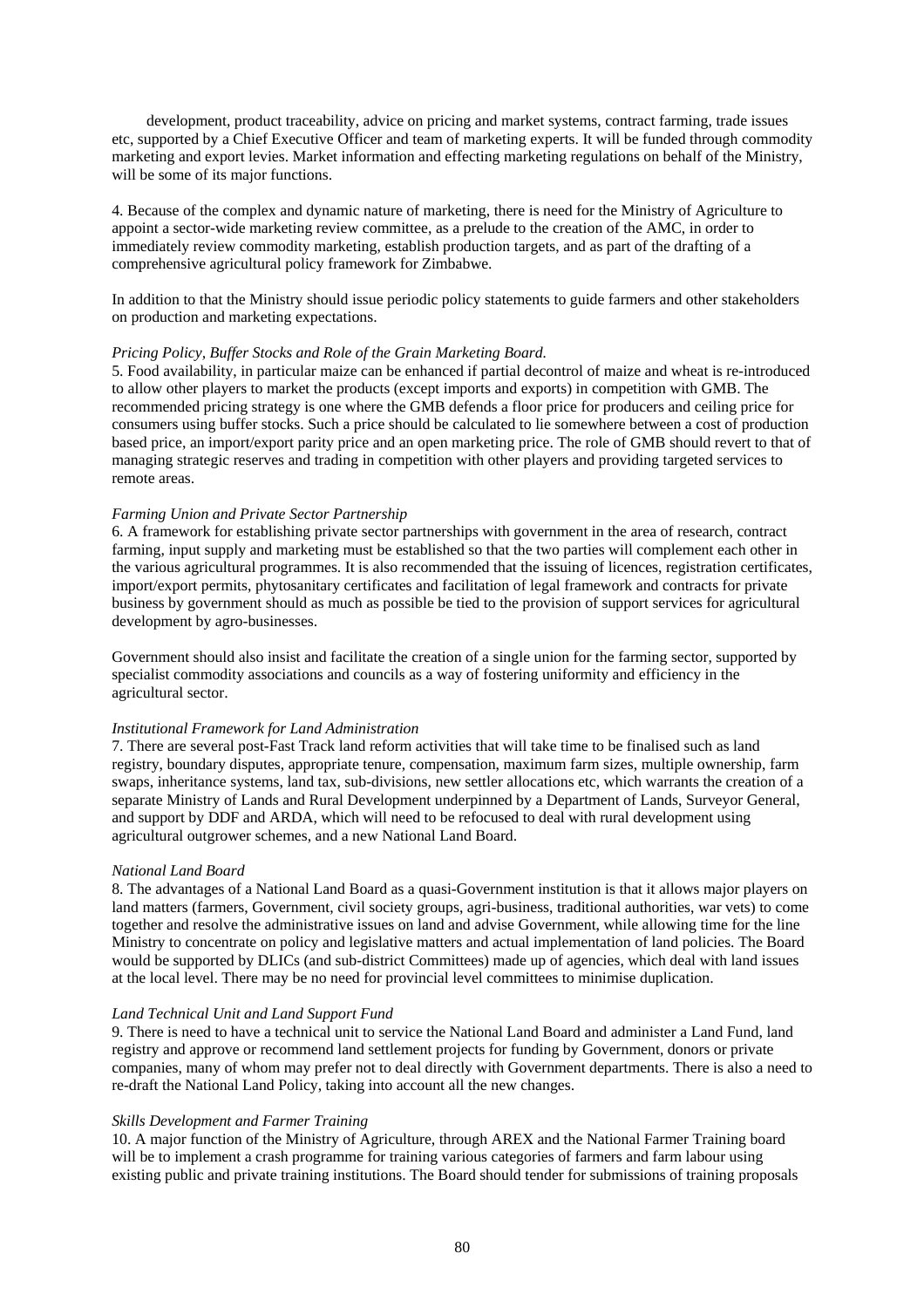to speed up the process, while they supervise the programme.

# *Stakeholder Workshops and Conference*

11. To engender a common vision of the agrarian reform programme there will be need for local and national stakeholder workshops where the programme can be explained and discussed.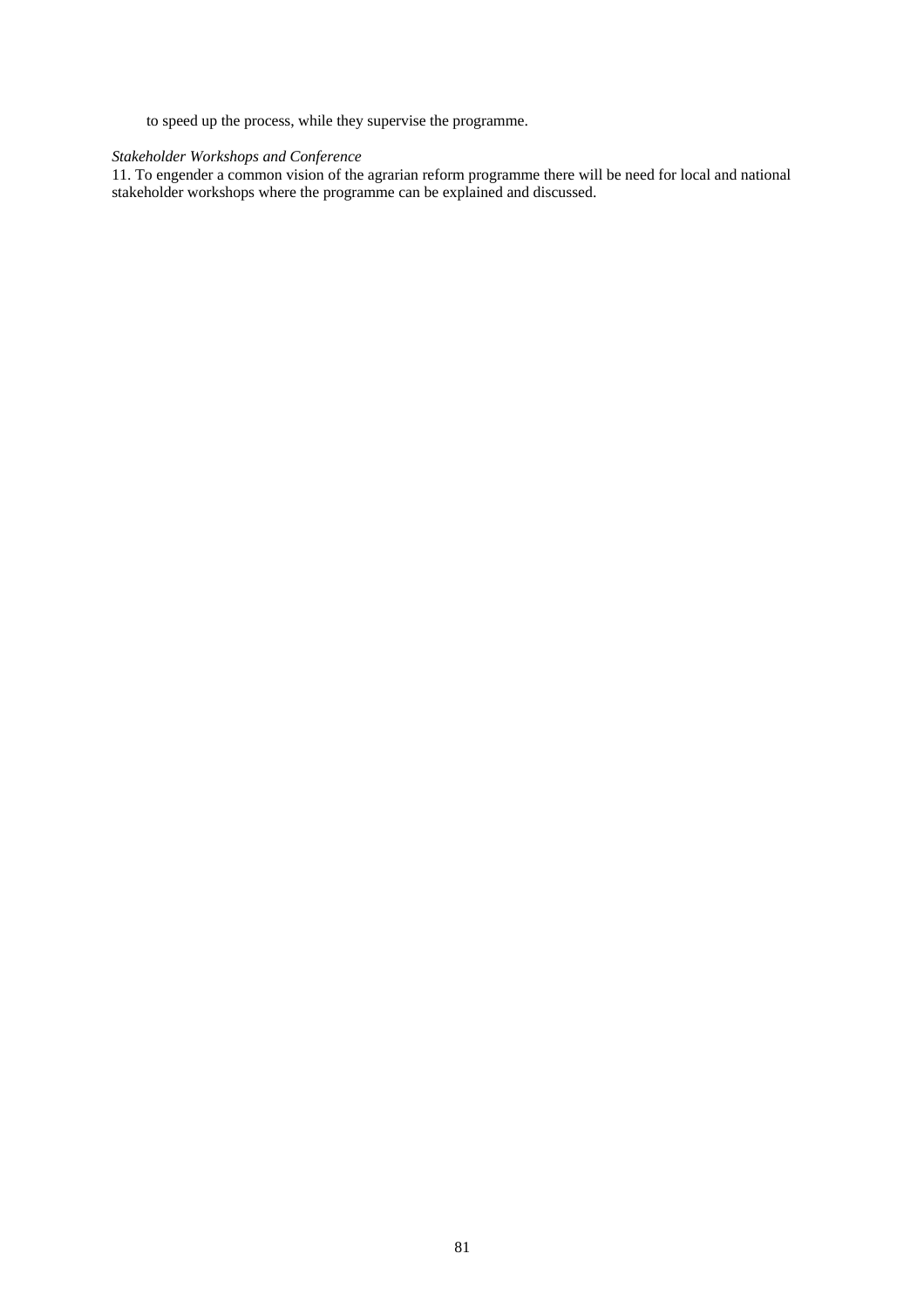# **2. REFORM OF KEY INSTITUTIONS OF GOVERNMENT INVOLVED IN AGRICULTURE AND WATER RESOURCE DEVELOPMENT AND MANAGEMENT**

### *1.0 Introduction*

1.1 Problems related to the administration and governance of Parastatals have been extensively examined and reported by the Committee of Inquiry on Parastatals of 1988, the Irish Consultancy on Parastatals and the Kariba Workshop on the Administration and Governance of Parastatals of 2000.

1.2 Parastatals are set up in terms of enabling legislation, which defines the structures as well as the relationship with the parent Ministry. Matters related to budgets, capital expenditure, borrowing and investment, where prior Government approval is a requirement, are provided for in Part VI of the Audit and Exchanger Act. Problems common to the sector include the role of Boards of Directors; the performance and management issues; undercapitalisation; poor communication and co-ordination with the parent Ministry including supervisory deficiencies; poor financial performance and inter-Parastatal indebtedness.

### *2.0 Recommendations*

# It is recommended that:

The boards of Parastatals be abolished in the light of their failure to add value to the effectiveness of the entities they run. Boards are a financial burden, manipulated in the name of politics, and conversely, have used this situation as an excuse for inefficiency and ineffectiveness.

Parastatals be converted into private companies with Government retaining all or the majority of the shareholding. The companies could be floated on the Stock Exchange to raise equity and broaden ownership, thus empowering people and generating the capital needed.

Vacancies for heads of Parastatals should be filled within three months of the post becoming vacant. In all instances, employment contracts should spell out clear performance targets and procedures pertaining to dismissals or suspensions. Once the General Manager or Chief Executive has been suspended, the cause of such suspension should be disposed of within three months.

### *3.0 Agricultural Development Bank (Land Bank)*

The establishment of the Agricultural Development Bank (Land Bank) will require that it be adequately resourced to ensure its effectiveness. It is recommended that the Bank operate on the principle of cost recovery, except where a subsidy is provided.

### *4.0 Cold Storage Company*

It is recommended that Government liquidates the company's debt but in circumstances in which the entity is fully commercialised, its management revamped and the appointment of senior staff has been effected.

### *5.0 Grain Marketing Board (GMB)*

GMB should be streamlined to focus on strategic grain reserves and the export of grain. The trading and milling of grain locally should not be the responsibility of the GMB, nor the distribution of inputs. The cost of maintaining the strategic grain reserves should be borne by Government and not the GMB itself.

### *6.0 Agricultural and Rural Development Authority (ARDA)*

ARDA, whose main objective should be rural development in all aspects but particularly agriculture, is now overburdened and saddled with the provision of tillage, irrigation finance, contracting, etc. It should be refocused on spearheading the efficient development of growth centres around its estates as was the case with Sanyati, Jotjolo, Katiyo and Kezi. The pull effect of the use of irrigation development, with the attendant outgrower schemes, led to the development of tarred roads, electricity, post offices, ginneries, fertiliser and chemical depots in these areas, thus benefiting the surrounding communal areas. The development of growth centres would also result in employment creation for people not directly involved in agricultural production and thereby stemming the rural urban drift.

# *7.0 Zimbabwe National Water Authority (ZINWA)*

7.1 The case of the Osborne Dam whose water is not being utilised and yet siltation is already occurring, points to the imperative need for the rationalisation of the functions of ZINWA and other Departments with mandates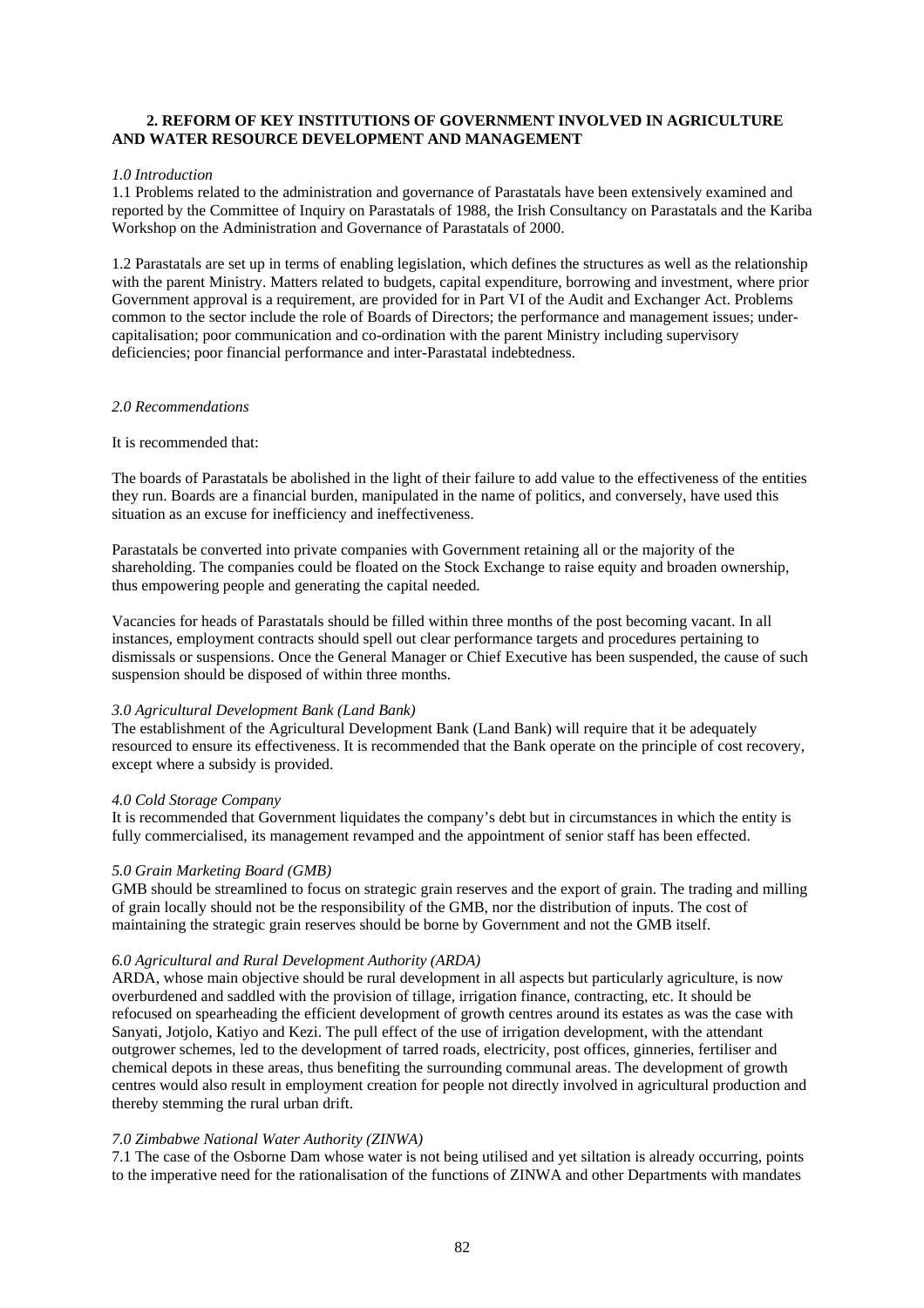over water and irrigation management and development. Other water bodies in the country such as Mtshabezi, Mazvikadei and Zhovhe are also in the same situation as the Osborne Dam.

Currently, ZINWA's mandate is to build and maintain dams and sell water to users. ZINWA's mandate should go beyond this. It should be restructured to assume responsibility for irrigation development and potable water quality testing. When it assumes the irrigation function, other Departments with a similar mandate should be subsumed into a restructured ZINWA.

7.2 ZINWA should take over the maintenance of dams in the new areas and continue to build more dams for irrigation. Responsibility for irrigation development would ensure that water use plans are taken account of at the time of dam construction.

7.3 The proposed Research and Irrigation Equipment Testing Centre (as was proposed in relationship with the University of FRESNO Testing Centre) should be developed and housed in the engineering section of the Ministry of Lands, Agriculture and Rural Resettlement.

7.4 Water charges should encompass a 5% surcharge (such as levied on electricity bills) for small-scale rural irrigation development in the drier regions and for research. However, the levying of charges on water use from private boreholes, small dams and weirs should be stopped because it discourages investment in water resource development and the enhancement of production0n on farms through irrigation.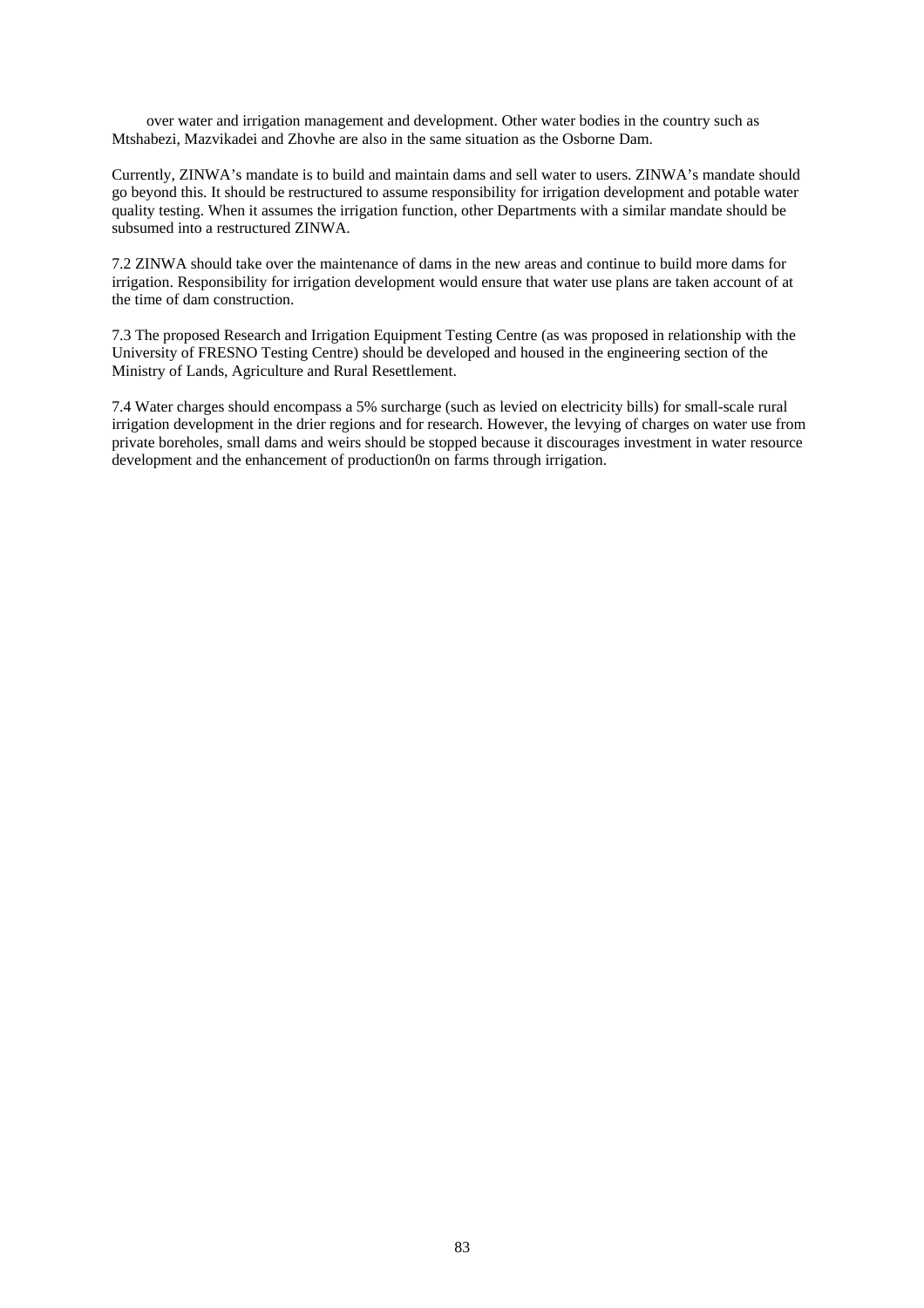# **3. THE GENDER DIMENSION OF AGRARIAN CHANGE AND REFORM**

#### *Short term*

1 Land leases should be registered in the names of the husband and wife.

2. A quota of at least 40% of the land allocations should be made to women especially in A1 areas where elderly women take care of sick, orphaned and indigent people, often without adequate resources. Women's significant participation in all farming systems should be consolidated through a quota of 40% of funding reserved for women and other new farmers, for credit and other purposes.

3. In cases of widowhood, the surviving spouses should have first option to take over the lease provided they can work the land productively. The lease should also take account of the situation of multiple wives where applicable.

4. Upon the dissolution of a marital union, the spouse who leaves the farm should be fairly compensated. This measure will encourage commitment to the land.

5. Public infrastructure investment and development in new farming areas should be rationalised so that women, men and children can live together, share work loads and concentrate investment in one household.

6. The development of farm technology that can be used by elderly women, men and children should be prioritised in view of the high mortality of young and middle aged men and women in rural households.

7. Farmer training should be community-based in order to endow new farmers, particularly women with children, with farming skills without prejudicing farm operations at their inception. This helps to mitigate farmer absenteeism from the land.

8. The certification of farm worker skills is critical to allow new farmers access to a skills data base.

9. Tillage services should be provided especially to the child and women farmers and the elderly, to facilitate productive land use in A1 areas.

10. There is need for the re-orientation of existing and new extension workers to make them appreciative of and sensitive to gender, age and other needs of the new farmers.

11. Zimbabwe should implement the ILO convention that forbids child labour.

### *Medium and Long Term*

1. Marital legislation such as the Marriage Act 5:07 and 5:11 should be reviewed with respect to the needs of women in rural Zimbabwe. Where there are multiple wives, legislation should stipulate formulae for appropriate compensation in the event of a marital dissolution while safeguarding productivity and continued operation of the farm.

2. The custodians of customary law must develop formulae to enable women to access land through inheritance and other means. A quota of 40% is a starting point to ensure that women's participation in agriculture is sustained.

3. New courses on small ruminants and registration of livestock in individual household members' names are necessary to safeguard the property rights of men, women and children in specific households.

4. Extension courses should be developed to suit the needs of different management regimes on farms e.g. male dominated, female managed or employee managed. It is essential to devise training that recognises the lead person in any farm enterprise and equips them to meet the challenges of farming in newly settled areas.

5. Rural centres need to be developed to provide housing, water, electricity and other services in order to stabilise rural labour in general. Labour itinerancy prevents its efficient utilisation by new and old farmers. This would benefit women and children who are usually in contract or seasonal workers on the farms.

6. Existing family and marriage legislation such as Marriages Acts 5:11, 5:07, the Deceased Estates Act, needs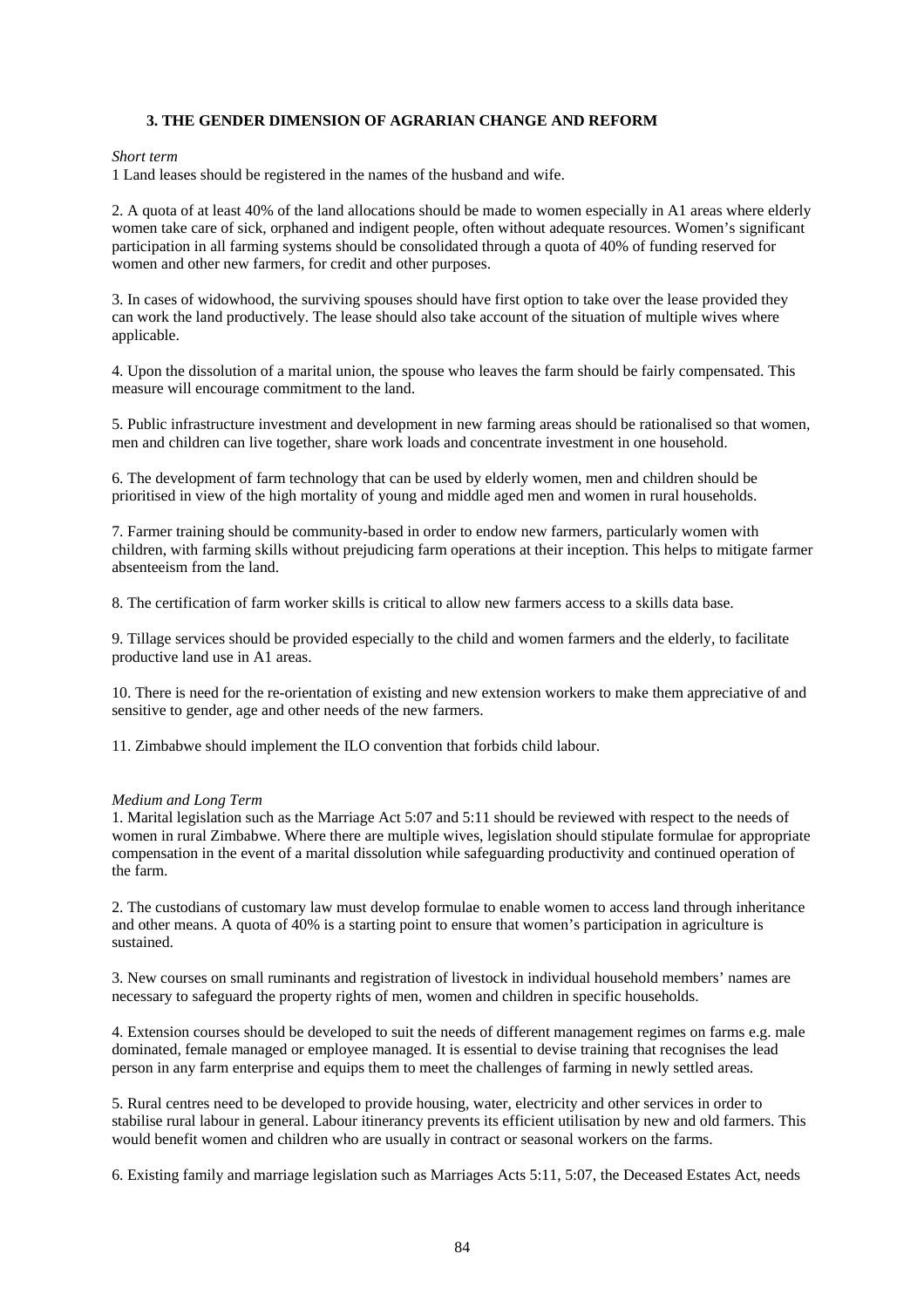to be reviewed in view of the influx of large numbers of black farmers into commercial farming. This legislation should examine the issues of succession and inheritance where farm lessees die testate or intestate, having many children, multiple wives and dependents.

7. Monitoring of land use has to be efficient and effective so that under-utilised land is put back into circulation. Thus the proposed National Land Board should be fully representative incorporating the interests of all stakeholders, particularly women.

8. New farm practices that accommodate traditional gender requirements should be harnessed to encourage women and men's participation in agriculture. Specialised crop and animal husbandry training focusing on men and women's preferences in all farming systems, should be mounted both on and off farms to stimulate productivity.

9. Irrigation schemes should be designed and run in such a way that at least 40% of women hold land benefiting from such a facility, especially where they have responsibility for children and other older or indigent people.

10. The issue of child-headed households arises in communal areas. It is likely to become an issue on A1 and A2 farms. Current family legislation provides that minors are placed under the guardianship of related adults. Given that the capacity of minors to farm productively in A1 and A2 farms in limited, farmers should be encouraged to write wills and organise their operations in ways that protect their progeny and dependents. In this regard the interest of children should be safeguarded.

11. A special programme should be organised in tertiary institutions to encourage young women studying agriculture, wild life and other related subjects, to choose farming as their preferred occupation. Supportive financing, marketing and other infrastructure must accompany this programme to make it attractive to young women.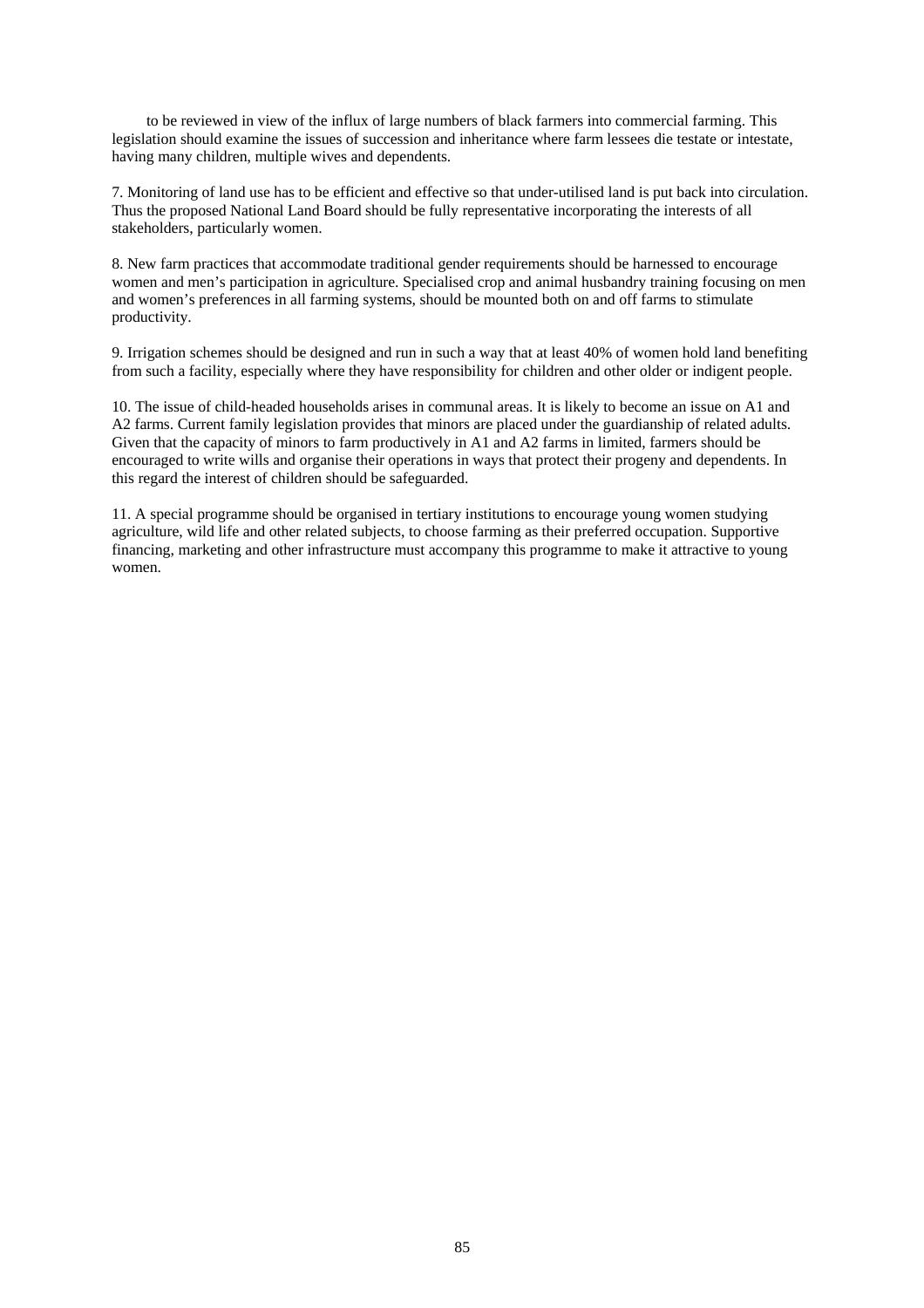# **4. FARM SIZES AND REVIEW OF THE RESETTLEMENT MODELS**

1. Variability in sizes of plots demarcated for resettlement is a common feature within and across the A1 and A2 models countrywide. This phenomenon renders categories of A1 and A2 meaningless in as far as plot sizes are concerned.

2. These variations also manifest within the same Province and in most cases where topographical or viability considerations are not an issue. Also notable was the phenomenon of demarcations undertaken without due cognizance of the topography of the land in question, i.e. a hill of a vlei constituting the bulk of the plot, or a demarcation which splits complimentary structures between different plots thereby rendering both plots nonviable. It is imperative that farm sizes take account of viability considerations both in terms of land use and the existing infrastructure. Some reorganisation of plot demarcations has to be undertaken as soon as possible and even more so, before the leases for the affected plots are drawn up.

3. In Matabeleland North and South Provinces, land ownership patterns as well as the modalities for land use need to be reviewed as soon as possible. This imperative is particularly reinforced in Matabeleland South Province where ranching is the mainstay of agricultural activity. Settler emplacement was undertaken on the basis of the A1 self-contained variant and yet the only viable A1 variant is the old three-tier system.

Apart from viability considerations, the model presents real problems for the beneficiaries on accessibility of social amenities given the vast distances from their homes to where such facilities can be found. Similarly, this creates real challenges for Government in terms of the planning and provision of the necessary facilities and institutions. There is therefore a compelling need to redesign this model expeditiously.

4. Related to the issue above, is the policy on maximum farm size. Where subdivision of former white commercial owned farms has been undertaken under the LA3 facility, the policy on farm sizes has not been adhered to (Midlands Province for example). Given that land is a finite resource and that decongestion still remains as issue in some parts of the country, there should be compliance with the maximum farm size regulations to release more land for resettlement.

5. In Manicaland, the Committee witnessed the situation of vast tracts of land allocated to the A2 model but not taken up, in a Province where the political leadership is apparently hamstrung by the shortage of land for A1 settlement. Consideration should therefore be given to the conversion of the unoccupied A2 plots to the A1 model.

6. Related to the shortage of land for A1 model, is the situation where A1 plots are 14 to 40 hectares in extent, and therefore are larger than some A2 model plots. In Masvingo Province, the Governor indicated that he was considering the further subdivision of these plots to release land for allocation to persons on the waiting list under the A1 model. Clearly this admission apart from betraying the non-existence of set standards on plot sizes, points to the need for a countrywide review of plots sizes for the A1 model to release land such as quoted above, for further distribution.

7. On Maximum Farm Size Regulations there is need for flexible application of the Statutory Instrument taking into account land use patterns and subject to the oversight of the National Land Board.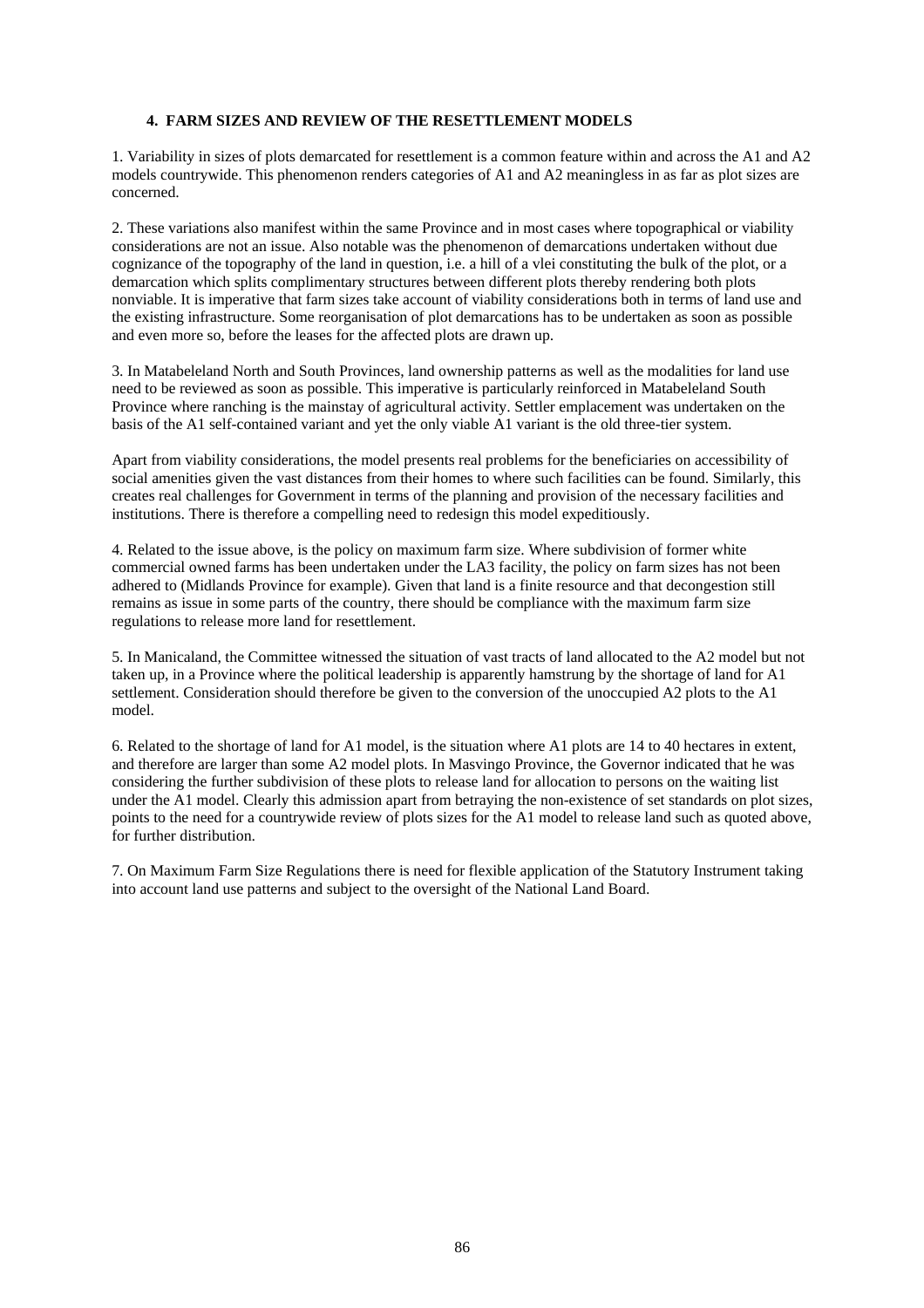# **5. COST RECOVERY ISSUES**

### *Cost Recovery From Beneficiaries*

It is understood that in respect of farms under the A1 model, Government bears the full cost of acquisition inclusive of improvements on the land. Beneficiaries under the A2 model, will however presumably pay Government on a full cost recovery basis the costs incurred in acquiring the property as regards any improvements and a lease rental in addition.

#### *Recommendations*

It is recommended that A2 farmers pay for all the improvements made by the former owner, such as housing, irrigation facilities, tobacco barns and other infrastructure on the farm on a cost recovery basis.

In cases where there is a standing crop at the time of allocation of land, it is also recommended that the principle of cost recovery should also apply.

With perennial crops, an assessment should be made as to the value of that crop, including a costing projecting the potential value in the determinate future. This should be the case with crops such as fruit, coffee, tea and sugar cane. Likewise where timber is involved.

In the case of annual crops such as soya beans, maize, wheat, etc, it is recommended that compensation be based on the actual value of the crop.

Regarding green houses, the associated infrastructure and any crop therein have to be taken into account in the assessment of the compensation. The benefiting farmer should be required to pay full cost recovery.

It is also recommended that the A2 recipient pays an initial down payment with the outstanding balance payable over 5 years with interests, or any longer period as may be determined.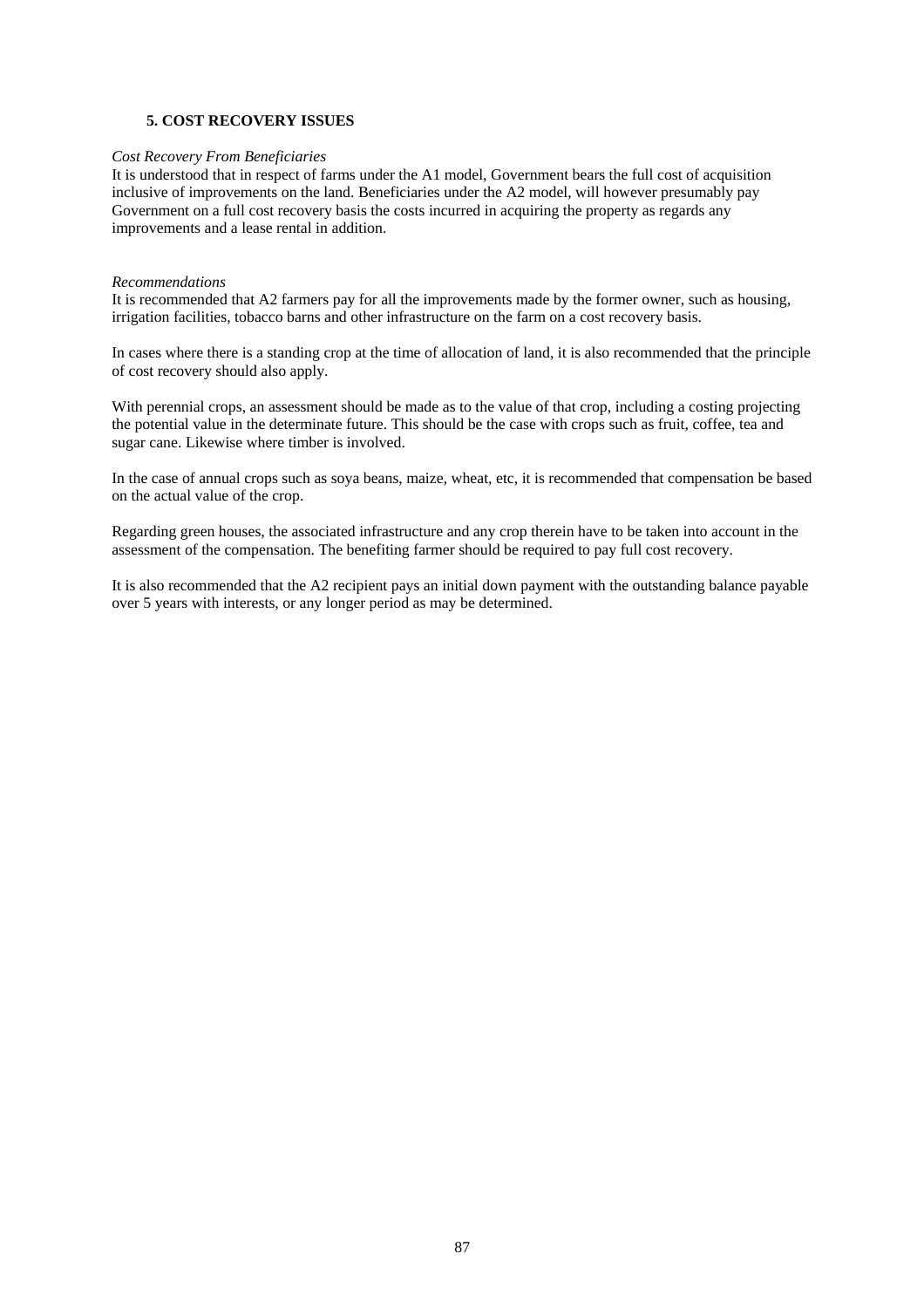# **6. LEGAL ISSUES THAT ARISE FROM THE FAST TRACK**

### *1. Leases (A2 Model)*

The provision of leases with the appropriate tenure system, has become supremely urgent especially in view of the coming cropping season. Absence of some form of title for land allocated under the A2 model was partly the reason for the low take up rates as, given the paucity of resources, beneficiaries could not secure support from financial institutions who invariably require collateral security of one form or another. Therefore the issue of cession of "title" becomes critical. There is need for the leases to have provision for cession or alternatively for a Government guarantee that would provide the requisite comfort to a financial institution wanting to take the risk of lending to an A2 farmer.

An appropriate tenure system should provide for a lease period sufficiently long to encourage investment on the land in question, and for a succession in title by the heirs of the leaseholder. Attendant to the importance of ensuring optimum utilisation of land, is the need for a tenure regime permissive of State policing of land usage.

The policing should not be confined to the A2 leaseholder, but should also extend to environmental protection of common areas in the villagised A1 schemes. Given the breakdown of traditional authority, there no longer is a sense of ownership over communal property. The proposed National Land Board should be the appropriate institution to assume this task.

Land reform necessarily results in the re-organisation or redistribution of property rights. Apart from educating the A2 beneficiaries of their rights and obligations on the issue of servitudes — i.e. the right of way or way of necessity, the right to lead or draw water - there is also need to make provision in the lease for such obligations on the owner of the encumbered property. The regime for land transfers and compensation for improvements should also be addressed.

# *2. Mines and Minerals Act*

The above Act gives precedence to mineral rights (right to prospect for, to extract and remove minerals) over any other rights. This seemingly disregard of the rights of a land owner has given rise to conflict especially where the exercise of the mineral rights renders some part of farm land unusable. It is also possible that the precedence is encouraging all manner of mining activities, gold panning included, given the tendency of District Mining Boards towards the wholesale issuance of mining permits.

It is therefore recommended that the precedence be removed altogether. The prerequisite for consultations between the affected parties to reach an accommodation of each other's interests should be incorporated into the respective provision of the Act.

### *3. Zinwa Act*

The overall import of some provisions of the Act is to discourage irrigation development as well as penalise for water usage through the applicable punitive water charges on water drawn from boreholes, small dams and weirs privately developed on a property. The levying of these charges should be stopped because it discourages investment in water resource development and the enhancement of production on farms through irrigation. A distinction is made with water drawn from major rivers and similar water courses.

Also requiring review, are the operations of Catchment Councils. It has emerged that in some instances there is a deliberate attempt to frustrate new farmers' bid to secure water rights. Some policing mechanism or an oversight body should be put in place to oversee the activities of the Catchment Councils.

### *4 Corporate Entities*

Viability concerns have been raised over the prudence of demarcating plots within existing Plantations, Safaris and Conservancies. Operational and capacity considerations point to the need for maintaining the current farm sizes in these areas. To ensure a broad ownership of the resources, which in many respects are God given, Government should enact legislation creating corporate entitles to run these enterprises. A2 beneficiaries would be allocated shares in and participate in managing the entitles running the Safari farms, Plantations or Conservancies.

### *5. Administrative Court*

Under the current Constitution, the compulsory acquisition of land by the State must be confirmed in the Administrative Court. The expropriation of land in the public interest is an accepted norm internationally. The Administrative Court should only adjudicate over disputed compensation levels.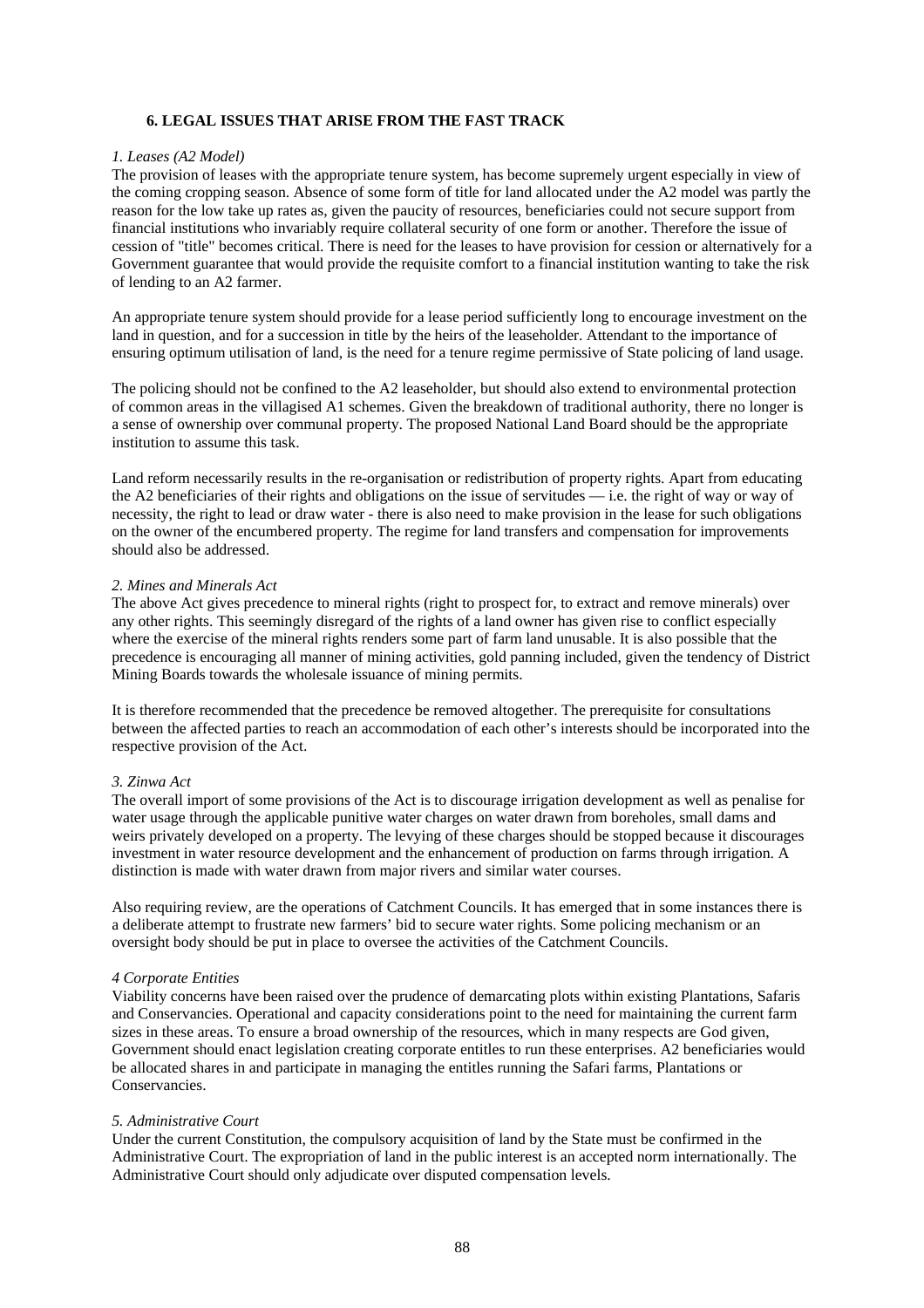There is therefore a contradiction, which inheres in Zimbabwe statutes on compulsory land acquisition - there is in effect no provision for compulsory land acquisition.

Government may wish to address this anomaly.

# *6. Juristic Persons*

There is need for refining the policy on one man one farm in as far as it applies to juristic persons where multiple ownership of farms is a common feature and where changes in the shareholding structure are frequently encountered.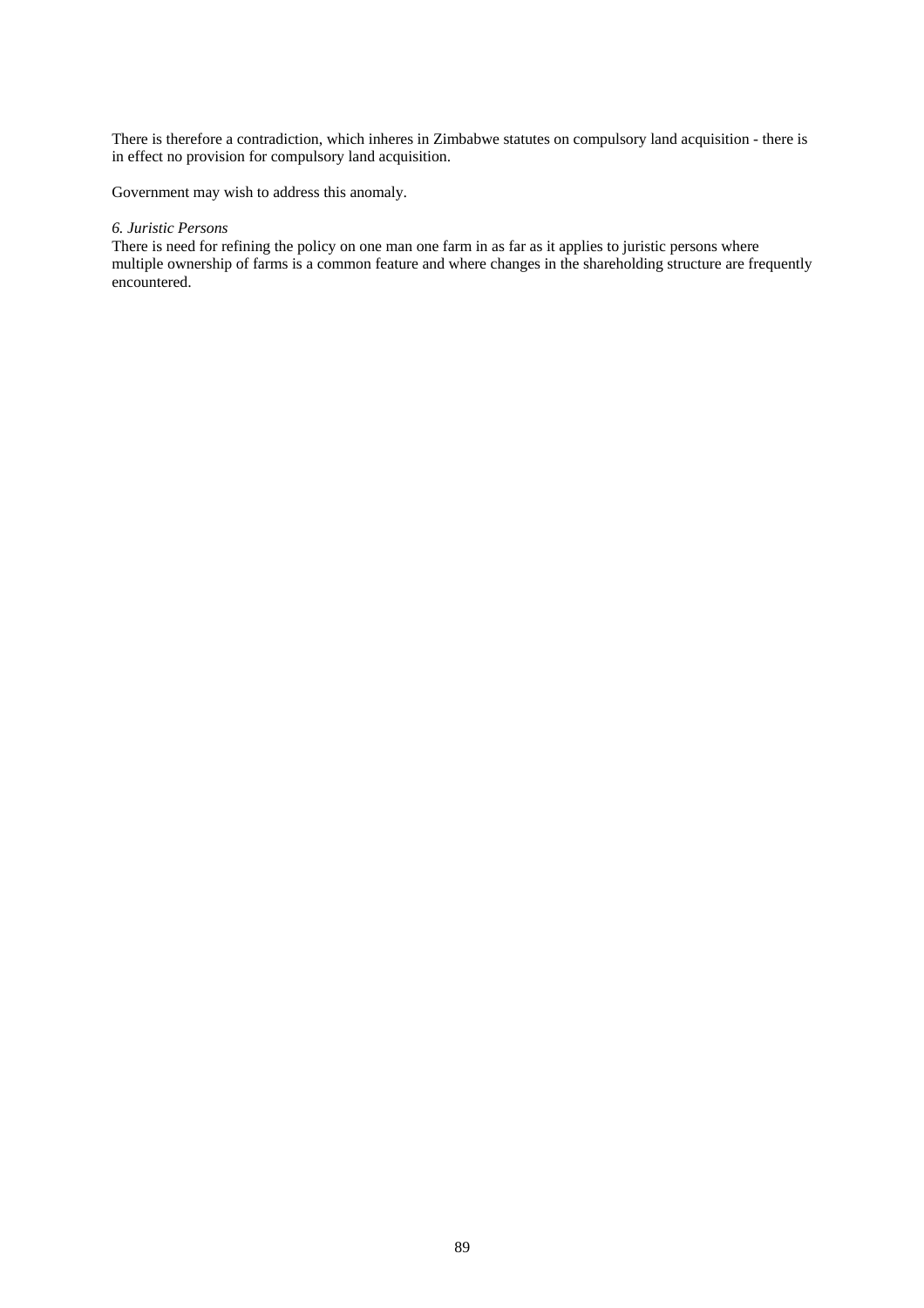# **7. INFORMATION AND COMMUNICATION NEEDS FOR AGRARIAN REFORMS IN ZIMBABWE**

Zimbabwe's Land and Agrarian Reform Programme should not narrowly focus only on issues of agricultural productivity, but should take on the whole question of rural development and empowerment in an integrated fashion. The thrust should thus include infrastructure development; water development; food security; sustainability rural education; rural healthcare; sanitation and security.

On agricultural productivity and agrarian reforms in general, an effective communication model must look at the whole continuum of information and knowledge needs of the farmer. In designing an agricultural knowledge and information system, the new farmer must be equipped with the requisite skills and knowledge to make a success of their farming activities.

### *Recommendations*

1. An Agricultural Multimedia Information Production Unit is recommended to consolidate and expand current efforts, to feed into the national media and rural information systems. Content generated should be many media including print, audio, video, slide, pictorial and folk media, and should encompass all facets of agricultural extension.

2. It is also recommended that Agricultural Portals of Information and Delivery Platforms be launched and decentralised enough to be accessible to the new farmer. Investment around distribution essentially should focus on delivery platforms, whether singly or in combinations, including radio, television, newspapers, magazines, pamphlets and mobile vans. It is recommended that Government implements the notion of what is called Farmer Radio in the West and Rural Radio in the Developing World whose primary focus is in serving the farmer with vital news and information.

Such a radio platform should be considered the master medium for communicating agricultural information, with the rest of the media as reinforcers. Radio is the medium of rural communication and allows interactivity at minimum cost to the farmer. Government is already working on licencing Community Radios in each of the country's 57 districts and they should be the basis for such a facility. In the meantime, more time and slots should be devoted to radio extension on all the four national channels in local languages. If the promotion of radio as the master medium is to be effective, efforts at making radio receivers fairly affordable should be intensified.

3. Existing televised programmes should be expanded to reach more rural audiences where possible. Live programmes that allow for real time interaction should be encouraged, with a deliberate bias on farmers on the land.

4. The magazine New Farmer has proved quite a decisive intervention and institutions like New Ziana and Zimpapers itself should be encouraged to move beyond general agricultural news to specialised publications which focus on specific commodity areas of agricultural efforts. The tenor of such publications should be instructional and inspirational.

5. The Daily Press should be encouraged to devote specific pages to agricultural news and market statistics so that farmers are served the same way the ZSE is served by those publications. This, complemented by regular radio bulletins on agriculture should be able to make available usable information to the farmer.

6. The Rural Mobile Video Service currently supported by 10 fully kitted Mobile Vans should be expanded to accommodate a special Agricultural Mobile Video Service that carries a specialised service targeting farmers in their habitats. This service should draw from content generation investment efforts.

7. The InfoHuts Programme currently being implemented by Government in every district should be resourced so Zimbabwe has its own equivalent of Telecentres that have served farmers well in other environments. For easy, faster and cheap distribution, it is suggested that these InfoHuts have Internet connectivity so that information radiated from production centres is quickly transmitted to these huts for reproduction in forms and language deemed appropriate.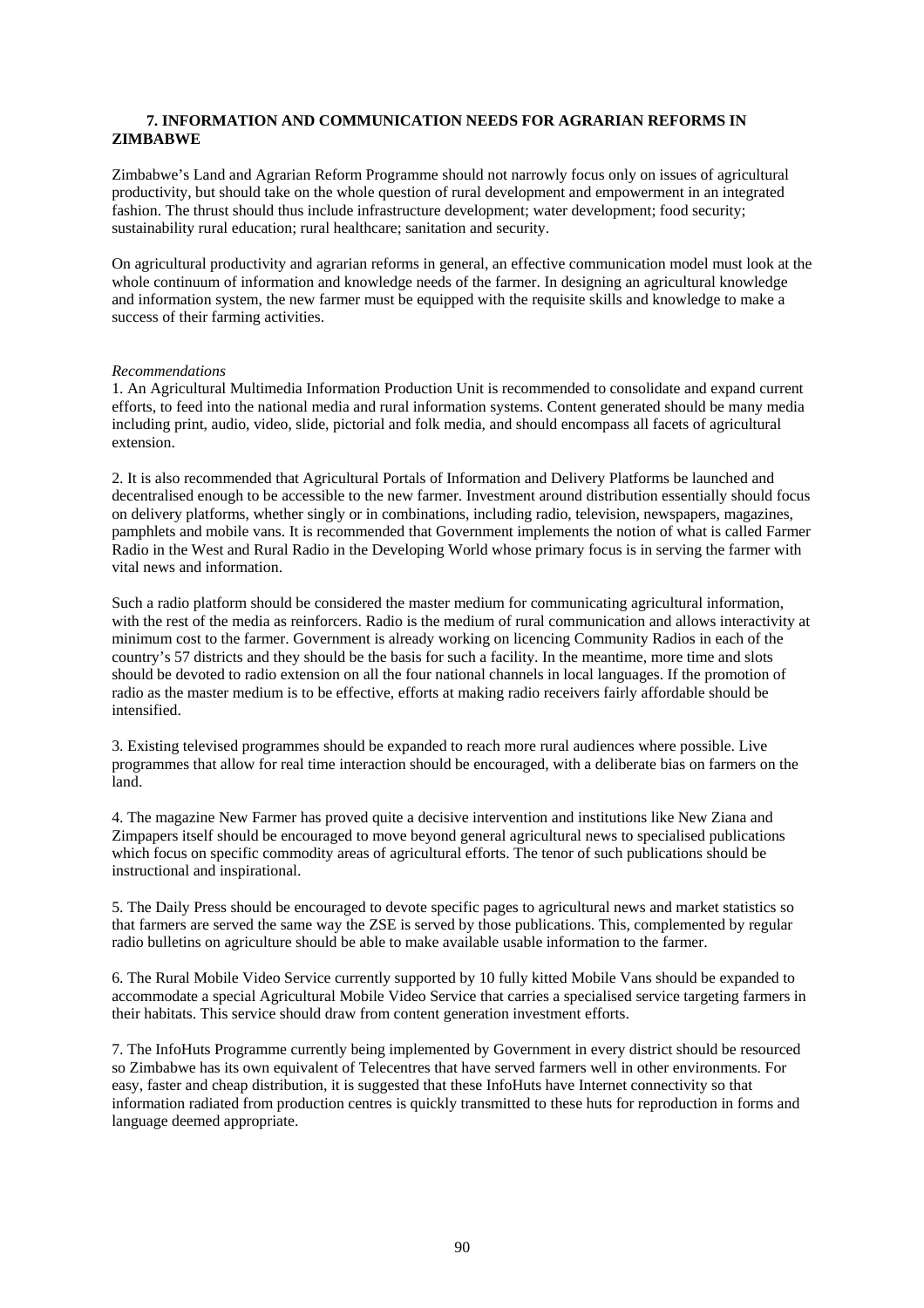# **10. PRODUCTION AND MARKETING**

#### *Introduction*

The importance of production of all crops, food and non-food, including livestock has been highlighted throughout this Report. At the centre of the agrarian reform must be the urgent task to produce for purposes of achieving national food security; enhancing the growth of the industrial sector via the supply of raw materials and the utilisation of the products of local industry as well as the supplying export markets. Such productive activity on the land should however proceed on a planned basis as indicated above.

In essence what is sought is that productivity should take place on a systematic, scientific and well-targeted basis both in terms of crop varieties and the markets for the same.

As already outlined in preceding sections, there is need for the strengthening of the institutional framework that should facilitate the needed forward movement. A commitment of the requisite resources - skills, finance, technology - is also an urgent requirement.

To complement the overarching perspectives spelt out under the preceding chapter, the following recommendations are advanced:

### *Recommendations*

(a) The policy on pre-planting prices should be strictly observed. A policy of targeted production should be adopted, with targets communicated by September at the latest.

(b) Direct contracting arrangements between farmers and buyers should be permitted, and in this regard an Agricultural Marketing Council should be established to co-ordinate this interface.

(c) There is need to invest in research of major agricultural commodities to keep ahead of variety types. Zimbabwe has been a leader in research, competing with the developed countries. Zimbabwean researchers produced the first maize Single Hybrid, SR52. Small-scale farmers have largely used hybrid varieties and therefore would not wish to revert to inferior yield varieties. Given the existing skills capacity in biotechnology, it should be possible to come up with disease and pest resistant cultivars. The Biosafety Board has the mandate to promote and regulate gene manipulation and the release of Genetically Modified Organisms (GMOs). In line with international trends, research should also be undertaken locally, into GMOs, utilising facilities at University, the TRB and the SIRDC.

(d) Government should put in place measures sufficiently stringent to deter crop or stock theft. It should also introduce punitive measures against unauthorised livestock movement.

(e) Government must stop the merging pattern of agro-business or private sector bodies subleasing land from the A2 beneficiaries whilst paying a percentage of the produce as the lease fee. Further the utilisation of funds realised through the Agribonds by these corporate bodies should not be permitted.

The above should however not be confused with proper contract farming.

Corporate farming entitles have played a very significant role in agricultural development. Taking into account the advantages of economies of scale, they probably are the best vehicle for the development of sugar and timber plantations including the processing of the relevant products. For the further development of corporate sector farming, which will include indigenous operators, the National Land Board referred to above could be tasked with developing the relevant operational guidelines and policies.

(f) Mixed farming facilities cattle, sheep, goat, pig and poultry production. Livestock production is often successful when accompanied by grain production, a necessary ingredient in stockfeed.

Foot and mouth disease has negatively affected the beef and dairy industry. It is therefore imperative that regulations on cattle movement and control fences as strictly enforced. For the viability of the livestock sector, it is critical that land use and viability considerations be the determinant of maximum farm sizes. There should also be flexibility in the control of grain to allow the retention by a farmer of part of their produce for livestock feed.

Modern technology can bolster research into disease and pest control. In this regard, the provision of resources to the Department of Veterinary Services must be given priority.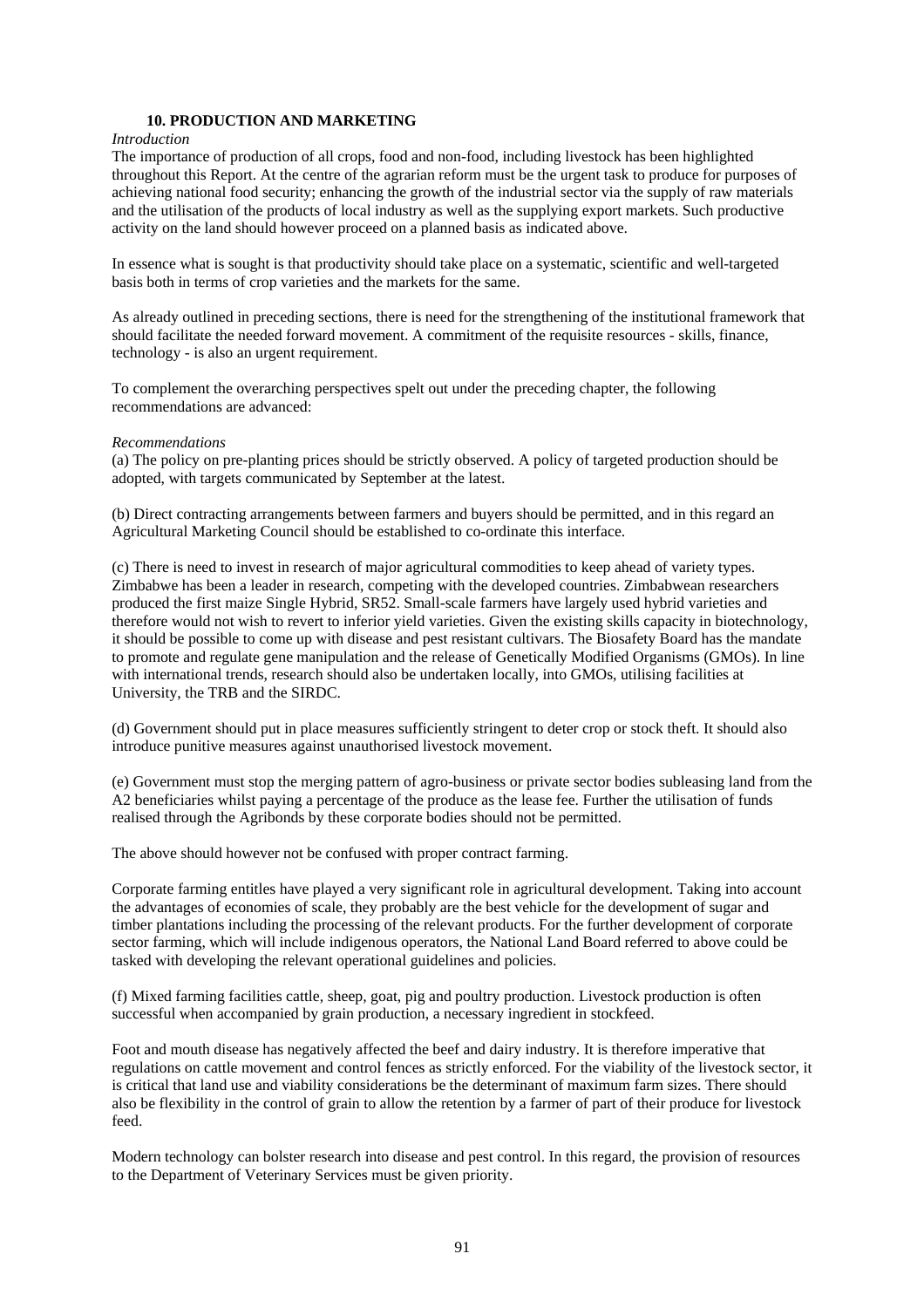# **11. WATER DEVELOPMENT AND IRRIGATION**

1. Under colonialism, successive governments then recognised the role of irrigation in agricultural development and embarked on deliberate policies to target specific stakeholders for involvement in irrigation development so as to achieve particular objectives. In the 1950s the Rhodesian Government placed high priority on water development, in particular dam construction and provision of concessionary loans for irrigation development in the Large Scale Commercial Sector.

2. This initiative made large-scale commercial farmers key beneficiary stakeholders of this policy. In the 1960s government became a major player in the smallholder irrigation sector as it developed government-managed smallholder irrigation schemes based on a policy of stemming urban migration by rural communities. Although the target beneficiaries of this policy were rural communities, the nature of the policy mitigated against any meaningful farmer participation.

3. During the liberation war and in particular the decade 19701980, many smallholder irrigation schemes suffered serious setbacks and a number were abandoned.

4. It was not until 1983, and with a new government, that deliberate steps were taken by the new government to recover from the effects of 20 years of relative inactivity. Efforts were initially directed towards rehabilitation of existing schemes through donor funding.

5. In 1998 Zimbabwe adopted a policy and strategy framework captured in the document "Towards Integrated Water Resources Management". The aim was to promote sustainable water resources management so as to balance water utilisation and its replenishment. Efforts were then directed at managing water as an indivisible complex system comprising water, ecosystems, catchments and human water use.

6. Legislation was promulgated to support this policy thrust. The Water Act was promulgated in 1998. This provided fair access to water by all, improved administration and management of water resources and increased protection of the environment. Along with this piece of legislation was created the Zimbabwe National Water Authority to management the country's water resources.

7. Since Independence Government has constructed a number of large and small dams for irrigation. Some of these are however yet to have their irrigation potential exploited. These include the Osborne, Mtshabezi and Zhovhe.

8. Small holder irrigation systems situated in the rural areas are a vital basis for rural development and transformation. These and any new ones need to be structured in a way that opens the door to full participation by the beneficiary farmers themselves. There is much evidence from observation and literature to demonstrate that farmer-managed schemes operate at a lower cost, utilise local institutions, grow a greater variety of crops. Farmer involvement must start right from the planning and design of the relevant projects.

### *Recommendations*

### *Policies and Strategies*

i. In view of the endemic droughts in the country and the imperatives of agrarian reform, irrigation must be viewed as a national priority on the development agenda of Zimbabwe.

ii. All existing major dams with no irrigation infrastructure should be fully equipped for irrigation as per original plans or any new such plans.

iii. As any dam is planned and built the ministry responsible should ensure that land has been made available, indeed prepared for irrigation, to commence.

iv. Government should create an enabling environment for investment by the private sector and institute credit policies that encourage borrowing for irrigation development by farmers.

v. Irrigation water pricing policy should be formulated through a participatory approach and water-pricing formulae should be worked out in consultation with the users. However the levying of charges on water use from private boreholes, small dams and weirs should be stopped because it discourages investment in water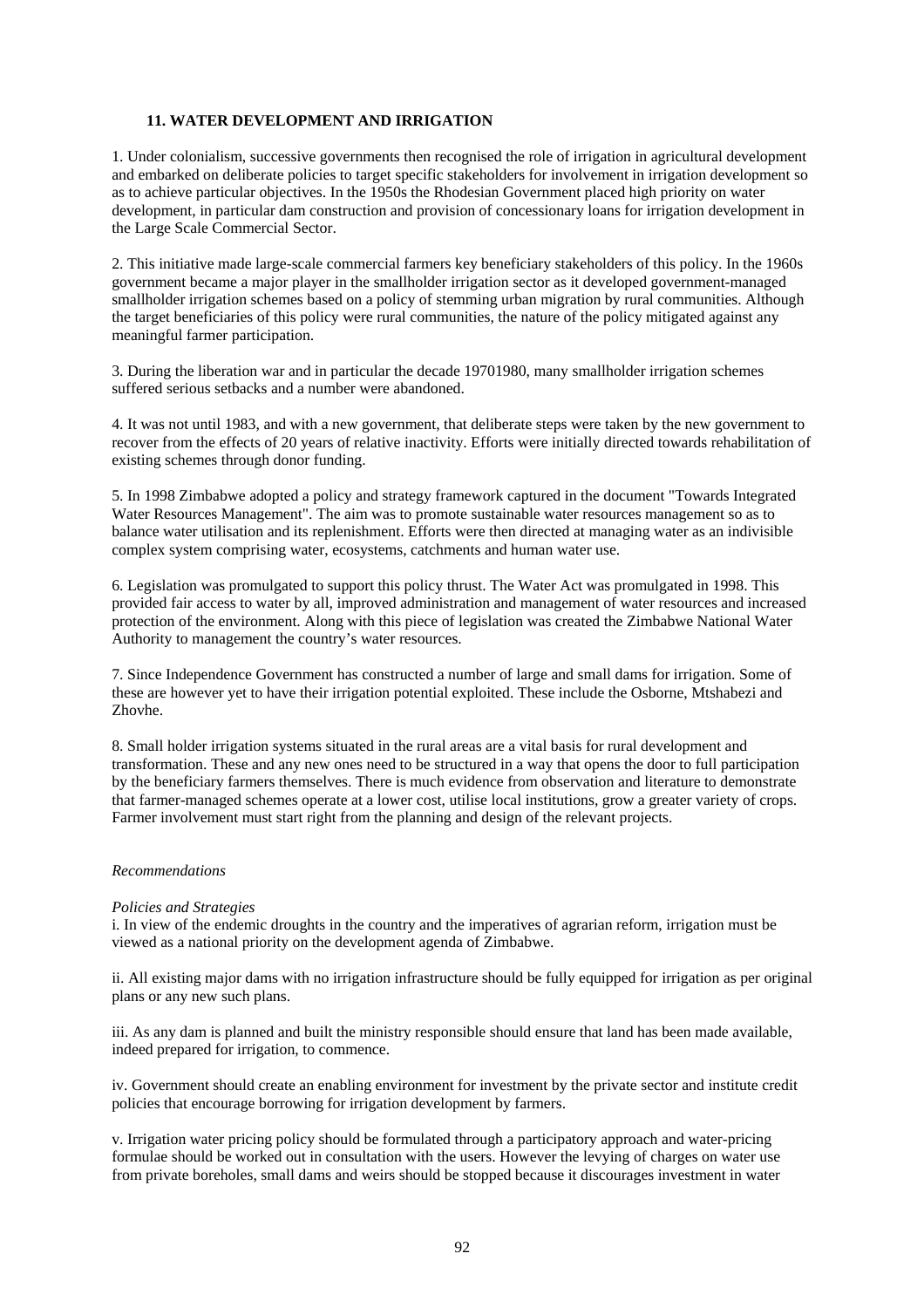resource development and the enhancement of production on farms through irrigation.

vi. In line with a recommendation already made in this report, irrigation planning, design, construction, maintenance of infrastructure, management, and allied activities comprising on-farm water management, should be the responsibility of the ministry responsible for Agriculture.

vii. Smallholder irrigation is a specialised undertaking which, to realise its full potential, must be supported by specialist services in agronomy, crop husbandry, business management, marketing, post harvest handling, water management and irrigation engineering.

viii. Farmer participation should be encouraged in all development phases, from the very beginning of planning and designing, through to implementation, management and evaluation of the irrigation systems.

ix. Training of farmers in water management, irrigated crop production, marketing as well as general management and operation and maintenance are pre-requisites for scheme viability under farmer management.

### *General Issues Relating to Water and Water Quality*

i. Environmental Quality Information System (EQUIS), a new system of determining the chemistry, geology and limnology of water could be adopted as a means of assessing potable water quality at household, village, town and city levels. The system assesses water quality in wells, boreholes, rivers (recording the state of running water in canals, rivers and steams using telemetric technology or even satellites via geographical information systems (GIS).

ii. Each house in rural homes, villages, towns and cities should where possible have gutters installed, and water tanks constructed for water harvesting and storage.

iii. Efforts could also be made to capture water from the rock croppings, hills and into reservoirs to generate hydroelectric power or for domestic use and irrigation.

iv. Small dams should be constructed on tributaries of medium to large-scale rivers into which to pump floodwater, which would normally be lost to the sea.

v. As each dam is built, efforts should be made to add a hydro-electric installation to generate power for the local community.

vi. Water polluters should be penalised as a matter of policy and principle.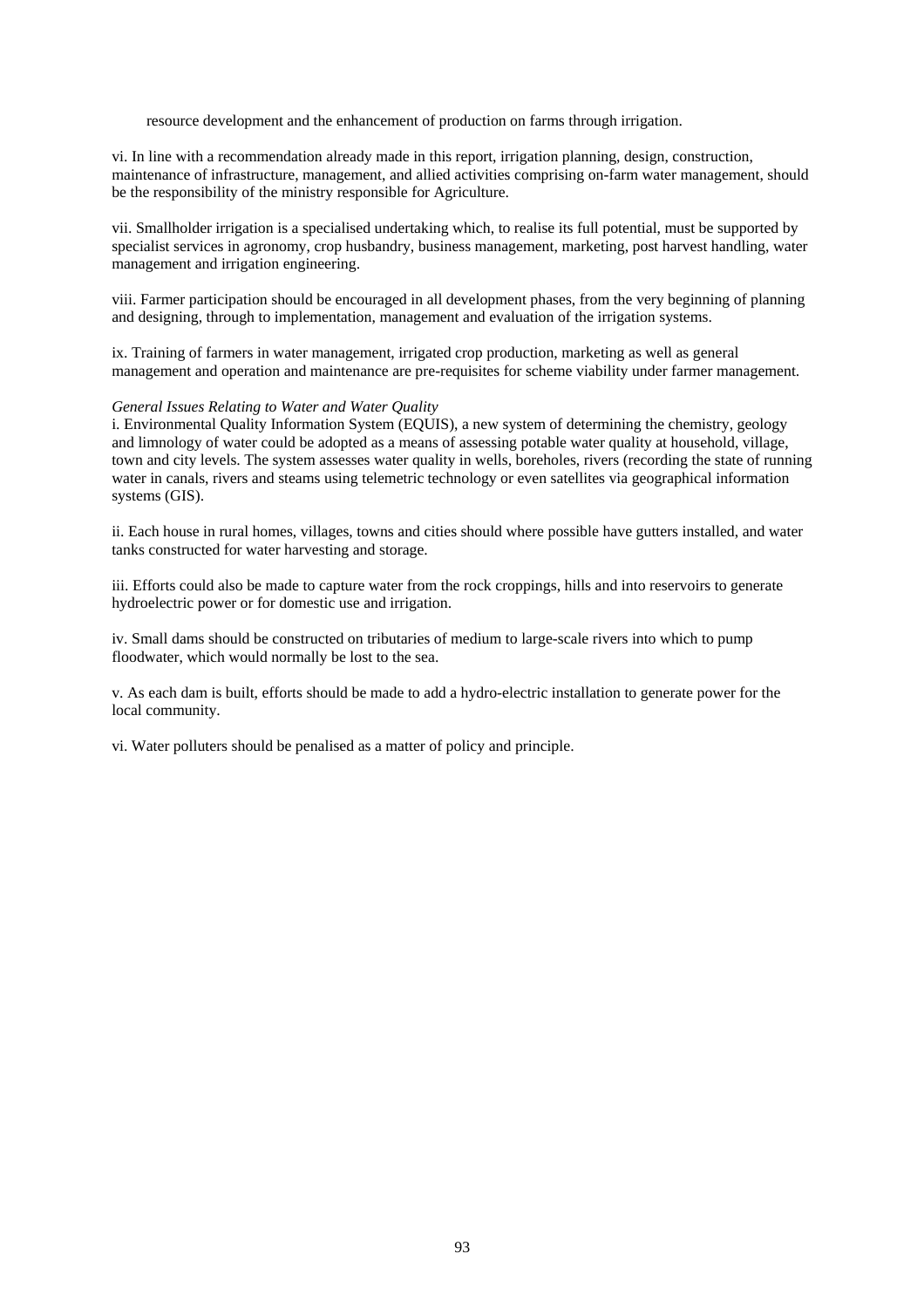# **12. PLANTATIONS, FORESTS, SAFARIS AND CONSERVANCIES**

### *Safaris/Conservancies*

With the promulgation of the 1975 Wildlife Act, farmers and ranchers on private land became increasingly aware of the financial value of their wildlife resources. This has taken the form of sport hunting and nonconsumptive tourism, with the latter being more significant on certain private properties.

Wildlife ranching and tourism in Zimbabwe has grown steadily over the years. The comparative advantage of wildlife lies primarily with its aesthetic value rather than in the production of meat. Since the late 1980s, Zimbabwe has become a major destination for sport hunters and wildlife tourists.

Tourism and sport hunting on state land is managed by National Parks and forms the core of the land allocated to wildlife-based tourism in Zimbabwe. In 1991 it was estimated that 30% of total sport hunting revenue was earned from state land. In 1998 and 1999 this sector grossed US\$21 million.

On communal land, the main formal use of wildlife is through sport hunting in districts with appropriate hunting authority. The revenue earned in 1998 by Rural District Councils was US\$1.8 million.

### *Fast Track, Safaris and Conservancies*

Under Fast Track, emphasis has tended to be placed on the use of land for crops and livestock, with not much attention being paid to wildlife production as a legitimate land use option on newly settled farms. Yet in many regions of Zimbabwe poor rainfall and other agro-ecological conditions severely constrain crop production. In those regions and even in some higher rainfalls areas alternative land uses based on sustainable use of wildlife have proven to be successful and profitable in the past.

### *Recommendations*

a) Wildlife based land reform policy must be developed and used to guide settlements in those areas where wildlife is the most appropriate land use option.

b) Government should consider devising a financial package to enable new settlers to buy machinery and other requirements critical for a successful wildlife operation.

c) Allocation of a game ranch or part of a conservancy must be preceded by technical proposals to be evaluated by a competent authority.

d) Technical support including the provision of animals must be extended to new settlers who are expected to observe land use stricture for the area.

e) Some wildlife farms including those that constitute conservancies must be acquired and designated as core wildlife production zones to be offered on lease basis to approved Zimbabwean and foreign applicants.

f) Resolute action needs to be taken to stem poaching, and illegal settlements in parks estates and stiffer penalties comparable to those now encompassed under the amended Stock Theft Act should be enforced.

g) Government should seriously consider enacting a law requiring that conservancies of safaris be run on corporate basis.

## *Indigenous And Plantation Forests*

#### *Indigenous Forests*

The Forestry Company owns and manages some 800 000 ha of gazetted or demarcated indigenous forests in western Zimbabwean on behalf of government. The forests are located on the ecologically fragile Kalahari sands which are characterised by low and erratic rainfall. The forests areas were gazetted for purposes of catchment conservation; protection of important commercial indigenous timber species only found on Kalahari sands; and the conservation and sustainable management of the resident wild flora and fauna.

According to the Forest Act , no people should reside in them without authority. Hence any persons and their livestock occupying such forest area as Gwaai/Bembesi, Umguza/Insiza, Chesa, Gwampa/ Lake Alice, Ngamo, Kavira and Mzola — as has been reported in the past — should be accommodated elsewhere or provision made to enable them to utilise some aspects of the forest resource under proper management.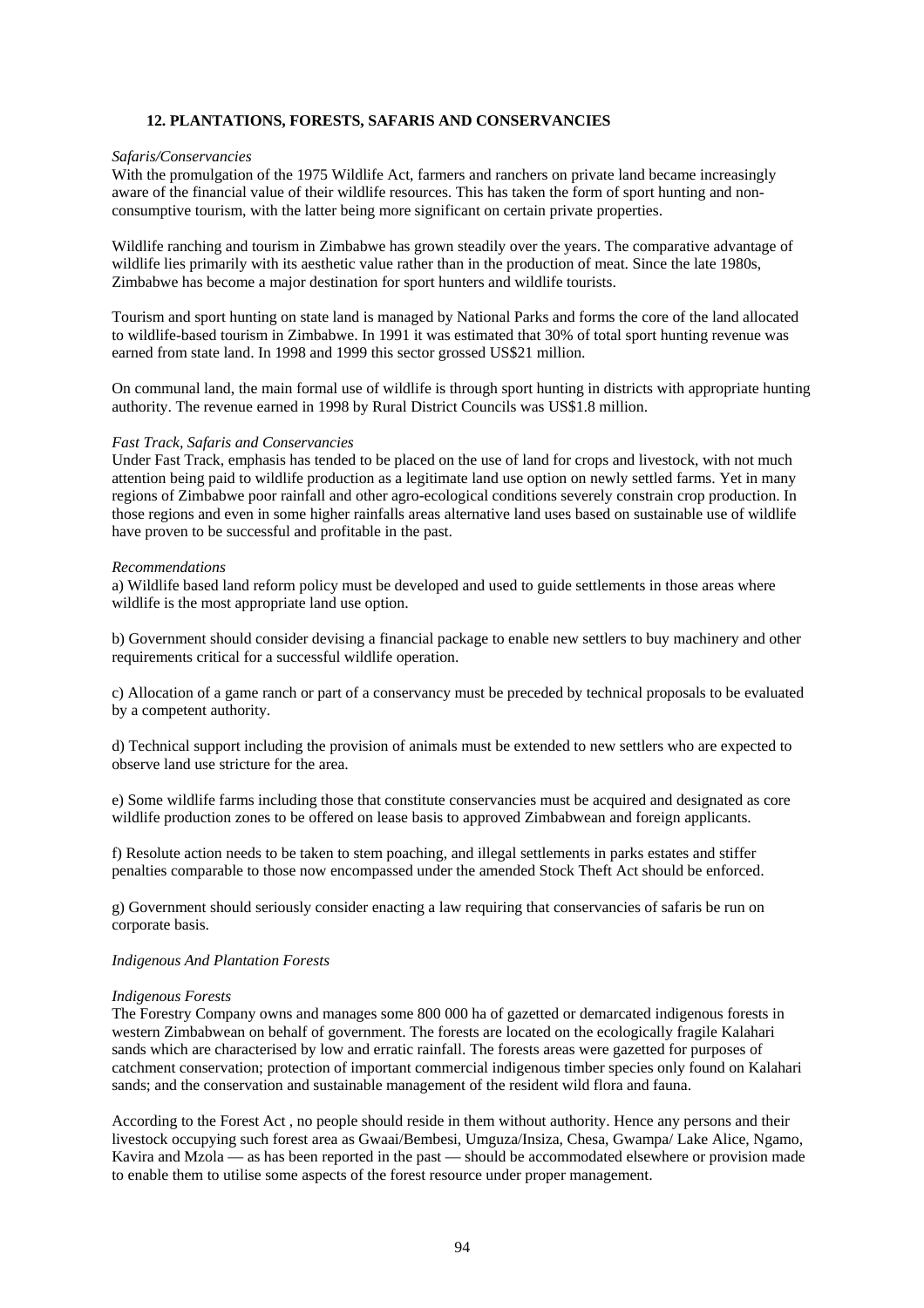### *Plantation Forests*

Zimbabwe has a well-developed exotic plantation forest resource base on some 119 000 ha of land. Some 62% of the planted area belongs to private companies and individuals while the remainder is owned by the state through the Forest Company, the state forest authority.

The exotic plantation forestry industry is mostly vertically integrated into timber production, processing, packaging and marketing in order to increase returns from a high volume and low value product. The industry has invested considerably in plantation development, saw milling and value addition over the last decade.

However, the proposal to divide some of the plantation forests into small farms of about 250 hectares to be allocated to individuals will almost certainly prove unviable.

Given the high level of vertical integration, the long gestation period and the contribution to the national economy of the exotic plantation forestry industry, it is recommended that land in this category should be maintained in the current state without any fragmentation.

It is further recommended that the shareholding structure of the existing timber production companies should be broadened to include indigenous people. Smallholder out-grower schemes should be promoted in order to increase the forest resource base.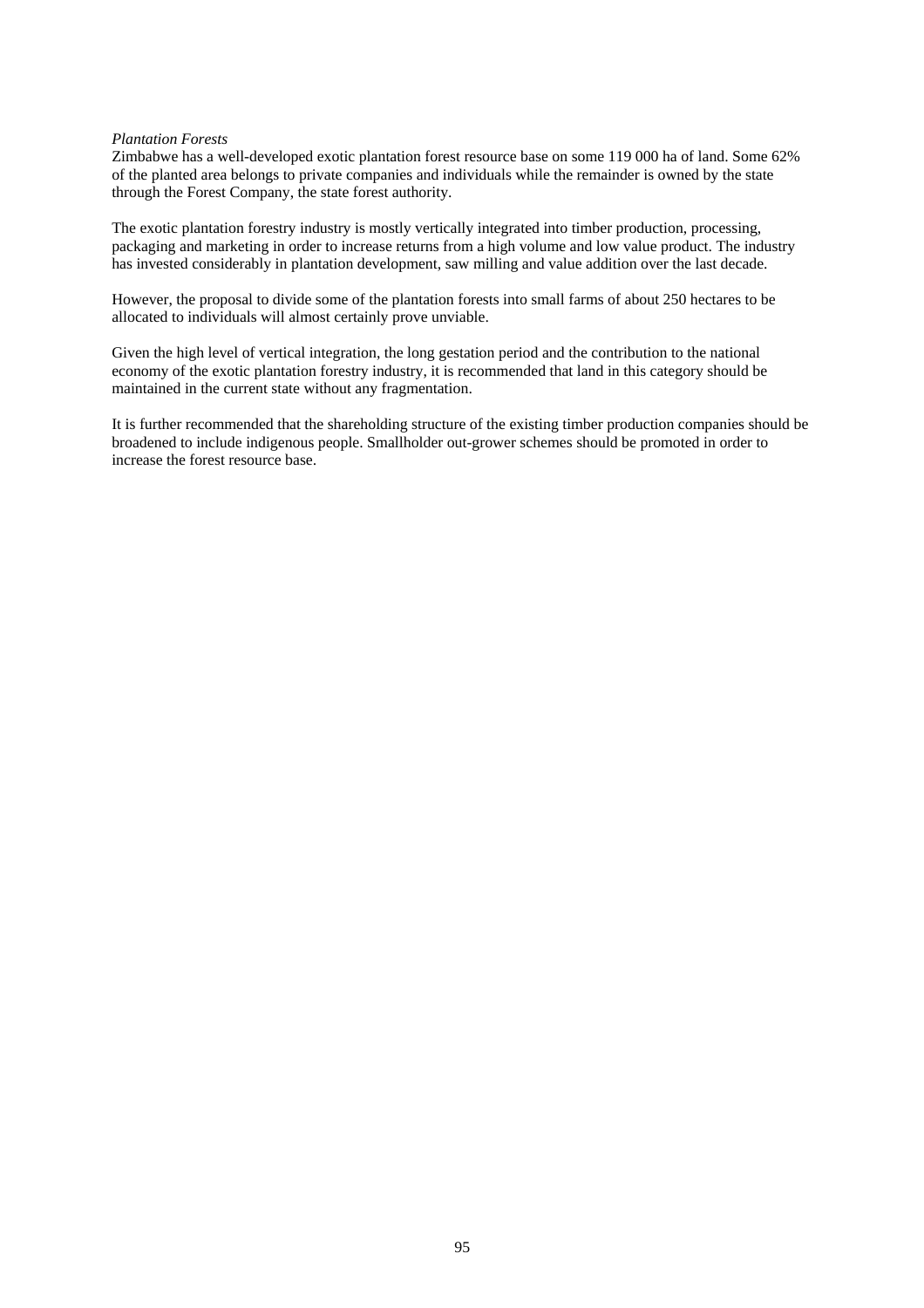# **13. THE ROLE OF THE PRIVATE SECTOR, INCLUDING AGRO-INDUSTRIAL CONCERNS, IN AGRICULTURE**

1. Private business concerns are deeply enmeshed in the agrarian sector in Zimbabwe's economy. From primary commodity production and processing to infrastructural development, equipment and machinery manufacturing, input provision and marketing and - increasingly - contract farming activities, that role looms large.

2. The range of activities is thus diverse, covering food crops but also the production, processing and marketing of commercial commodities such as tobacco, paprika and cotton.

3. In addition to the above, private business organisations take on such other activities as transport, storage and distribution of agricultural commodities and related inputs.

4. However, crucial to the success of the Land Reform Programme in the medium to long term is the need for genuine partnership and collaboration between the private and public sectors in the areas indicated below:

### *5 Research and Development*

Research into and production of agricultural inputs, machinery and equipment is expensive. This calls for private sector interaction with the public sector institutions such as the Scientific and Industrial Research and Development Centre (SIRDC) and the Agricultural Research Council and Universities to develop local Research and Development ( $R & D$ ).

#### *6 Transport and Storage*

Transport and storage are vital services to the farmer if his goods are to be competitive at the market. However, provision of the two is also dependent on good infrastructure of roads and communications.

### *7 Irrigation Development*

It is recommended that Government provide incentives to encourage research into making irrigation technology cheaper and therefore accessible to the majority of farmers. Israel has developed advanced irrigation methods, which have boosted agricultural production.

### *8 Processing of Produce and Value Addition*

Processing of produce and value addition is essential in that the country will be able to earn higher returns on exports, as well as creating job opportunities. Further, the establishment of rural growth points will entice agroprocessors to provide processing facilities in situ.

#### *9. Contract Production*

Contract production of both domestic and export products should be encouraged. These tap into the resources of the private sector requiring produce. Some tobacco producing countries, like Brazil have developed this practice to good effect.

#### *10 Marketing and Distribution*

Marketing and distribution underpin the production chain. Production is valueless if it is has no market and ability to reach the market. Market intelligence, knowledge of the quality and packaging requirements of a market are key tools to successful production.

#### *Recommendations*

The private sector agro-business should be encouraged to participate fully in agricultural enterprises at all levels.

Consideration should be given to the granting of tax concessions to companies for research expenses or where commitment has been made to undertake such research.

Given the objective of creating skilled farmers among Zimbabweans, Government should put in place a regulatory framework for contract farming. This should be structured in such a way that it proscribes the current practice of business entitled carrying out all farming activities on behalf of some beneficiaries of the Land Reform Programme.

Given that transport and communication services are vital for the farming sector, Government should encourage private investment in the development of these networks. In this regard, the proposed rail concessionaires could be one such method.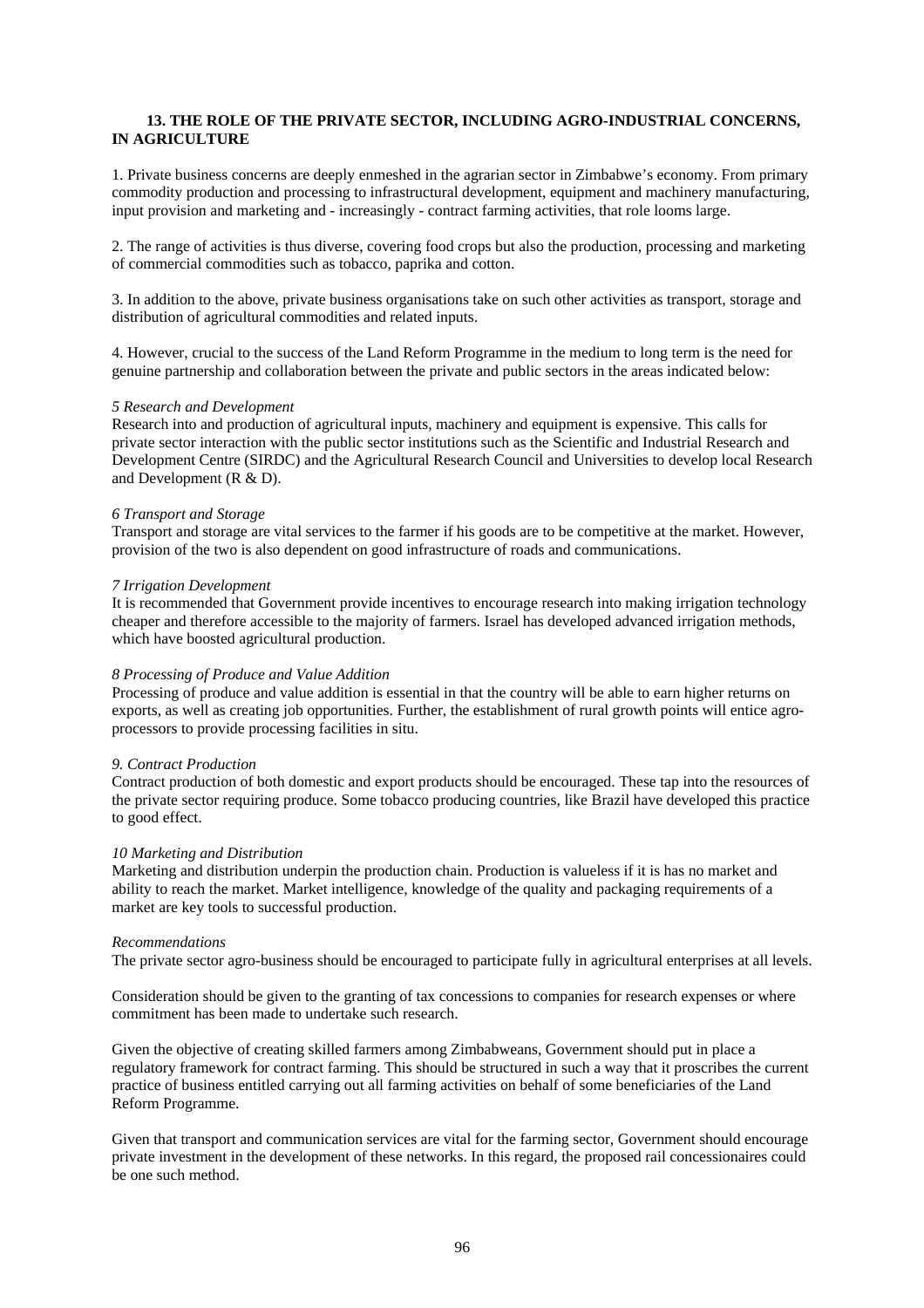As part of measure to boost the livestock sector, Government should encourage investment in the production of affordable vaccines vital for disease control. The quality of livestock is dependent on the pedigree base of livestock, which is only possible through stringent disease control measures.

The establishment of farm equipment hire companies based at rural service centres should be encouraged to mitigate the lack of such equipment amongst some of the A1 and A2 farmers who do not own equipment.

The rural trader, who has capacity, should be assisted to provide dealer depots for agro-chemicals, machinery and equipment. Bigger business entities should work in partnership with the rural trader and not compete for business in these areas.

Agro-processing companies should be encouraged to promote out grower schemes in their areas of operation.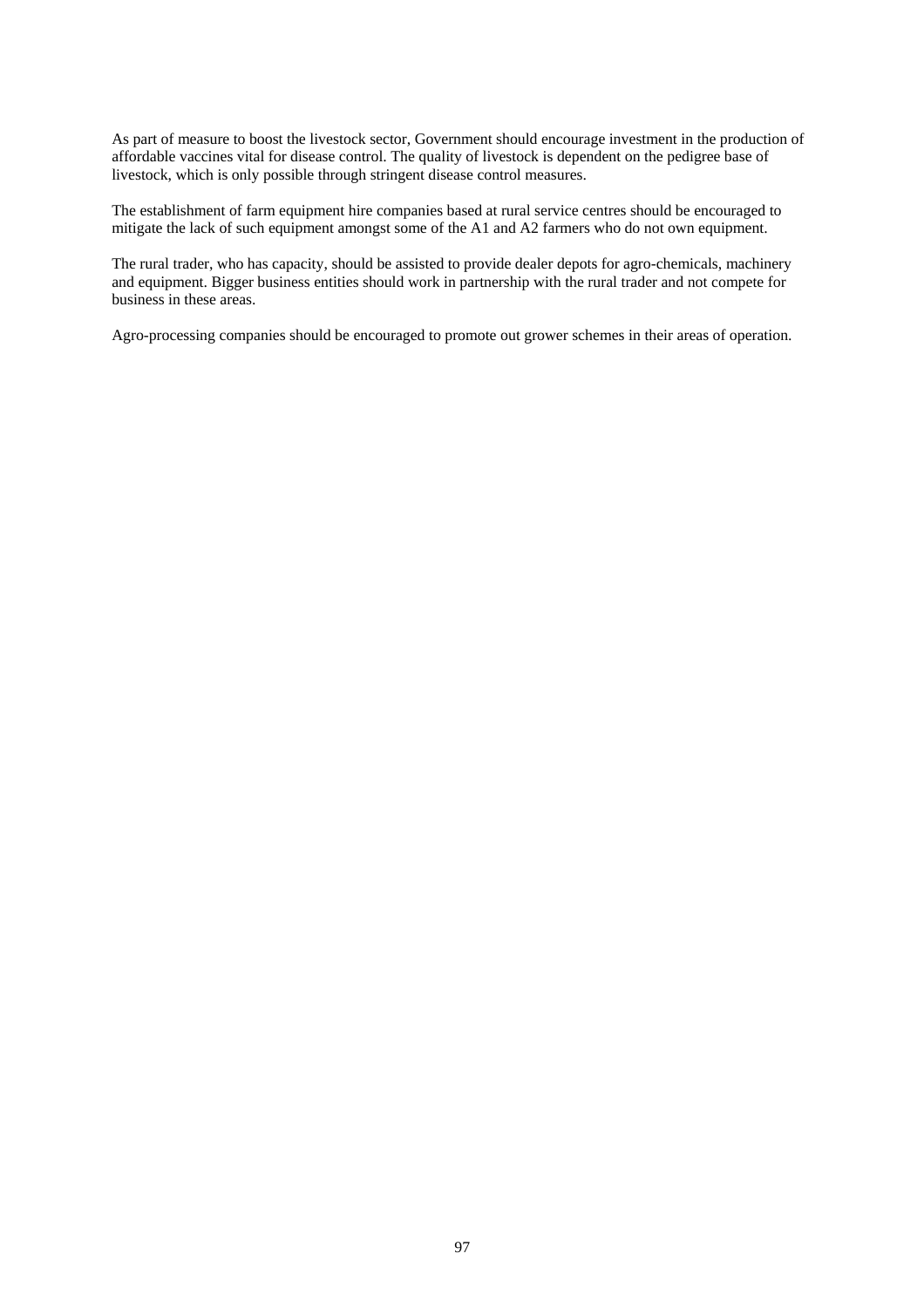# **14. SKILLS, TRAINING AND EXTENSION SERVICES**

### *1.0 Introduction*

1.1 The Fast Track process has been successful in distributing land to the needy. The major challenge that confronts the nation is to make the resettled land productive. This, is at least in part achievable provided appropriate skills and knowledge are imparted to the new farmer. This calls for the revamping of the research and extension systems. It has been established that the new farmers posses varying levels of skills endowment. However, the need for further training has been established with a view of enabling the farmers to:

i) Utilise the land, capital and labour effectively and efficiently;

ii) Develop the ability, given the input resources available to them, to choose the enterprises that will profit most by using the technique of farm budgeting and record keeping;

iii) Pass on acquired skills and information to fellow neighbouring farmers simply by demonstrating good crop and animal husbandry practices;

iv) To be self-reliant by seeking information by themselves, for example, input requirements, producer prices and other technical information without depending entirely on extension agents.

# *2.0 Research and Extension Capacity*

2.1 Research and extension institutions exist in Zimbabwe with various capacities. There are four public institutions that are currently responsible for research and extension. These are The Department of Agricultural Research and Extension; the Department of Agricultural Engineering; the Department of Veterinary Services and the Department of Livestock Production and Development. Complementing their activities are other public and private institutions such as universities and farmer organisations. Given the increased number of new farmers requiring the services of these institutions, there is need for the Government to streamline their functions with a view to making them responsive to the needs of the expanded farmer base. *3.0* 

### *Recommendations*

3.1 In order to enhance the productive capacity of the new farmers the Committee recommends that Government does the following:

### *Short-term measures*

(a) Accelerate the process of deploying extension workers to the recently established farming communities arising from the Fast Track Land Reform Programme. Research and experience have demonstrated that extension agents are more effective when they live within farming communities.

(b) Identify specialised skills among former farm workers and initiate a programme of certification of the skills they possess, to build a database accessible to the new farmer.

(c) Establish mechanisms, which encourage farmer-to-farmer training at farm level, for example, through tours of farms that are doing well in the neighbourhood. This could be complemented by training activities such as, field days, trials and demonstrations, farmer groups and competitions.

(d) Build village libraries and ward information kiosks for purposes of information dissemination and equip them with appropriate and timely information collated for the local farmer.

### *Long-term measures*

(e) The old and tried approaches of imparting skills and knowledge which had proved successful could be resuscitated such as the master farmer training and certification and on-farm training for communities.

(f) The need to build more Kushinga-Phikelela-type institutions in the rest of the Provinces offering short and specialised courses for farmers is vital.

(g) A curriculum with agricultural skills training component should be designed for schools. Basic skills on crop and livestock production could be imparted to local communities through the same school facilities; i.e. schools could become sites for refresher courses or field days for farmers in the local community.

(h) It is also recommended that a system that regularly collects and collates accurate national, provincial and district data and information on farmer skills and training needs and requirements be instituted into strategic skills planning.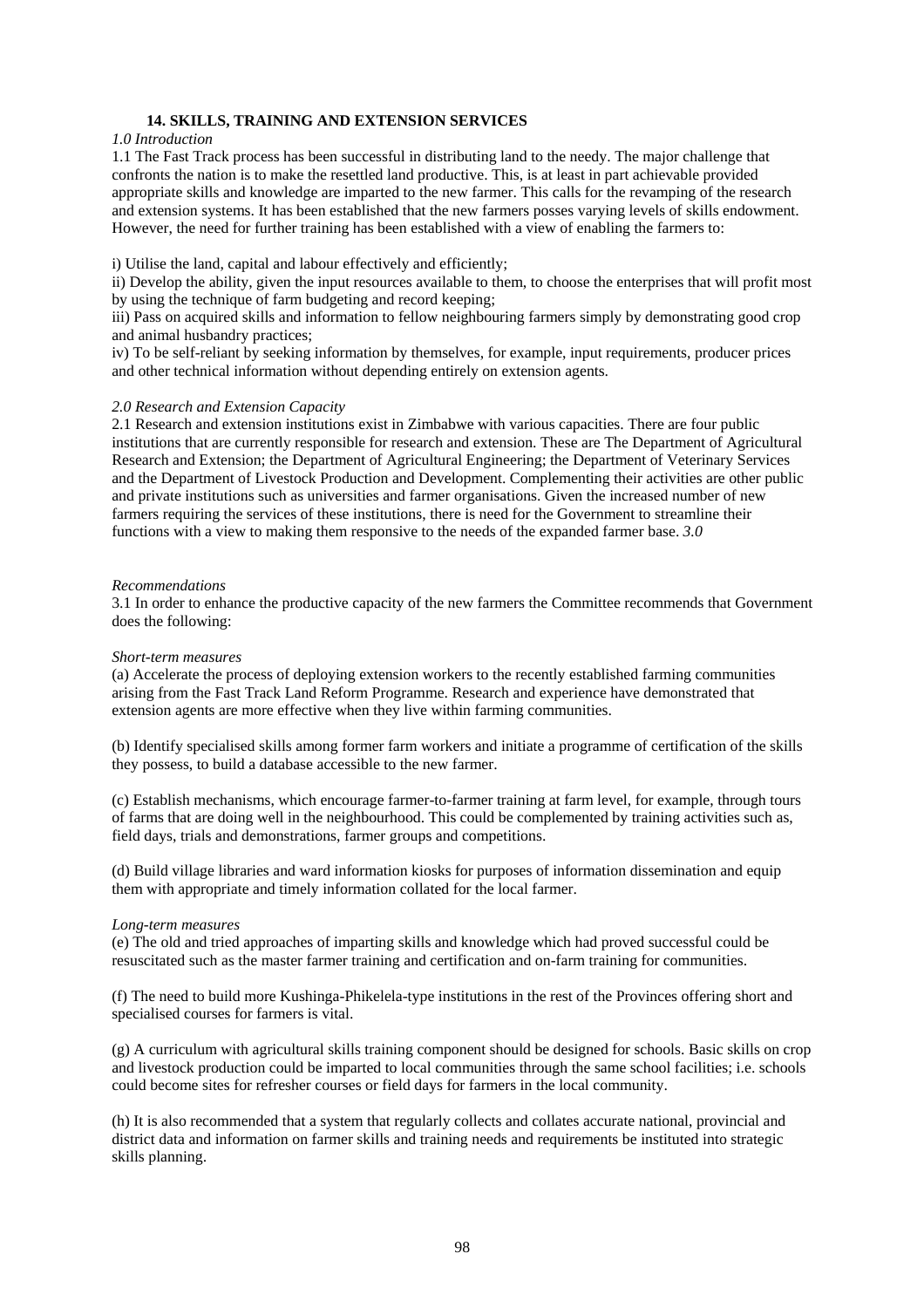# **15. THE AGRARIAN REFORM AND THE PROTECTION OF THE ENVIRONMENT**

1. While the Fast Track land resettlement brought long awaited land to the people of Zimbabwe, its long-term sustainability will depend on measures taken to protect the land and its natural resources. Without such measures, deforestation, soil erosion, land degradation and siltation would occur unhindered, rendering future economic development unsustainable.

2. Land use practices must be both ecologically sustainable and economically viable as determined by prior suitability assessments, having regard to the three main land use systems of cropping, forestry and wildlife ranching.

3. **Cropping** is the most dominant land use system in suitable agro-ecological zones and in irrigated areas. There is need to ensure long term sustainability through good land husbandry practices and other measures which protect the land from soil erosion, land degradation and siltation. Sustainability of some high potential agricultural land is under serious threat as a result of the rampant illegal and unregulated gold panning and related mining activities, which have led to land degradation and pollution of water bodies through the release of cyanide, mercury and other poisonous substances into rivers. Urgent practice steps should be taken to control these activities.

4. **Forests** are essential to control erosion, provide energy, building materials, fencing and fodder. They have also recently come to be recognised as vital "carbon sinks". Random removal of forests is a recipe for desertification. In addition, Zimbabwe requires timber plantations for local use and for foreign currency generation through exports. There is need to increase the area under timber plantation if the long term national needs and requirements are to be satisfied.

5. Some farmers in drought prone fragile areas have turned to **wildlife** as the best land use option which is ecologically sustainable and most suitable in semi-arid and arid areas of Natural Regions IV and V. It has been proved in these areas that the return from wildlife is often much higher than that from livestock or crop production.

6. Comprehensive policies and programmes are however required to ensure sustainability in the exploitation of these resources.

Such policy must minimally aim at achieving:

a) **Cropping** systems that reduce progressively, and eventually eliminate, soil erosion that results in siltation of rivers, dams and other water sources. Silted river systems, such as the Save, should be rehabilitated as a matter of deliberate policy and urgent action.

b) The protection and preservation of **indigenous forests** found in most parts of the country and especially in Matabeleland North and the Midlands Provinces, and the properly administered exploitation of the exotic timber plantations of Manicaland, are matters of great national importance. It should also be noted in regard to the latter that the timber industry is vertically integrated in terms of production, processing, packaging and marketing. It employs some 16 000 people. The industry accounts for 3% of the GDP.

The area earmarked for exotic timber is approximately 155 353 hectares with 110 000 hectares planted. Some 42% of the plantations belong to the State, 54% to private companies, mainly the Wattle Company of Zimbabwe and Border Timbers, and the remainder to private growers including co-operatives. The Ministry of Environment and Tourism advises that if the plantation area is not expanded the available timber resources will in a few years not be able to satisfy the country's timber processing capacity. This would mean that Zimbabwe would need to import from other counties.

c) The formulation of policies on **game ranching and wildlife** conservancies or sanctuaries aiming to achieve equity and adequate financial benefits for both local communities and the country as a whole should be a priority.

7. What is required, essentially, is a Master Plan for environmental protection that is actionable and that engages all interested parties as regards its formulation, execution, oversight and review. Aspects of the Plan would obviously call for engagement of neighbouring countries as already demonstrated by the Gonarezhou-Kruger-Gaza Transfrontier Park.